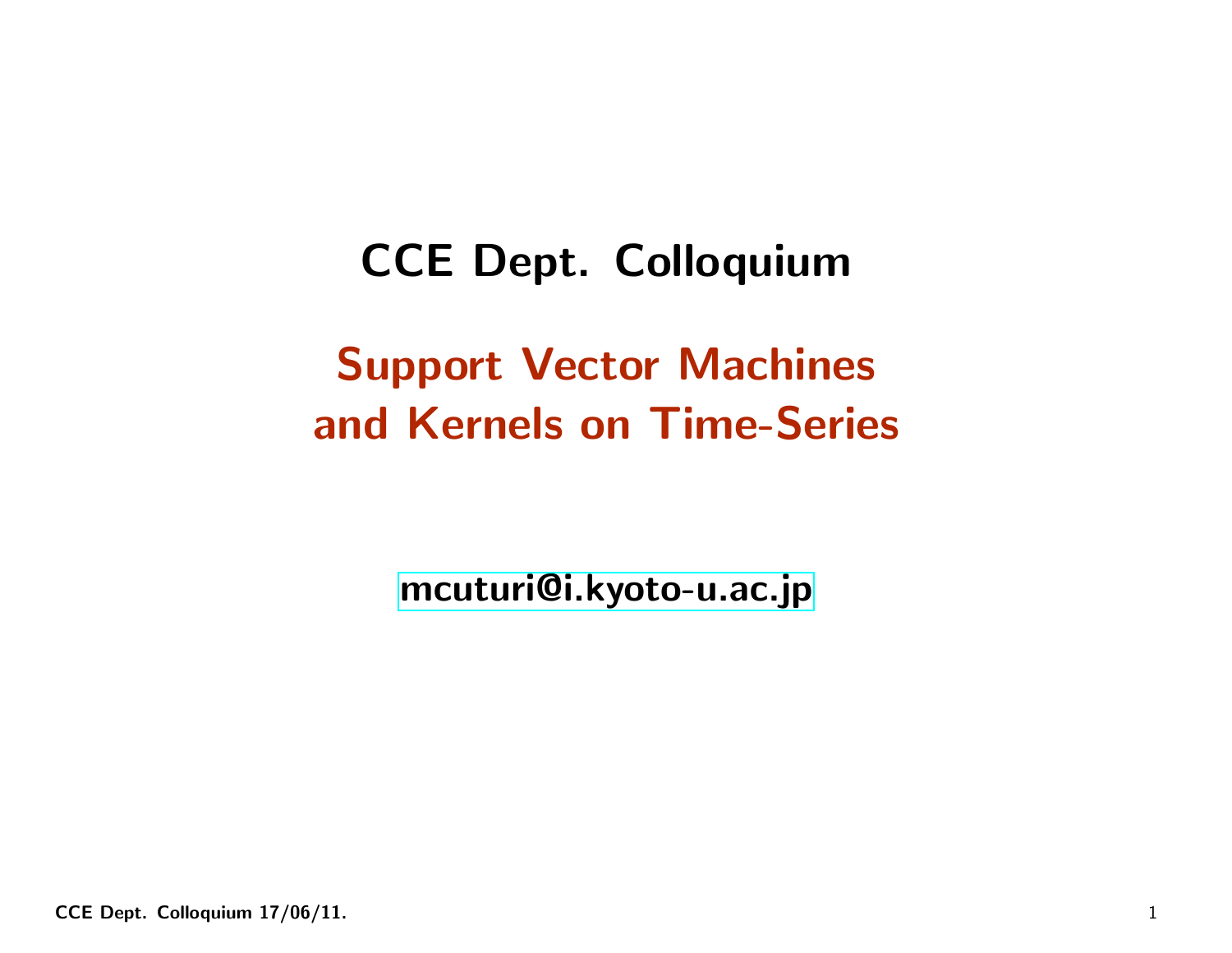### Outline of the Talk

#### Very brief introduction to the Support Vector Machine

- Intuition and computation
- Geometric interpretation

#### Very brief introduction to kernel methods

• What are kernels in <sup>a</sup> machine learning context?

#### Present new work on kernels for time-series

- Inspired by the Dynamic Time Warping Distance
	- Cuturi-Vert-Birkenes-Matsui,

<sup>A</sup> kernel for Time-Series based on Global [Alignments](http://ieeexplore.ieee.org/xpls/abs_all.jsp?arnumber=4217433&tag=1) (ICASSP 2007)

◦ Cuturi, Fast Global [Alignment](http://www.icml-2011.org/papers/489_icmlpaper.pdf) Kernels (ICML 2011)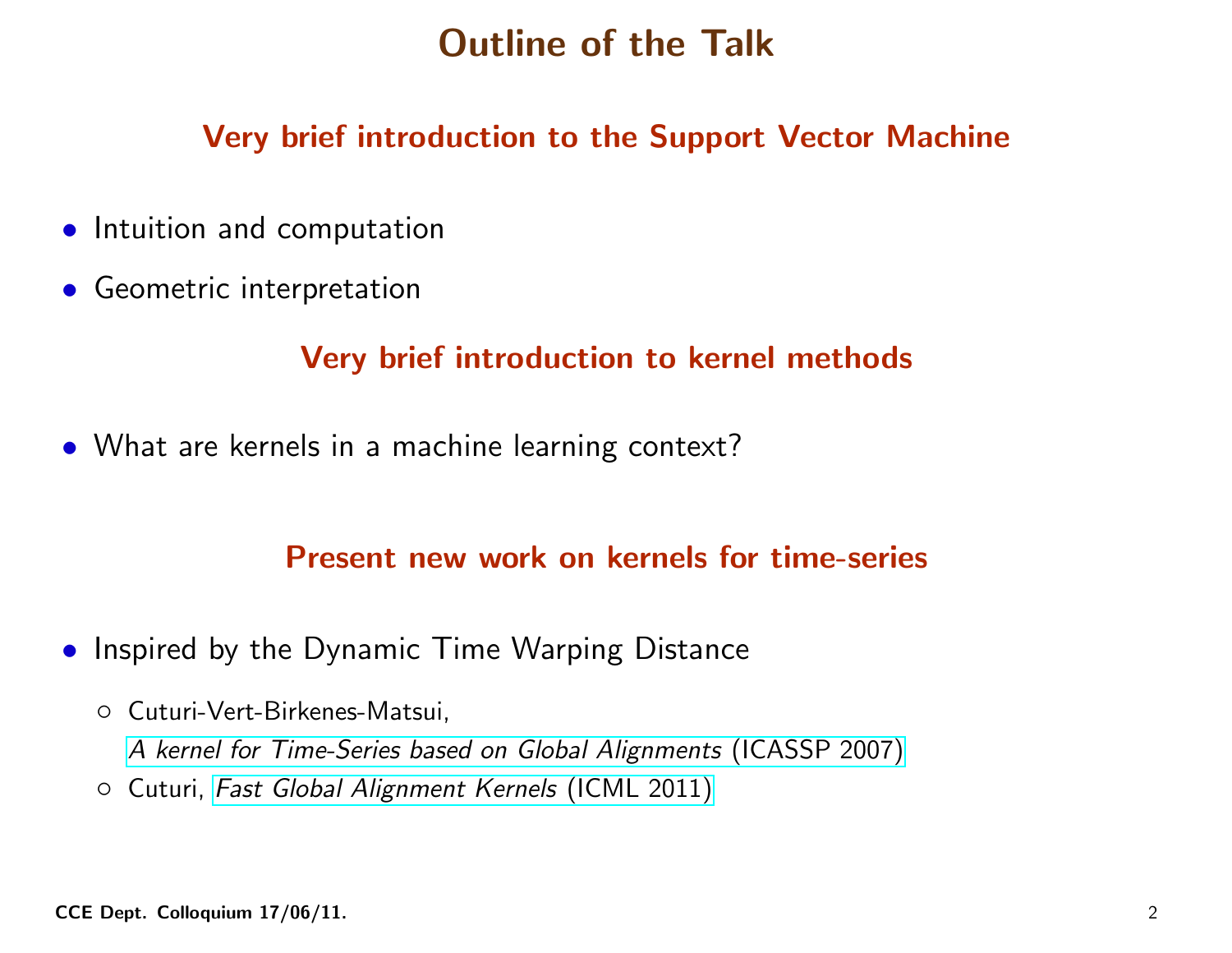# Support Vector Machines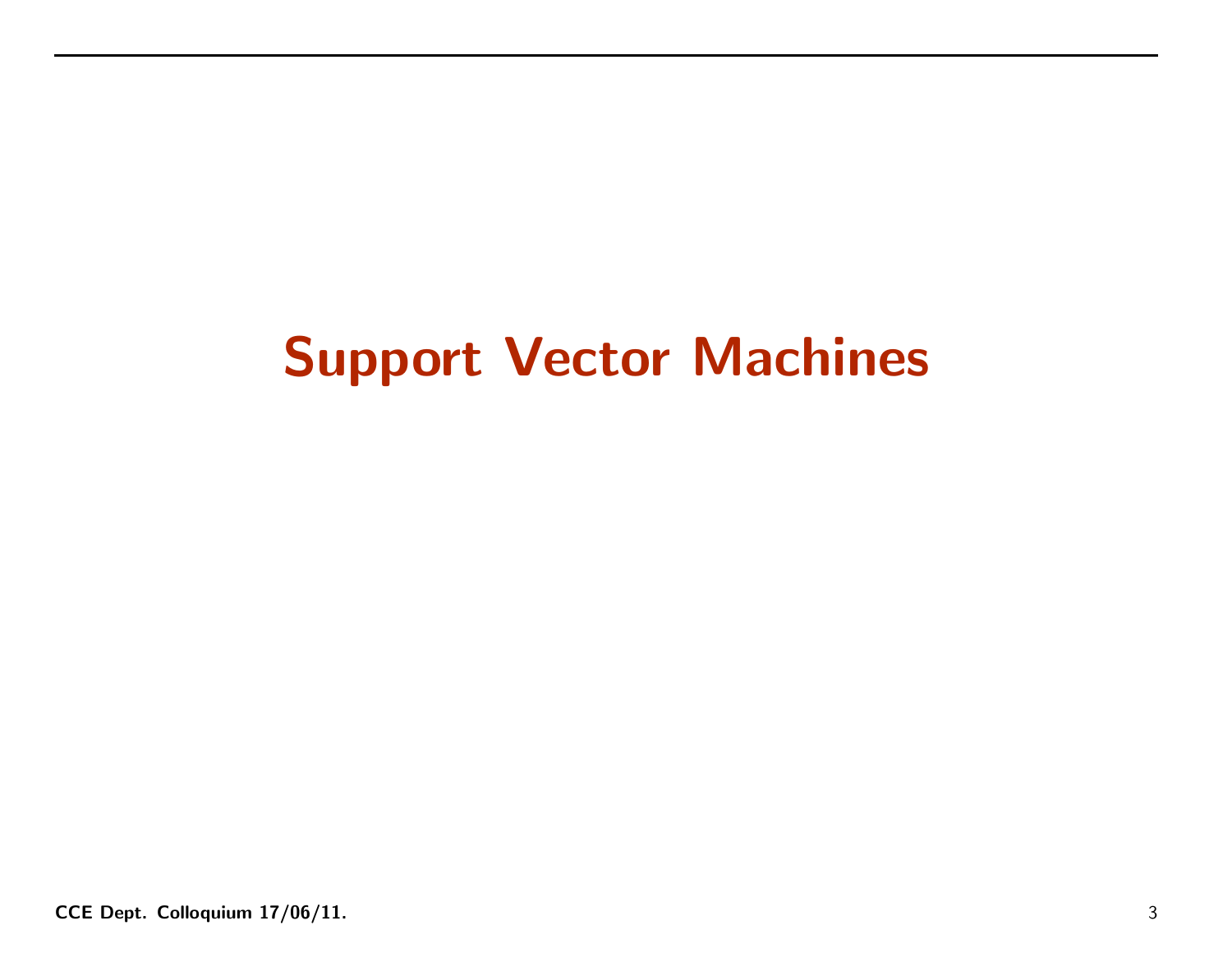

What is <sup>a</sup> classification rule?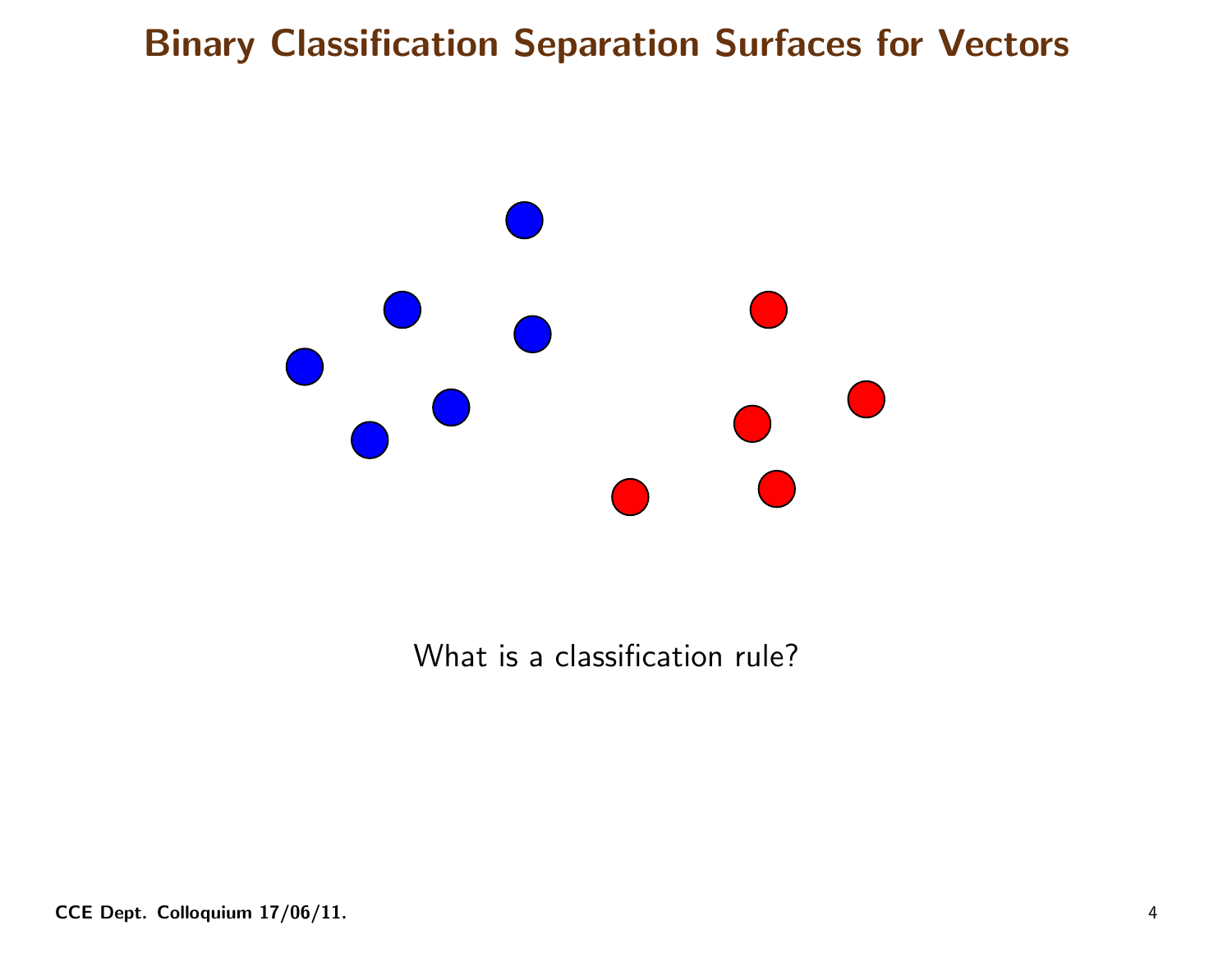

Classification rule  $=$  a partition of  $\mathbb{R}^d$  into two sets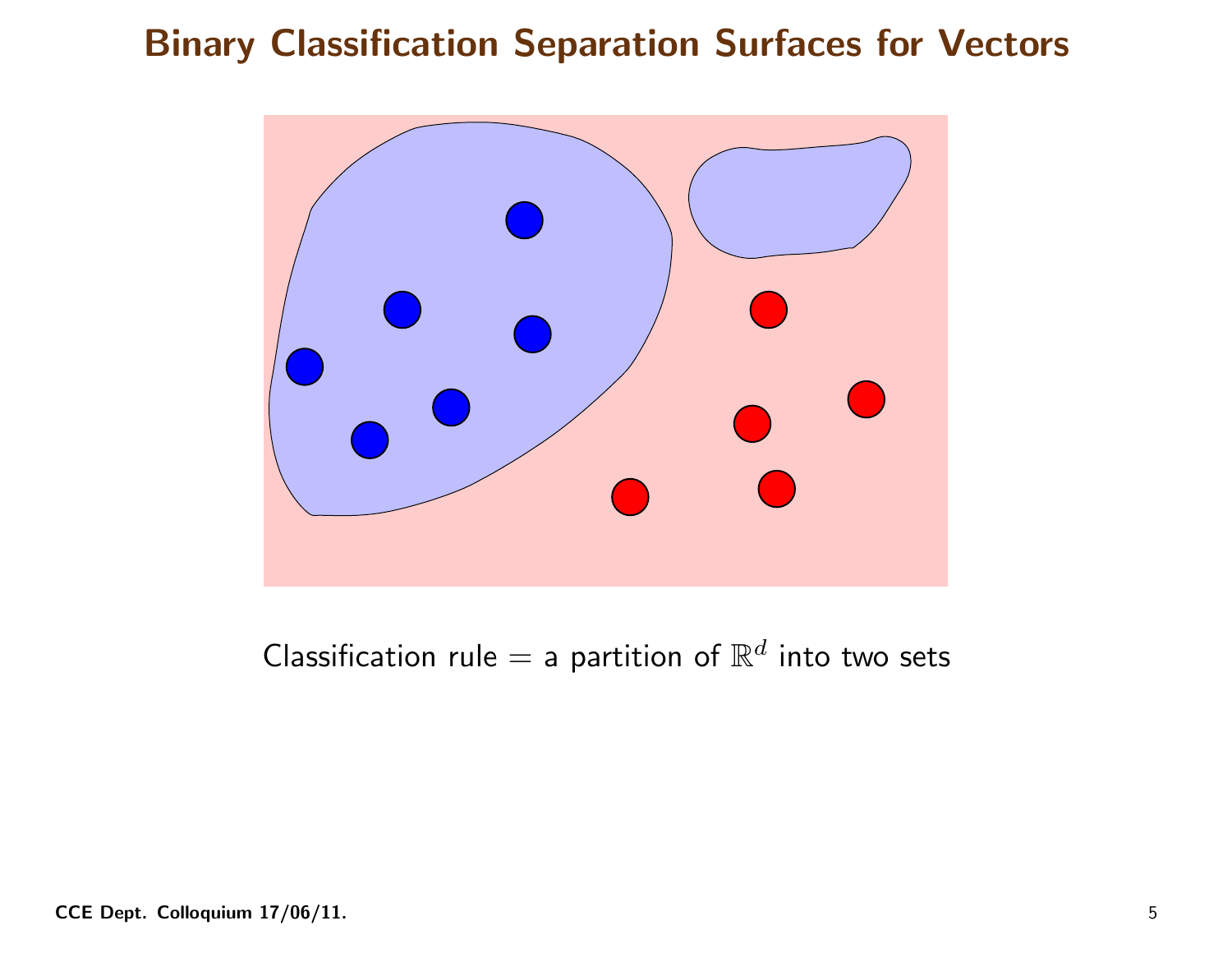

Can be defined by a single surface,  $e.g.$  a curved line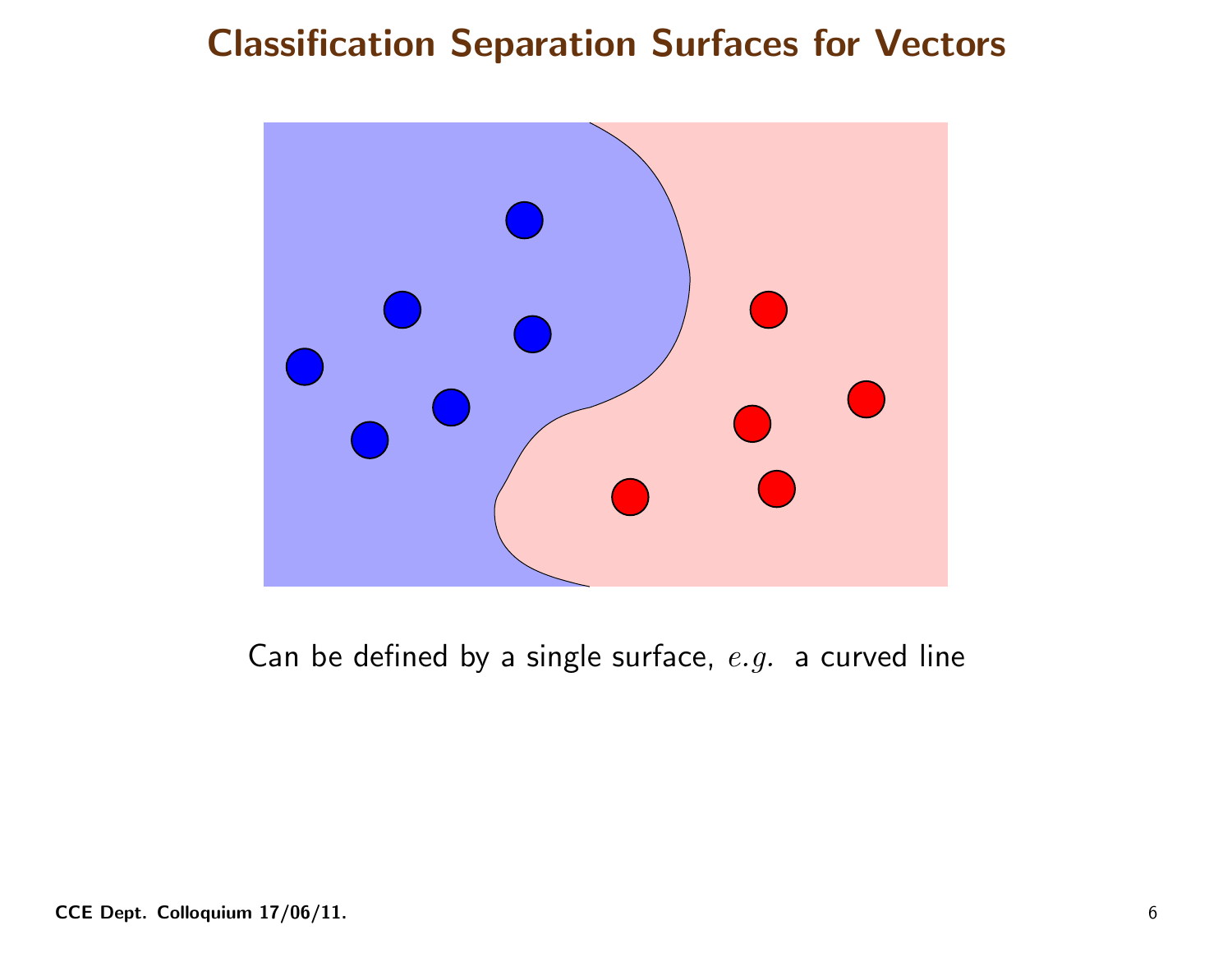

Even more simple: using straight lines and halfspaces.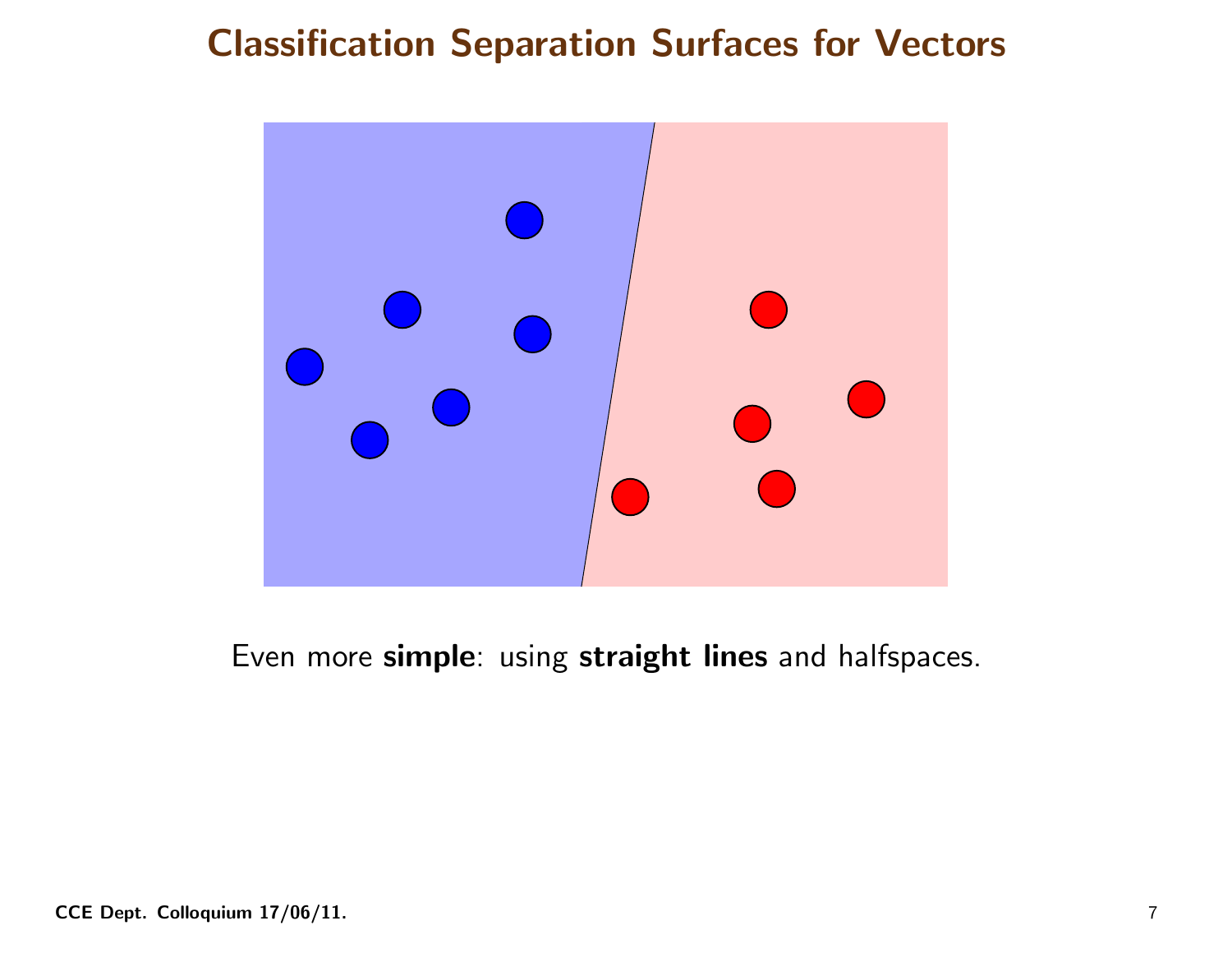

Given two sets of points...

Some slides from now on are taken from [Jean-Philippe](http://cbio.ensmp.fr/~jvert/teaching/) Vert's lectures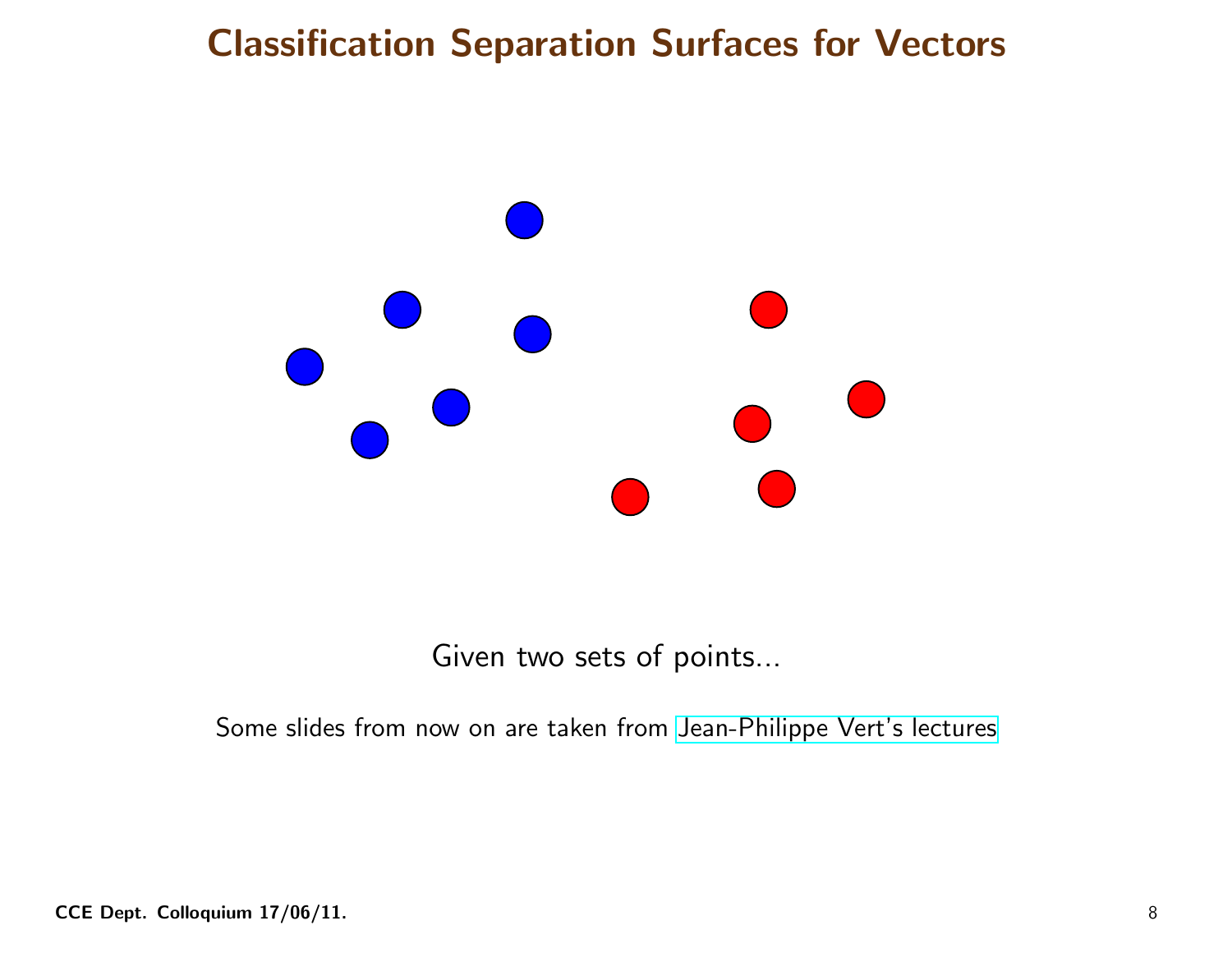

It is sometimes possible to separate them perfectly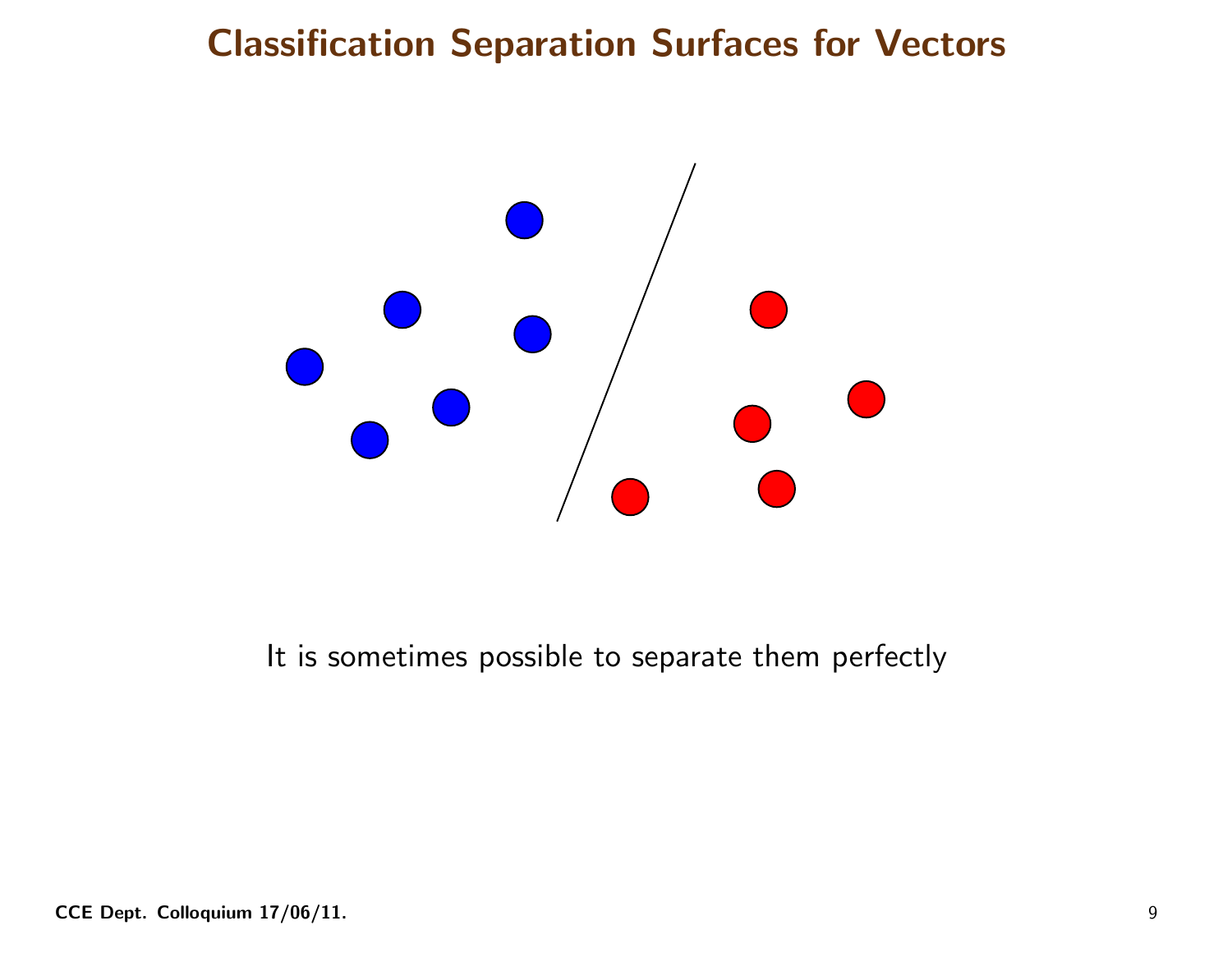

Each choice might look equivalently good on the training set, but it will have obvious impact on new points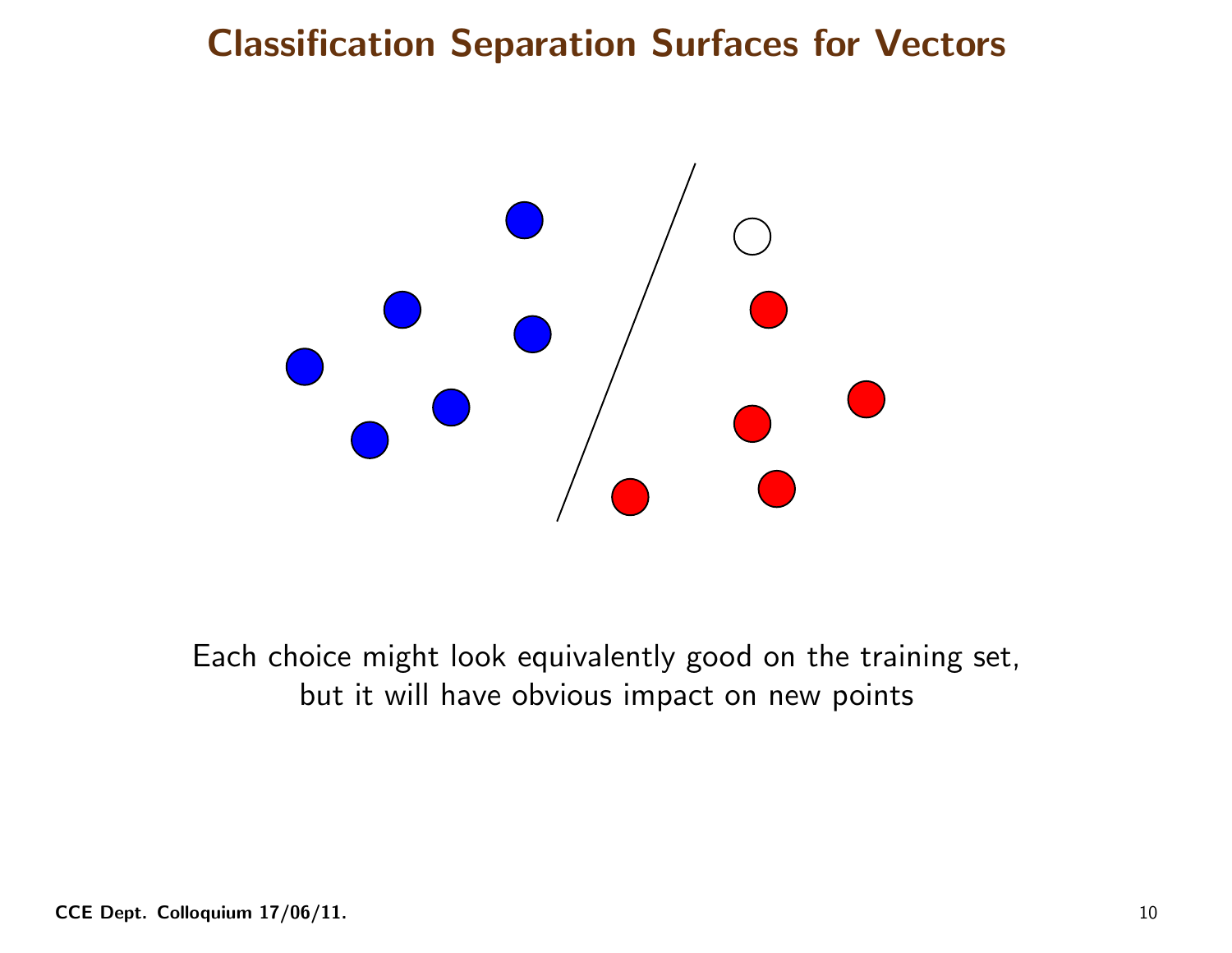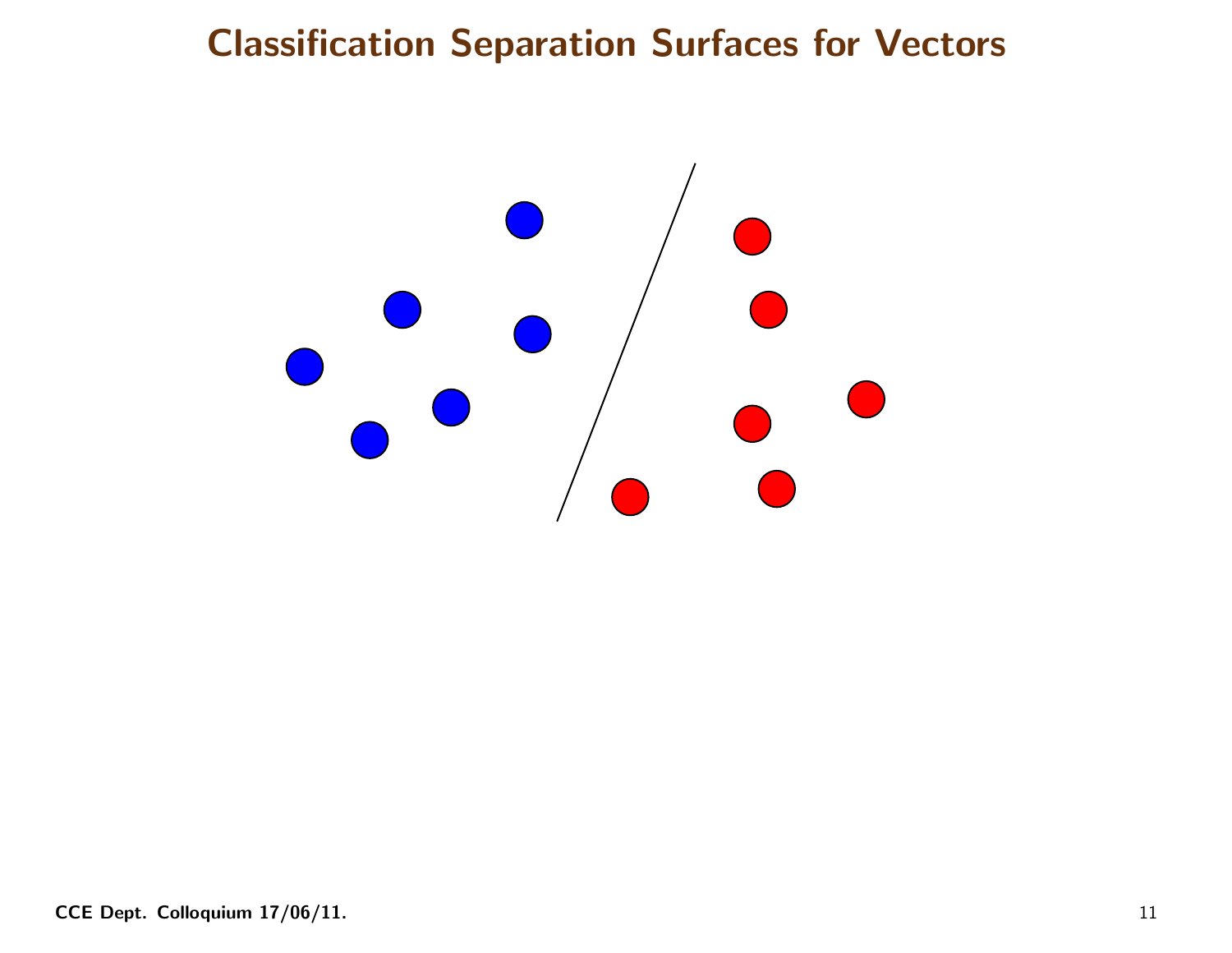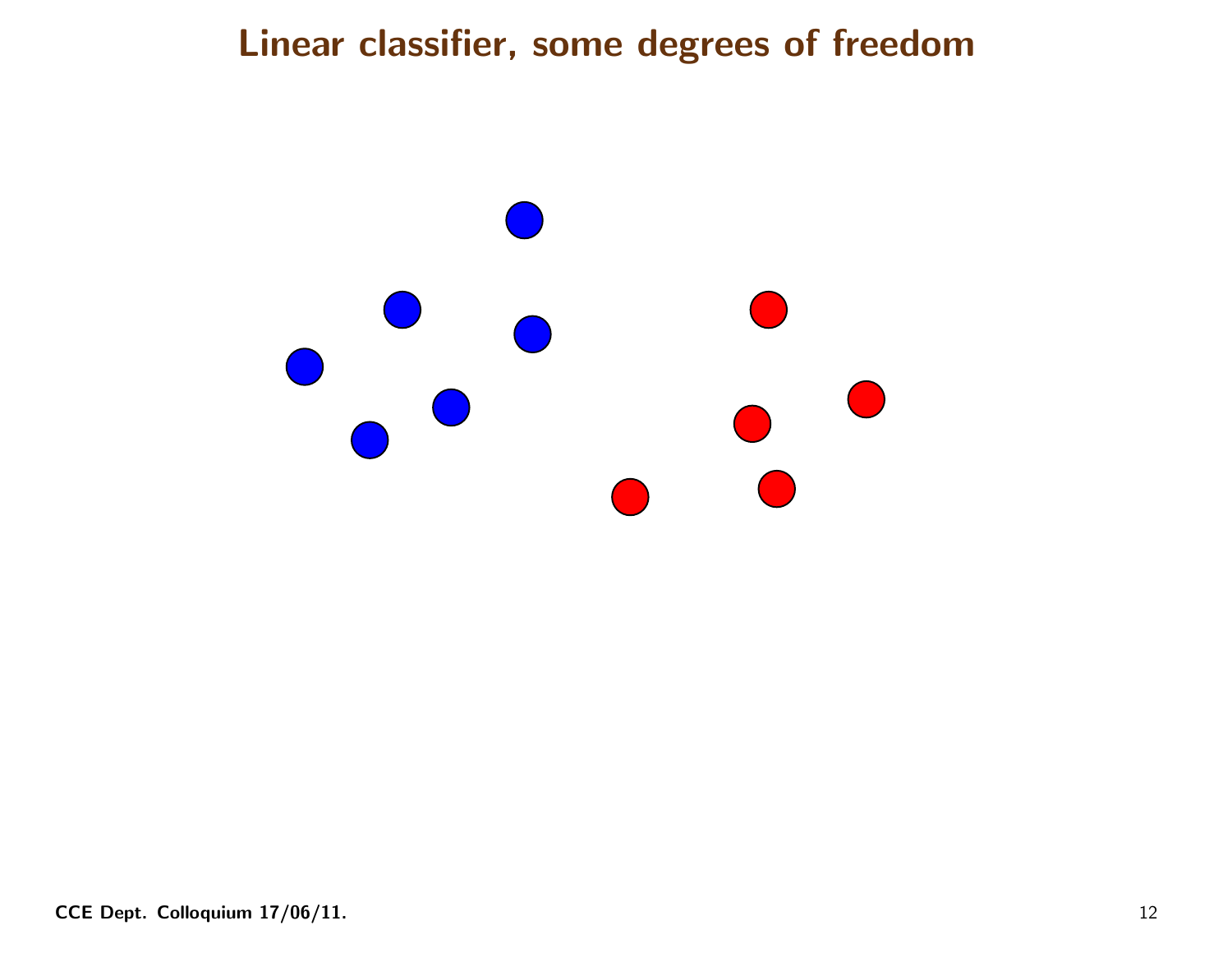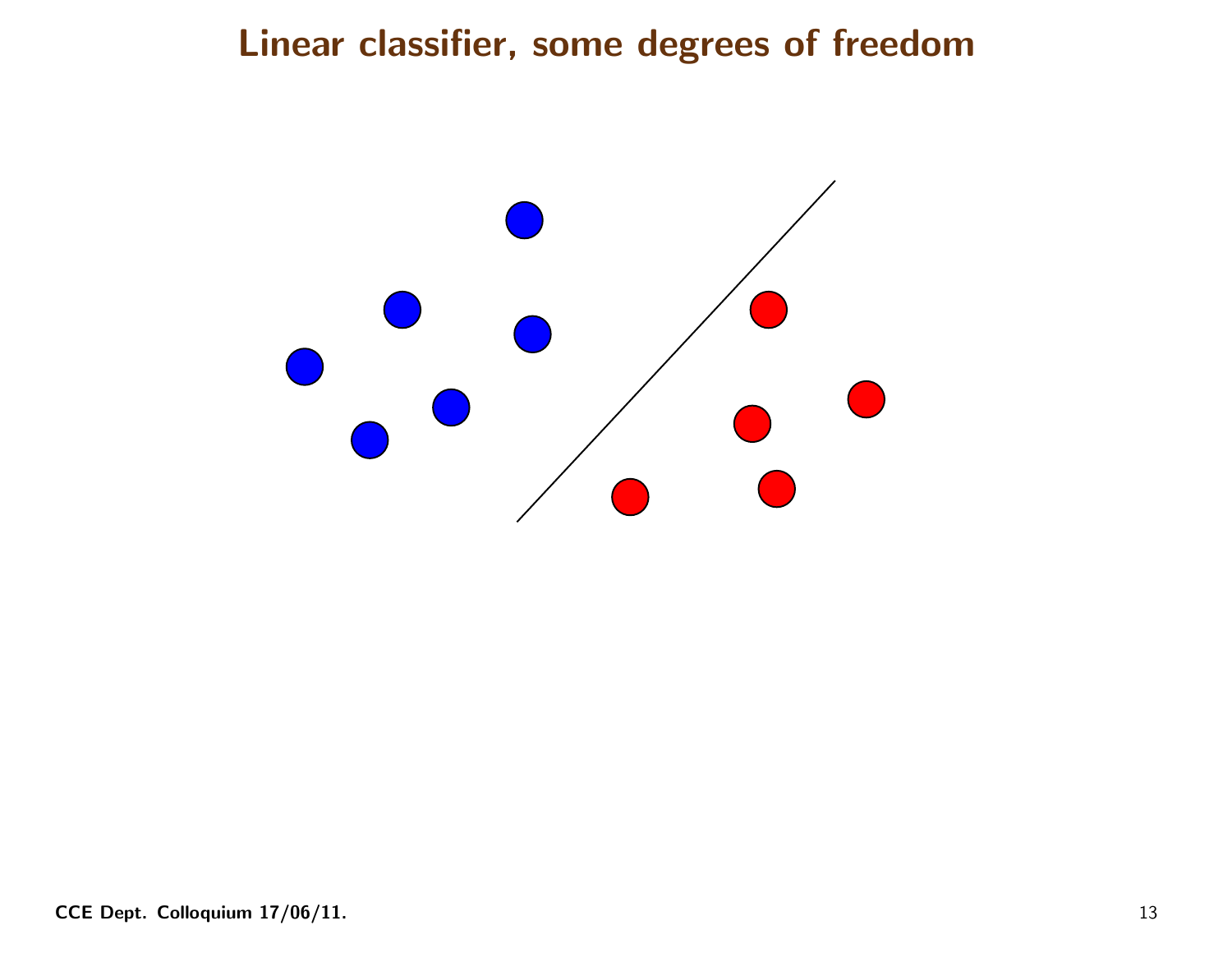

Specially close to the border of the classifier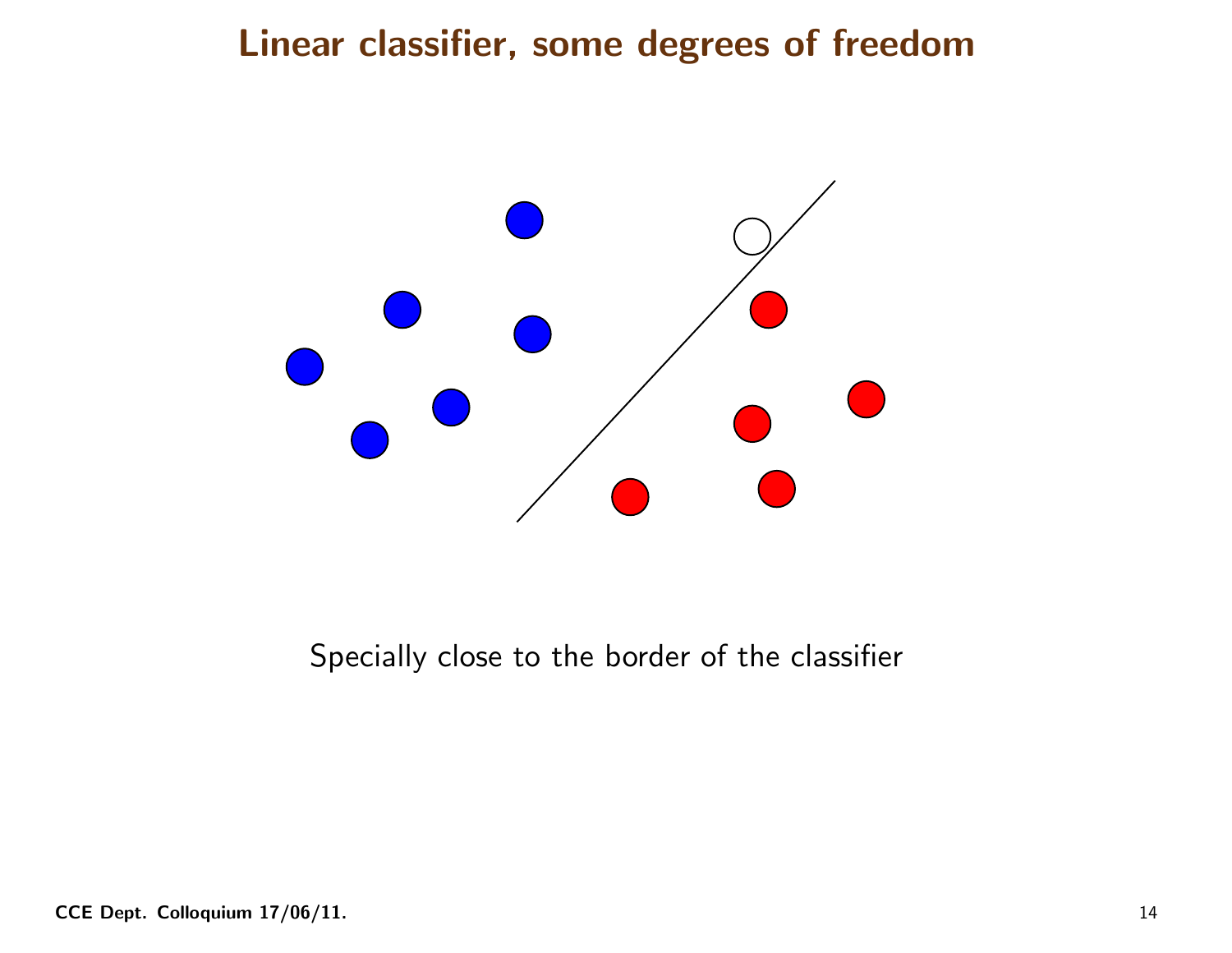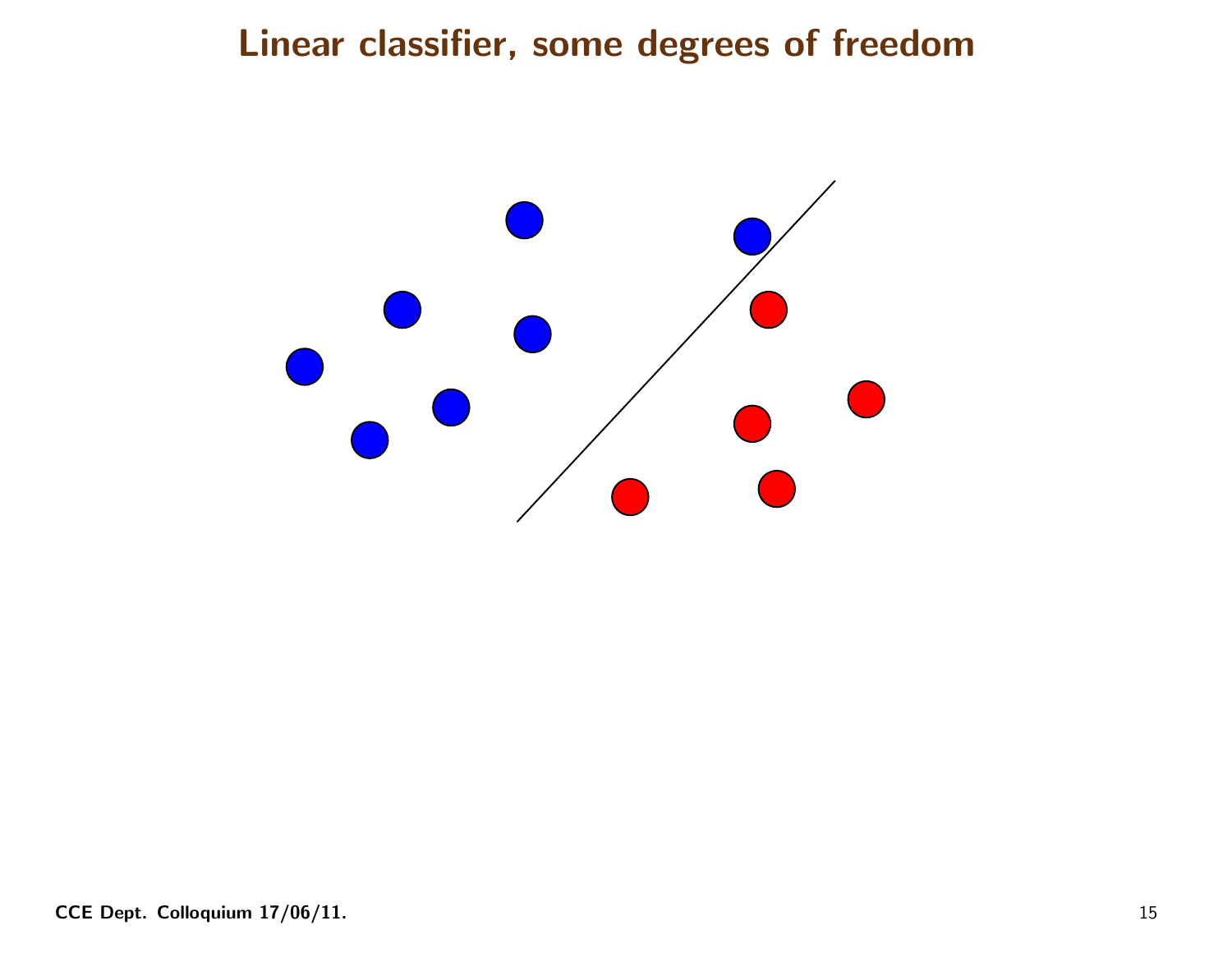

For each different technique, different results, different performance.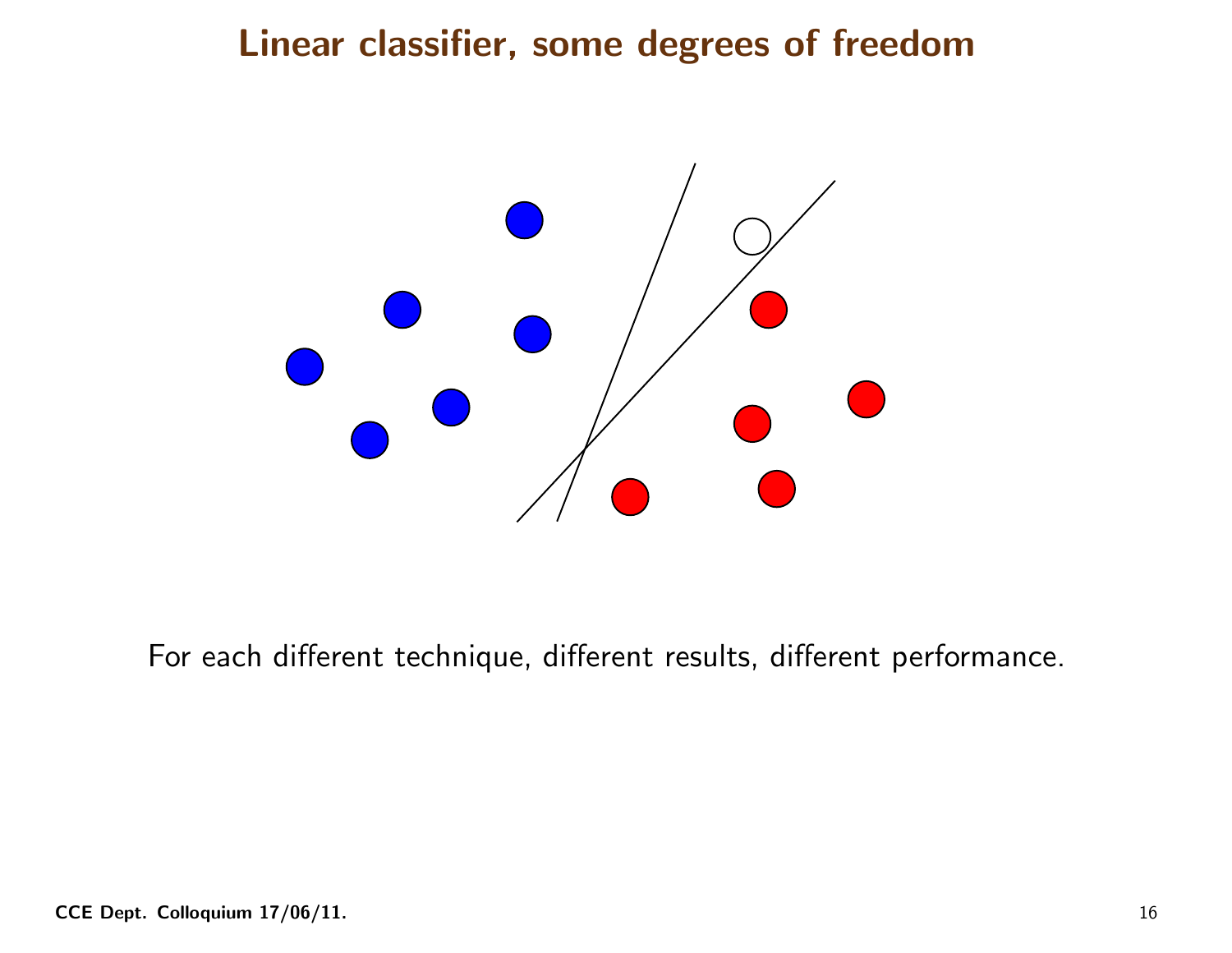

Idea: look for the biggest possible "buffer" between red and blue points.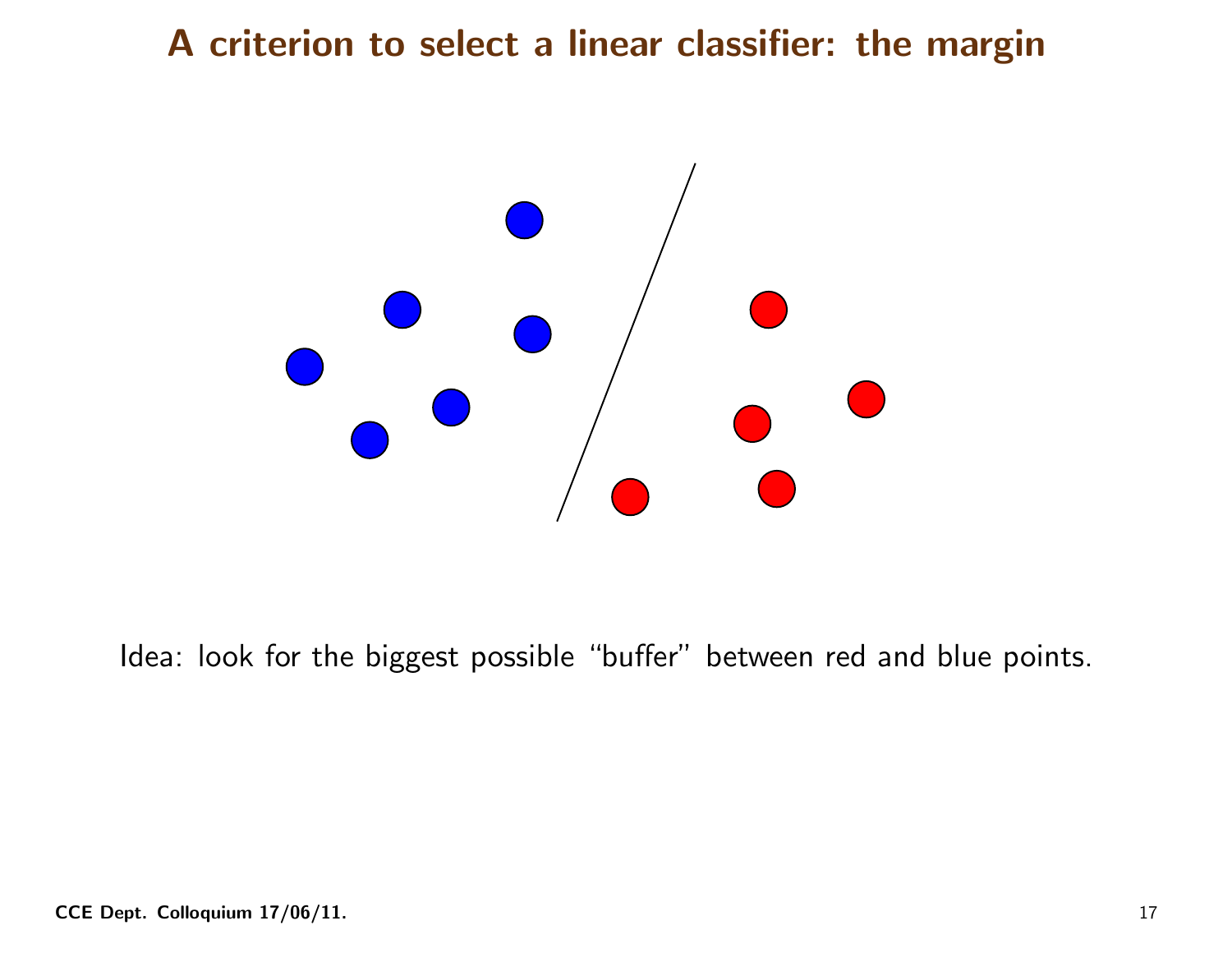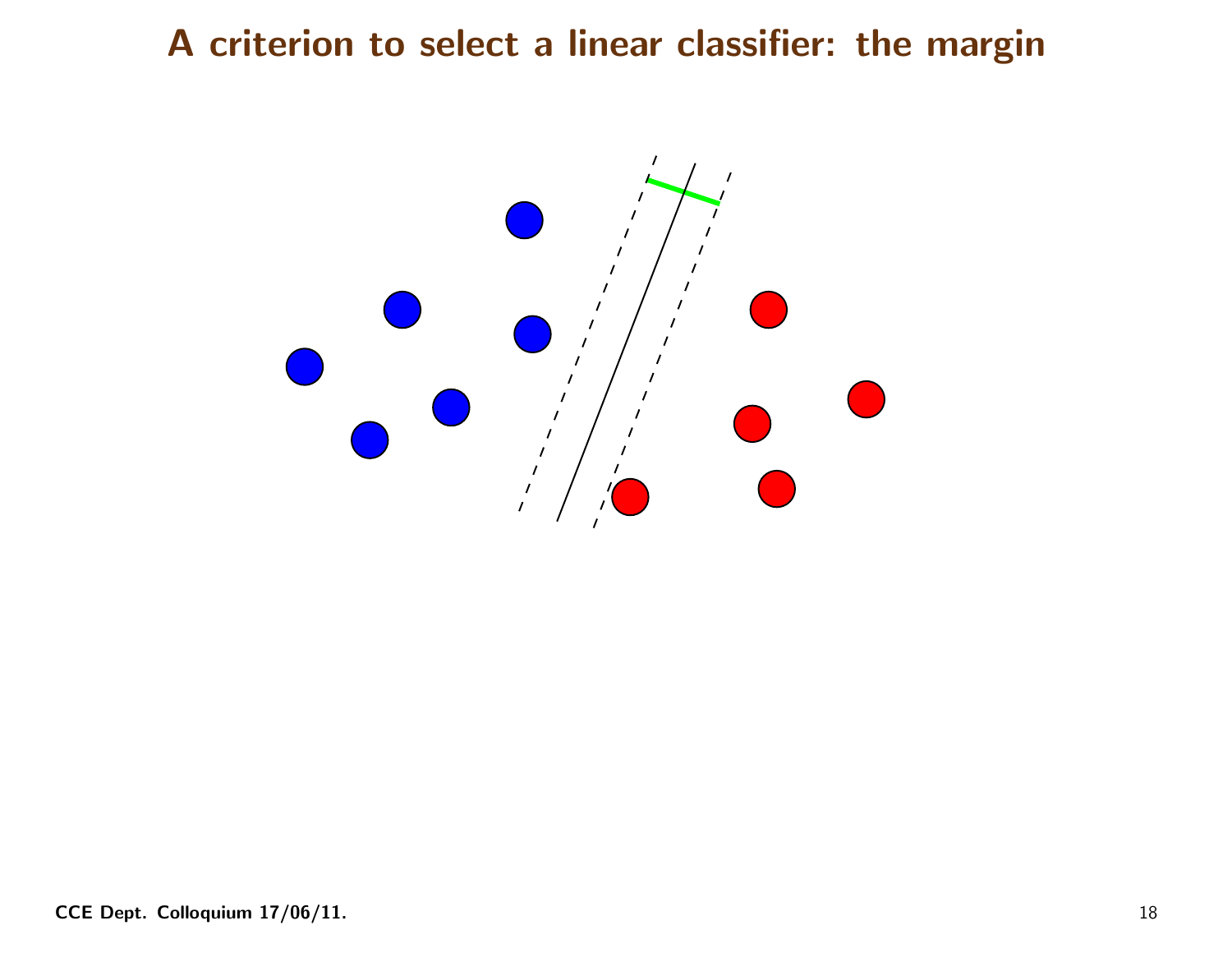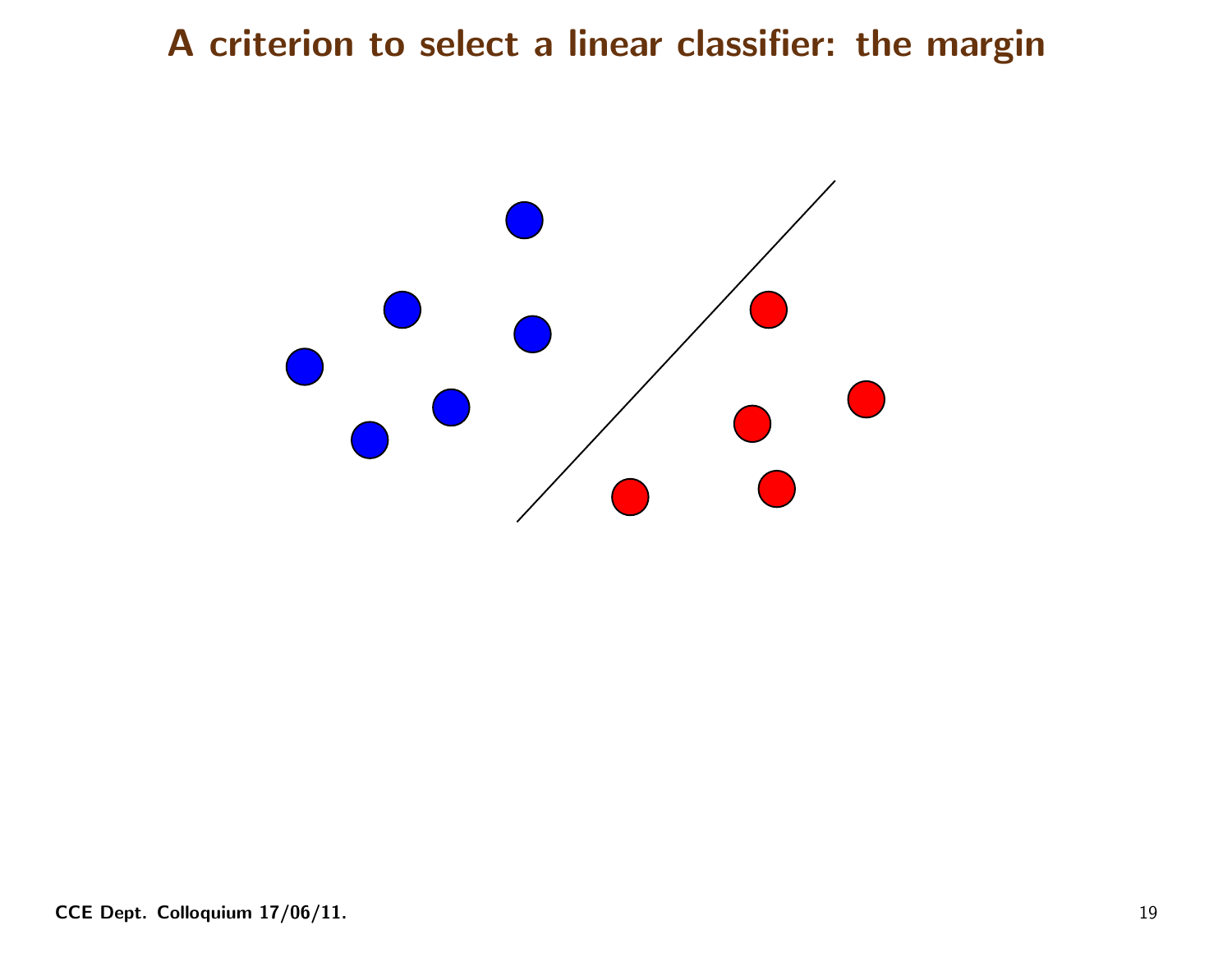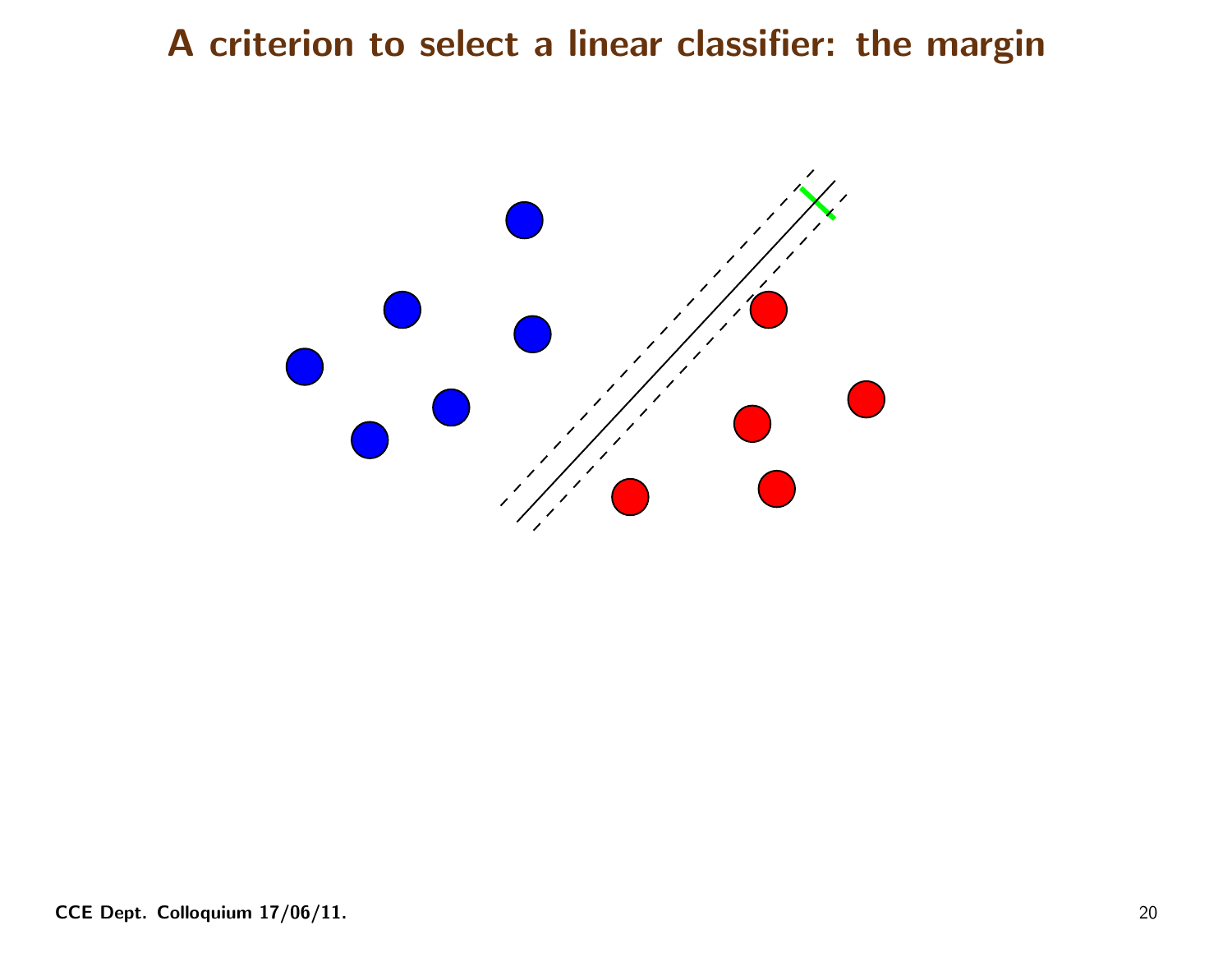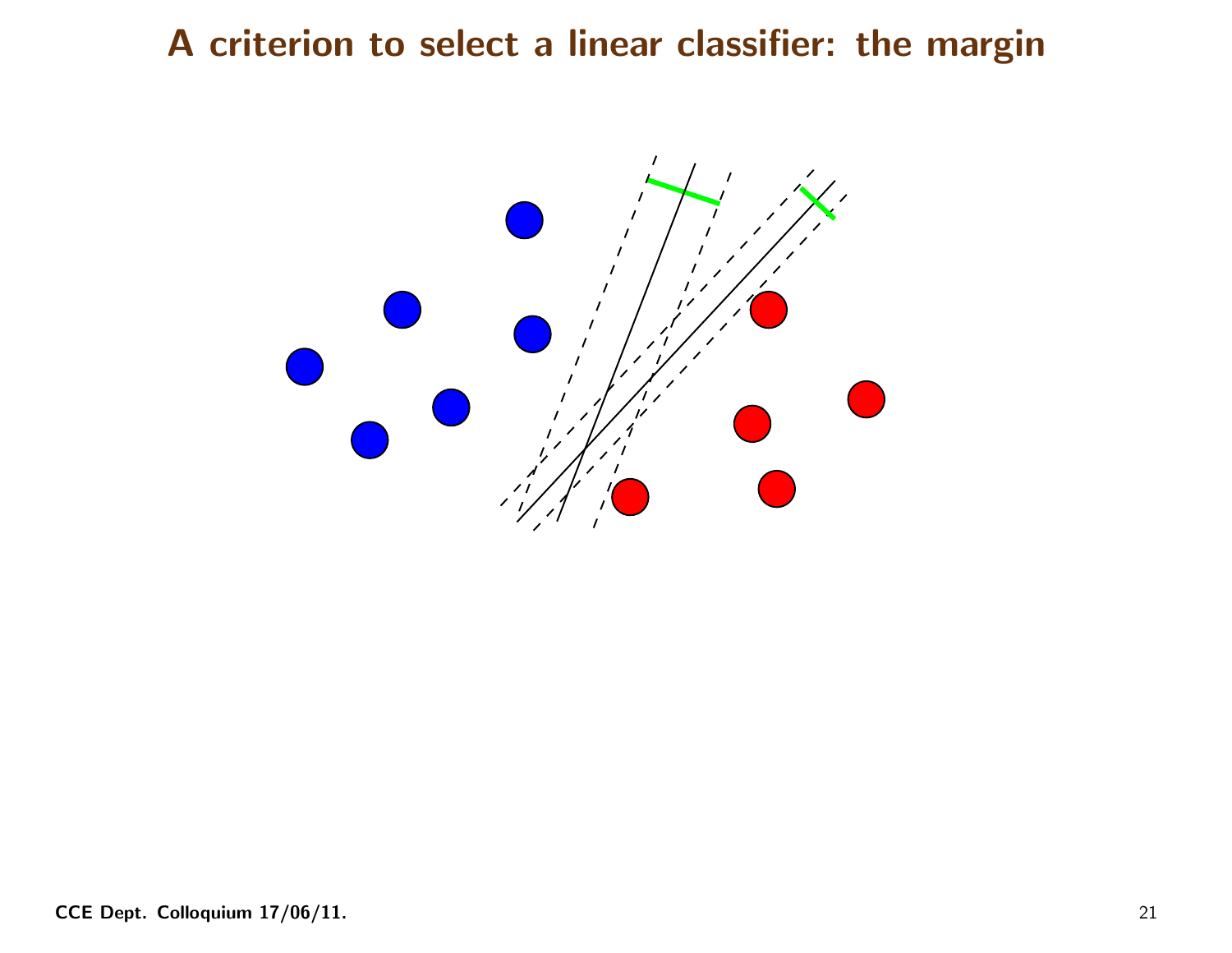## Largest Margin Linear Classifier ?

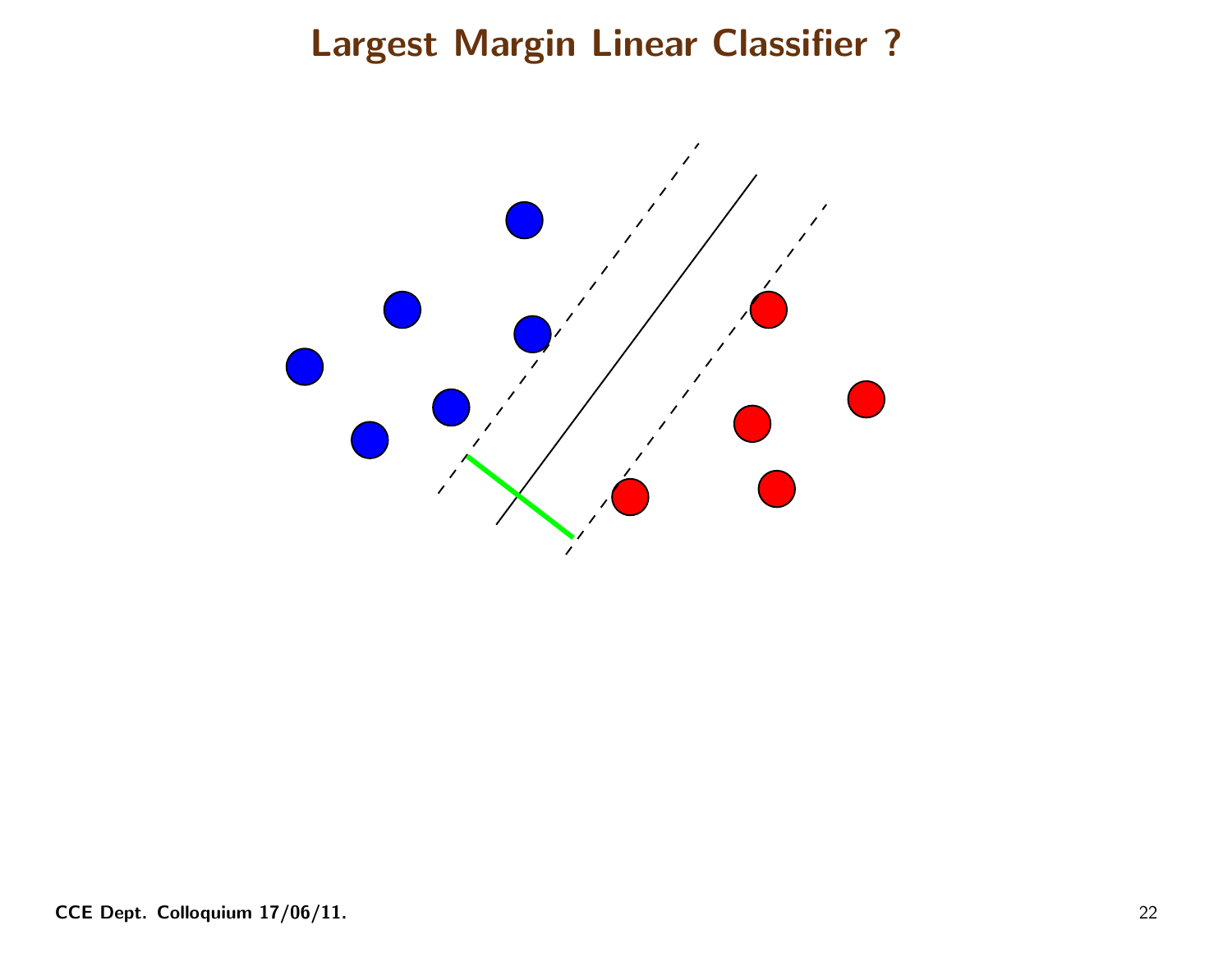### Support Vectors with Large Margin

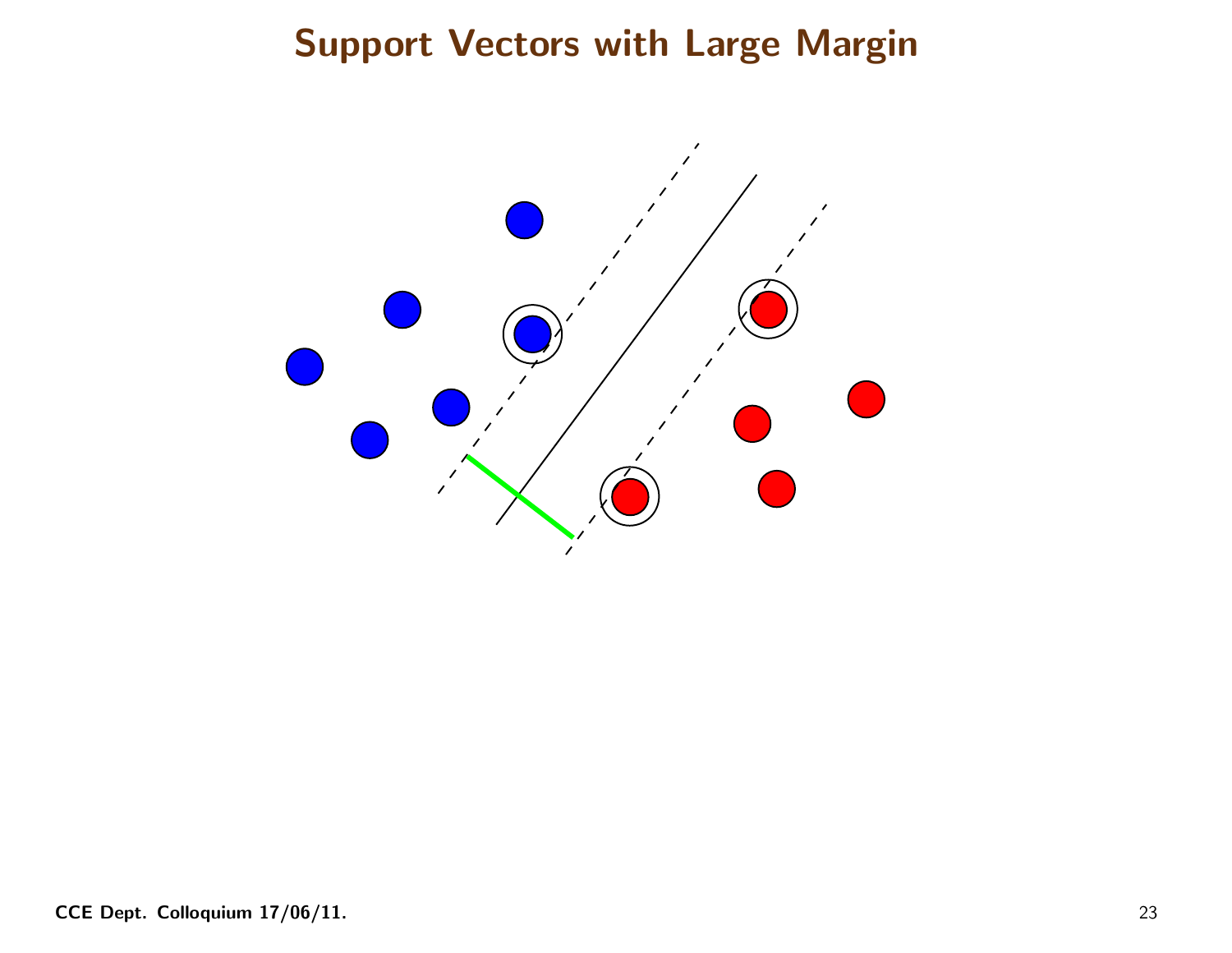## Finding the optimal hyperplane

- $\bullet$  Consider  $n$  labeled points  $(\mathsf{x}_{\bm{i}},y_{\bm{i}})\in\mathbb{R}^{\bm{d}}$  $\mathbf{z}^d \times \{-1, 1\}$ , with  $i = 1, \cdots, n$ .
- • $\bullet\,$  Finding the optimal hyperplane is equivalent to finding  $(\mathbf{w},b)$  which minimize:

 $\|\mathbf{w}\|^2$ 

under the constraints:

$$
\forall i = 1, \ldots, n, \qquad \mathbf{y_i} \left( \mathbf{w}^T \mathbf{x_i} + \mathbf{b} \right) - 1 \geq 0.
$$

This is a classical quadratic program on  $\mathbb{R}^{d+1}$ linear constraints - quadratic object -- quadratic objective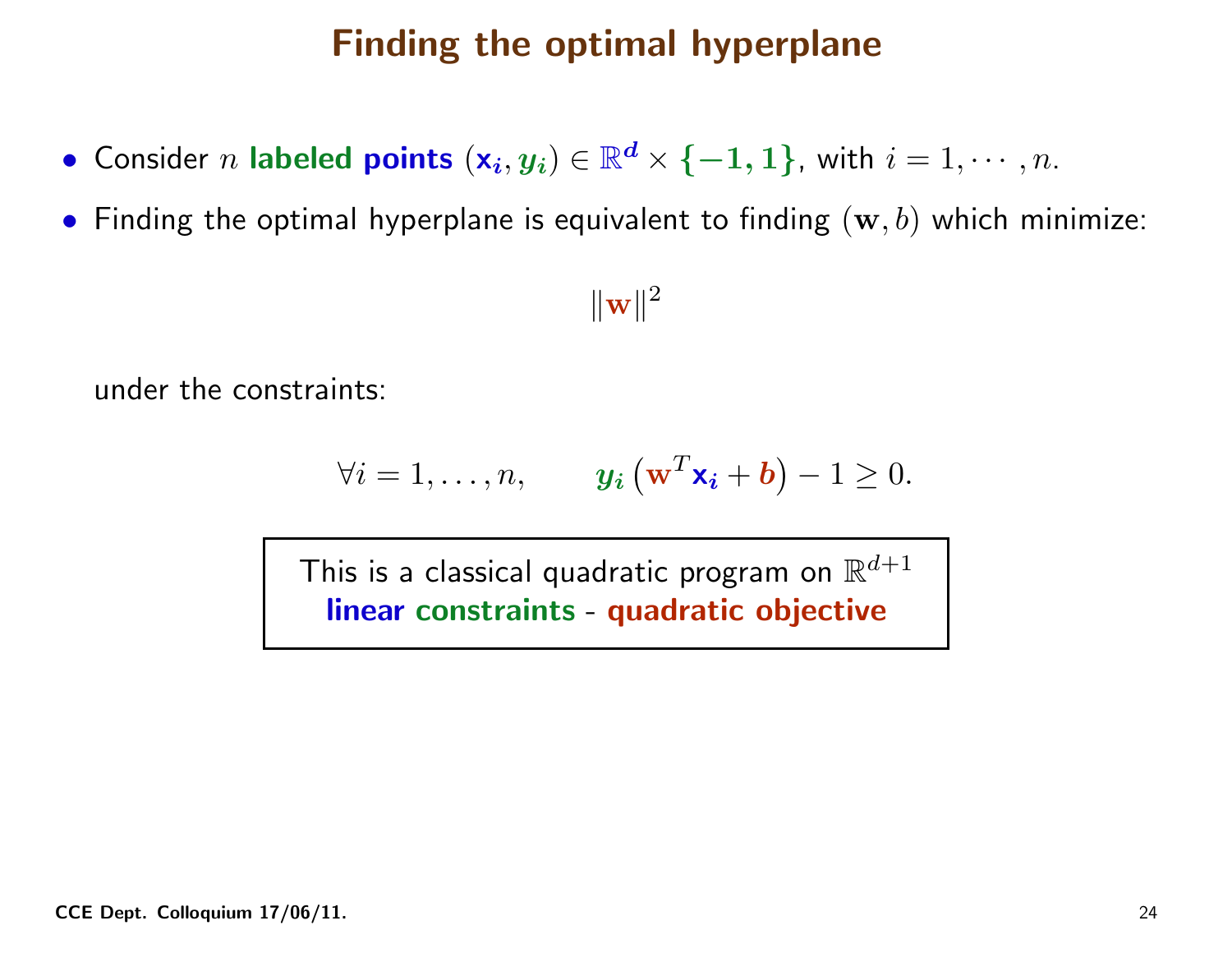### Dual problem

 $\bullet$  introduce one dual variable  $\alpha_i$  for each constraint,

#### The dual problem is

maximize 
$$
g(\alpha) = \sum_{i=1}^{n} \alpha_i - \frac{1}{2} \sum_{i,j=1}^{n} \alpha_i \alpha_j y_i y_j \mathbf{x}_i^T \mathbf{x}_j
$$
  
such that  $0 \leq \alpha_i, \sum_{i=1}^{n} \alpha_i y_i = 0$ .

This is a **quadratic program** in  $\mathbb{R}^n$ , with *box constraints*. This is a **quadratic program** in  $\mathbb{R}^n$ , with *box constraints*.<br> $\alpha^*$  can be computed using elementary optimization softwar  $^\ast$  can be computed using elementary optimization software  $\it (e.g.$  built-in matlab function)

•Strong duality holds. KKT gives us  $\alpha_i(y_i \left(\mathbf{w}^T \mathbf{x}_i + b\right) - 1) = 0$ , ...hence, either  $\alpha_i = 0$  or  $y_i$   $(\mathbf{w}^T \mathbf{x}_i + b) = 1$ .

••  $\alpha_i \neq 0$  only for points on the support hyperplanes  $\{(\mathbf{x}, y)| y_i(\mathbf{w}^T \mathbf{x}_i + b) = 1\}.$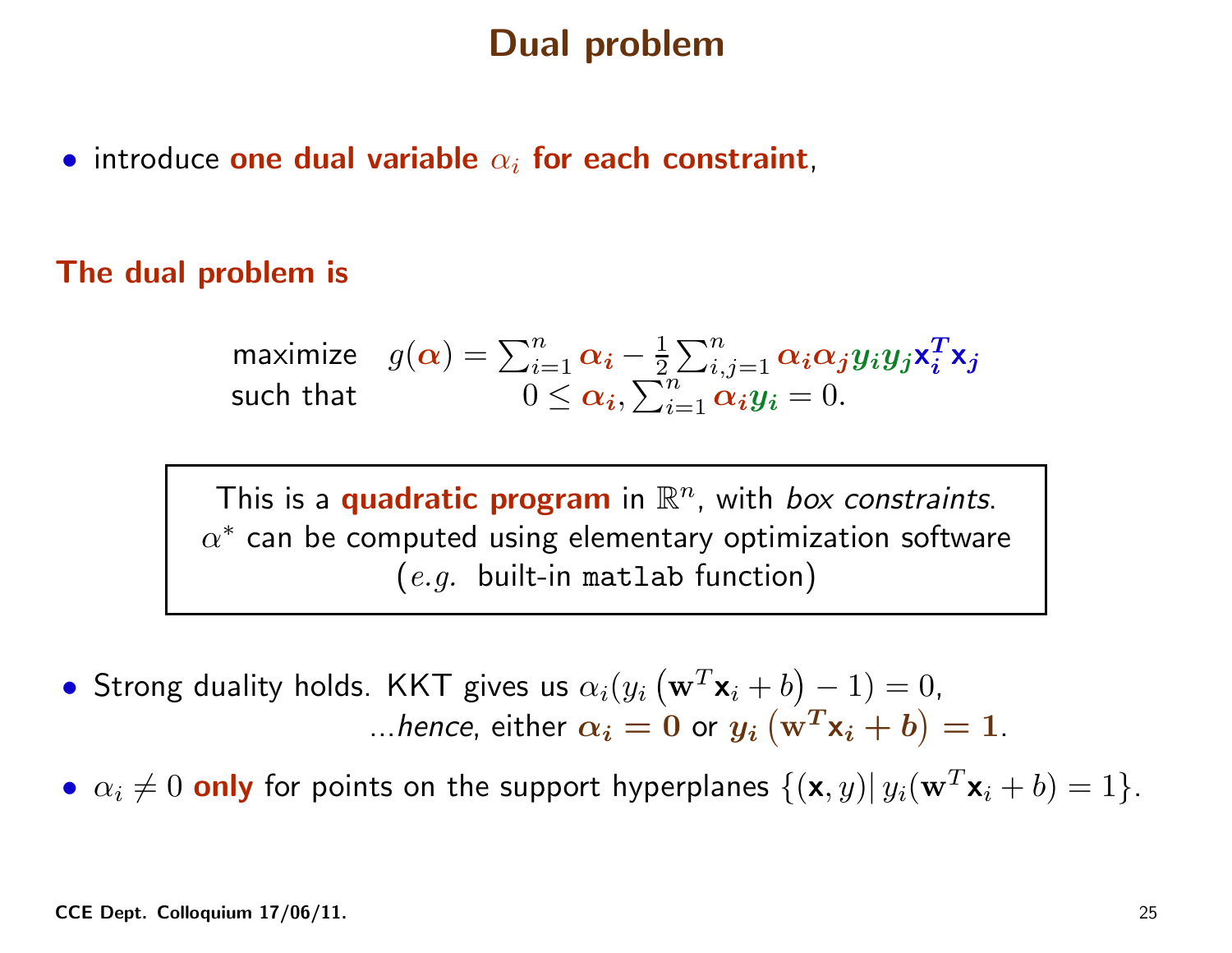## The final solution

- With  $\alpha^*$ , we can recover  $(\mathbf{w}^*,b^*)$ .
- **•** the **decision function** is therefore:

$$
f^*(\mathbf{x}) = (\mathbf{w}^*)^T \mathbf{x} + b^*
$$
  
=  $\left(\sum_{i=1}^n y_i \alpha_i \mathbf{x}_i^T\right) \mathbf{x} + b^*.$ 

 $\bullet\,$  Here the  $\,$  dual solution gives us directly the  $\,$  primal solution.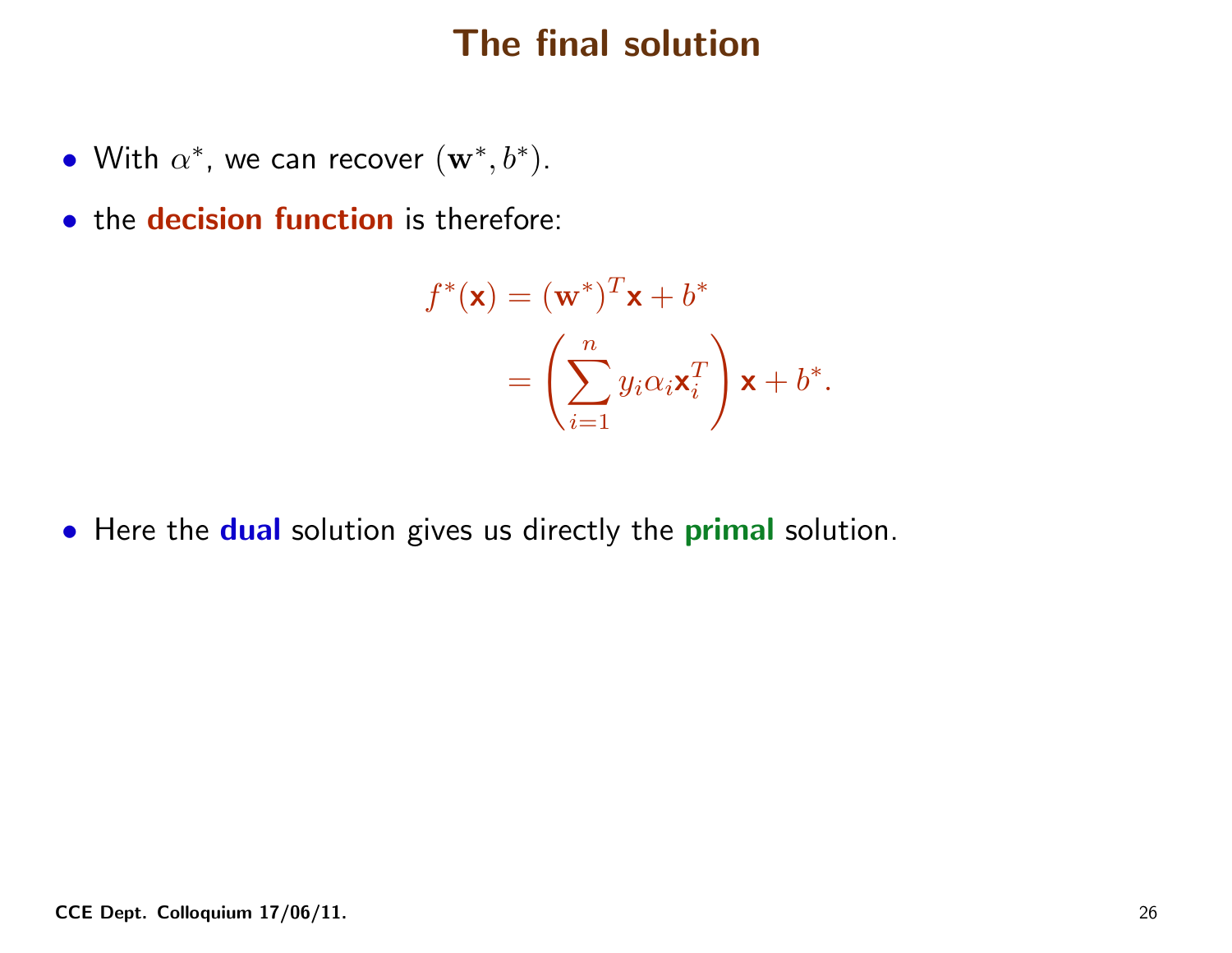# Interpretation: support vectors

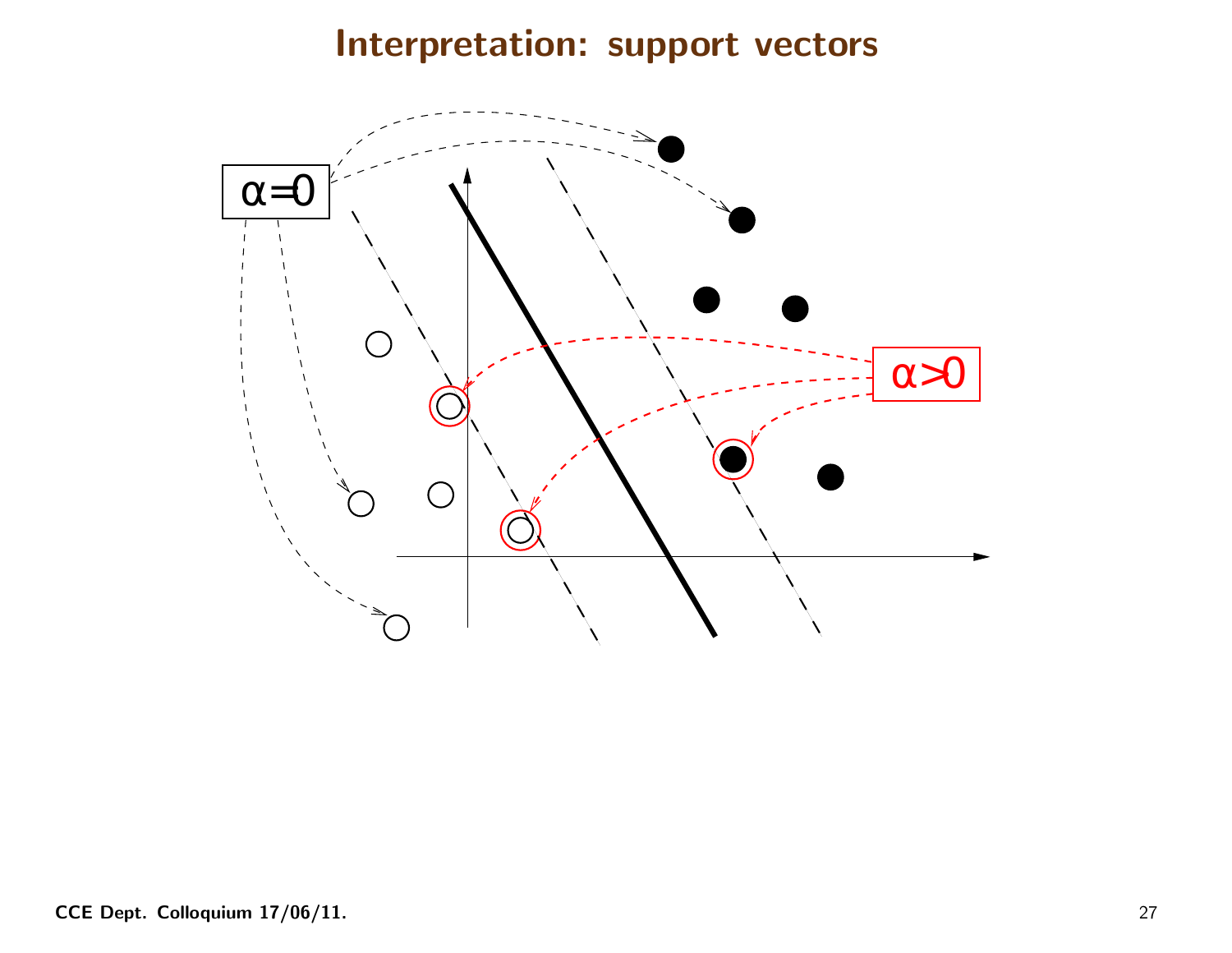

go back to <sup>2</sup> sets of points that are linearly separable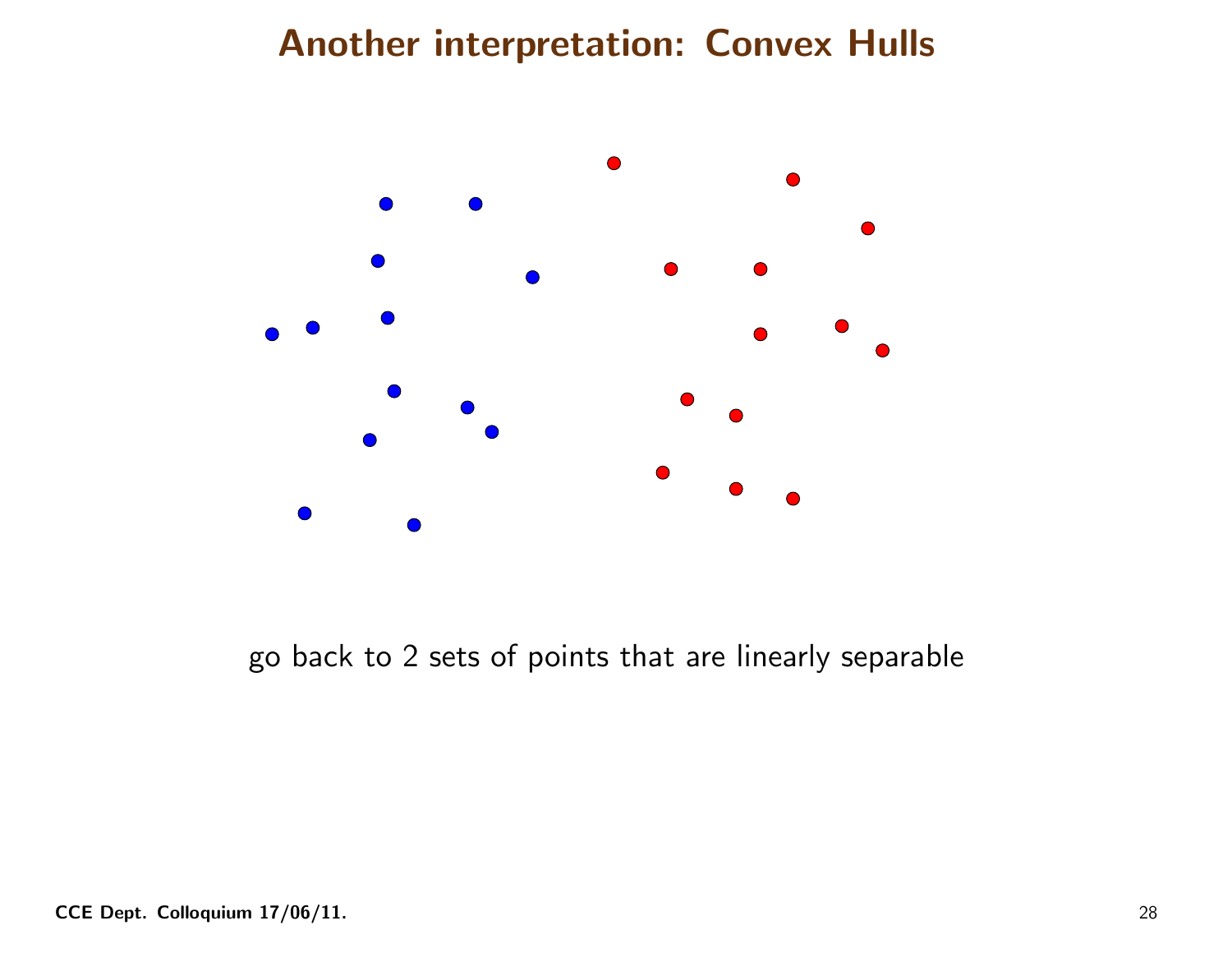

Linearly separable  $=$  convex hulls do not intersect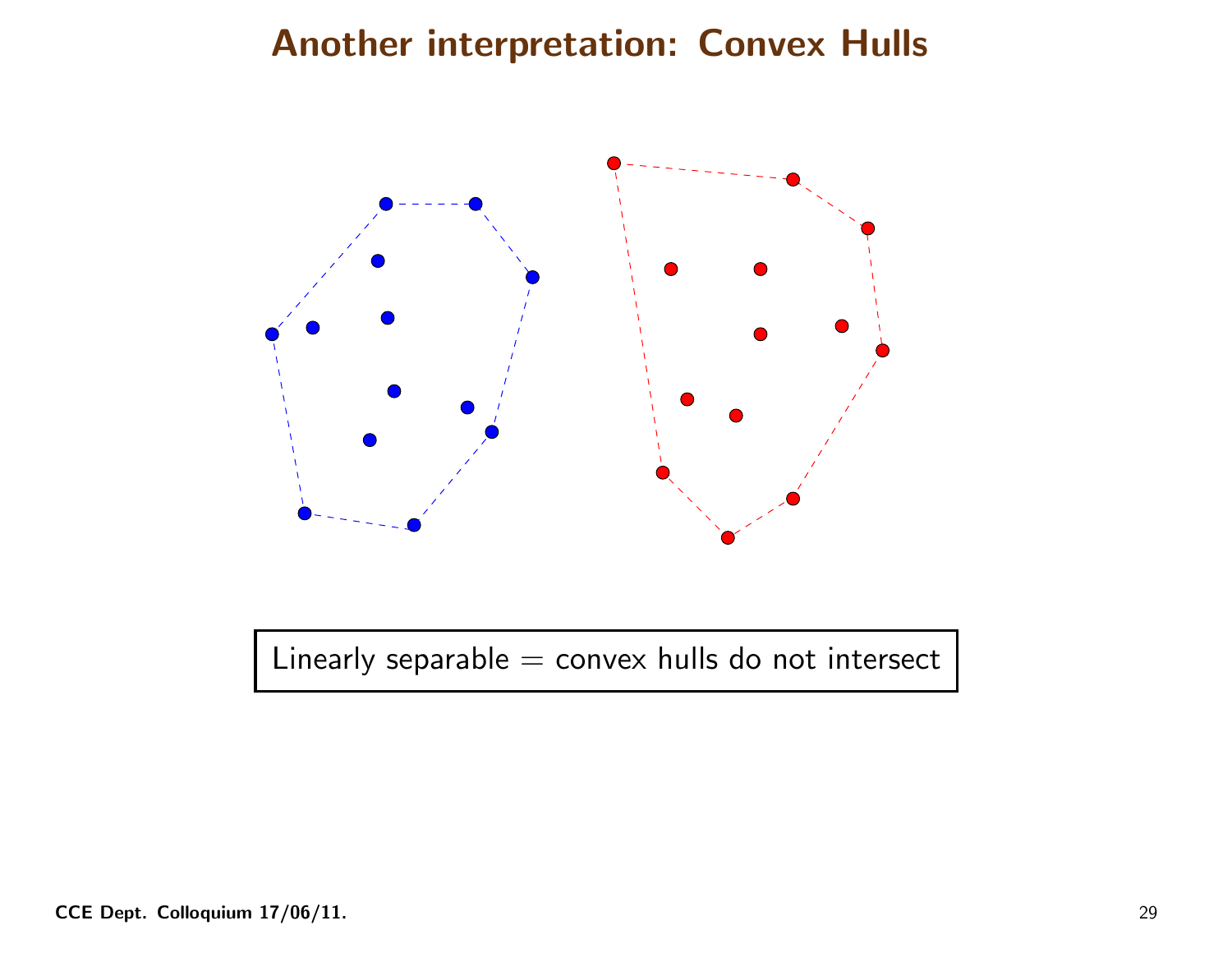

Find two closest points, one in each convex hull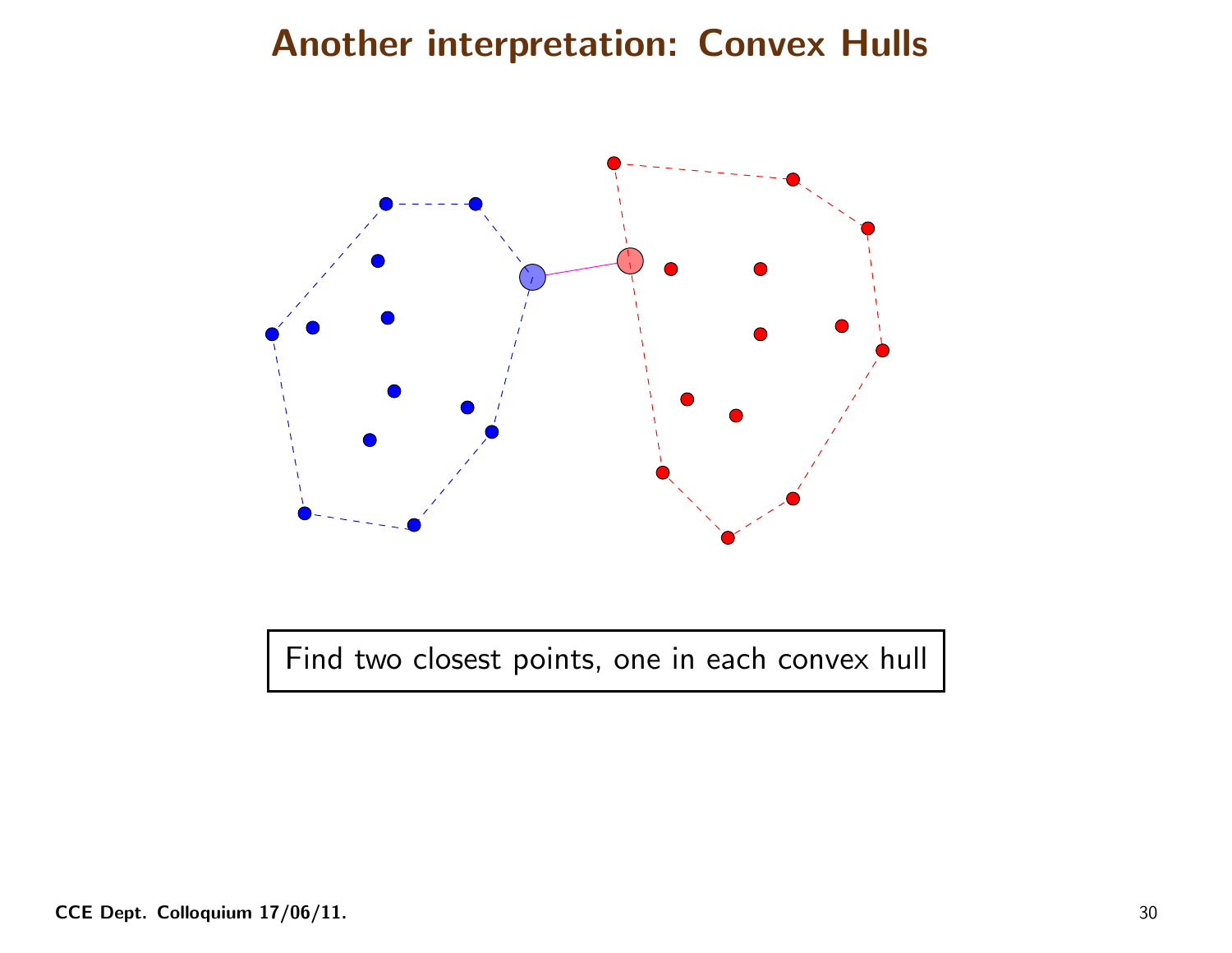

The  $SVM = bisection$  of that segment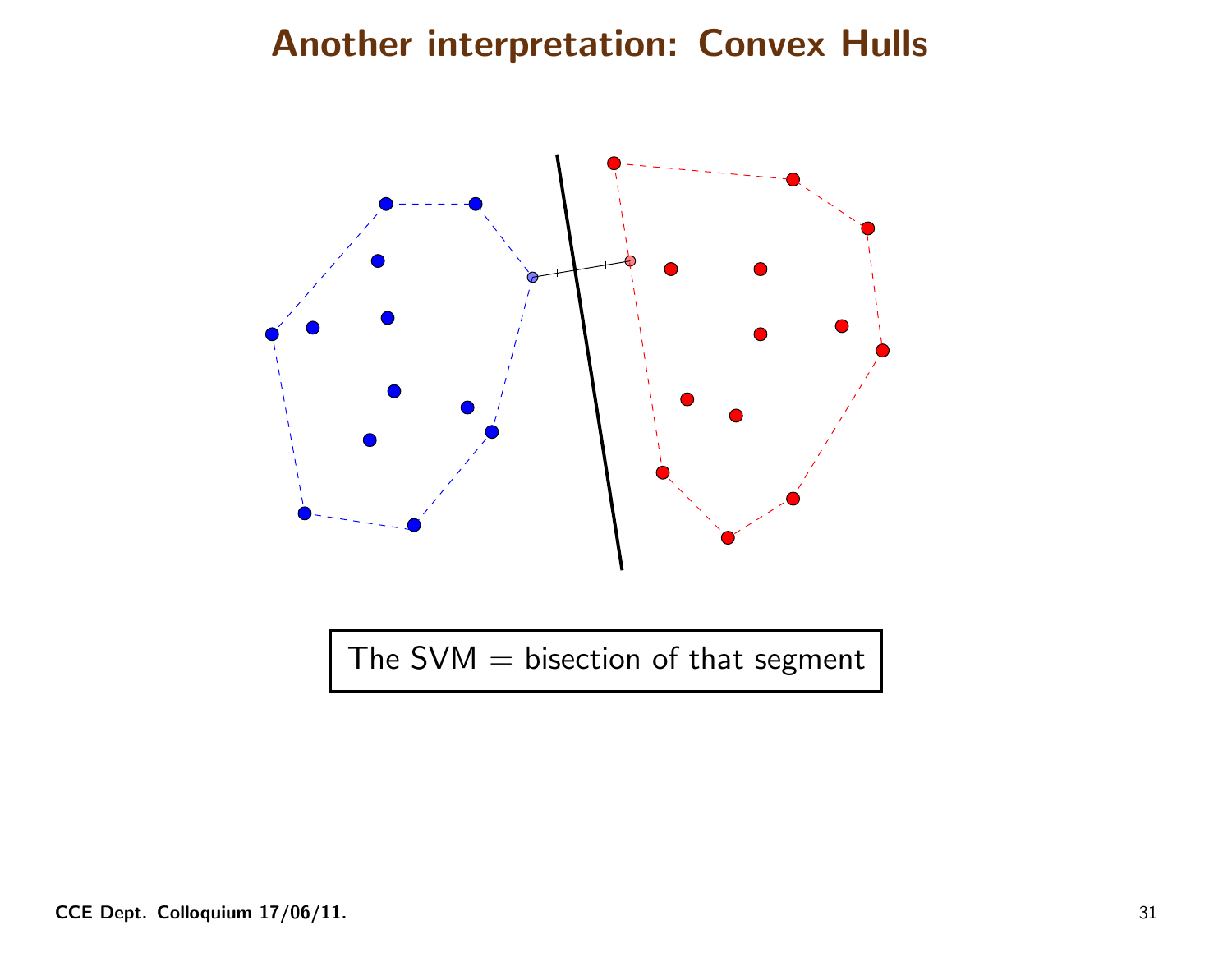

support vectors  $=$  extreme points of the faces on which the two points lie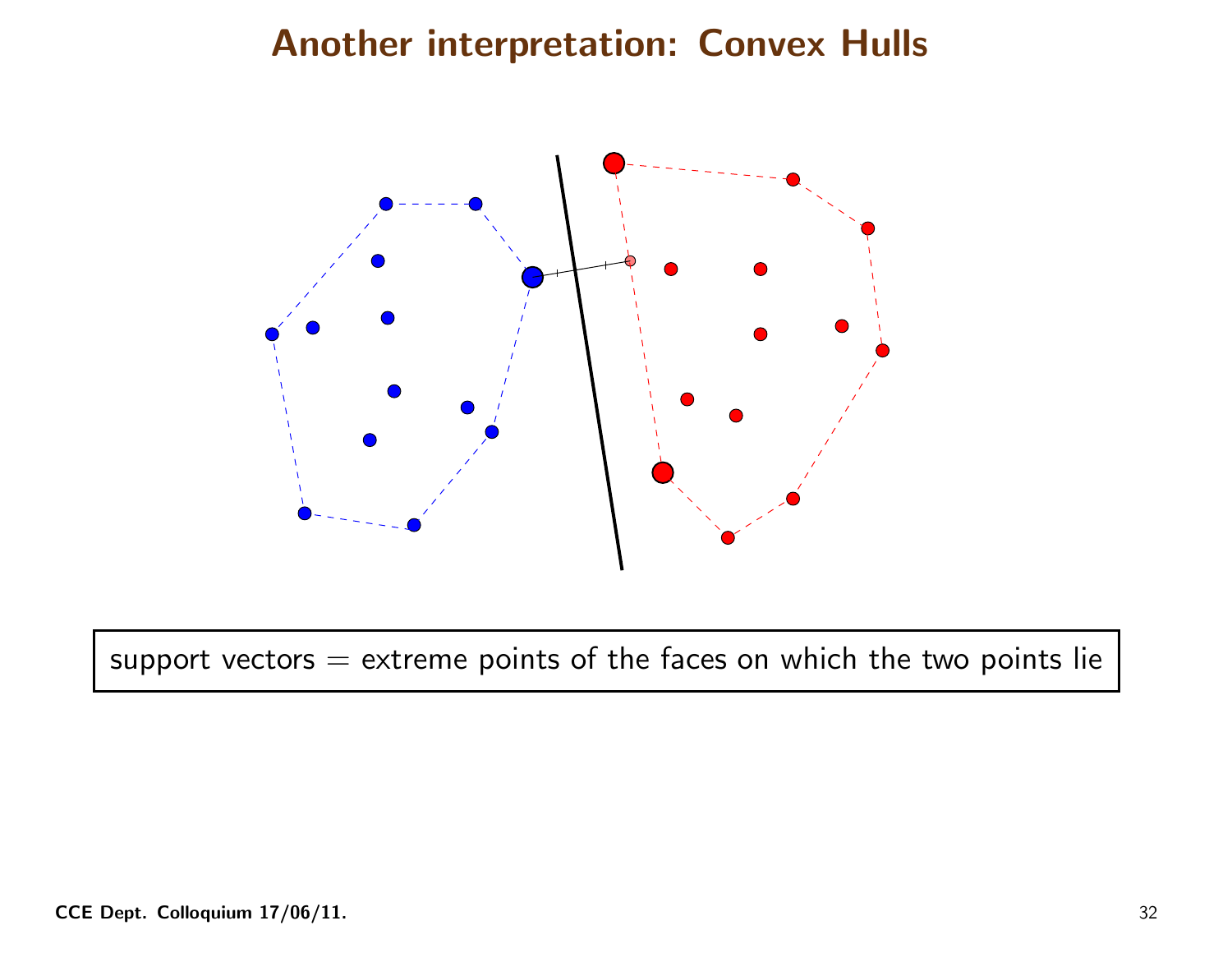# The non-linearly separable case

(when convex hulls intersect)

CCE Dept. Colloquium 17/06/11. 33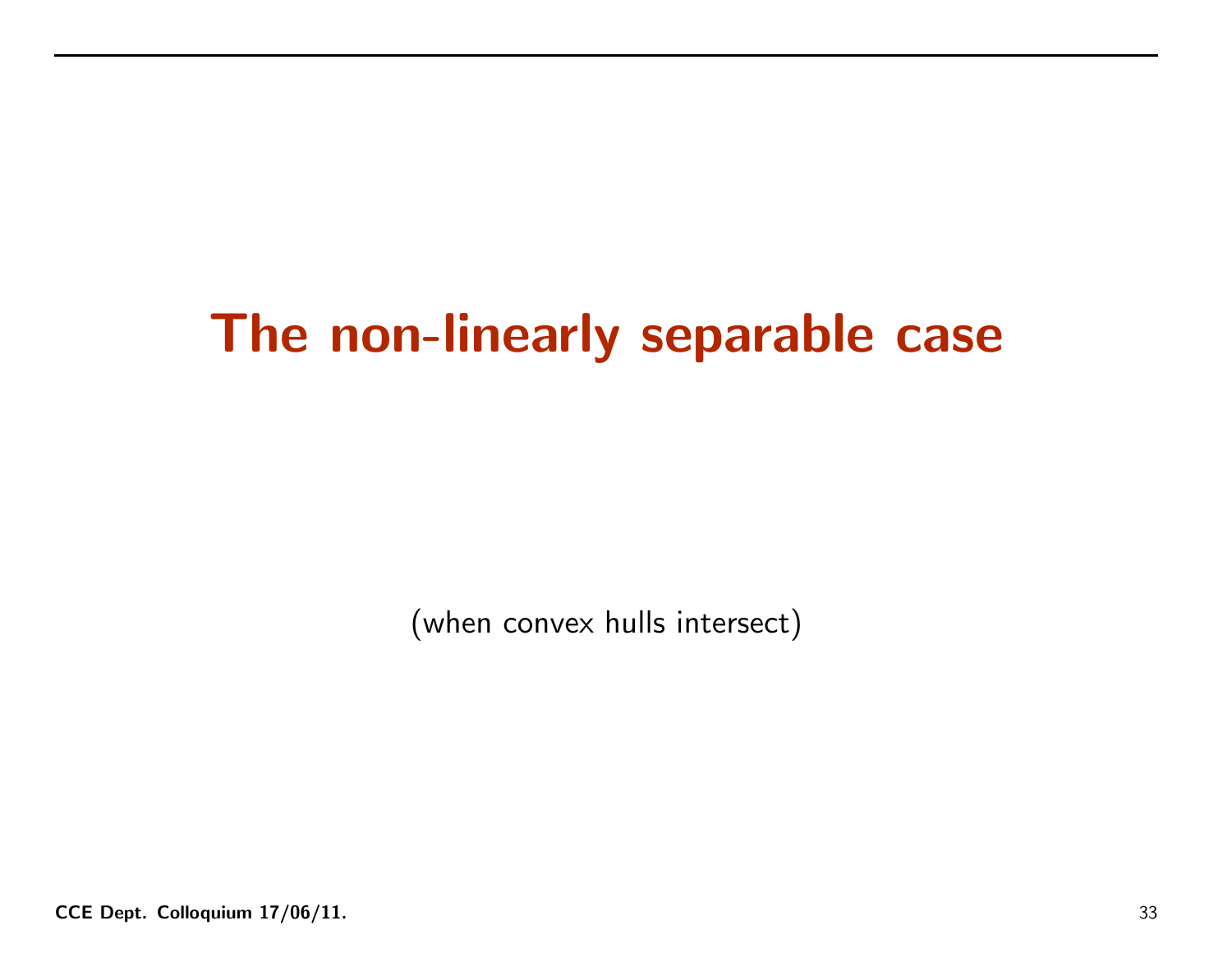What happens when the data is not linearly separable?

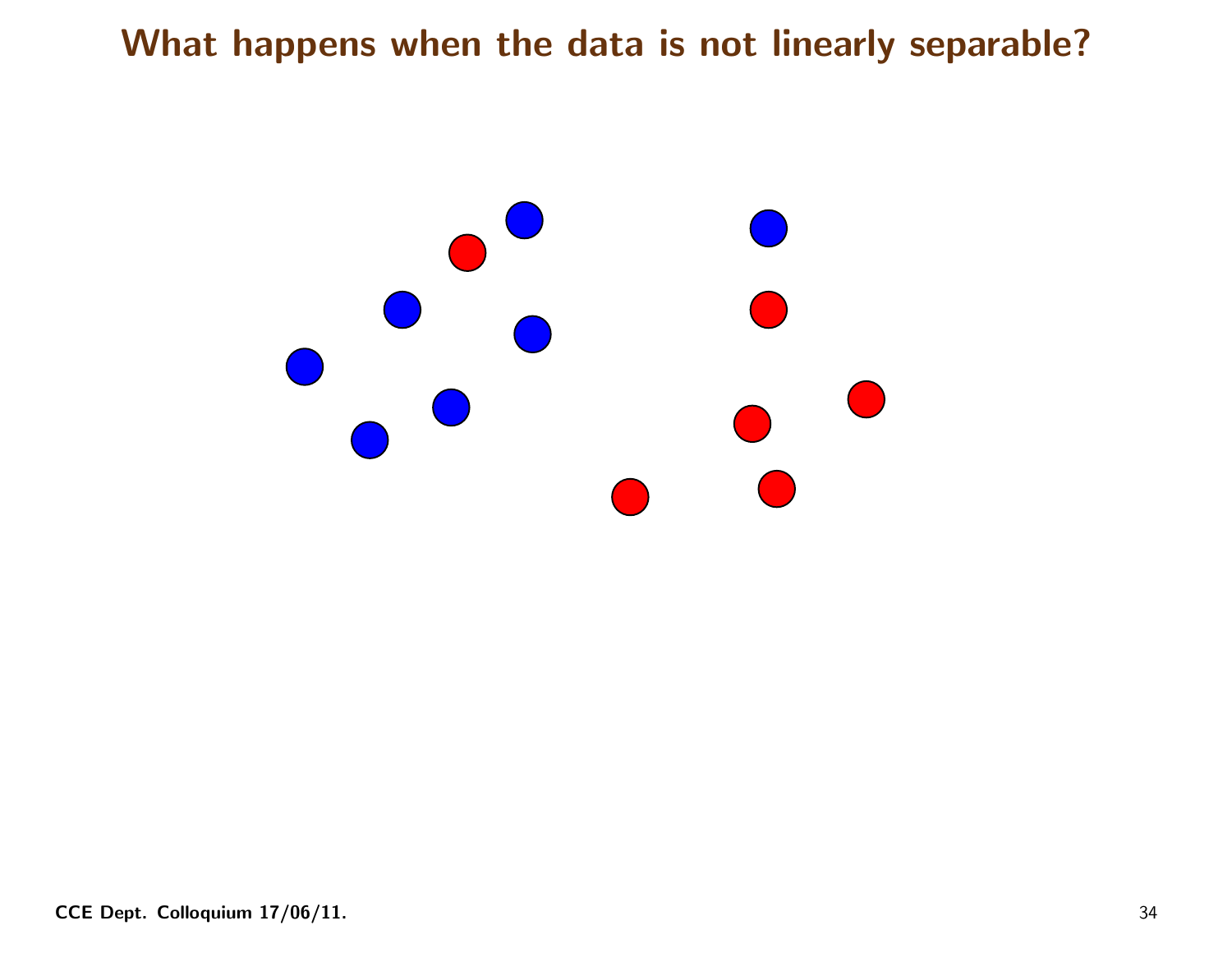#### What happens when the data is not linearly separable?

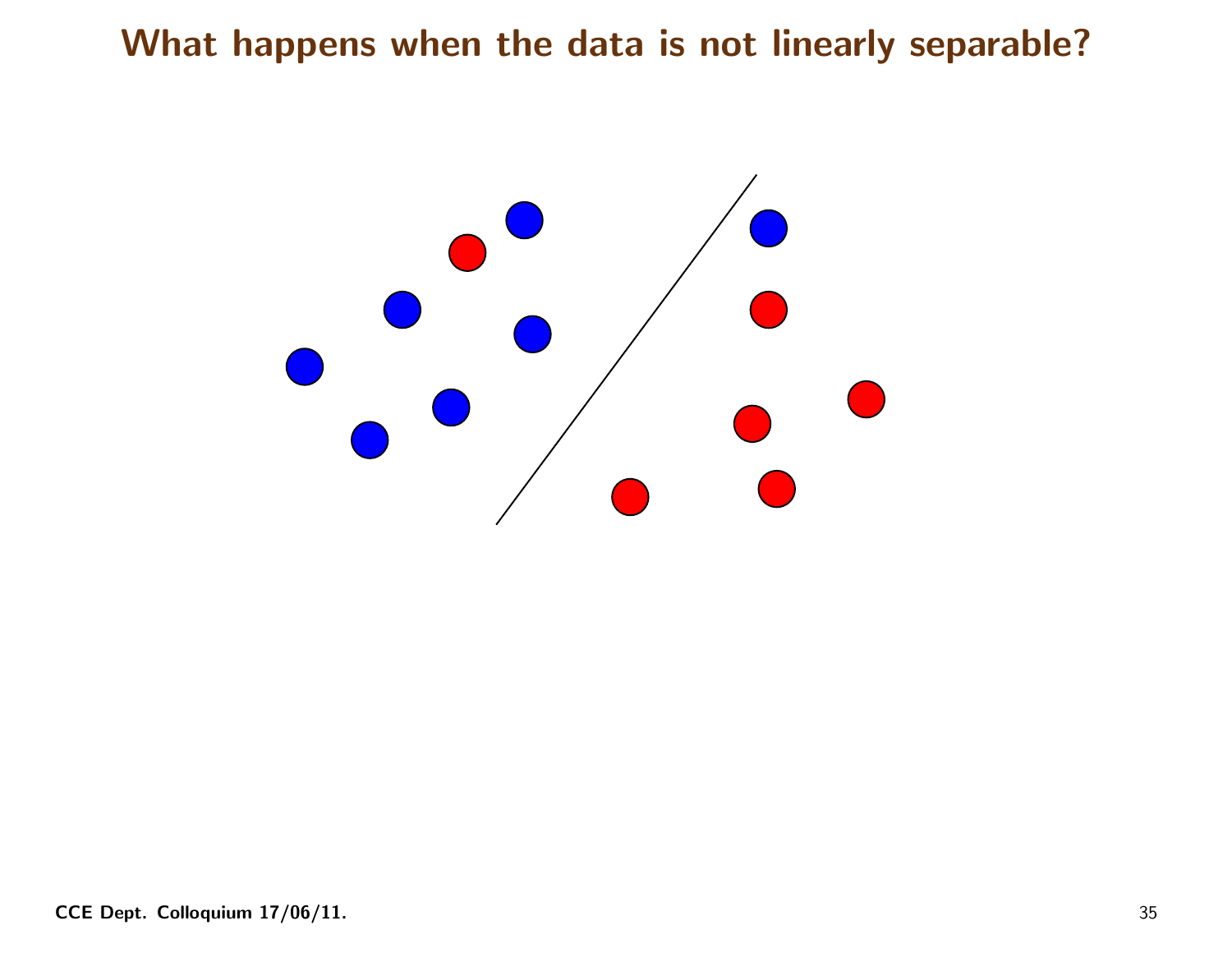#### What happens when the data is not linearly separable?

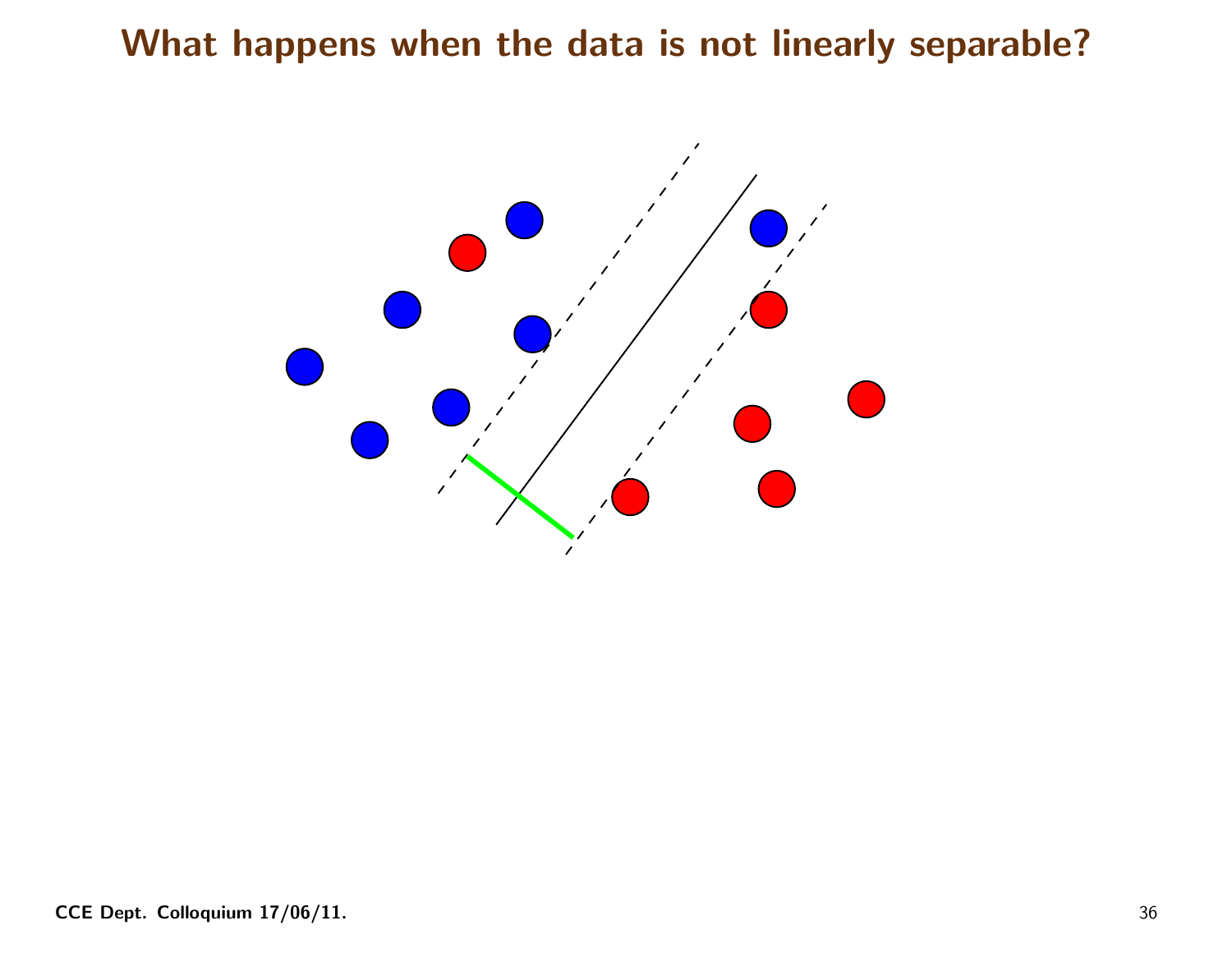#### What happens when the data is not linearly separable?

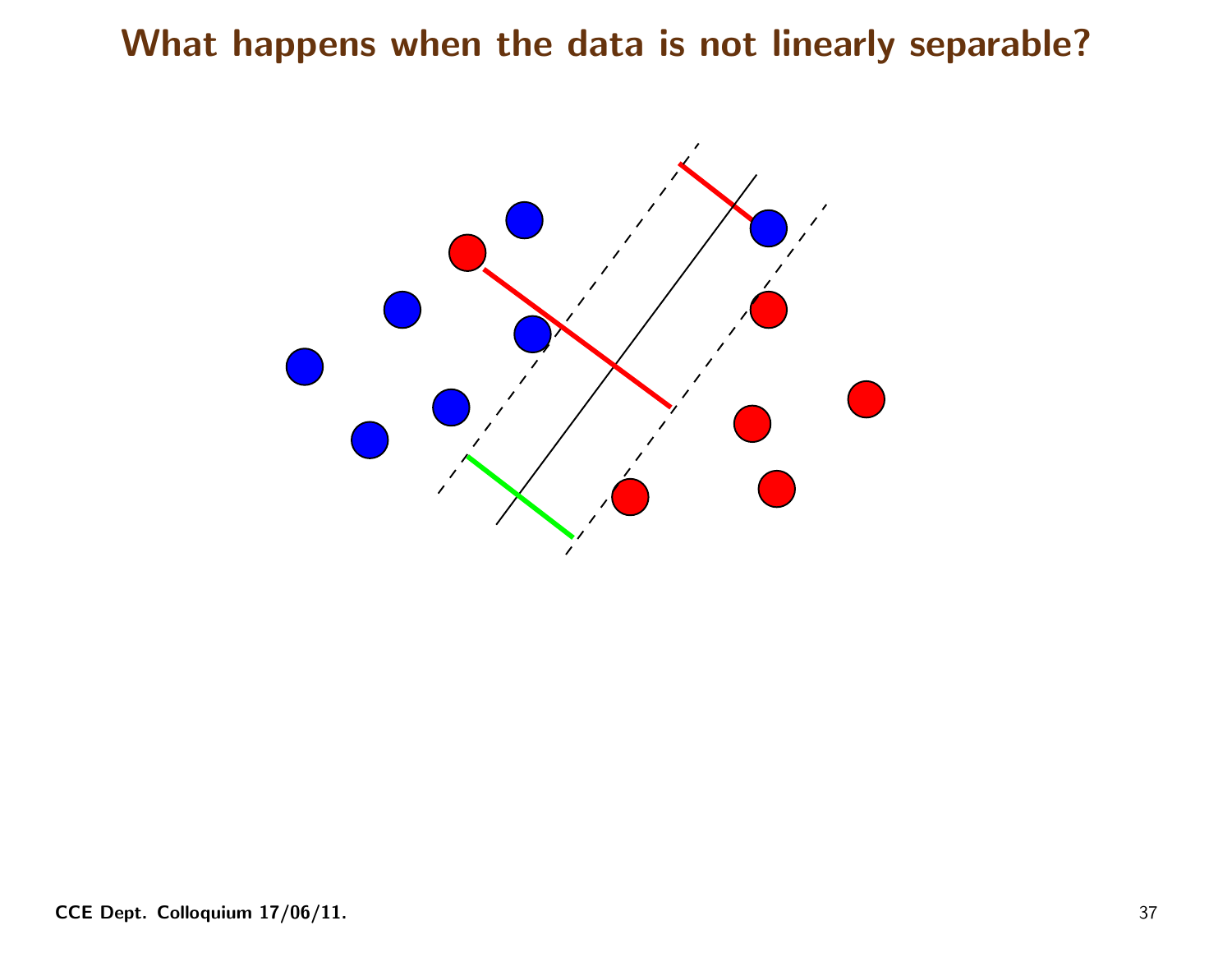# Soft-margin SVM ?

- Find <sup>a</sup> trade-off between large margin and few errors.
- Mathematically:

$$
\min_{f} \left\{ \frac{1}{\mathrm{margin}(f)} + C \times \mathrm{errors}(f) \right\}
$$

 $\bullet\,$   $C$  is a parameter

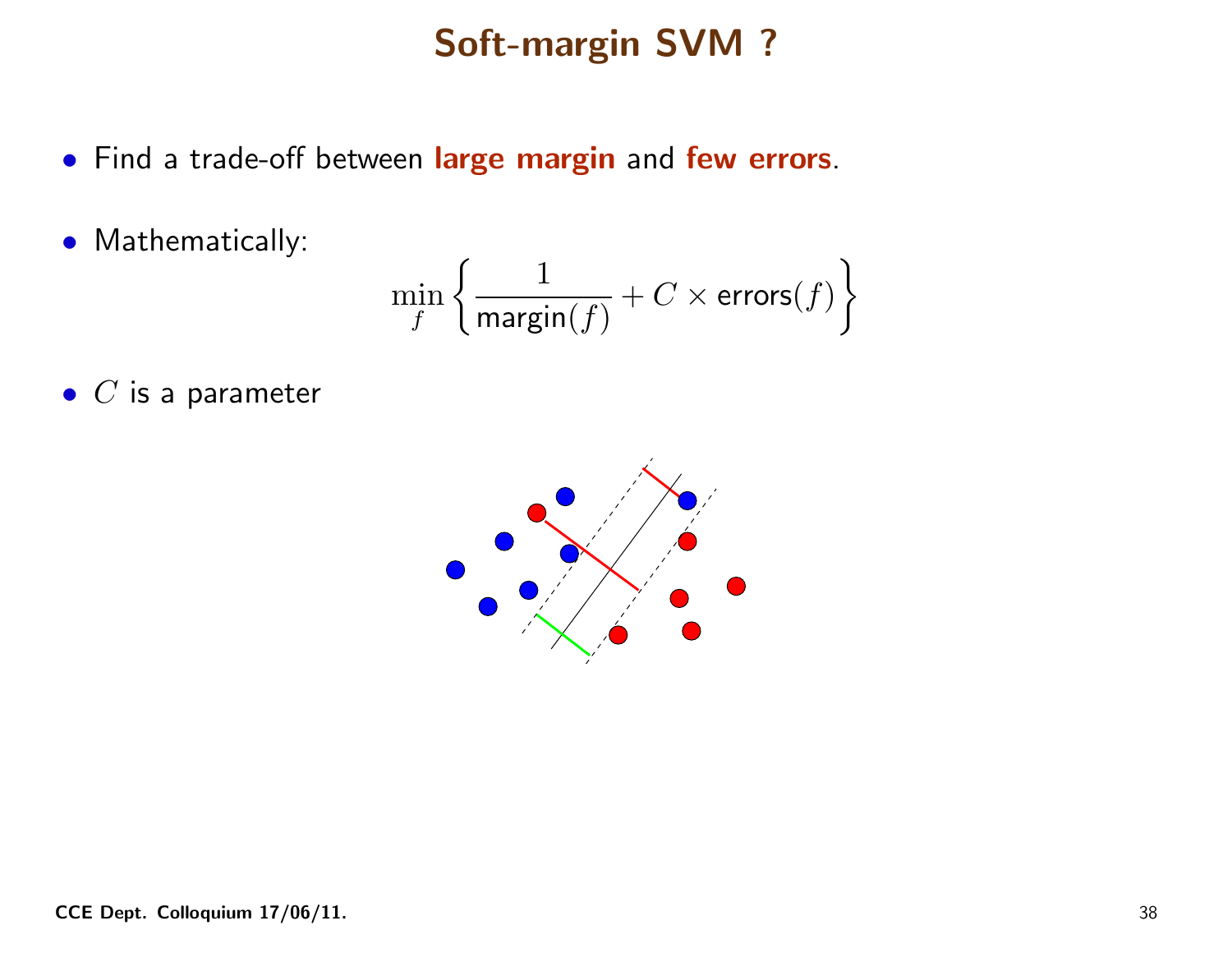#### Dual formulation of soft-margin SVM

The **dual program** corresponding to this "softer" formulation is

$$
\begin{array}{ll}\text{maximize} & g(\alpha) = \sum_{i=1}^{n} \alpha_i - \frac{1}{2} \sum_{i,j=1}^{n} \alpha_i \alpha_j y_i y_j \mathbf{x}_i^T \mathbf{x}_j\\ \text{such that} & 0 \leq \alpha_i \leq C, \quad \text{for } i = 1, \dots, n,\\ & \sum_{i=1}^{n} \alpha_i y_i = 0.\end{array}
$$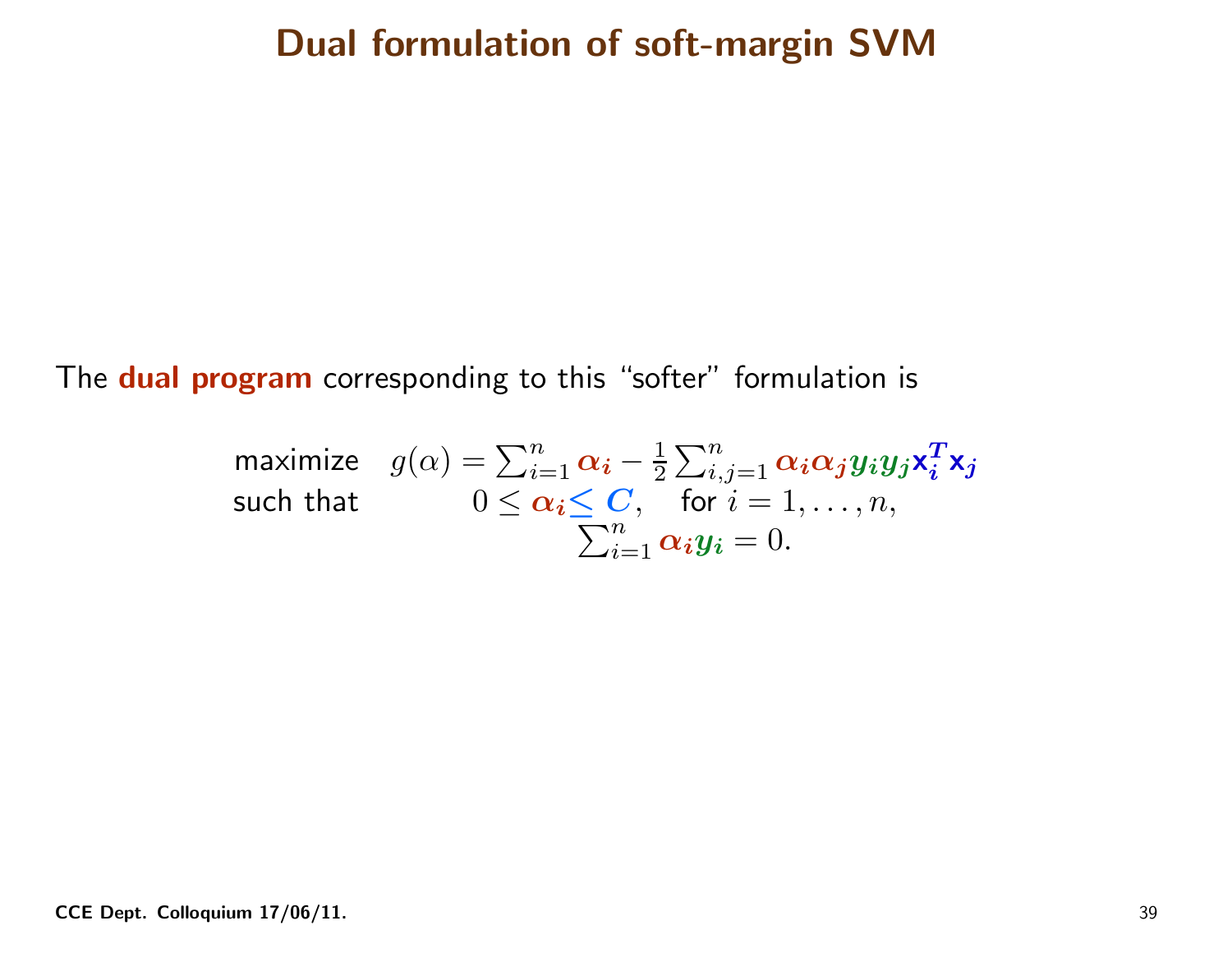Interpretation: bounded and unbounded support vectors

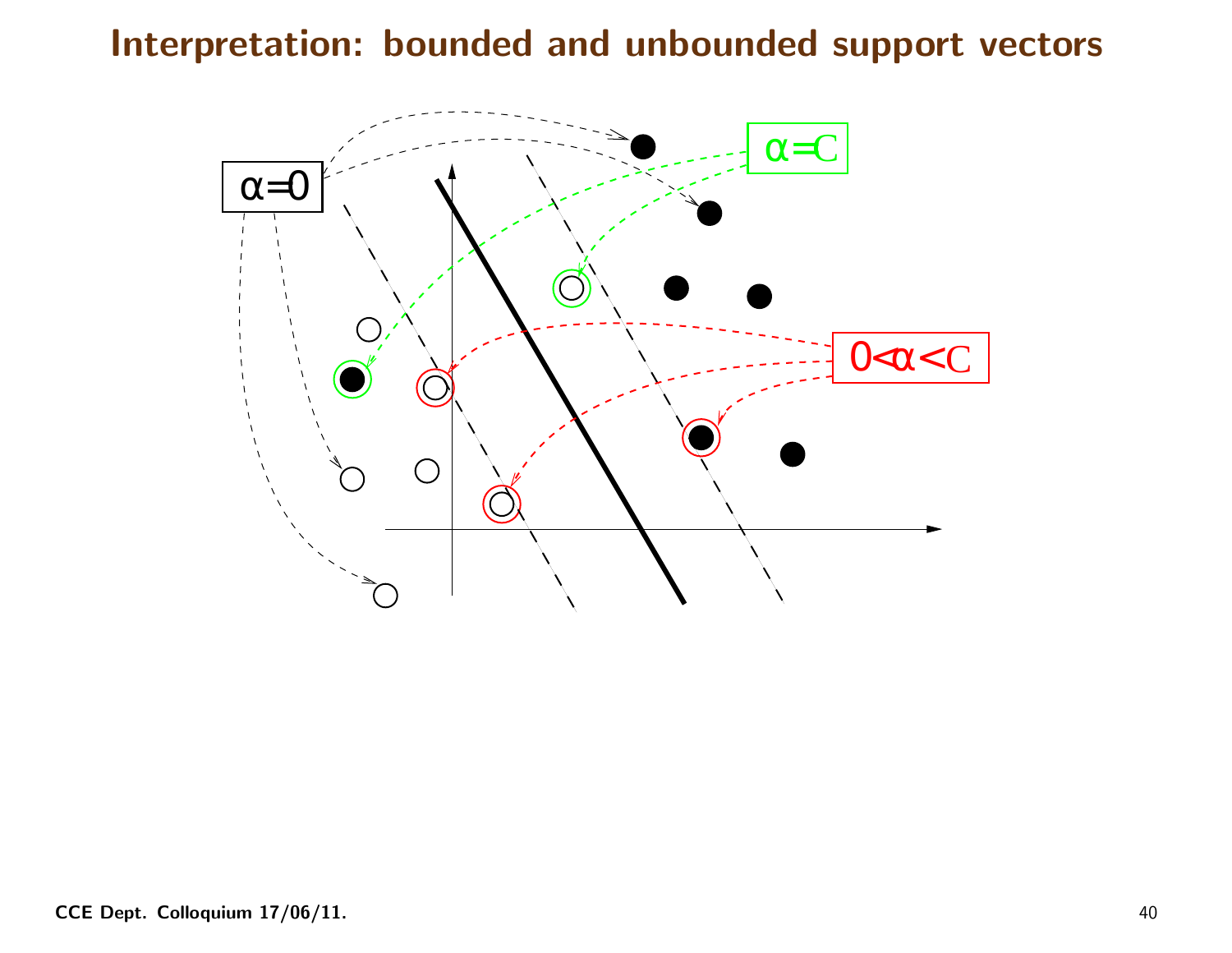#### What about the convex hull analogy?

• Remember the separable case



 $\bullet\,$  Here we consider the case where the two sets are not linearly separable,  $\it i.e.$ their convex hulls intersect.

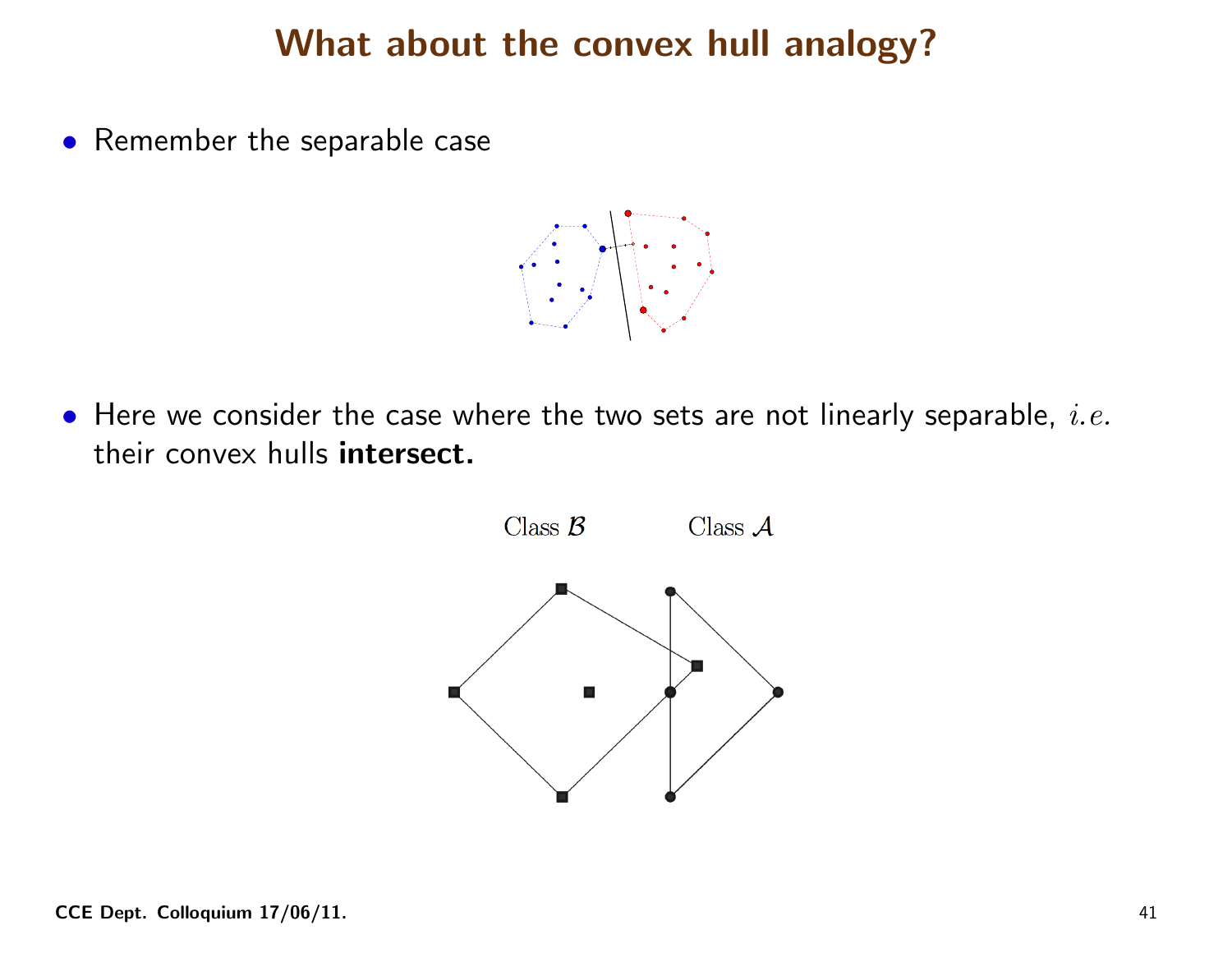#### What about the convex hull analogy?

**Definition 1.** Given a set of n points  $A$ , and  $0 \le C \le 1$ , the set of finite combinations

$$
\sum_{i=1}^{n} \lambda_i \mathbf{x}_i, 1 \leq \lambda_i \leq C, \sum_{i=1}^{n} \lambda_i = 1,
$$

 $is\,\,the\,\,(C)\,\,reduced\,\,convex\,\,hull\,\,of\,\mathcal{A}$ 

 $\bullet$  Using  $C = 1/2$ , the reduced convex hulls of  ${\cal A}$  and  ${\cal B},$ 



• Soft-SVM with  $C =$  closest two points of  $C$ -reduced convex hulls.

Images taken from *Duality and [geometry](http://citeseerx.ist.psu.edu/viewdoc/download?doi=10.1.1.36.9635&rep=rep1&type=pdf) in SVM classifiers*, Bennett and Bredensteiner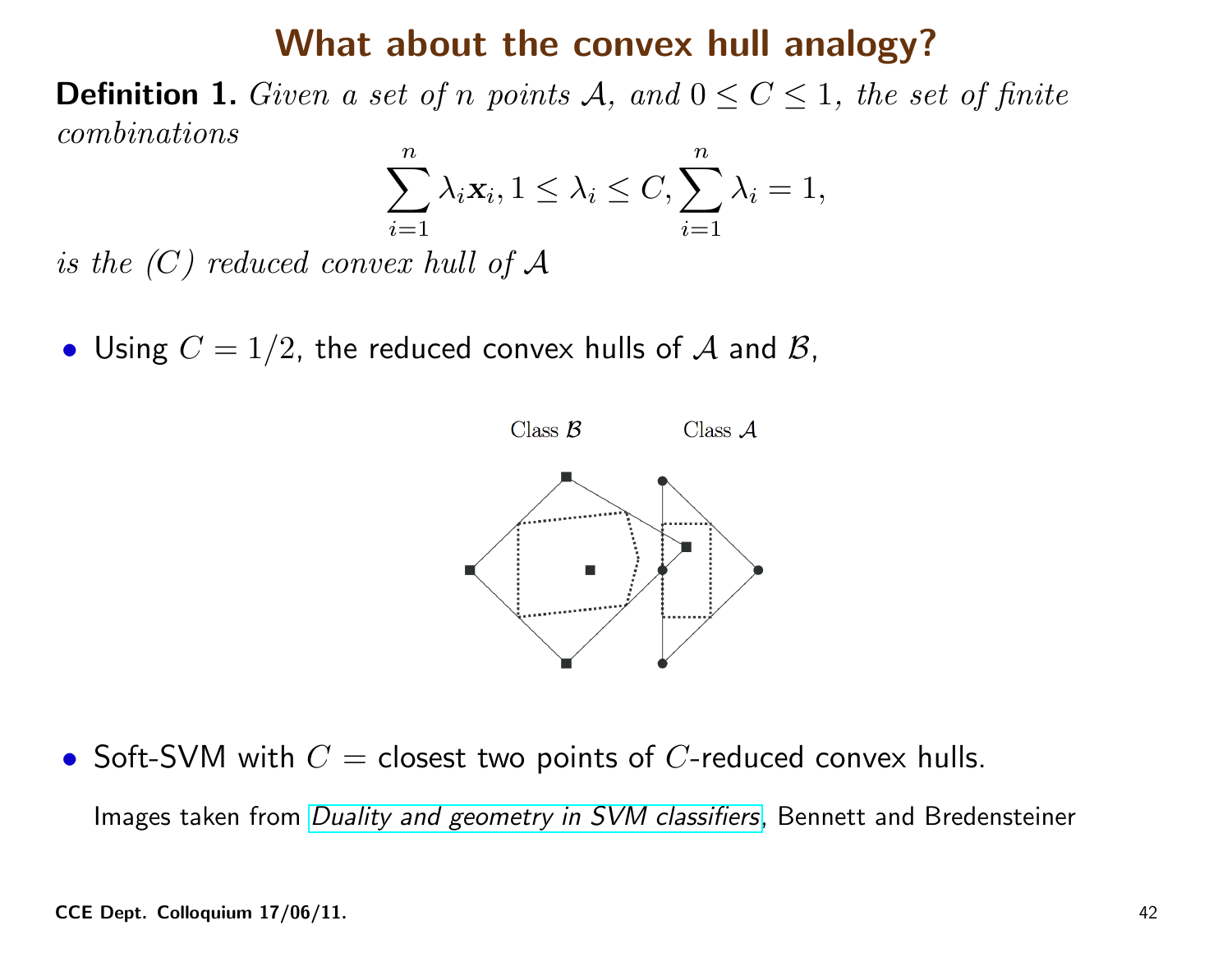# The Kernel Trick in SVM's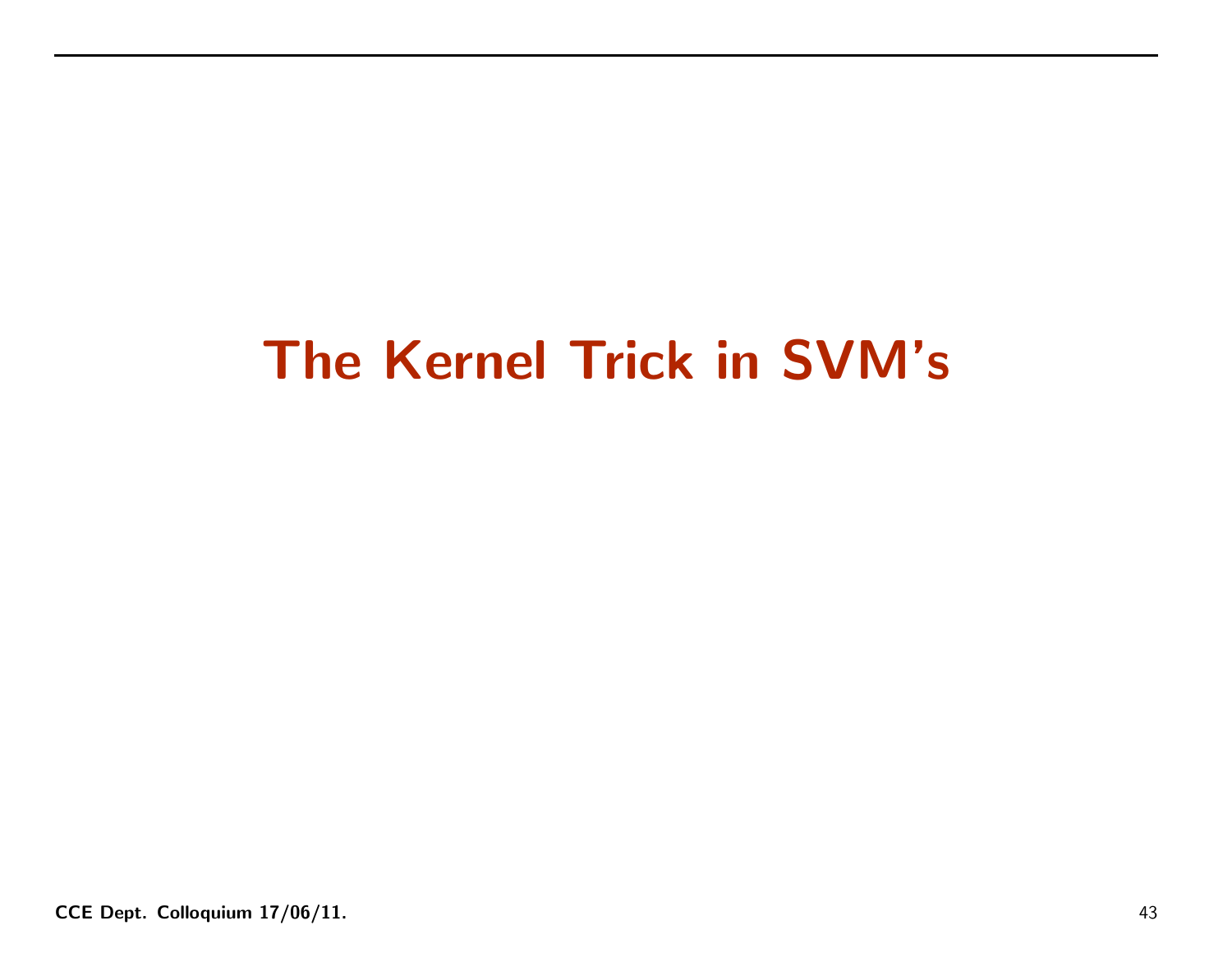#### Kernel trick for SVM's

- $\bullet\,$  use a mapping  $\phi$  from  $\mathcal X$  to a feature space,
- $\bullet\,$  which corresponds to the  $\,$  kernel  $\,k\,$ :

$$
\forall \mathbf{x}, \mathbf{x}' \in \mathcal{X}, \quad k(\mathbf{x}, \mathbf{x}') = \langle \phi(\mathbf{x}), \phi(\mathbf{x}') \rangle
$$

• Example: if 
$$
\phi(\mathbf{x}) = \phi\left(\begin{bmatrix} x_1 \\ x_2 \end{bmatrix}\right) = \begin{bmatrix} x_1^2 \\ x_2^2 \end{bmatrix}
$$
, then

$$
k(\mathbf{x}, \mathbf{x}') = \langle \phi(\mathbf{x}), \phi(\mathbf{x}') \rangle = (x_1)^2 (x_1')^2 + (x_2)^2 (x_2')^2.
$$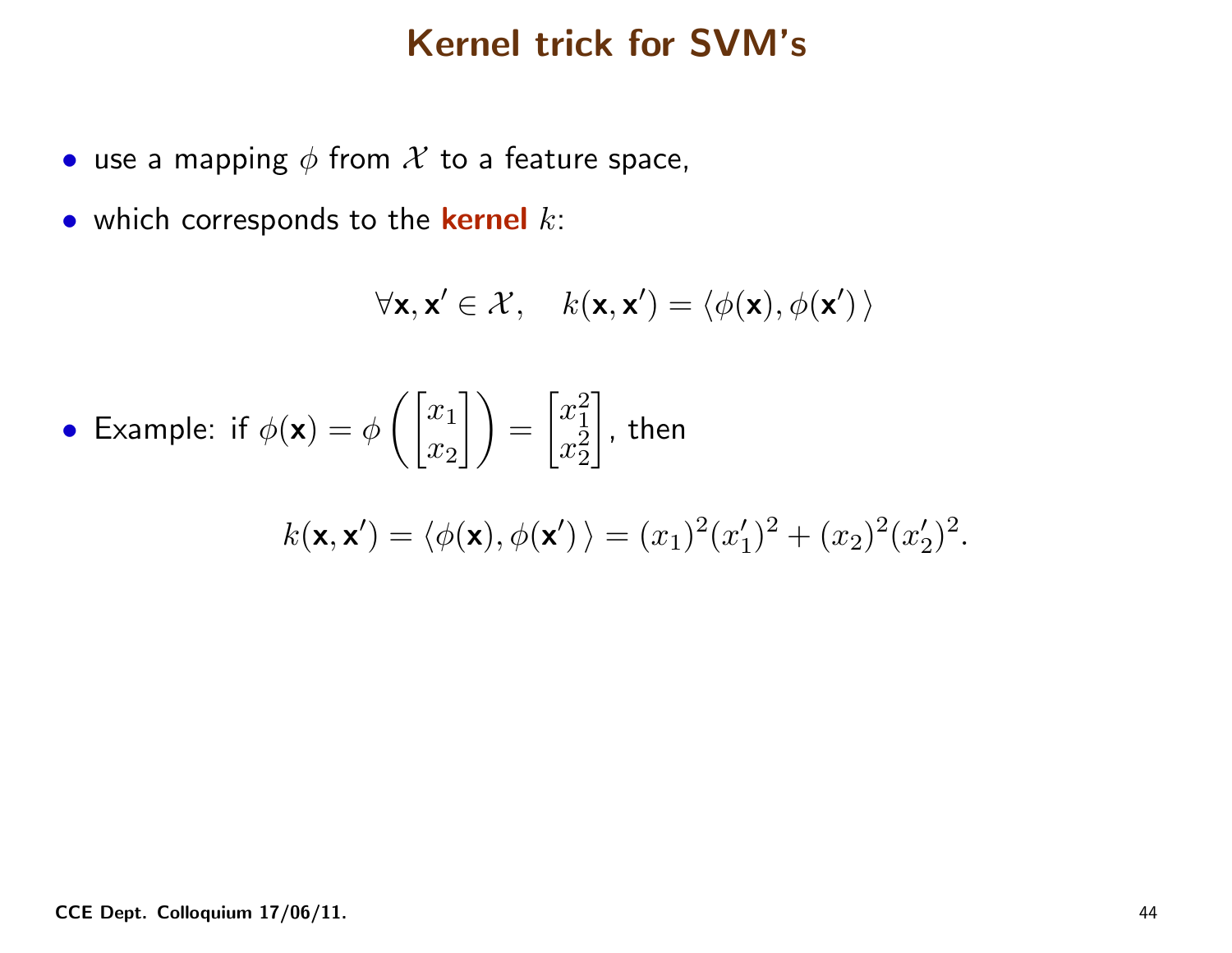#### Training <sup>a</sup> SVM in the feature space

Replace each  $\bm{\mathsf{x}}^T$  $T$ x $\prime$  in the SVM algorithm by  $\langle \phi(\mathsf{x}),\phi(\mathsf{x}') \rangle=k(\mathsf{x},\mathsf{x}')$ 

• The dual problem becomes

$$
g(\alpha) = \sum_{i=1}^n \alpha_i - \frac{1}{2} \sum_{i,j=1}^n \alpha_i \alpha_j y_i y_j k(\mathbf{x}_i, \mathbf{x}_j),
$$

under the constraints:

$$
\begin{cases} 0 \leq \alpha_i \leq C, & \text{for } i = 1, \dots, n \\ \sum_{i=1}^n \alpha_i y_i = 0. \end{cases}
$$

**• The decision function** becomes:

$$
f(\mathbf{x}) = \langle \mathbf{w}, \phi(x) \rangle + b^*
$$
  
= 
$$
\sum_{i=1}^{n} y_i \alpha_i k(\mathbf{x}_i, \mathbf{x}) + b^*.
$$
 (1)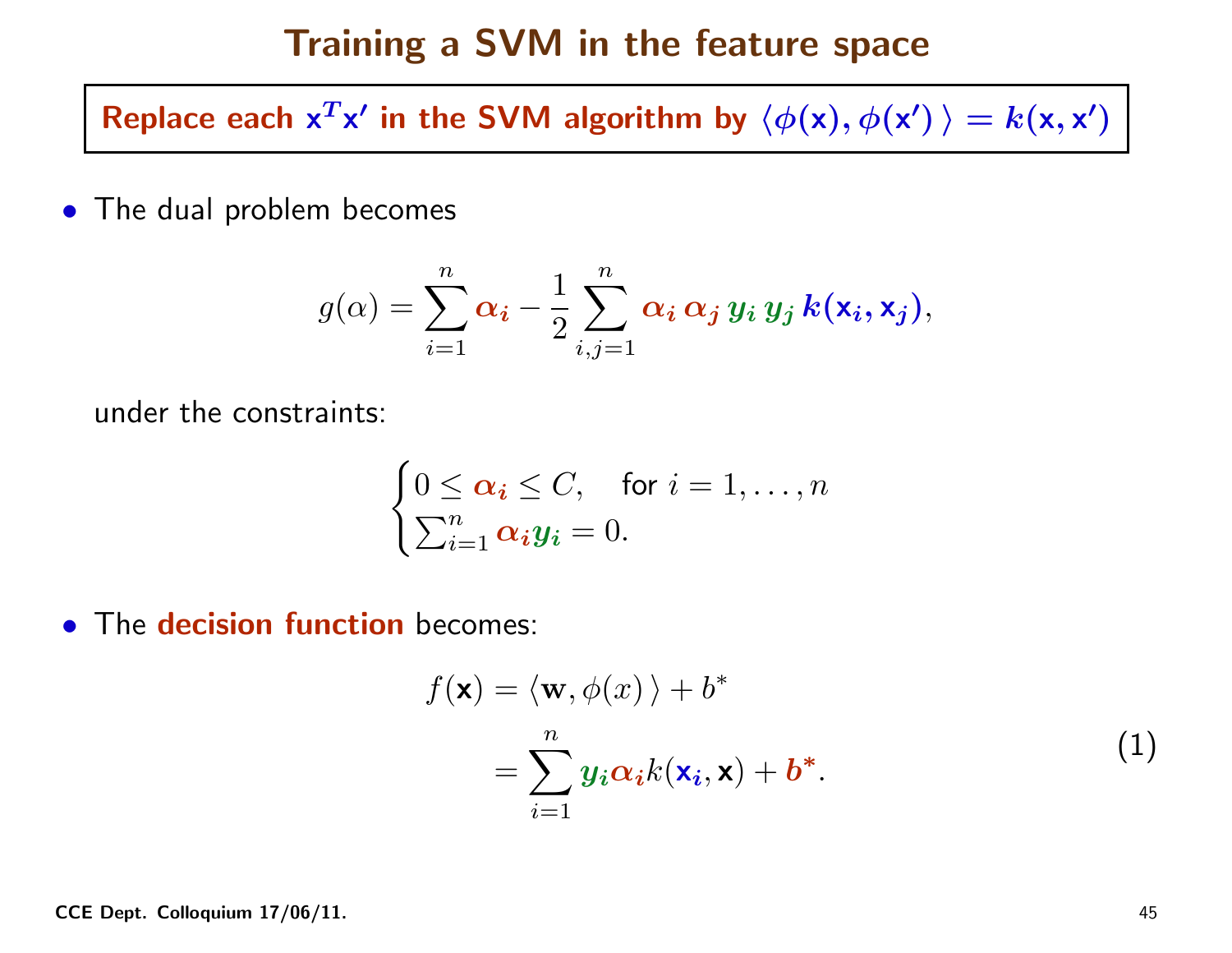#### The Kernel Trick ?

The explicit computation of  $\phi(\mathbf{x})$  is not necessary. The kernel  $k(\mathbf{x}, \mathbf{x}')$  is enough.

- $\bullet\,$  the SVM optimization for  $\alpha$  works  $\bm{i}$ mplicitly in the feature space.
- $\bullet\,$  the SVM is a kernel algorithm: only need to input  $\boldsymbol{K}$  and  $\boldsymbol{y}$ :

maximize 
$$
g(\alpha) = \alpha^T \mathbf{1} - \frac{1}{2} \alpha^T (\mathbf{K} \odot \mathbf{y} \mathbf{y}^T) \alpha
$$
  
such that  $0 \le \alpha_i \le C$ , for  $i = 1, ..., n$   

$$
\sum_{i=1}^n \alpha_i y_i = 0.
$$

- $\boldsymbol{K}$ 's positive definite  $\Rightarrow \boldsymbol{K} \odot \mathsf{y}\mathsf{y}^T \Leftrightarrow$  problem is convex
- the decision function is  $f(\cdot) = \sum_{i=1}^n \alpha_i \, \bm{k}(\mathbf{x}_i, \cdot) + b.$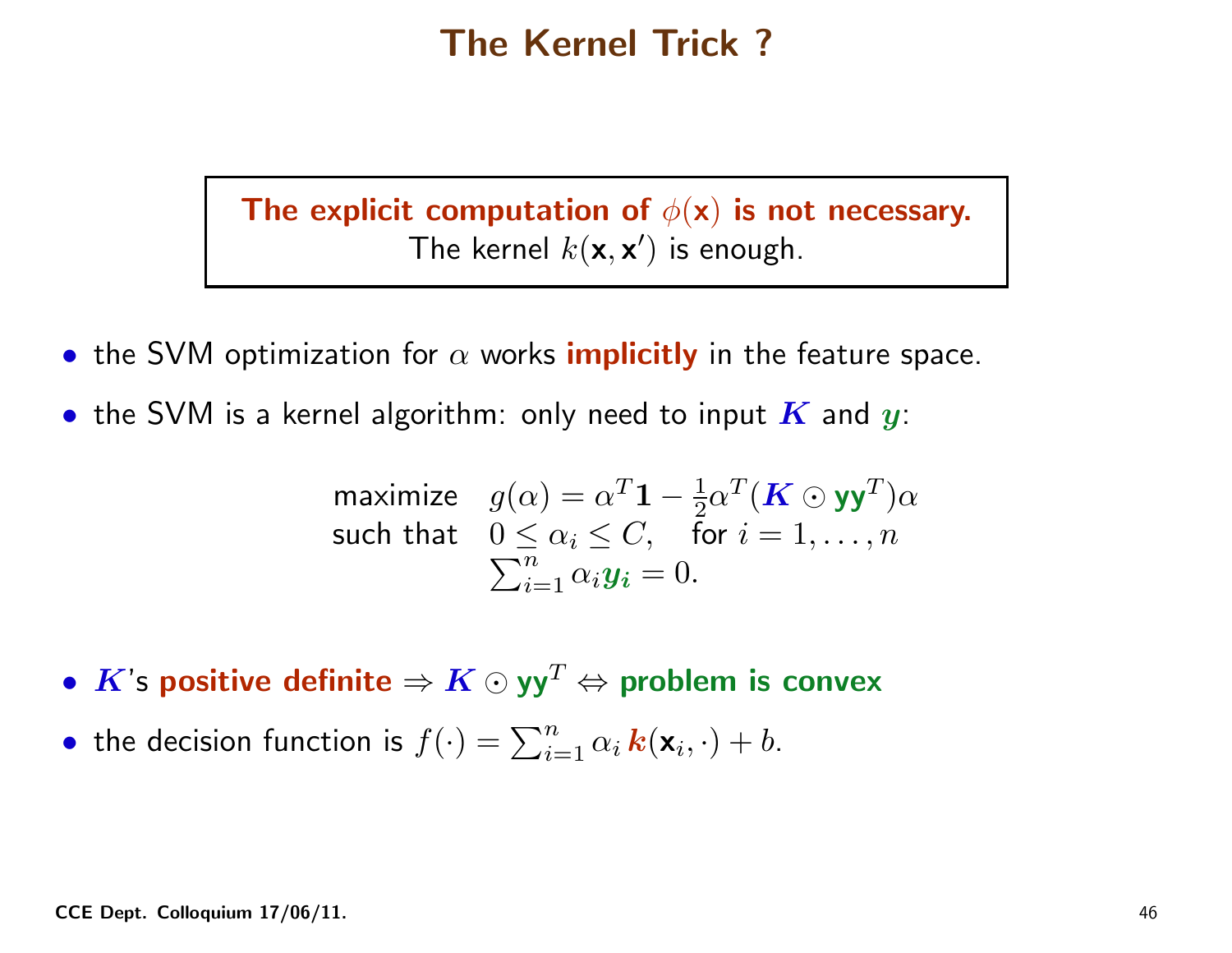#### Kernel example: polynomial kernel

• For 
$$
\mathbf{x} = \begin{bmatrix} x_1 \\ x_2 \end{bmatrix} \in \mathbb{R}^2
$$
, let  $\phi(\mathbf{x}) = (x_1^2, \sqrt{2}x_1x_2, x_2^2) \in \mathbb{R}^3$ .

$$
\mathbf{K}(\mathbf{x}, \mathbf{x'}) = x_1^2 x_1'^2 + 2x_1 x_2 x_1' x_2' + x_2^2 x_2'^2
$$

$$
= (x_1 x_1' + x_2 x_2')^2
$$

$$
= (\mathbf{x}^T \mathbf{x'})^2.
$$

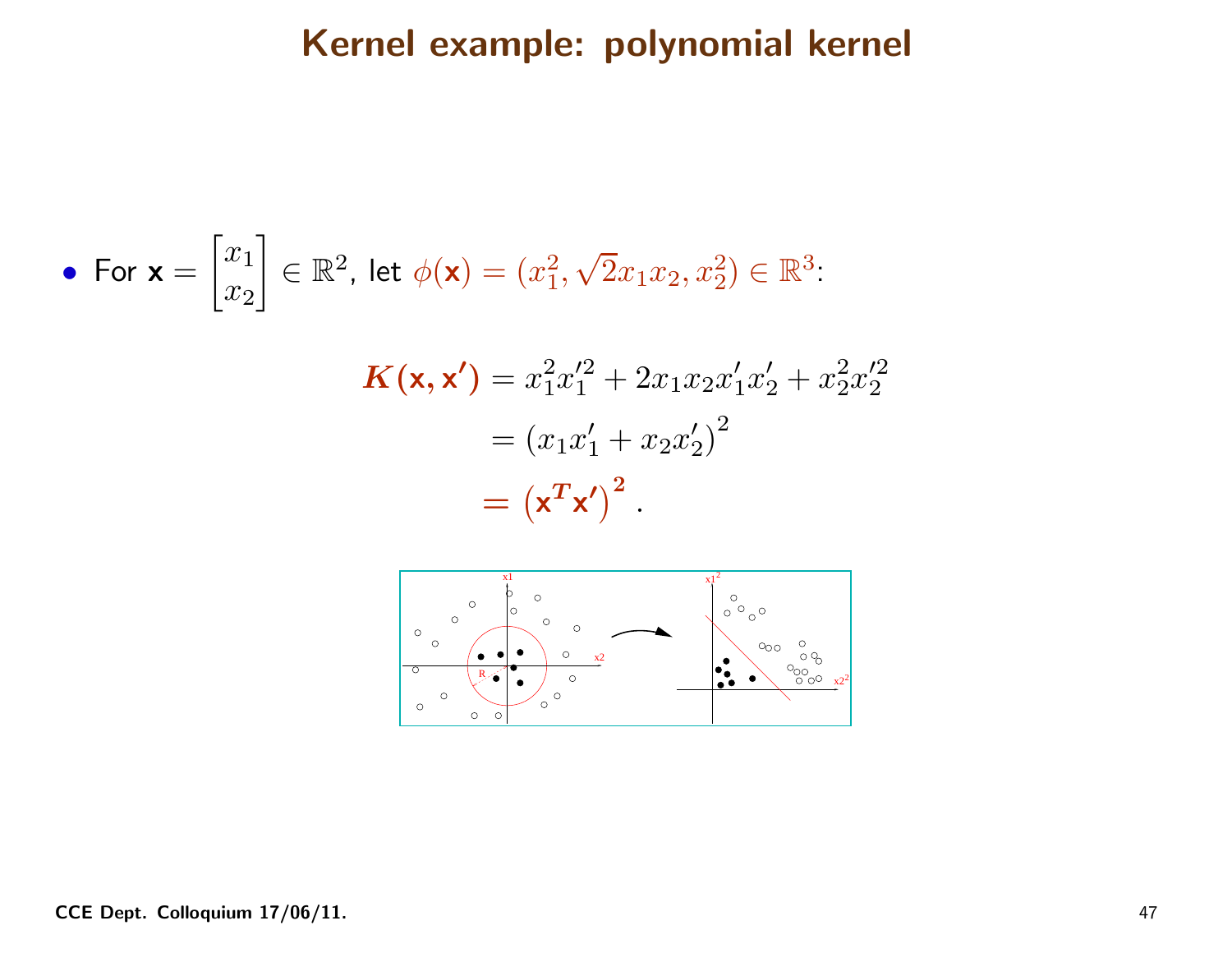#### Kernels are Trojan Horses onto Linear Models

• With kernels, complex structures can enter the realm of linear models

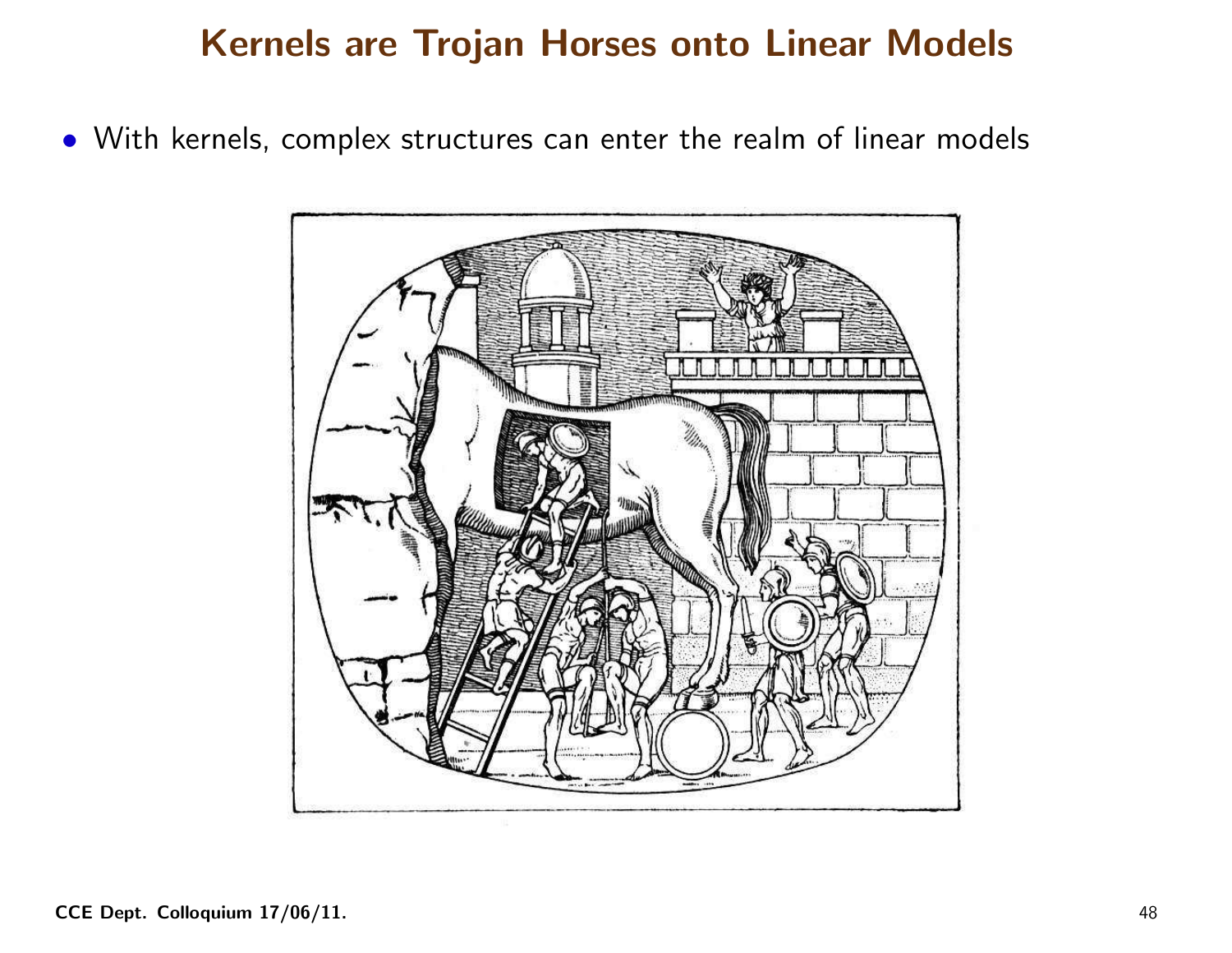# <sup>A</sup> few words about Kernel Methods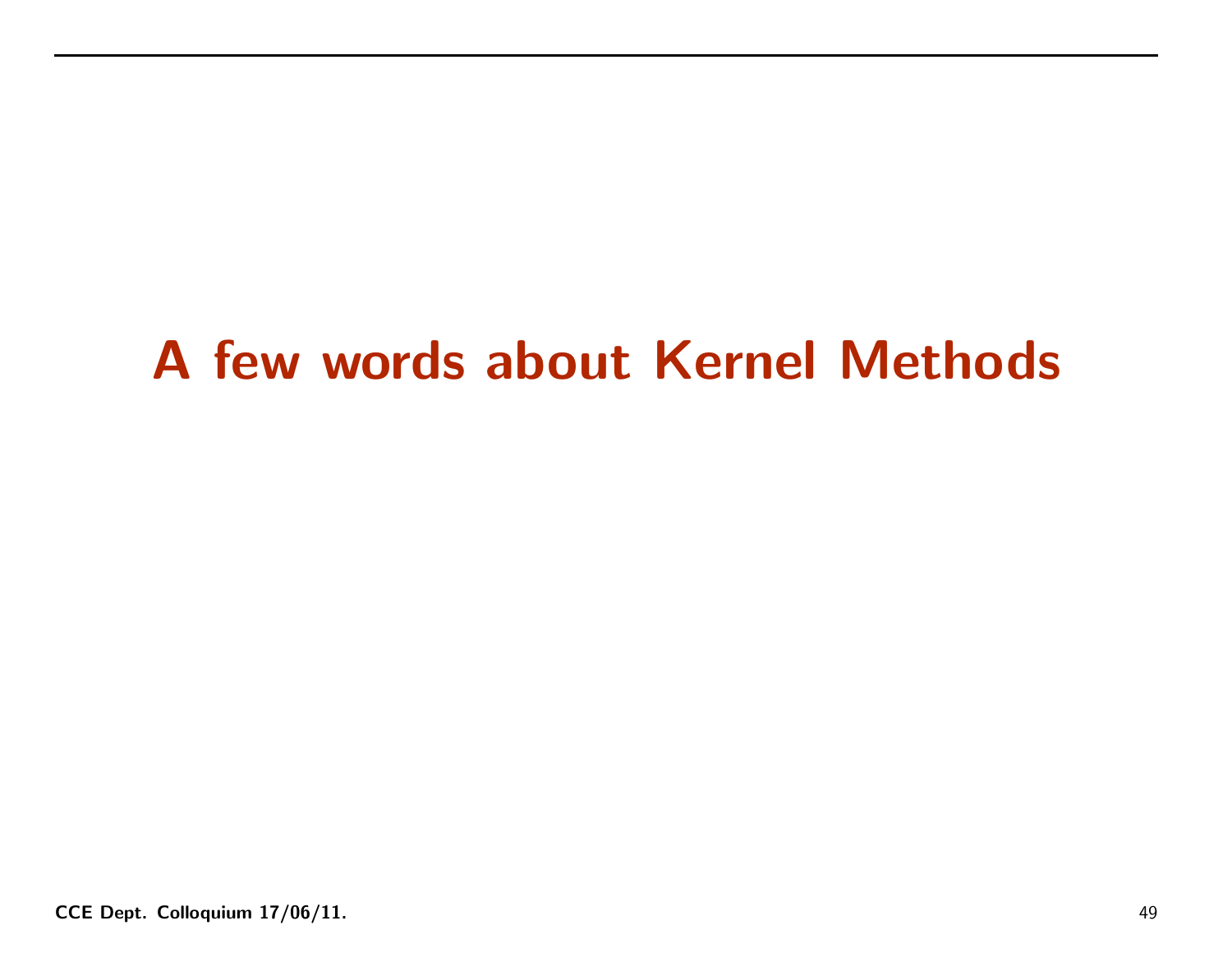# Kernel Methods

• Popular in machine learning now



- $\bullet$ Gained momentum in the late 90's with the support vector machine,
- Cross-disciplinary: Statistics, Optimization, Functional Analysis, Linear Algebra

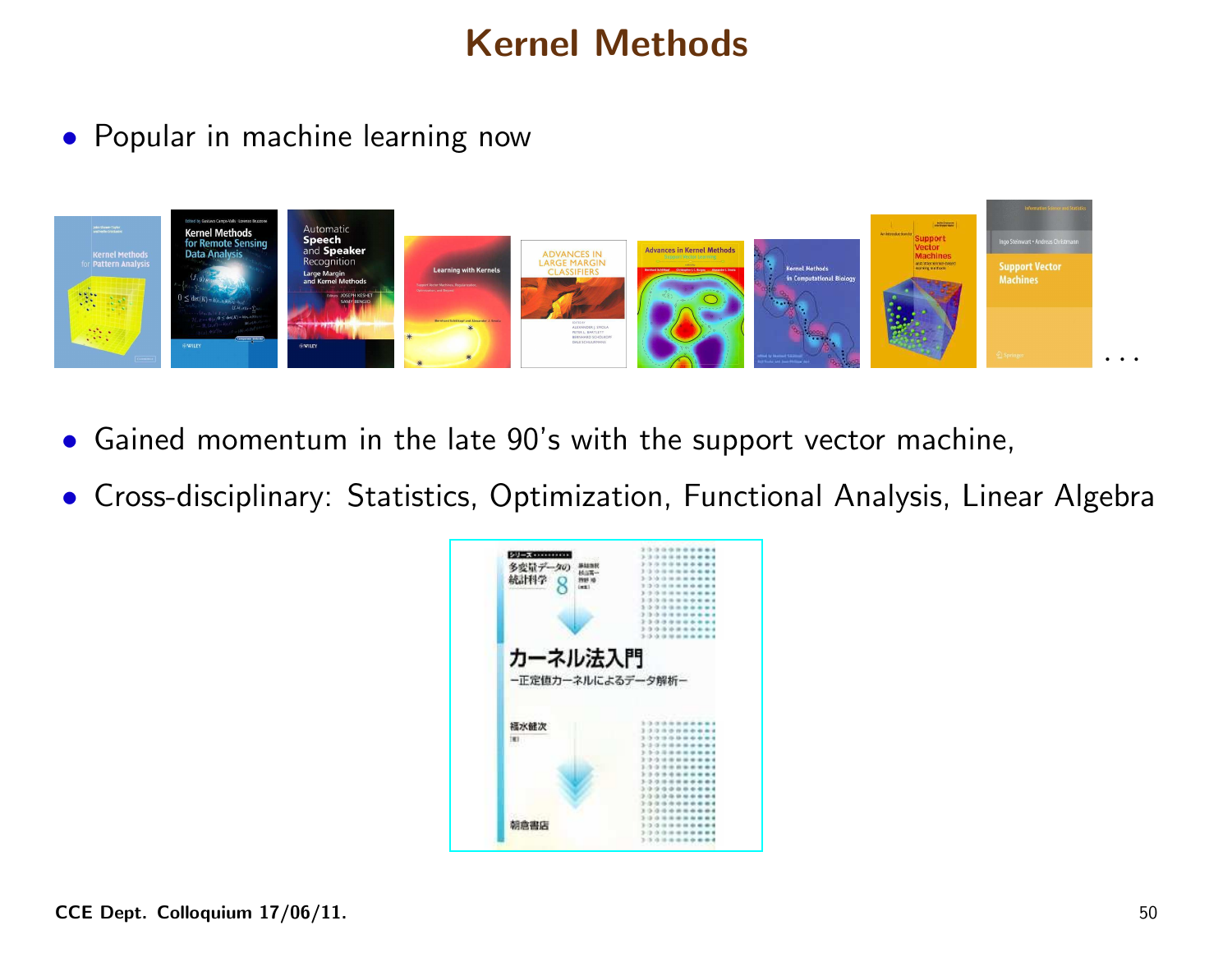# A kernel on a set  $\mathcal X$  is...

any function

$$
k: \begin{array}{rcl} \mathcal{X} \times \mathcal{X} & \longmapsto & \mathbb{R} \\ (\mathbf{x}, \mathbf{y}) & \longrightarrow & k(\mathbf{x}, \mathbf{y}), \end{array}
$$

which is symmetric

 $k(\mathbf{x}, \mathbf{y}) = k(\mathbf{y}, \mathbf{x}),$ 

# and **positive-definite**:

for any family of points  $x_1, \dots, x_n$  of X, the matrix

$$
K = \begin{bmatrix} k(\mathbf{x}_1, \mathbf{x}_1) & \cdots & k(\mathbf{x}_1, \mathbf{x}_i) & \cdots & k(\mathbf{x}_1, \mathbf{x}_n) \\ \vdots & \vdots & \ddots & \vdots \\ k(\mathbf{x}_i, \mathbf{x}_1) & \cdots & k(\mathbf{x}_i, \mathbf{x}_i) & \cdots & k(\mathbf{x}_i, \mathbf{x}_n) \\ \vdots & \vdots & \ddots & \vdots \\ k(\mathbf{x}_n, \mathbf{x}_1) & \cdots & k(\mathbf{x}_n, \mathbf{x}_i) & \cdots & k(\mathbf{x}_n, \mathbf{x}_n) \end{bmatrix} \succeq 0
$$

is positive (semi)definite (has nonnegative eigenvalues).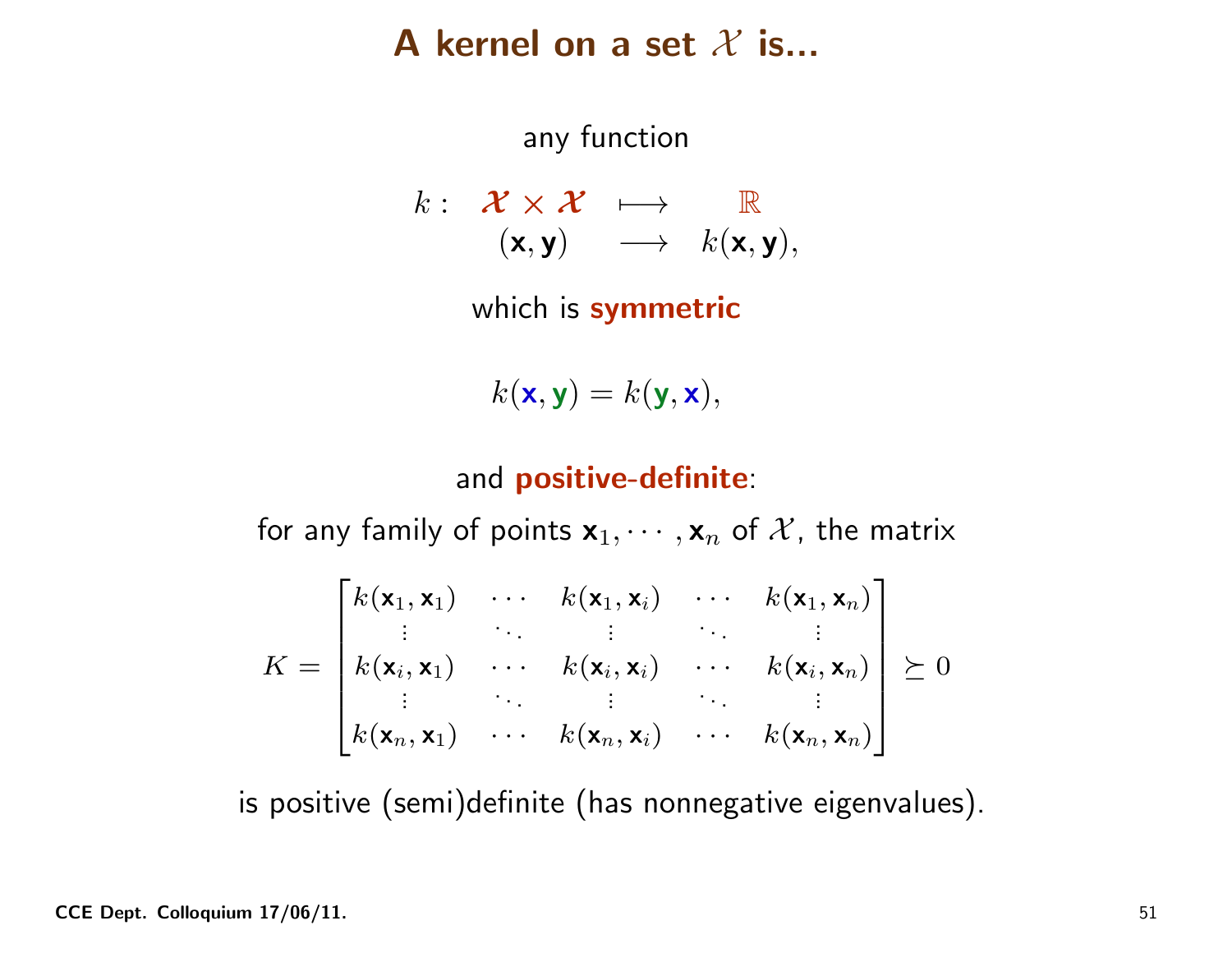#### The genera<sup>l</sup> framework of kernel methods



Kernel methods  $\mathop{\rm{optimize}}\limits_{\mathbb{R}}$  weights  $\alpha$  to avoid overfitting& improve performance by using convex optimization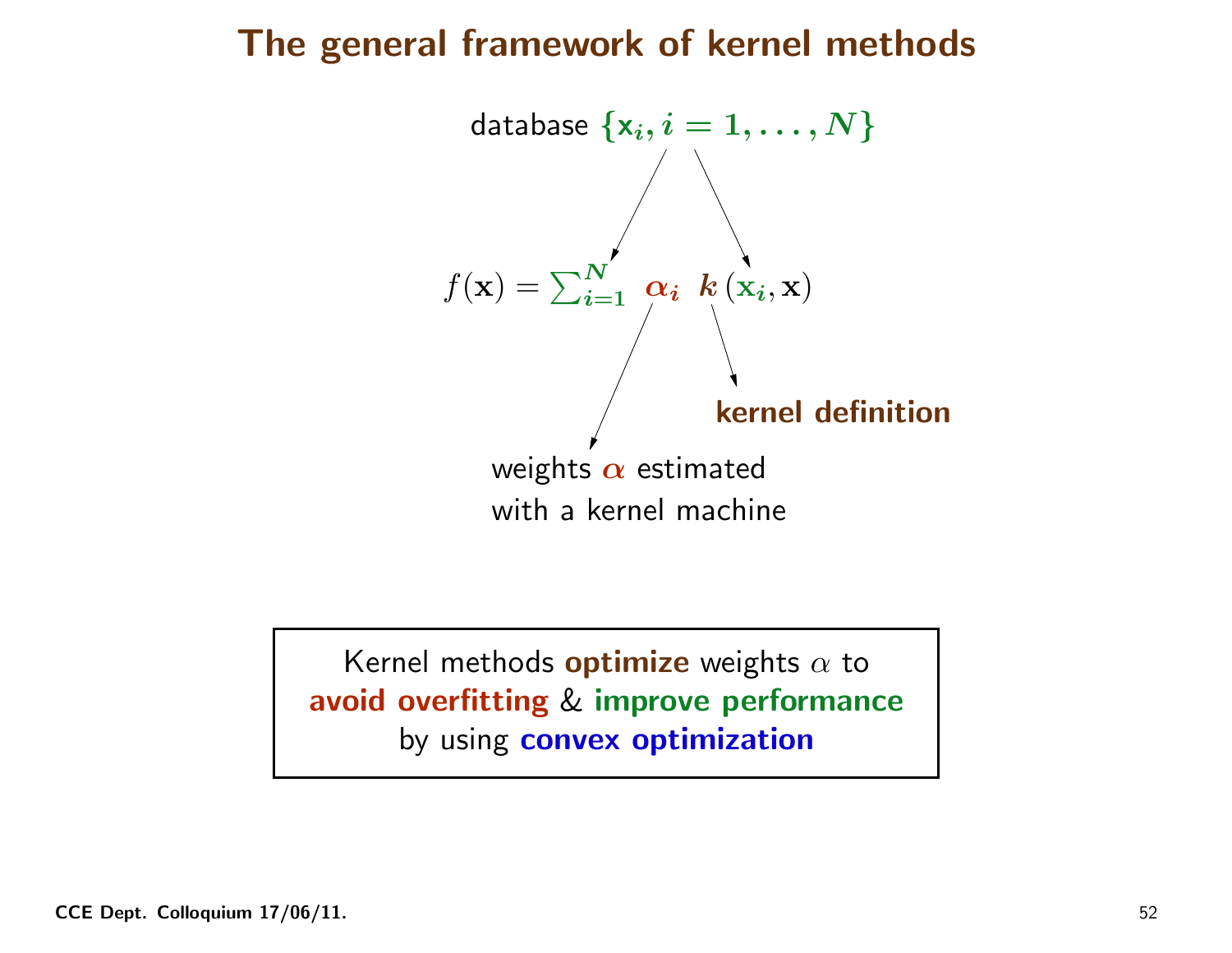# Positive Definiteness of  $K \Rightarrow$  Convex Optimization



**convex optimization** only works because the kernel is positive definite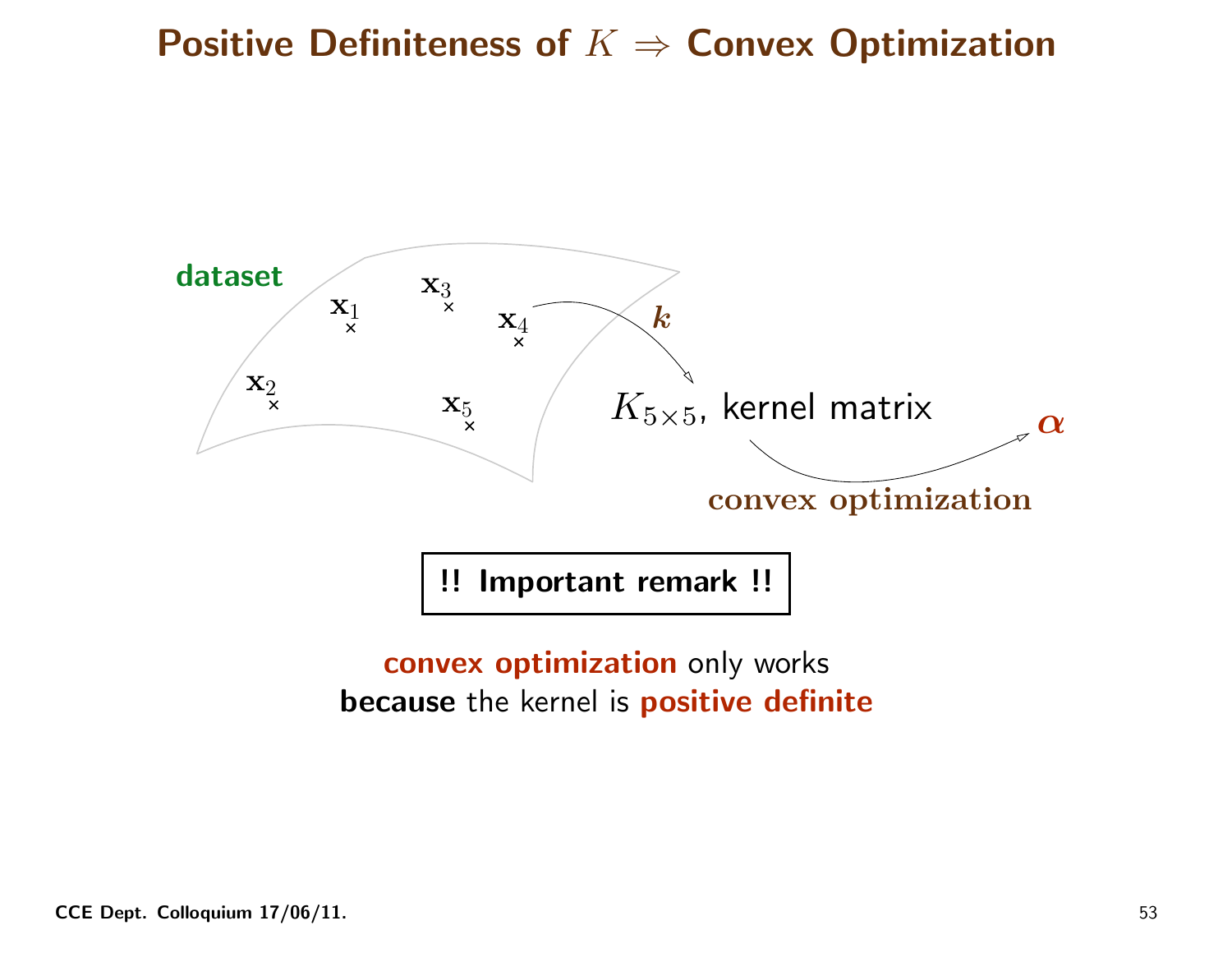# Kernels for Time Series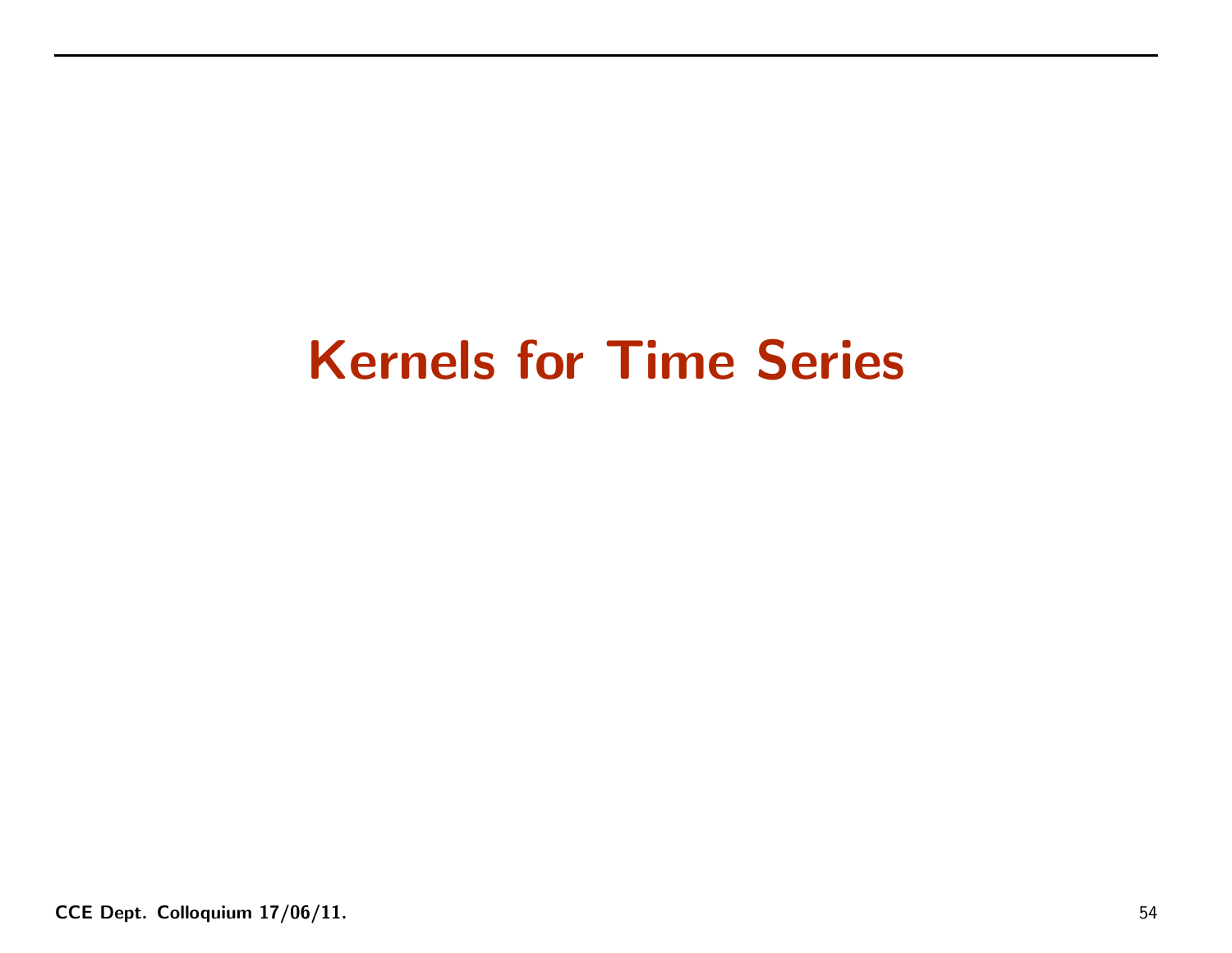# very Few Kernels on Time Series

Kernels for structured objects

- Large literature:
	- Kernels for images,
	- Kernels for graphs,
	- $\circ$ Kernels for histograms, Bags-of-Words representations
	- Kernels for sequences: DNA, proteins: *discrete* symbols.

What about time-series?

- •Important task: Ubiquitous in science and engineering
- Room for improvement: very few proposals in literature so far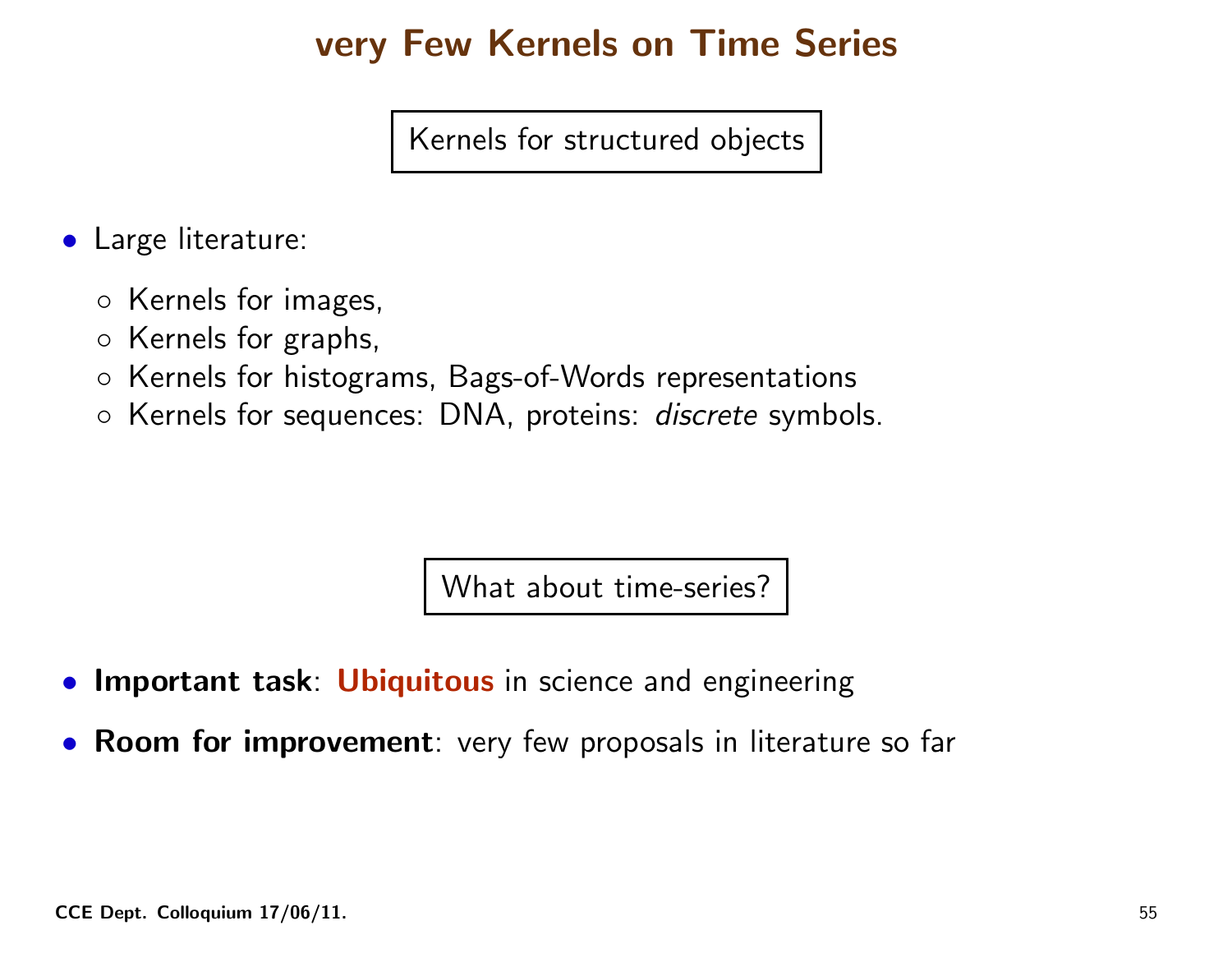#### Time-series: <sup>a</sup> collection of objects indexed by time

 $\bullet$ Images

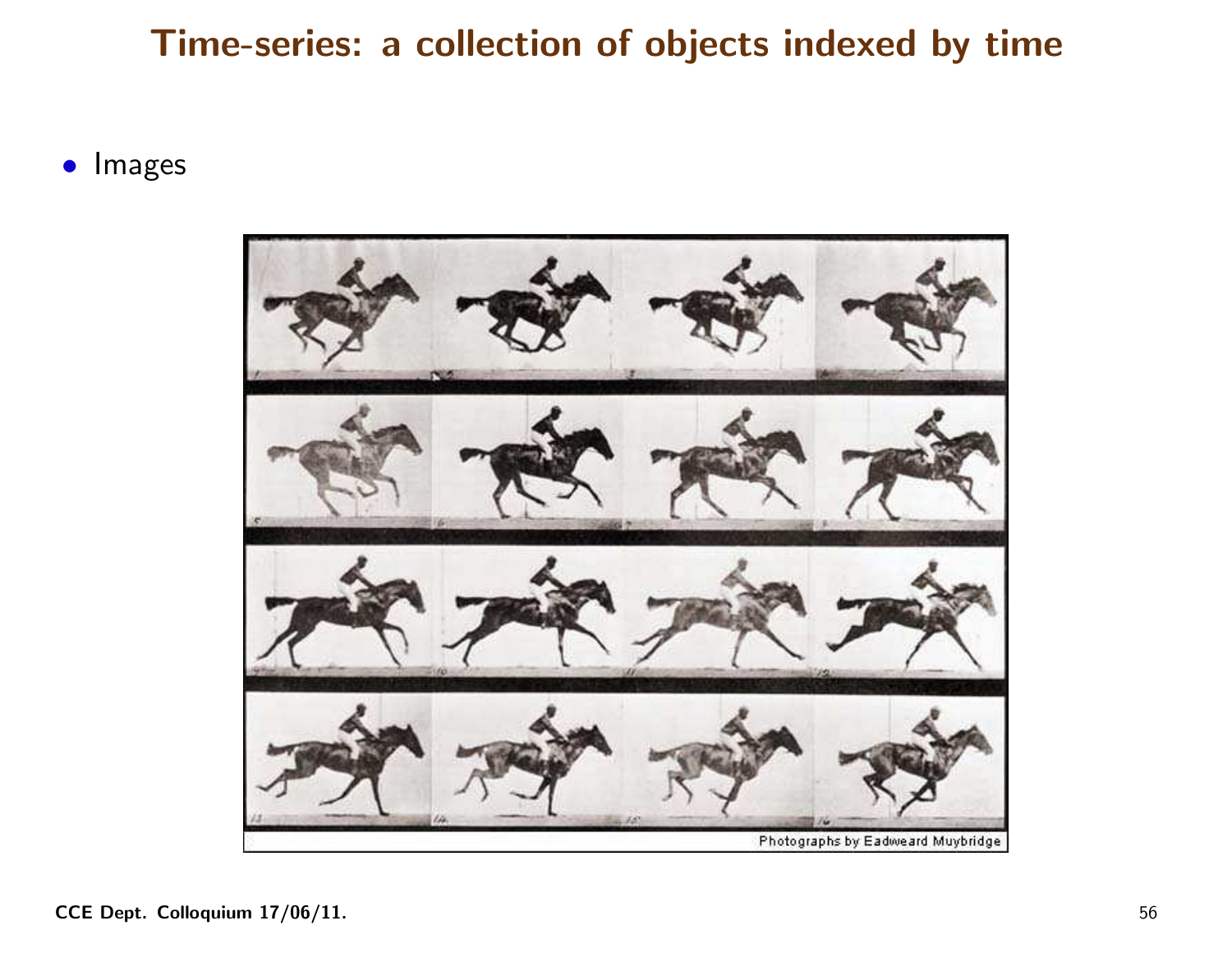• Univariate time-series (google stock on <sup>a</sup> day)



• Multivariate time-series (compiled by monks in 11th century!)



**Objective**: propose positive definite kernels between two time-series  $\mathbf{x} = (x_1, \dots, x_n) \mathbf{y} = (y_1, \dots, y_m)$ where the  $x_i, y_j$  belong to the same arbitrary set  $\mathcal X$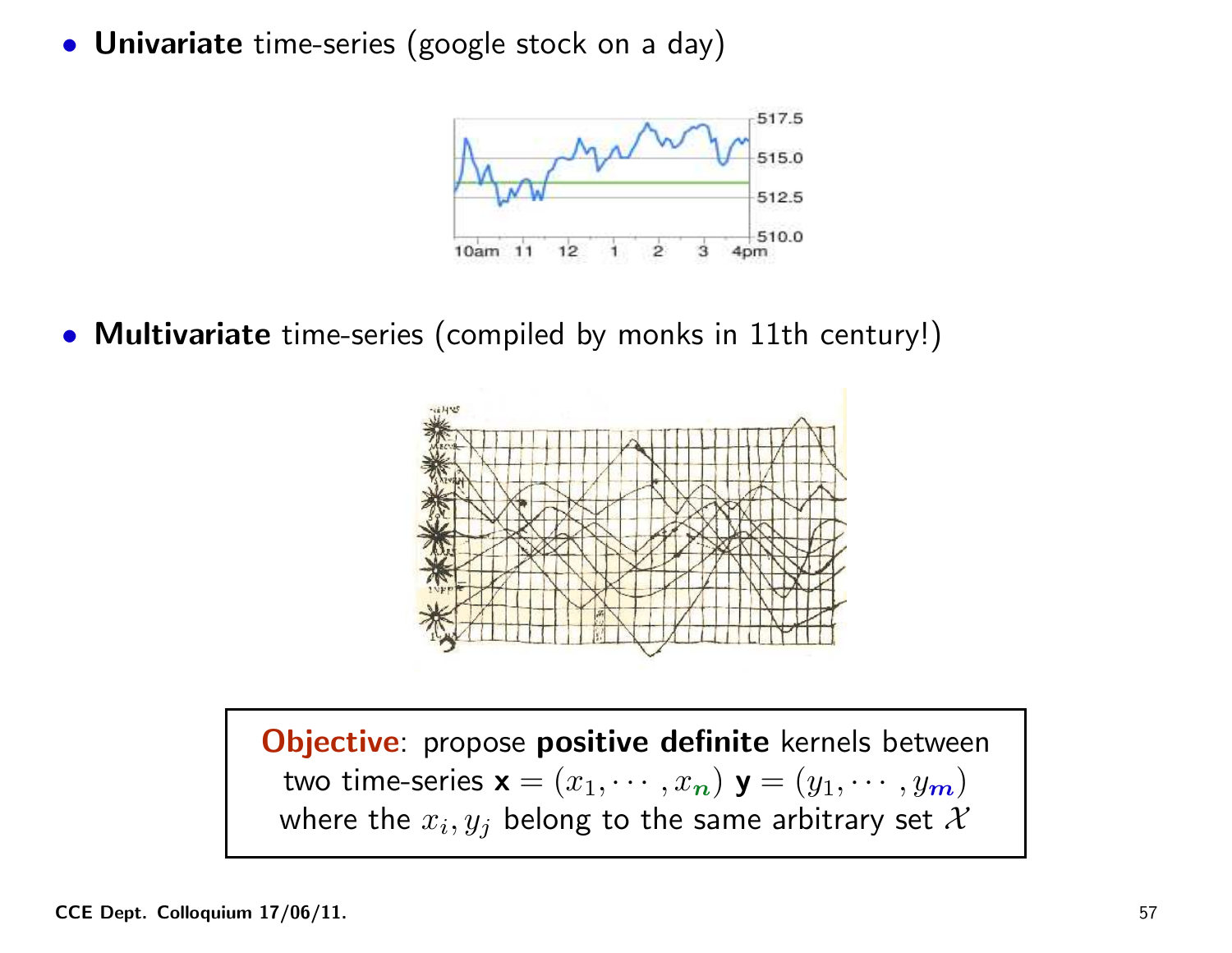#### Measuring similarity between time-series

- Time-series look like vectors, yet, in most cases:
	- $\circ$  neighboring coefficients  $x_i$  and  $x_{i+1}$  are not independent (smoothness)
	- $\circ$  causality: early observations  $x_i$  condition ulterior observations  $x_{i+\ldots}$
	- time-series in a dataset have **different lengths**.
- $\bullet\,$  Even if we assume  $n=m$ , the Euclidean distance is blind to these subtleties:



 $i=1$ 

image taken fromhttp://www.markcorbyn.com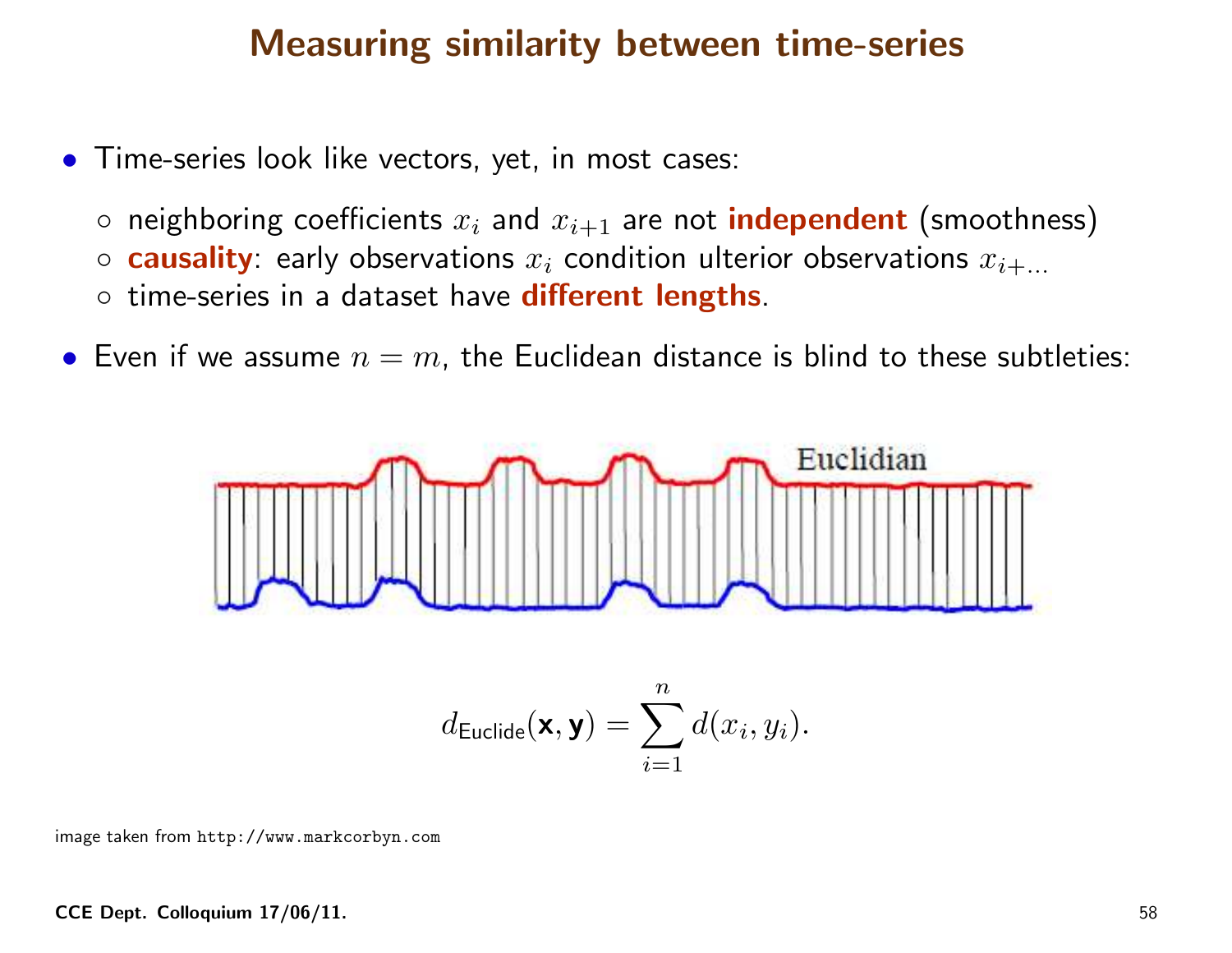# Dynamic Time Warping (1971)

- $\bullet$ First proposed by Japanese researchers in Japan: H. Sakoe & S. Chiba
- **Huge impact** in engineering: first in speech, now all domains of science
- $\bullet$  idea: find a good alignment between **x** and **y** before computing  $d_{\mathsf{Euclide}}$ .



image taken from http://www.markcorbyn.com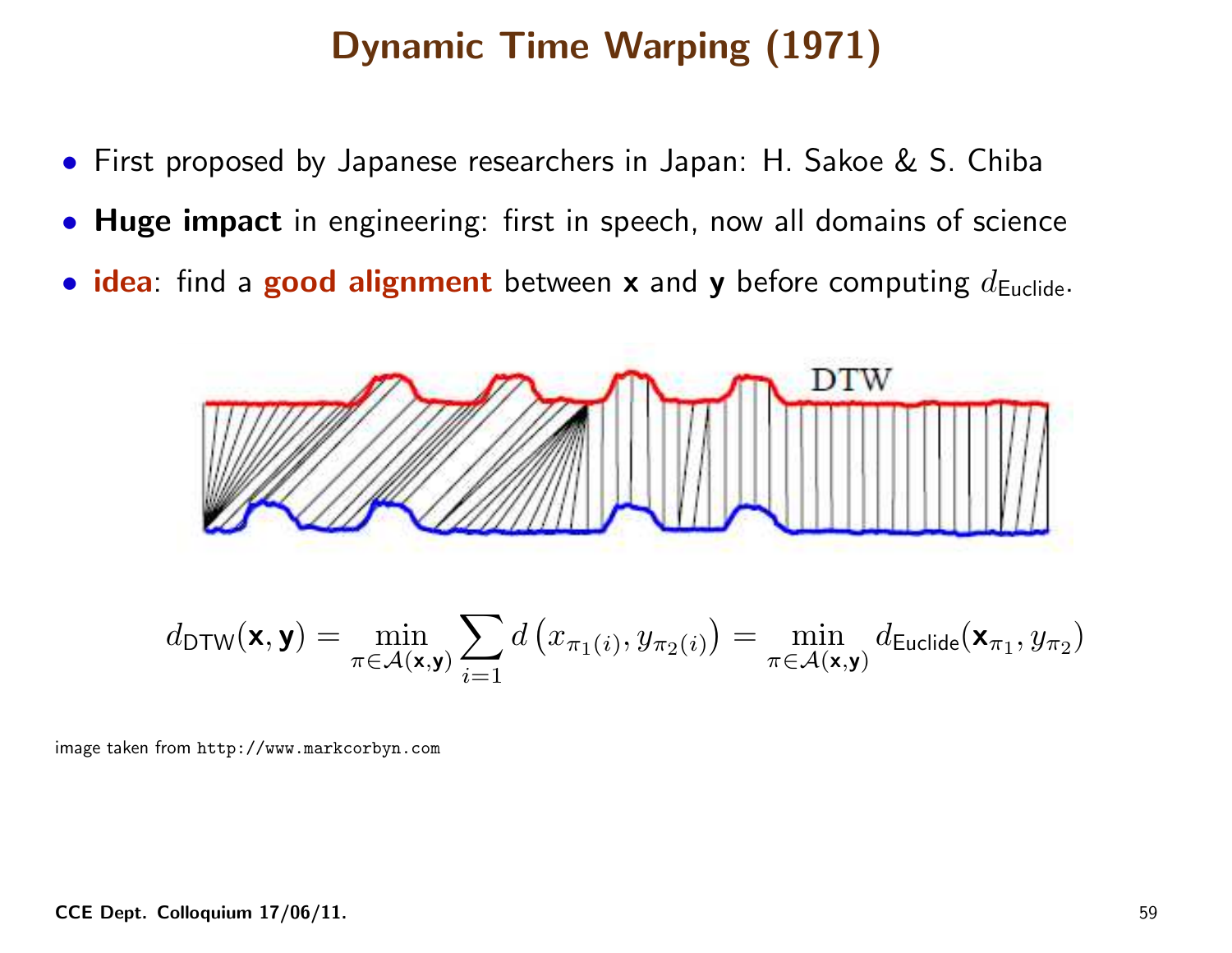#### **Alignments**

• Here are two sequence aligned



• An alignment is an increasing path on <sup>a</sup> grid.

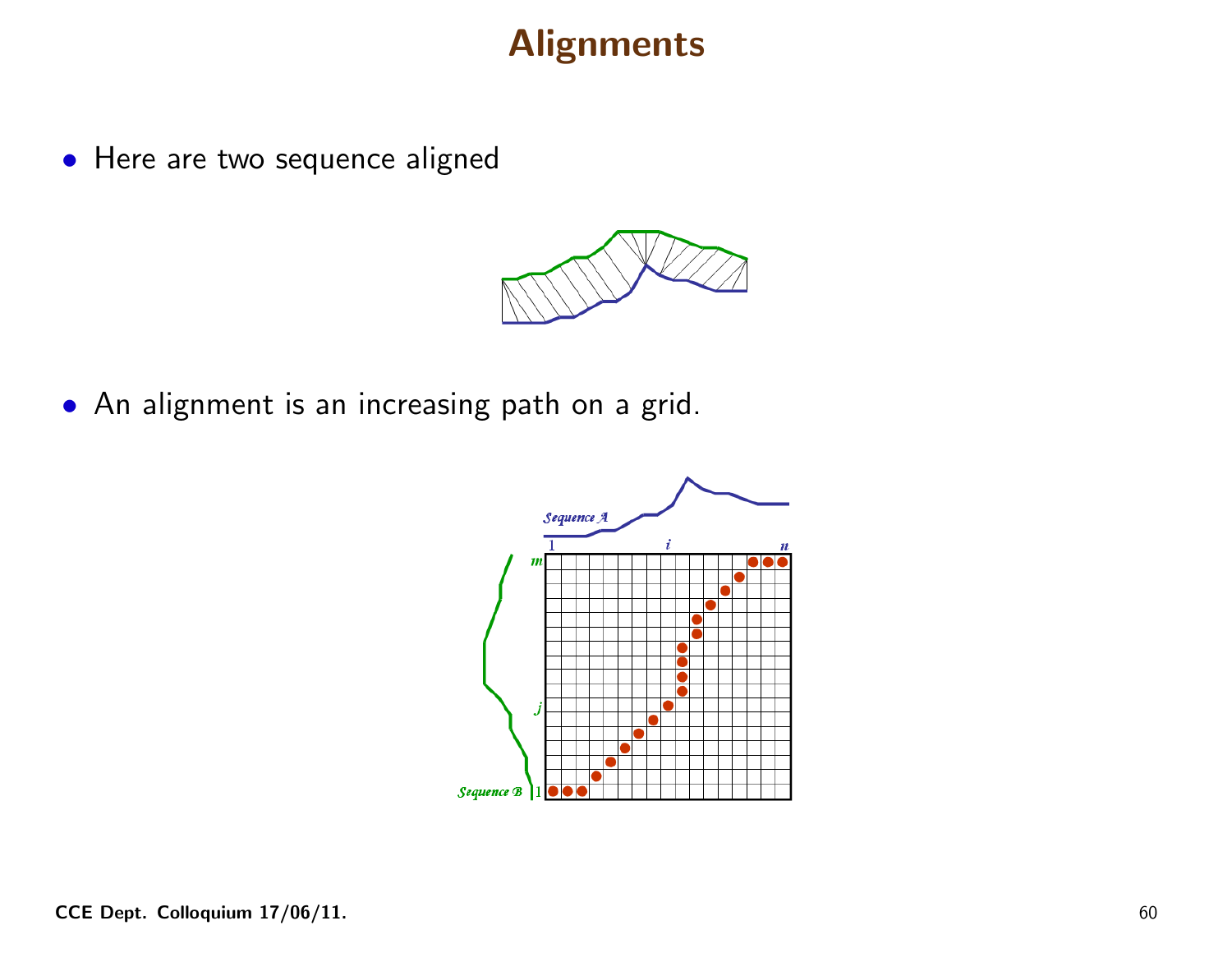

We first "lay out" the  $n\times m$  grid,<br>nding to  $\mathsf{y}=(x_1,\dots,x_N)$  ,  $\mathsf{y}=(y_1,\dots,y_N)$ corresponding to  $\mathbf{x} = (x_1, \dots, x_5) \mathbf{y} = (y_1, \dots, y_7)$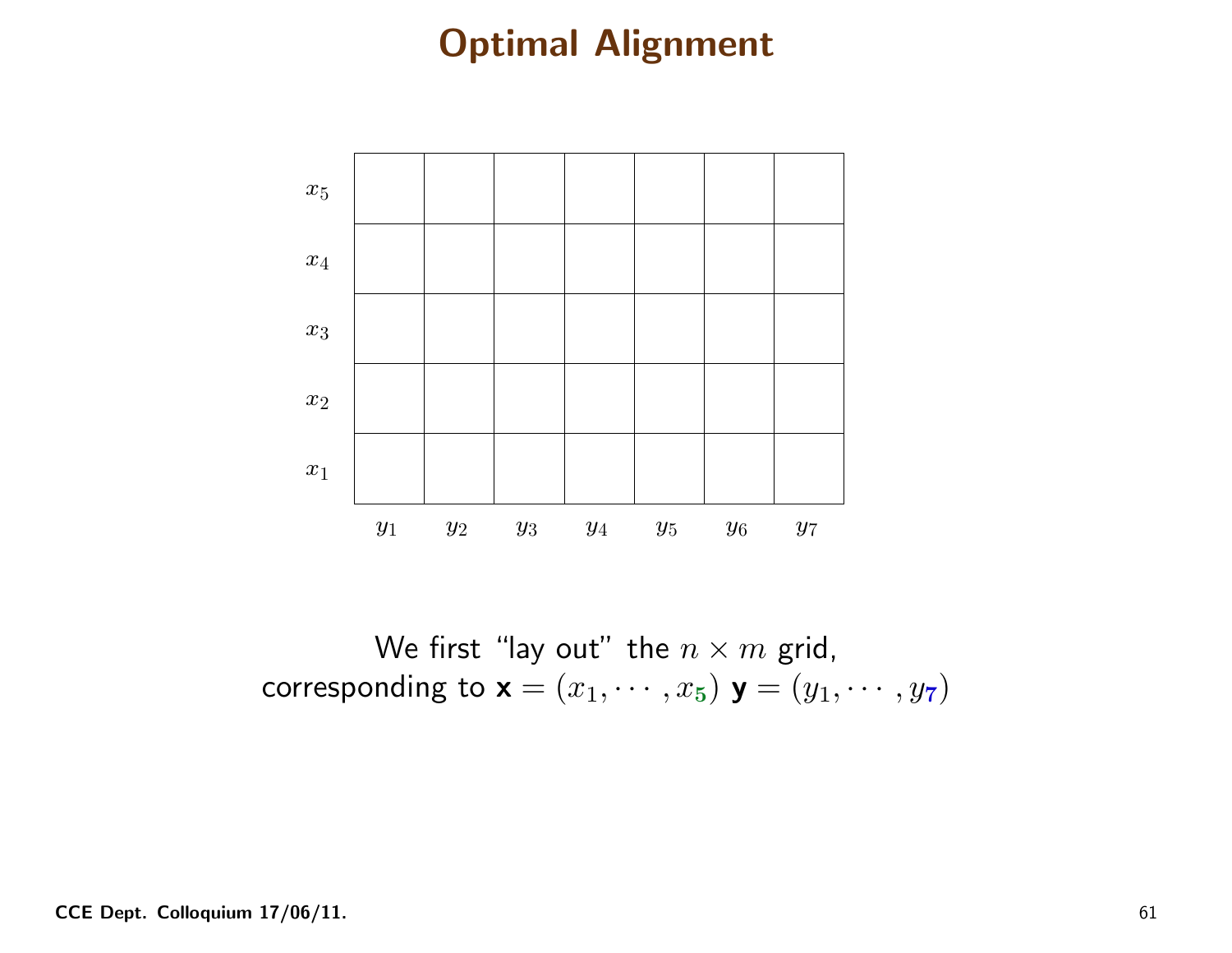

The grid is filled with pairwise distances.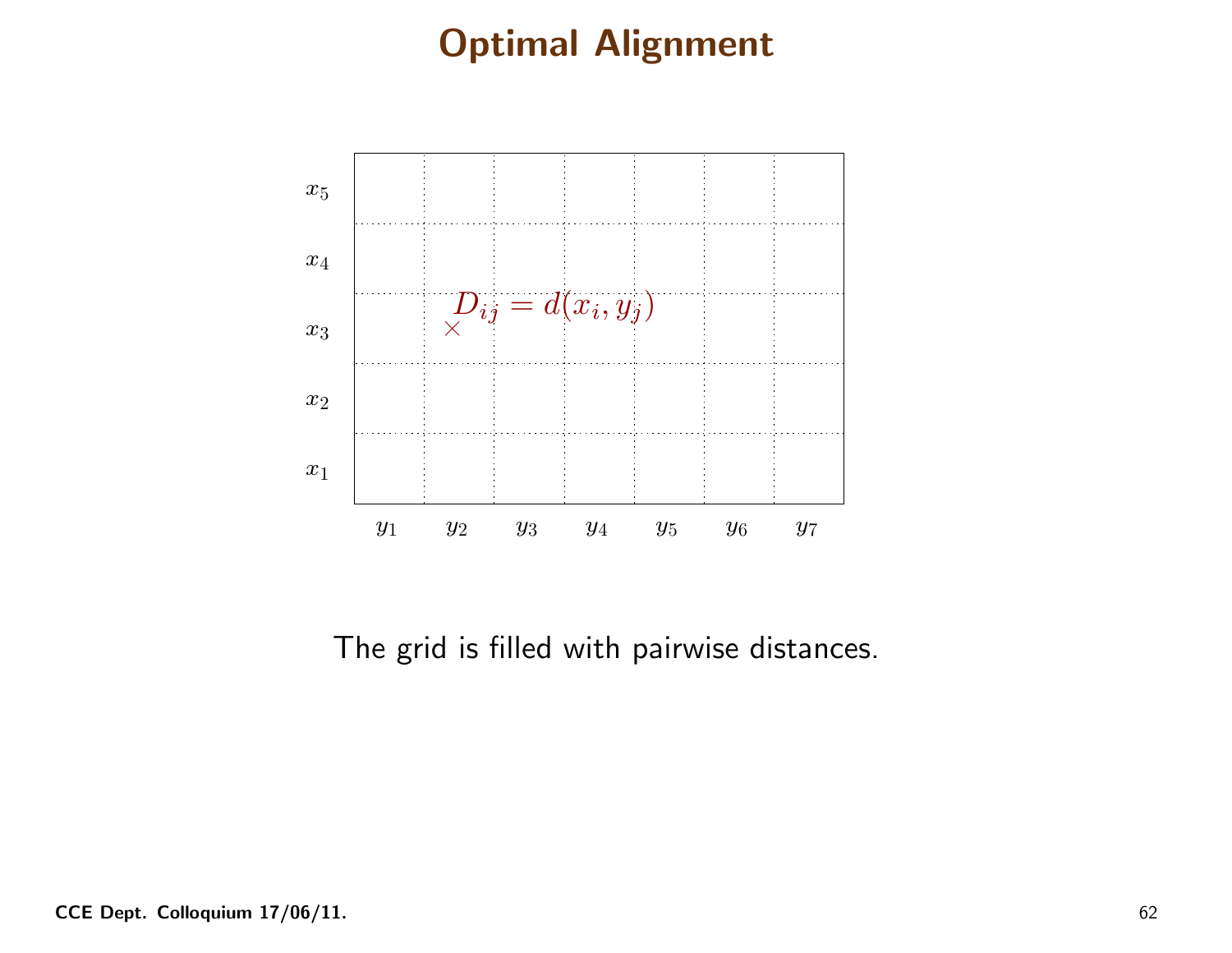|  |  | $x_5$ $D_{51}$ $D_{52}$ $D_{53}$ $D_{54}$ $D_{55}$ $D_{56}$ $D_{57}$                                                      |  |
|--|--|---------------------------------------------------------------------------------------------------------------------------|--|
|  |  | $x_4 \begin{array}{ c c c c c } \hline D_{41} & D_{42} & D_{43} & D_{44} & D_{45} & D_{46} & D_{47} \ \hline \end{array}$ |  |
|  |  | $x_3 \begin{array}{ c c c c c } \hline D_{31} & D_{32} & D_{33} & D_{34} & D_{35} & D_{36} & D_{37} \ \hline \end{array}$ |  |
|  |  | $x_2$ $D_{21}$ $D_{22}$ $D_{23}$ $D_{24}$ $D_{25}$ $D_{26}$ $D_{27}$                                                      |  |
|  |  | $x_1$ $D_{11}$ $D_{12}$ $D_{13}$ $D_{14}$ $D_{15}$ $D_{16}$ $D_{17}$                                                      |  |
|  |  | $y_1$ $y_2$ $y_3$ $y_4$ $y_5$ $y_6$ $y_7$                                                                                 |  |

This rectangular matrix is the only thing we need.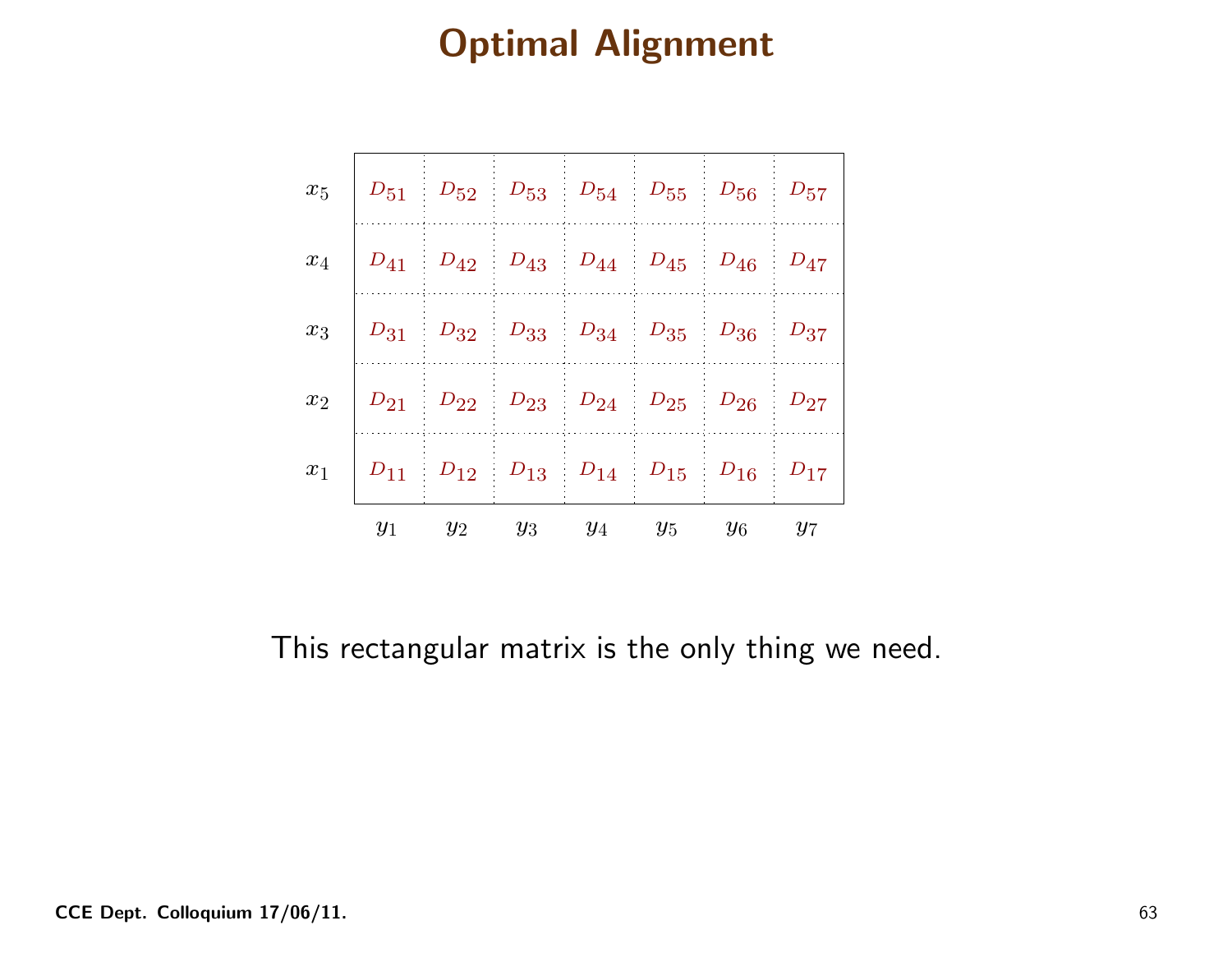| $x_5 \begin{array}{ c c c c c } \hline D_{51} & D_{52} & D_{53} & D_{54} & D_{55} & D_{56} & \hline \end{array}$          |                                           |  |  |
|---------------------------------------------------------------------------------------------------------------------------|-------------------------------------------|--|--|
| $x_4$ $D_{41}$ $D_{42}$ $D_{43}$ $D_{44}$ $D_{45}$ $D_{46}$ $D_{47}$                                                      |                                           |  |  |
| $x_3 \begin{array}{ c c c c c } \hline D_{31} & D_{32} & D_{33} & D_{34} & D_{35} & D_{36} & D_{37} \ \hline \end{array}$ |                                           |  |  |
| $x_2 \begin{array}{ c c c c c } \hline D_{21} & D_{22} & D_{23} & D_{24} & D_{25} & D_{26} & D_{27} \ \hline \end{array}$ |                                           |  |  |
| $x_1 \begin{array}{ c c c c c } \hline D_{11} & D_{12} & D_{13} & D_{14} & D_{15} & D_{16} & D_{17} \ \hline \end{array}$ |                                           |  |  |
|                                                                                                                           | $y_1$ $y_2$ $y_3$ $y_4$ $y_5$ $y_6$ $y_7$ |  |  |

An alignment is a path that starts from  $({\bf 1},{\bf 1})$  to reach  $({\bf 5},{\bf 7})$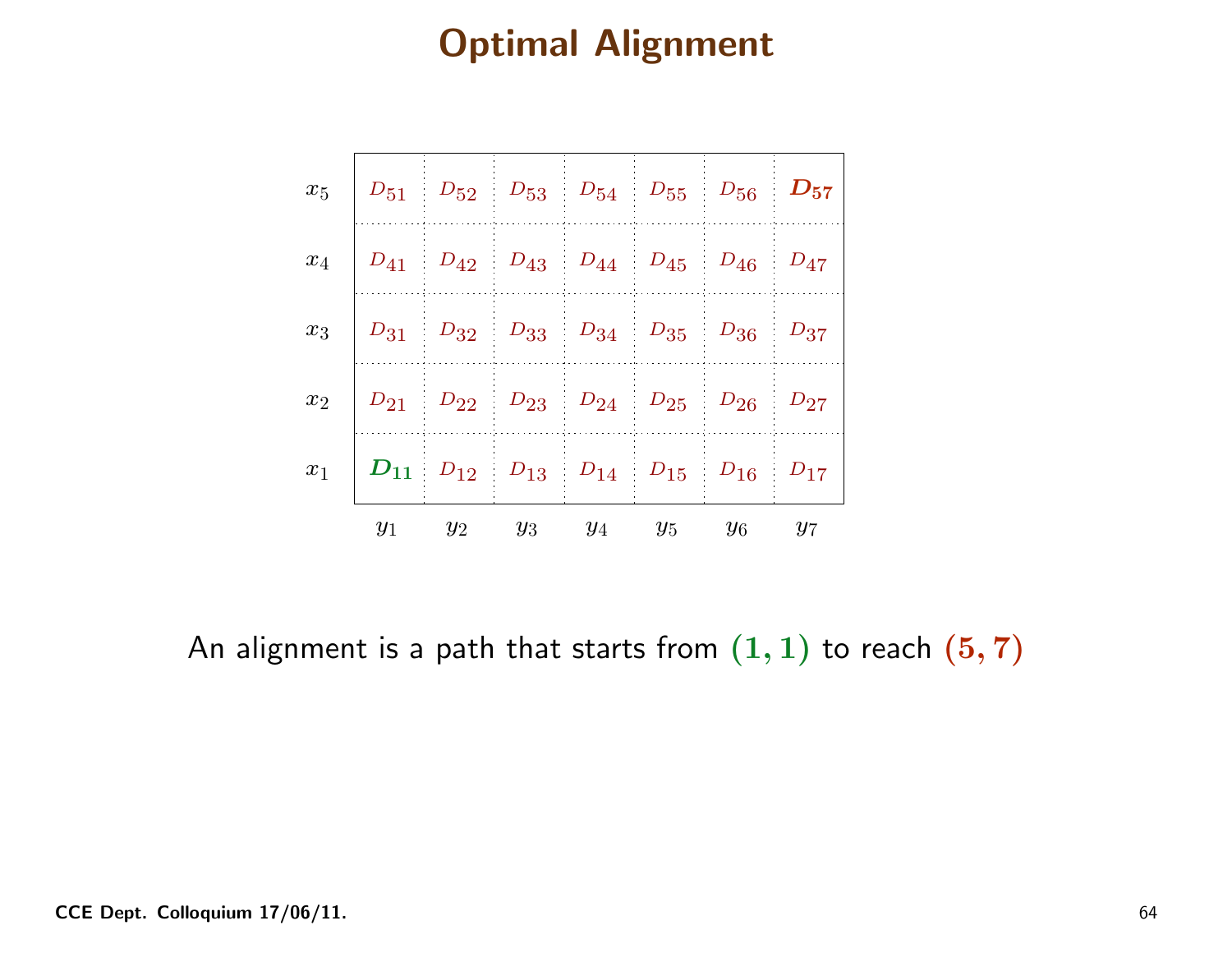

The only admissible moves from one cell to the next are  $\rightarrow, \uparrow$  and  $\nearrow$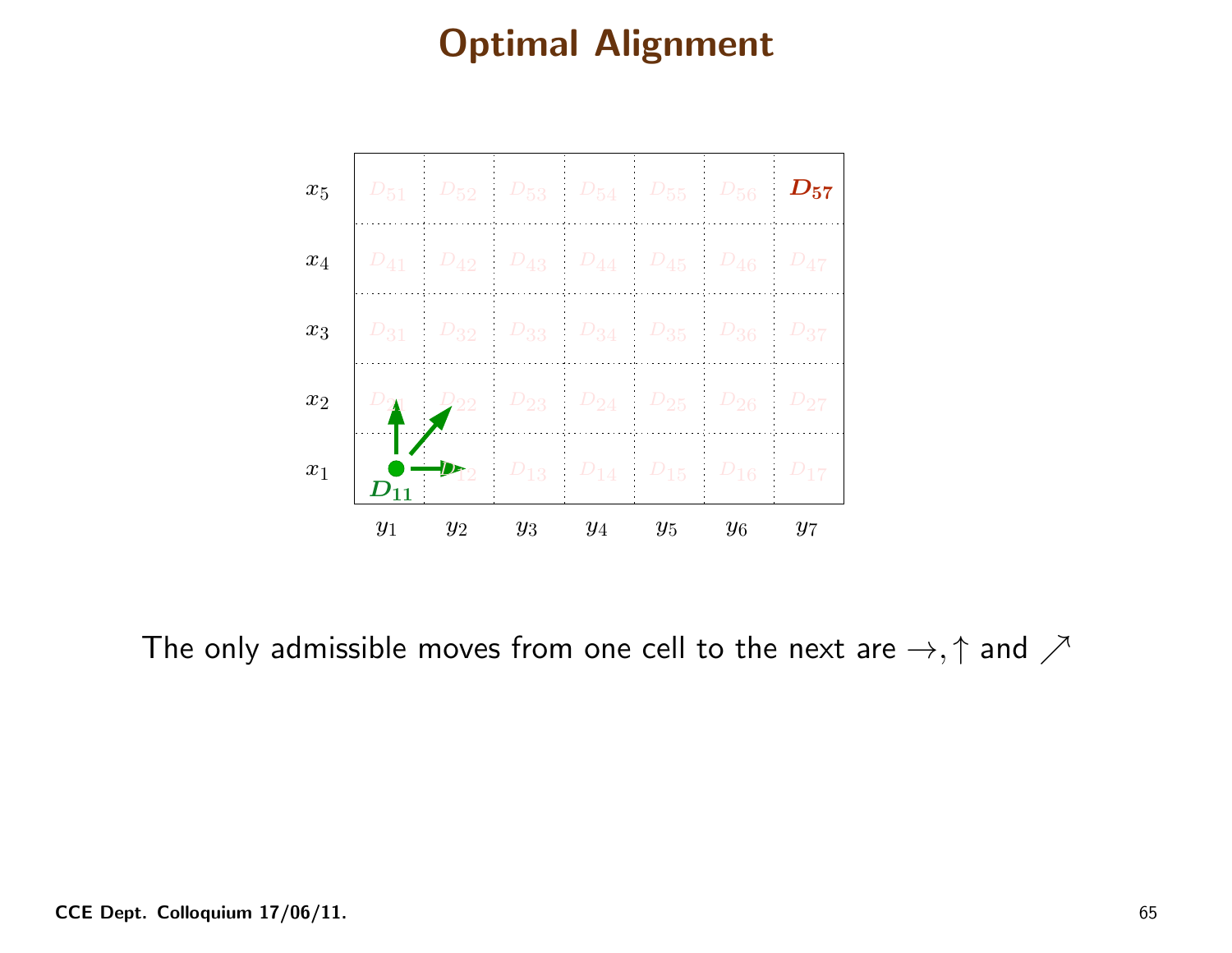| $x_5$ |       |  | $D_{51}$ $D_{52}$ $D_{53}$ $D_{54}$ $D_{55}$ $D_{56}$ $D_{57}$ |       |       |
|-------|-------|--|----------------------------------------------------------------|-------|-------|
| $x_4$ |       |  | $D_{41}$ $D_{42}$ $D_{43}$ $D_{44}$ $D_{45}$ $D_{46}$ $D_{47}$ |       |       |
| $x_3$ |       |  | $D_{31}$ $D_{32}$ $D_{33}$ $D_{34}$ $D_{35}$ $D_{36}$ $D_{37}$ |       |       |
| $x_2$ |       |  | $D_{21}$ $D_{22}$ $D_{23}$ $D_{24}$ $D_{25}$ $D_{26}$ $D_{27}$ |       |       |
| $x_1$ |       |  | $D_{11}$ $D_{12}$ $D_{13}$ $D_{14}$ $D_{15}$ $D_{16}$ $D_{17}$ |       |       |
|       | $y_1$ |  | $y_2$ $y_3$ $y_4$ $y_5$                                        | $y_6$ | $y_7$ |

The cost of a path is the sum of contributions  $D_{ij}$  it walks through.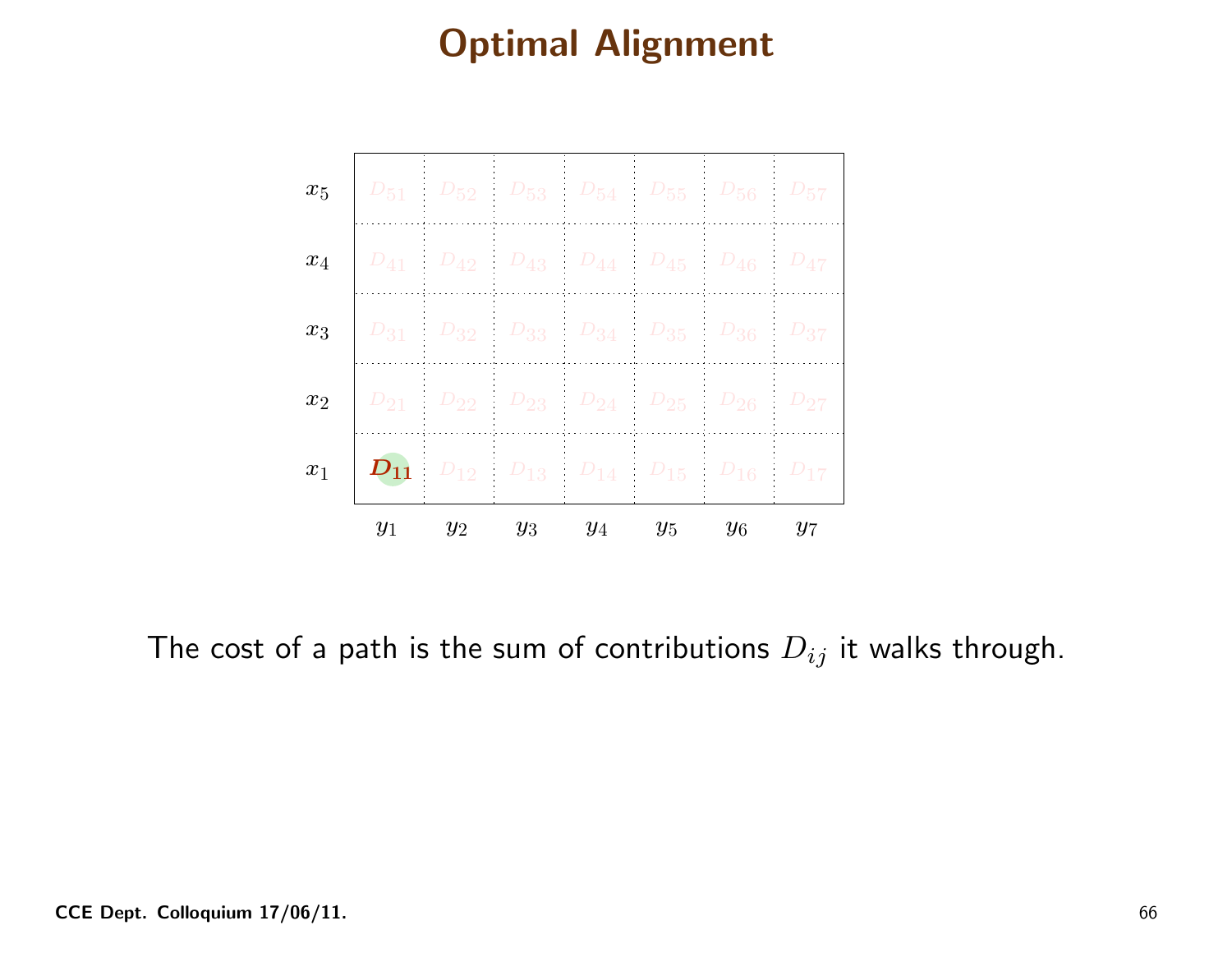| $x_5$            | $D_{51}$ $D_{52}$ $D_{53}$ $D_{54}$ $D_{55}$ $D_{56}$ $D_{57}$                  |                         |  |       |       |
|------------------|---------------------------------------------------------------------------------|-------------------------|--|-------|-------|
| $x_4$            | $D_{41}$ $D_{42}$ $D_{43}$ $D_{44}$ $D_{45}$ $D_{46}$ $D_{47}$                  |                         |  |       |       |
| $x_3$            | $D_{31}$ $D_{32}$ $D_{33}$ $D_{34}$ $D_{35}$ $D_{36}$ $D_{37}$                  |                         |  |       |       |
| $x_2$            | $D_{21}$ $D_{22}$ $D_{23}$ $D_{24}$ $D_{25}$ $D_{26}$ $D_{27}$                  |                         |  |       |       |
| $\overline{x_1}$ | $\boxed{\mathbf{D_{11}}}$ $D_{12}$ $D_{13}$ $D_{14}$ $D_{15}$ $D_{16}$ $D_{17}$ |                         |  |       |       |
|                  | $y_1$                                                                           | $y_2$ $y_3$ $y_4$ $y_5$ |  | $y_6$ | $y_7$ |

So far,

 $C = D_{11}.$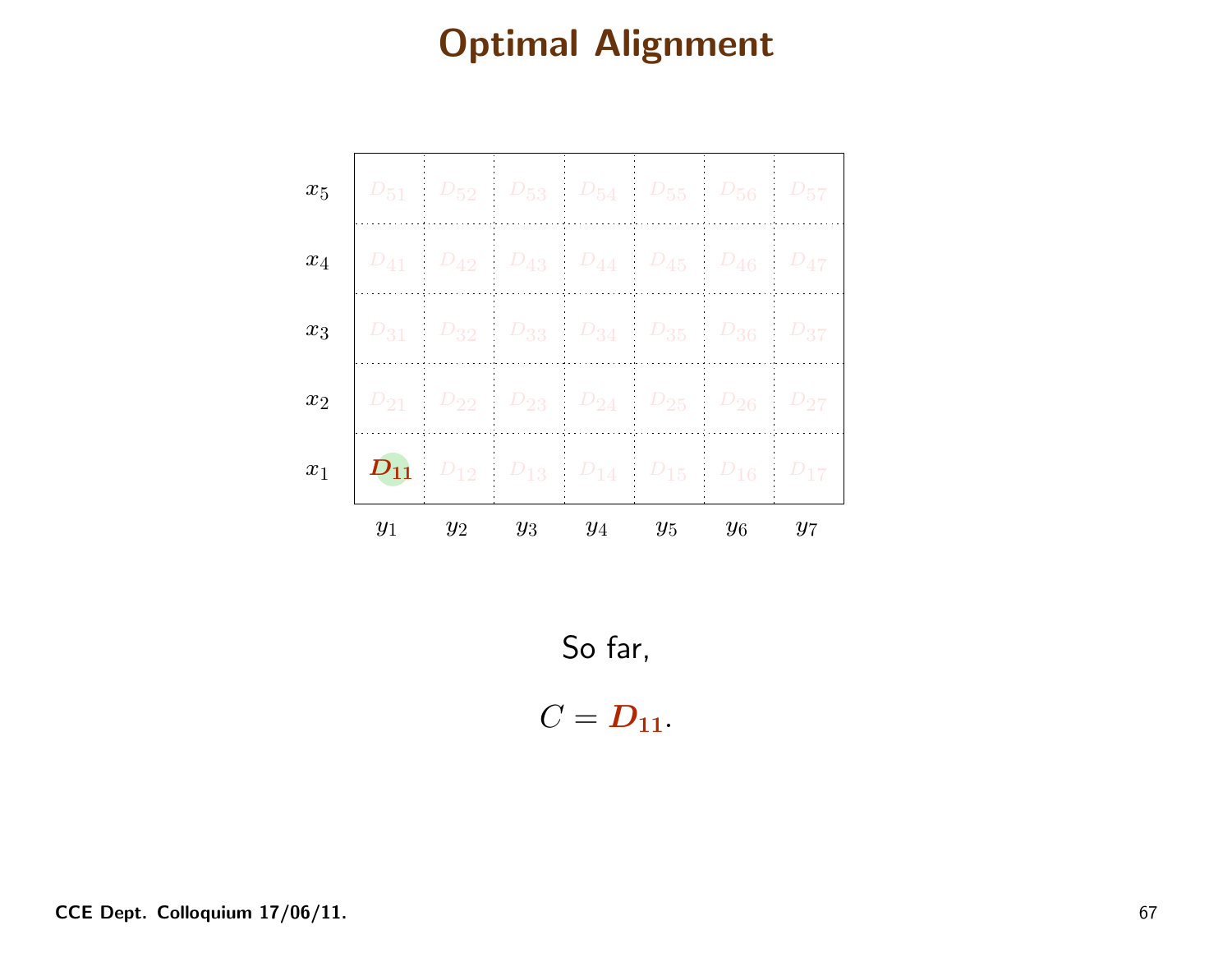| $x_5$ | $D_{51}$ $D_{52}$ $D_{53}$ $D_{54}$ $D_{55}$ $D_{56}$ $D_{57}$                     |                         |  |       |       |
|-------|------------------------------------------------------------------------------------|-------------------------|--|-------|-------|
| $x_4$ | $D_{41}$ $D_{42}$ $D_{43}$ $D_{44}$ $D_{45}$ $D_{46}$ $D_{47}$                     |                         |  |       |       |
|       | $x_3$   $D_{31}$   $D_{32}$   $D_{33}$   $D_{34}$   $D_{35}$   $D_{36}$   $D_{37}$ |                         |  |       |       |
|       | $x_2$ $D_{21}$ $D_{22}$ $D_{23}$ $D_{24}$ $D_{25}$ $D_{26}$ $D_{27}$               |                         |  |       |       |
|       | $x_1$ $D_{11}$ $D_{12}$ $D_{13}$ $D_{14}$ $D_{15}$ $D_{16}$ $D_{17}$               |                         |  |       |       |
|       | $y_1$                                                                              | $y_2$ $y_3$ $y_4$ $y_5$ |  | $y_6$ | $y_7$ |

Moving up,

 $C = D_{11} + D_{21}.$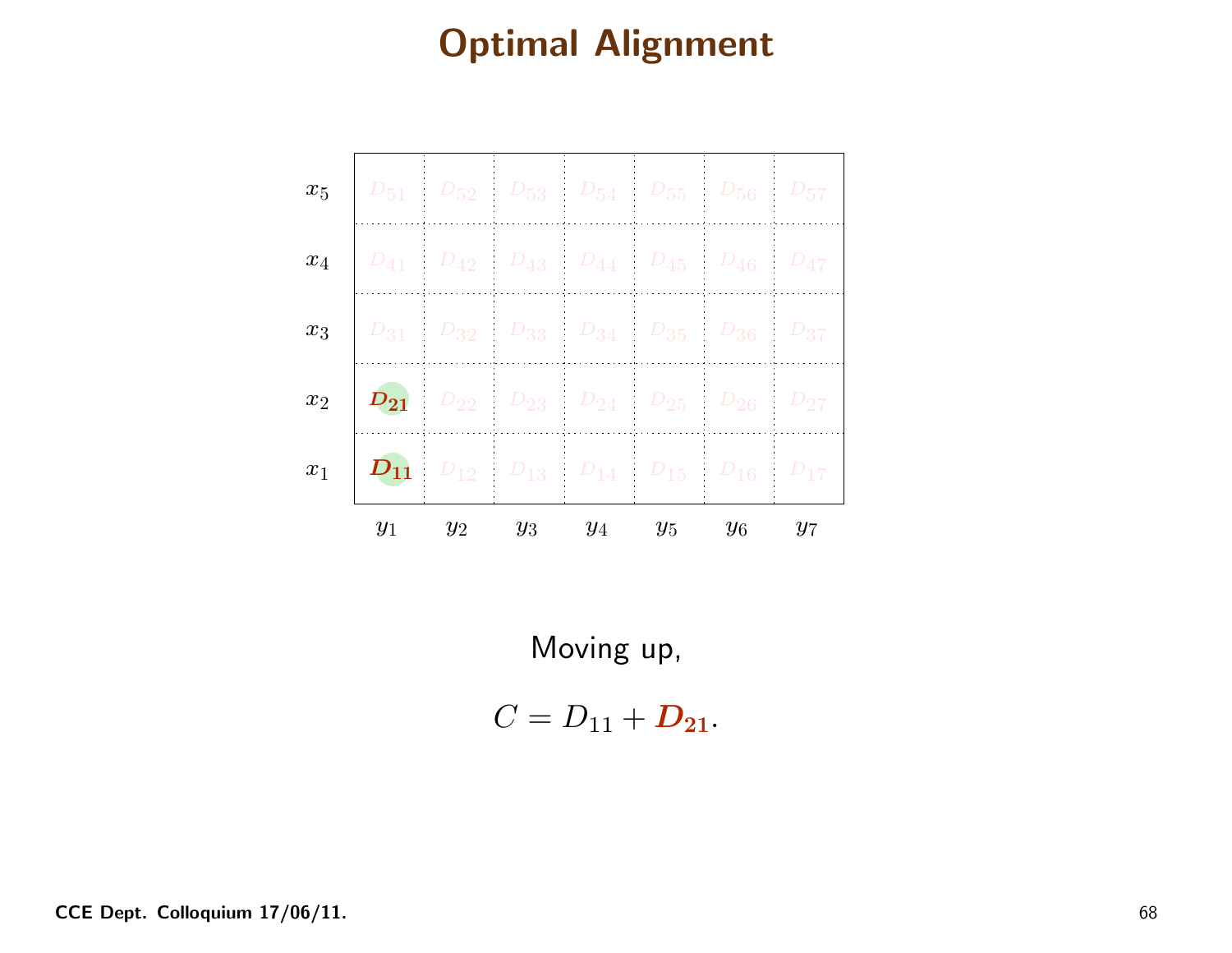| $x_5$ | $D_{51}$ $D_{52}$ $D_{53}$ $D_{54}$ $D_{55}$ $D_{56}$ $D_{57}$                     |                         |  |       |       |
|-------|------------------------------------------------------------------------------------|-------------------------|--|-------|-------|
| $x_4$ | $D_{41}$ $D_{42}$ $D_{43}$ $D_{44}$ $D_{45}$ $D_{46}$ $D_{47}$                     |                         |  |       |       |
|       | $x_3$   $D_{31}$   $D_{32}$   $D_{33}$   $D_{34}$   $D_{35}$   $D_{36}$   $D_{37}$ |                         |  |       |       |
|       | $x_2$ $D_{21}$ $D_{22}$ $D_{23}$ $D_{24}$ $D_{25}$ $D_{26}$ $D_{27}$               |                         |  |       |       |
|       | $x_1$ $D_{11}$ $D_{12}$ $D_{13}$ $D_{14}$ $D_{15}$ $D_{16}$ $D_{17}$               |                         |  |       |       |
|       | $y_1$                                                                              | $y_2$ $y_3$ $y_4$ $y_5$ |  | $y_6$ | $y_7$ |

Moving diagonally,

 $C = D_{11} + D_{21} + D_{32}.$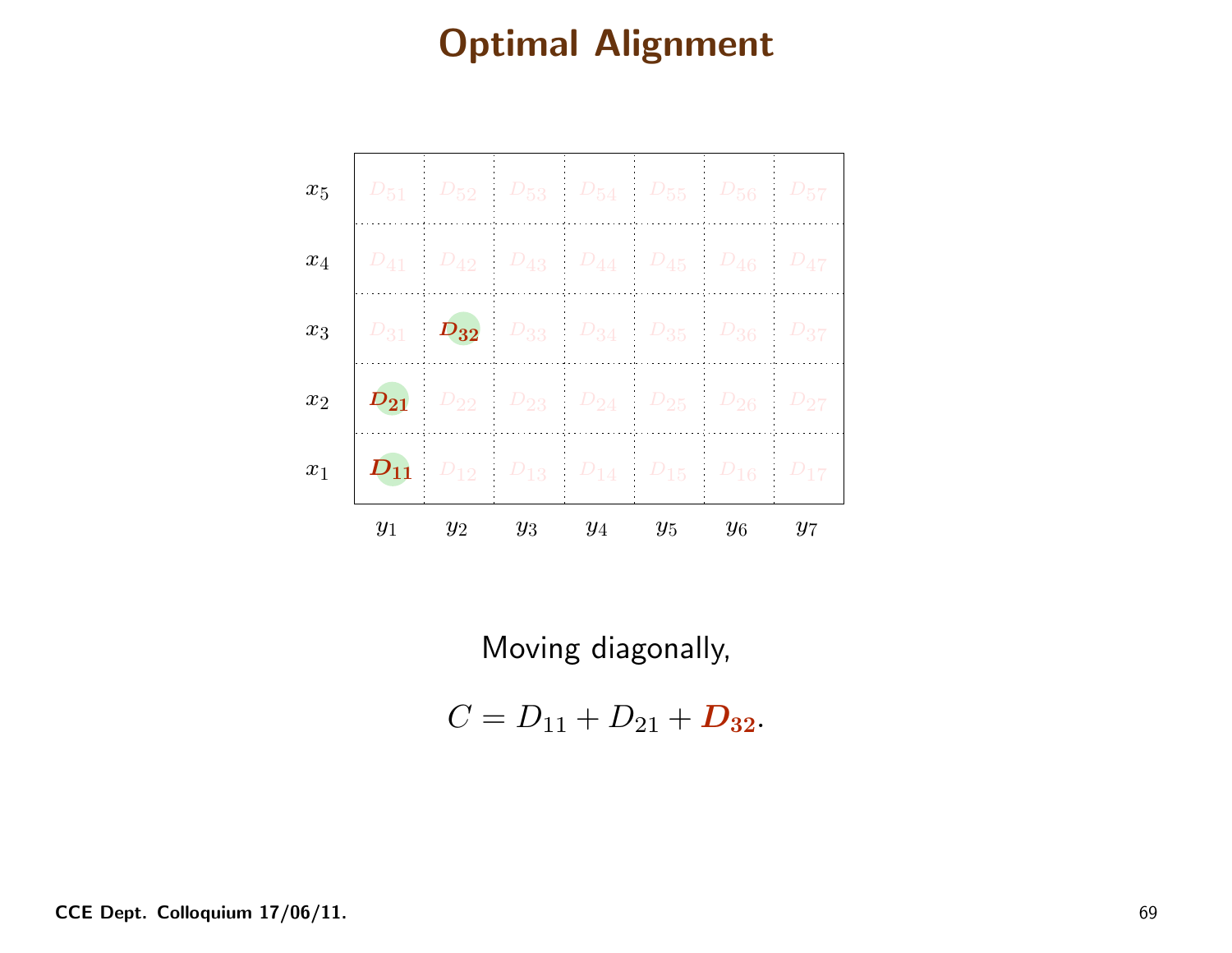|       |       | $x_5$   $D_{51}$   $D_{52}$   $D_{53}$   $D_{54}$   $D_{55}$   $D_{56}$   $D_{57}$ |  |       |
|-------|-------|------------------------------------------------------------------------------------|--|-------|
| $x_4$ |       | $D_{41}$ $D_{42}$ $D_{43}$ $D_{44}$ $D_{45}$ $D_{46}$ $D_{47}$                     |  |       |
|       |       | $x_3$   $D_{31}$   $D_{32}$   $D_{33}$   $D_{34}$   $D_{35}$   $D_{36}$   $D_{37}$ |  |       |
|       |       | $x_2$ $D_{21}$ $D_{22}$ $D_{23}$ $D_{24}$ $D_{25}$ $D_{26}$ $D_{27}$               |  |       |
|       |       | $x_1$ $D_{11}$ $D_{12}$ $D_{13}$ $D_{14}$ $D_{15}$ $D_{16}$ $D_{17}$               |  |       |
|       | $y_1$ | $y_2$ $y_3$ $y_4$ $y_5$ $y_6$                                                      |  | $y_7$ |

Moving right,

 $C = D_{11} + D_{21} + D_{32} + D_{33}.$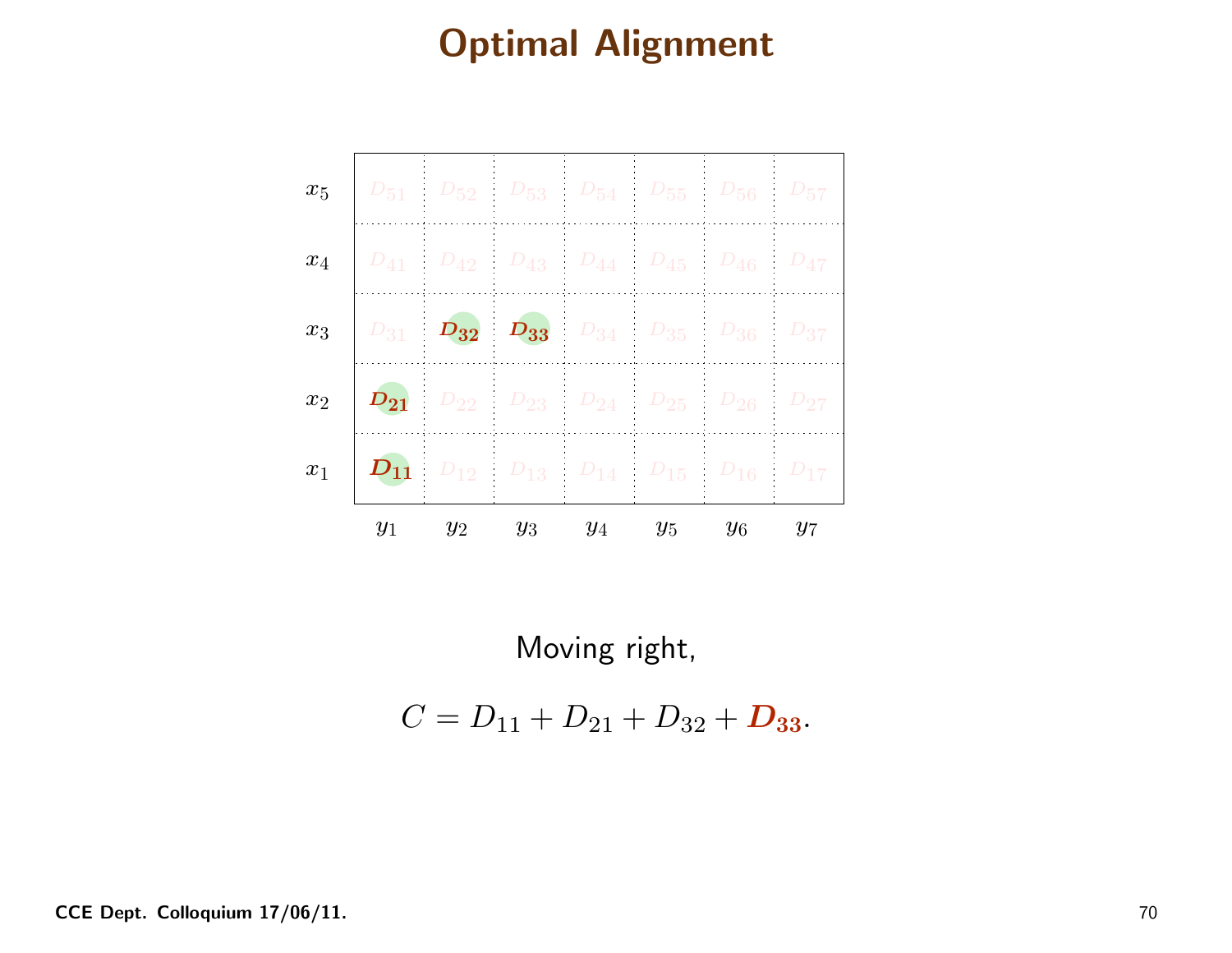

etc., until we reach the upper right corner

 $C = D_{11} + D_{21} + D_{32} + D_{33} + D_{34} + D_{35} + D_{45} + D_{46} + D_{57}.$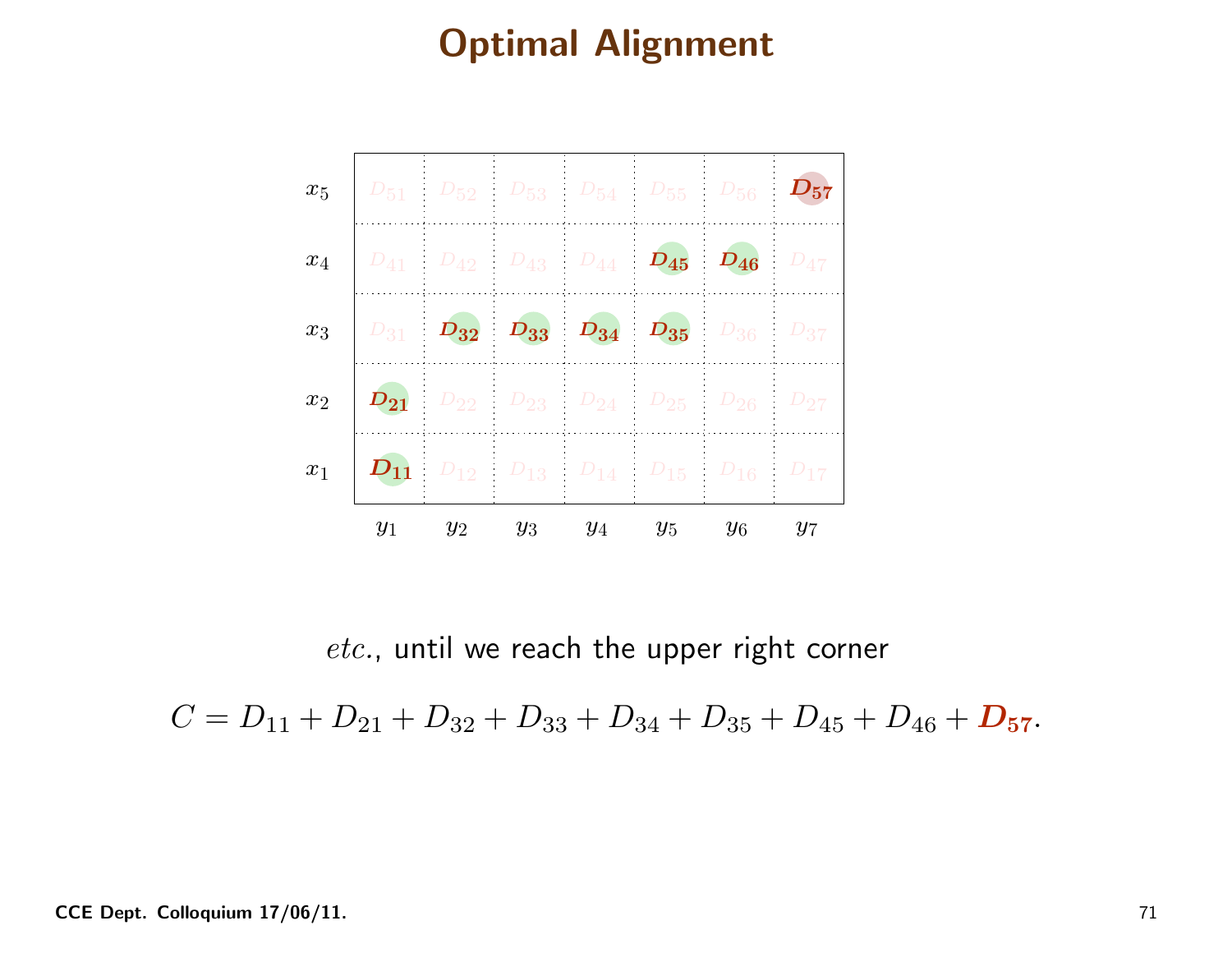

<sup>A</sup> path is uniquely defined by <sup>2</sup> rows vectors:

 $C = D_{11} + D_{21} + D_{32} + D_{33} + D_{34} + D_{35} + D_{45} + D_{46} + D_{57}.$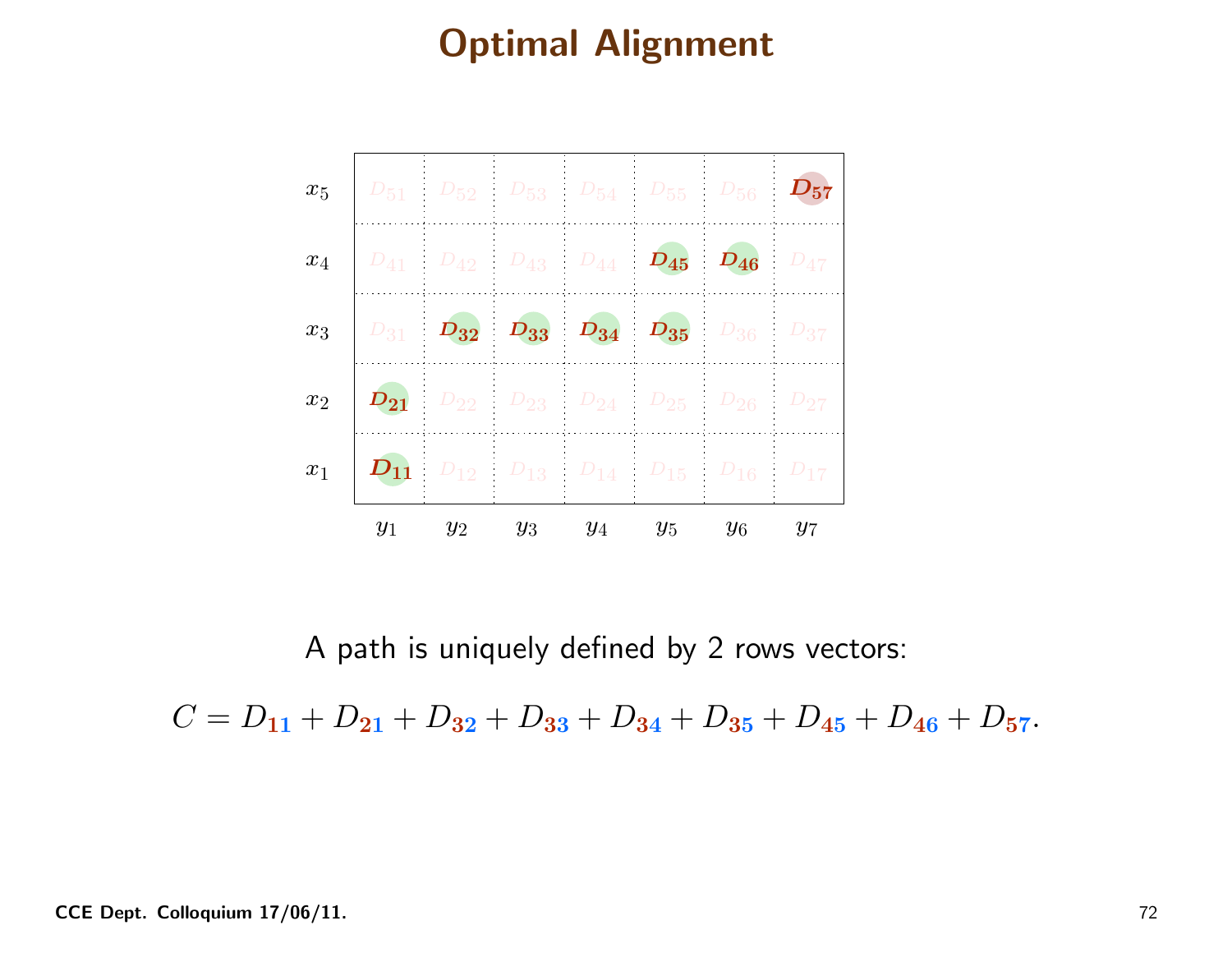

<sup>A</sup> path is uniquely defined by <sup>2</sup> rows vectors:

$$
\pi = \binom{\boldsymbol{\pi}_1}{\boldsymbol{\pi}_2} = \binom{\mathbf{1}}{\mathbf{1}} \begin{array}{ccccc} \mathbf{2} & \mathbf{3} & \mathbf{3} & \mathbf{3} & \mathbf{3} & \mathbf{4} & \mathbf{4} & \mathbf{5} \\ \mathbf{1} & \mathbf{1} & \mathbf{2} & \mathbf{3} & \mathbf{4} & \mathbf{5} & \mathbf{5} & \mathbf{6} & \mathbf{7} \end{array}
$$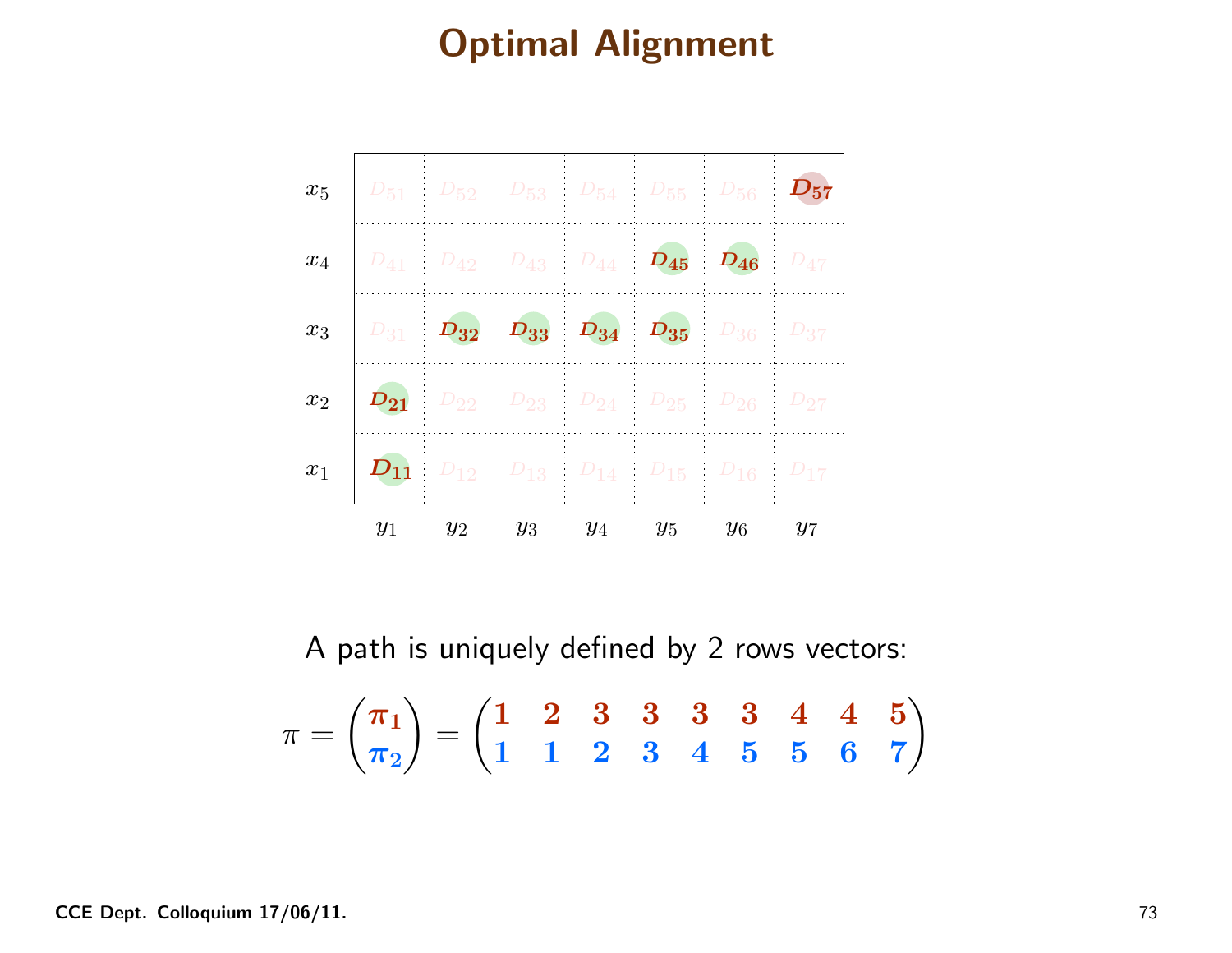

Given a path  $\pi$ , we call  $C(\pi)$  the sum of distances:

 $C(\pi) = D_{11} + D_{21} + D_{32} + D_{33} + D_{34} + D_{35} + D_{45} + D_{46} + D_{57}.$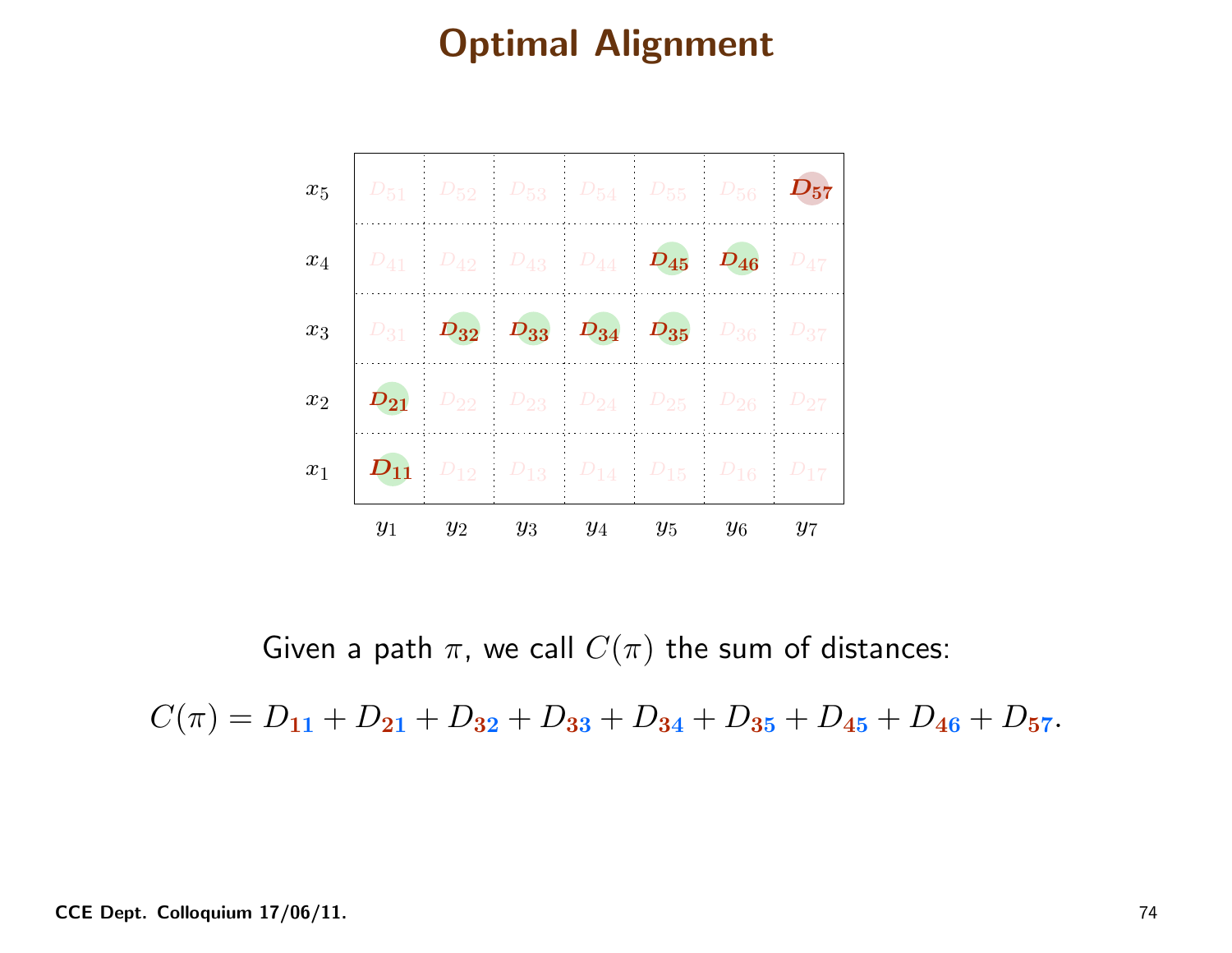

We defined the distance  $d_{\mathsf{DTW}}$  as

$$
d_{\text{DTW}}(\mathbf{x}, \mathbf{y}) = \min_{\pi \in \mathcal{A}(\mathbf{x}, \mathbf{y})} \sum_{i=1}^{|pi|} d\left(x_{\boldsymbol{\pi}_1(i)}, y_{\boldsymbol{\pi}_2(i)}\right) = \min_{\pi \in \mathcal{A}(\mathbf{x}, \mathbf{y})} C_{\mathbf{x}, \mathbf{y}}(\pi).
$$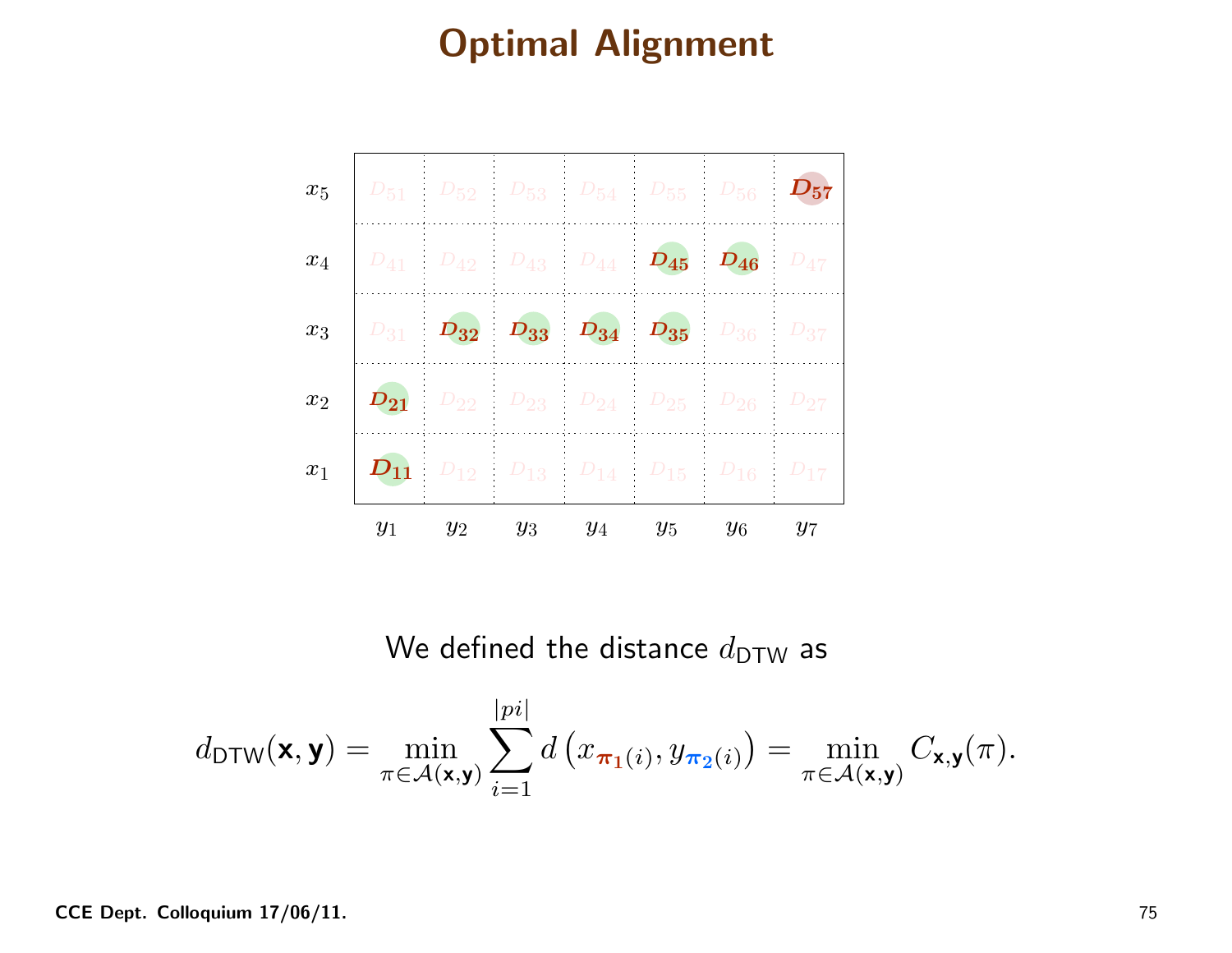

 $\mathcal{A}(\mathsf{x},\mathsf{y}) \Leftrightarrow$  the set of all paths on this grid.<br>alv denends on the lxl and lyl. 5 and 7 he Only depends on the  $|\mathsf{x}|$   $and  $|\mathsf{y}|$ , 5 and 7 here.$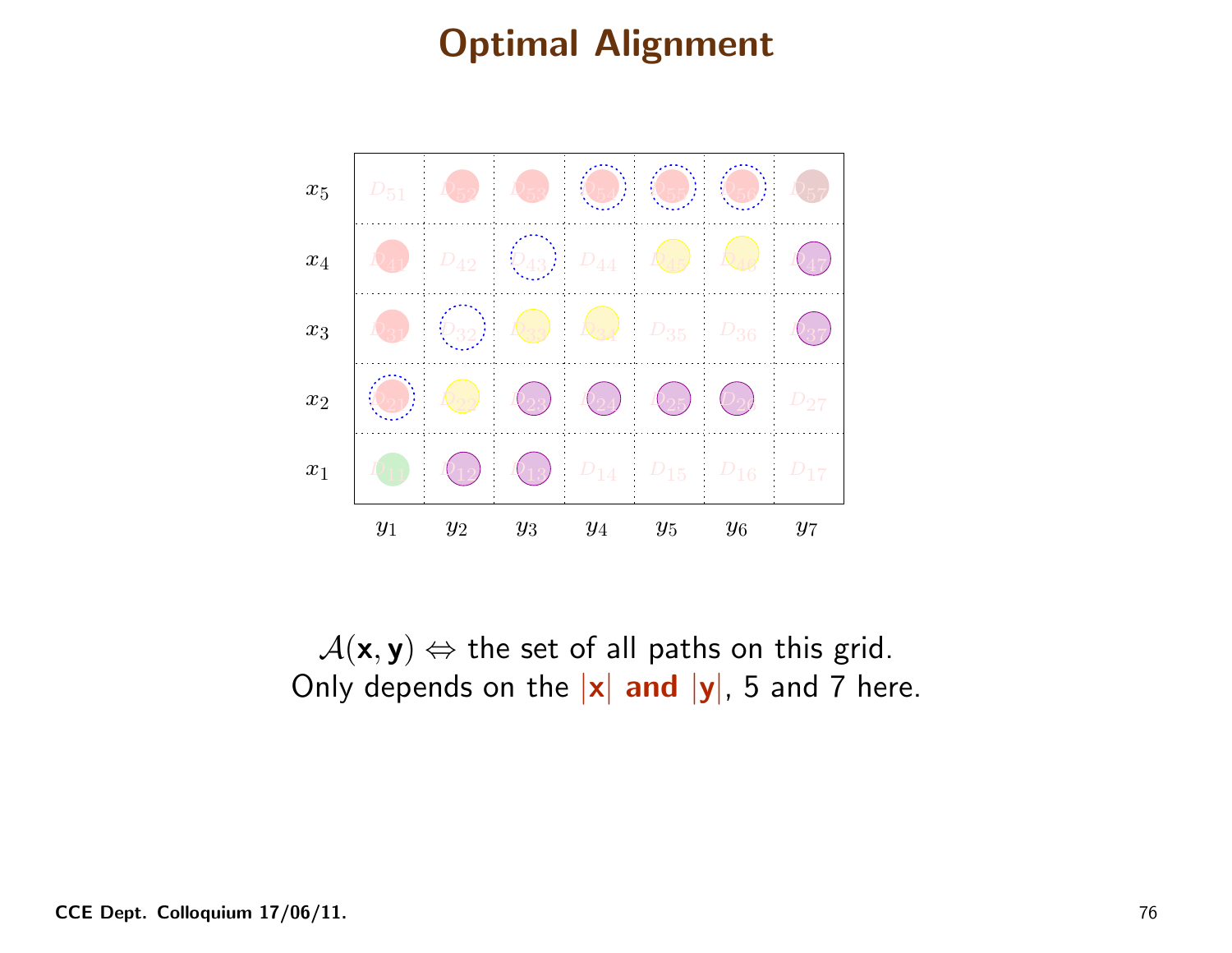

To clarify this, we write  $\mathcal{A}(|\mathsf{x}|,|\mathsf{y}|)$  for the set of all alignments between  $\mathsf{\textbf{x}}$  and  $\mathsf{\textbf{y}}.$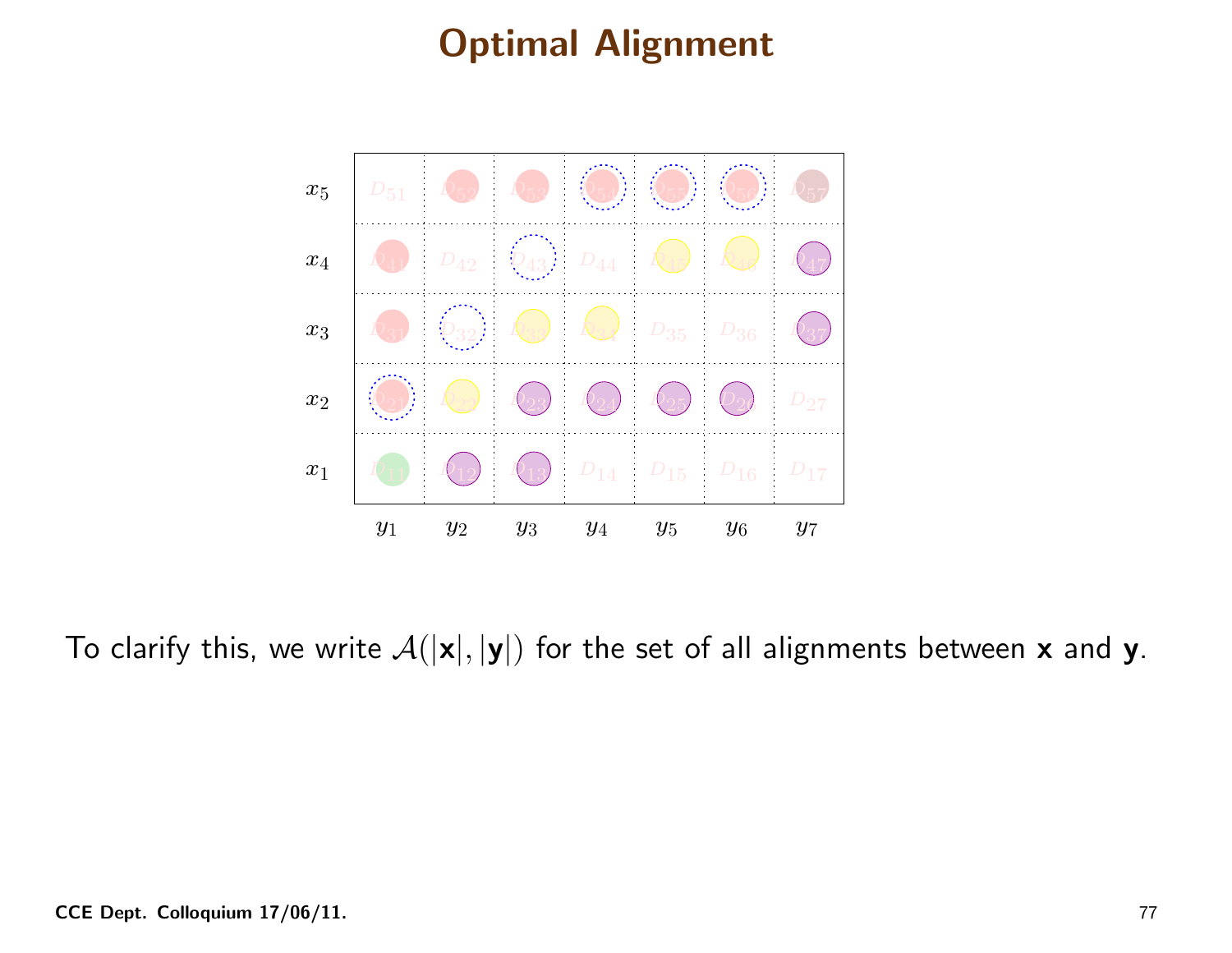

card  $\mathcal{A}(n,m)$  is equal to the **Delannoy number** Delannoy $(n,m)$ .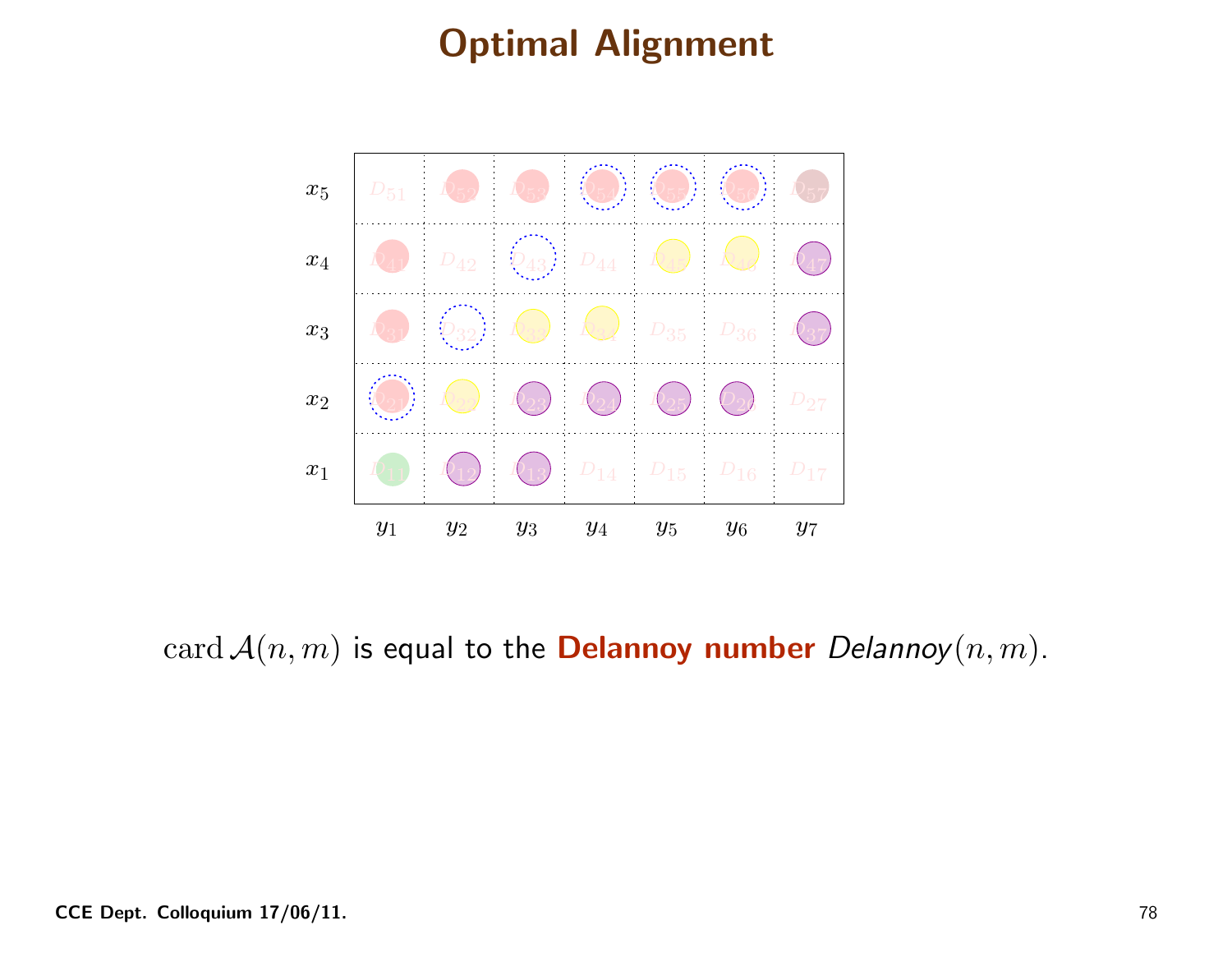

 $Delannoy(5, 7) = 2241$ Delannoy $(20, 20) = 4.53e + 13$ 

CCE Dept. Colloquium 17/06/11.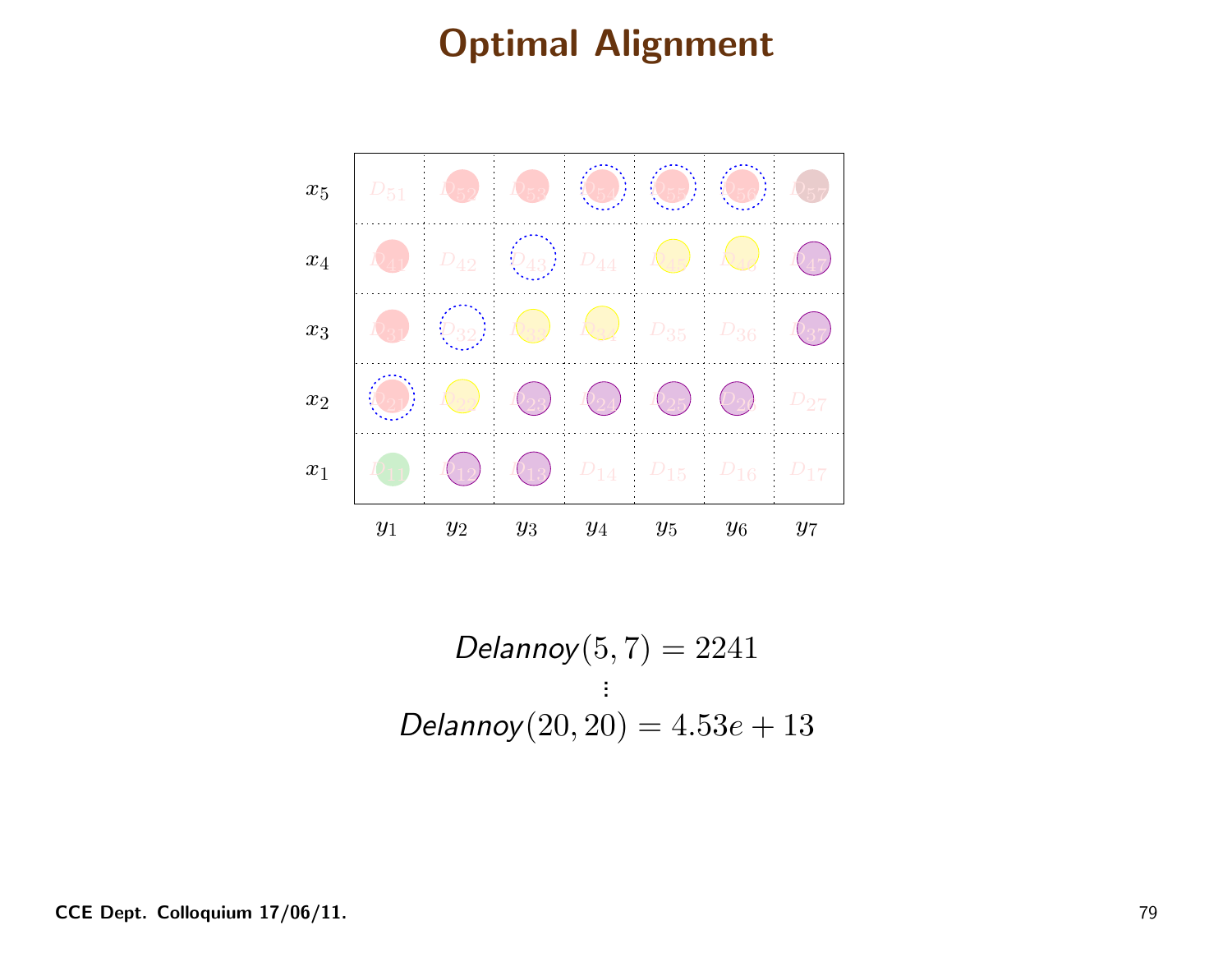

DTW finds the minimum among all paths: **discrete optimization**.<br>Obviously, checking each would be **computationally intractable.**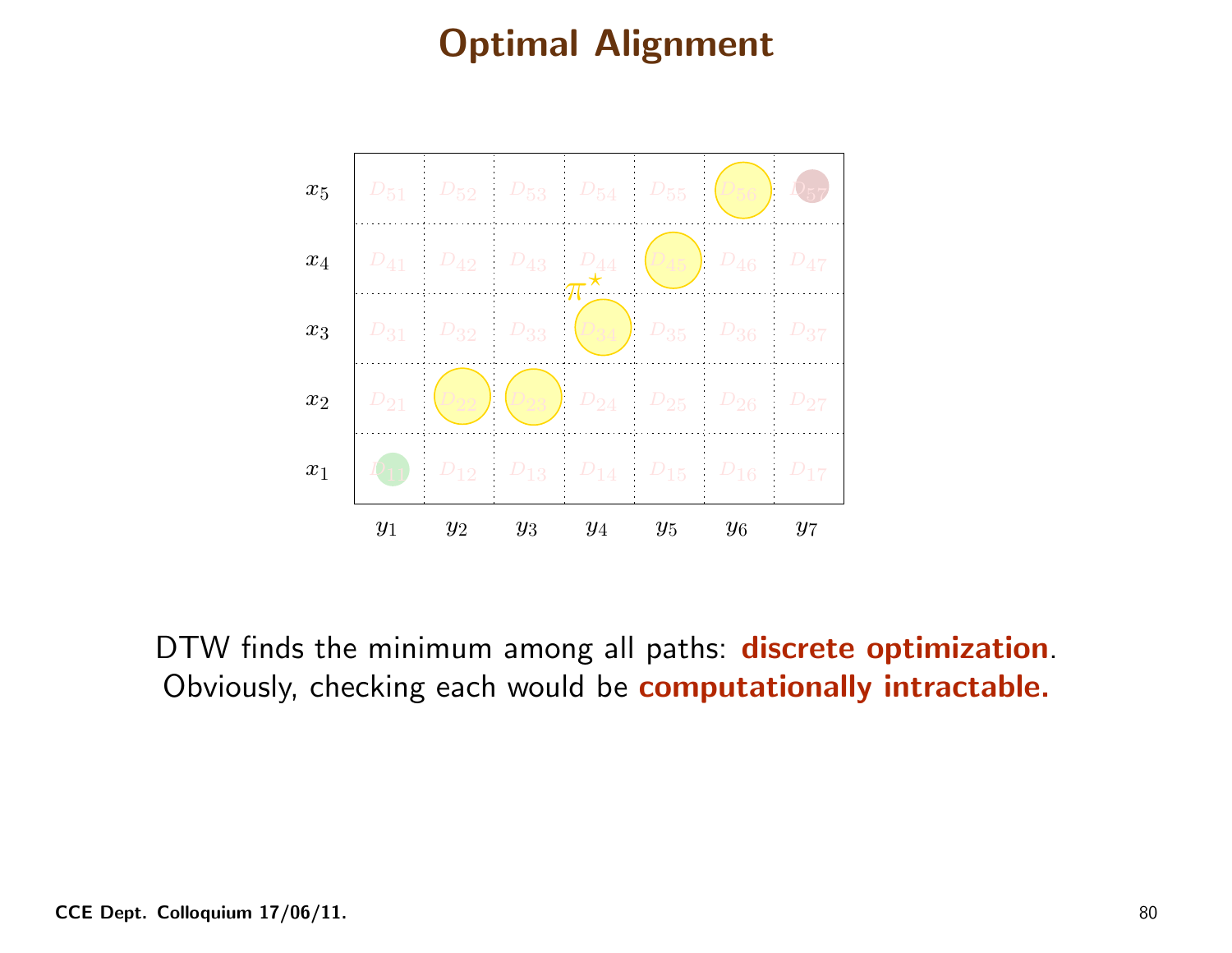

Key idea: use Bellman's Dynamic programming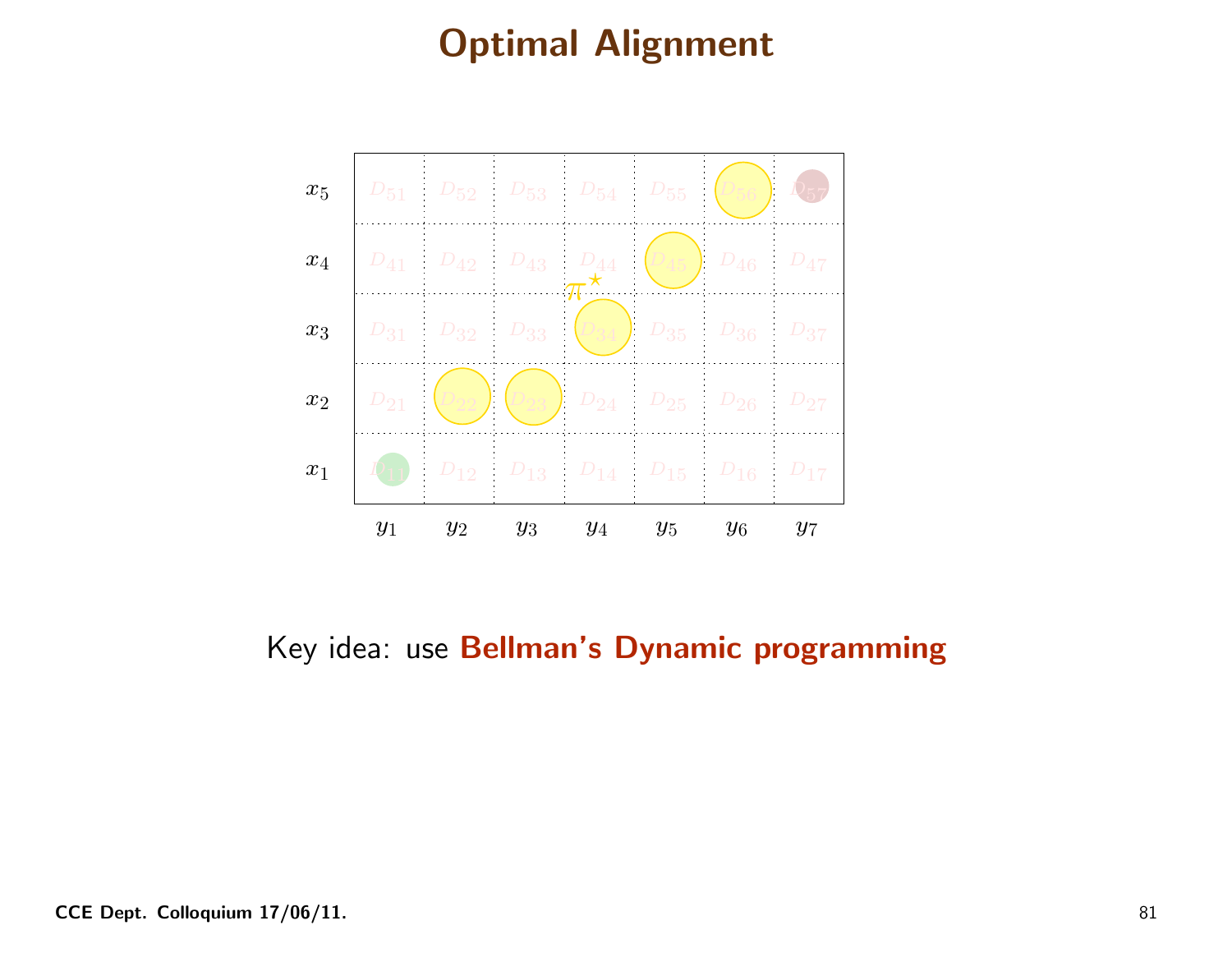| $x_5$ | $D_{\bf 51}$ | $D_{52}$                                  | $D_{53}$   | $D_{54}$ | $D_{\bf \bar{5} \bar{5}}$ | $D_{\bf \overline{56}}$ | $D_{57}$ |
|-------|--------------|-------------------------------------------|------------|----------|---------------------------|-------------------------|----------|
| $x_4$ | $D_{41}$     | $D_{42}$<br>$\boldsymbol{C^{\star}_{42}}$ | $D_{43}$   | $D_{44}$ | $D_{45}$                  | $D_{46}$                | $D_{47}$ |
| $x_3$ | $D_{31}$     | $D_{32}$                                  | $D_{33}$   | $D_{34}$ | $D_{35}$                  | $D_{36}$                | $D_{37}$ |
| $x_2$ | $D_{21}$     | $D_{22}$                                  | $D_{23}^-$ | $D_{24}$ | $D_{25}$                  | $D_{26}$                | $D_{27}$ |
| $x_1$ | $D_{11}$     | $D_{12}$                                  | $D_{13}$   | $D_{14}$ | $D_{15}$                  | $D_{16}$                | $D_{17}$ |
|       | $y_1$        | $y_2$                                     | $y_3$      | $y_4$    | $y_5$                     | $y_6$                   | $y_7$    |

Define  $C_{ij}^{\star}$  as the  $\mathbf{cost}$  of the optimal sub-path up to the  $i$ -th symbol of x and the j-th symbol of y.

$$
C_{ij}^* = \min_{\pi \in \mathcal{A}(i,j)} C_{\mathbf{x}_1^i, y_1^j}(\pi).
$$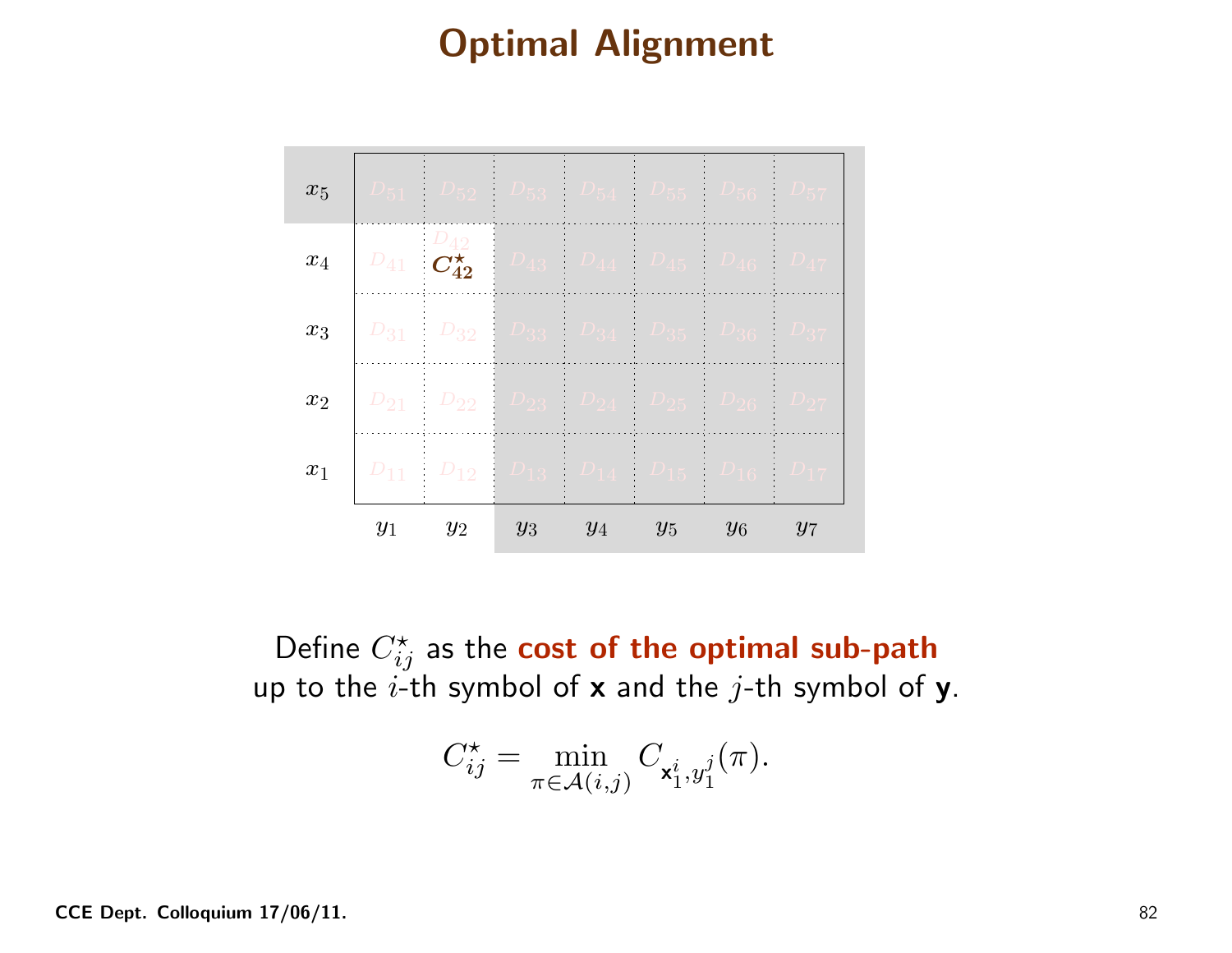

Obviously  $C_{57}^{\star}$  is the quantity we want to compute.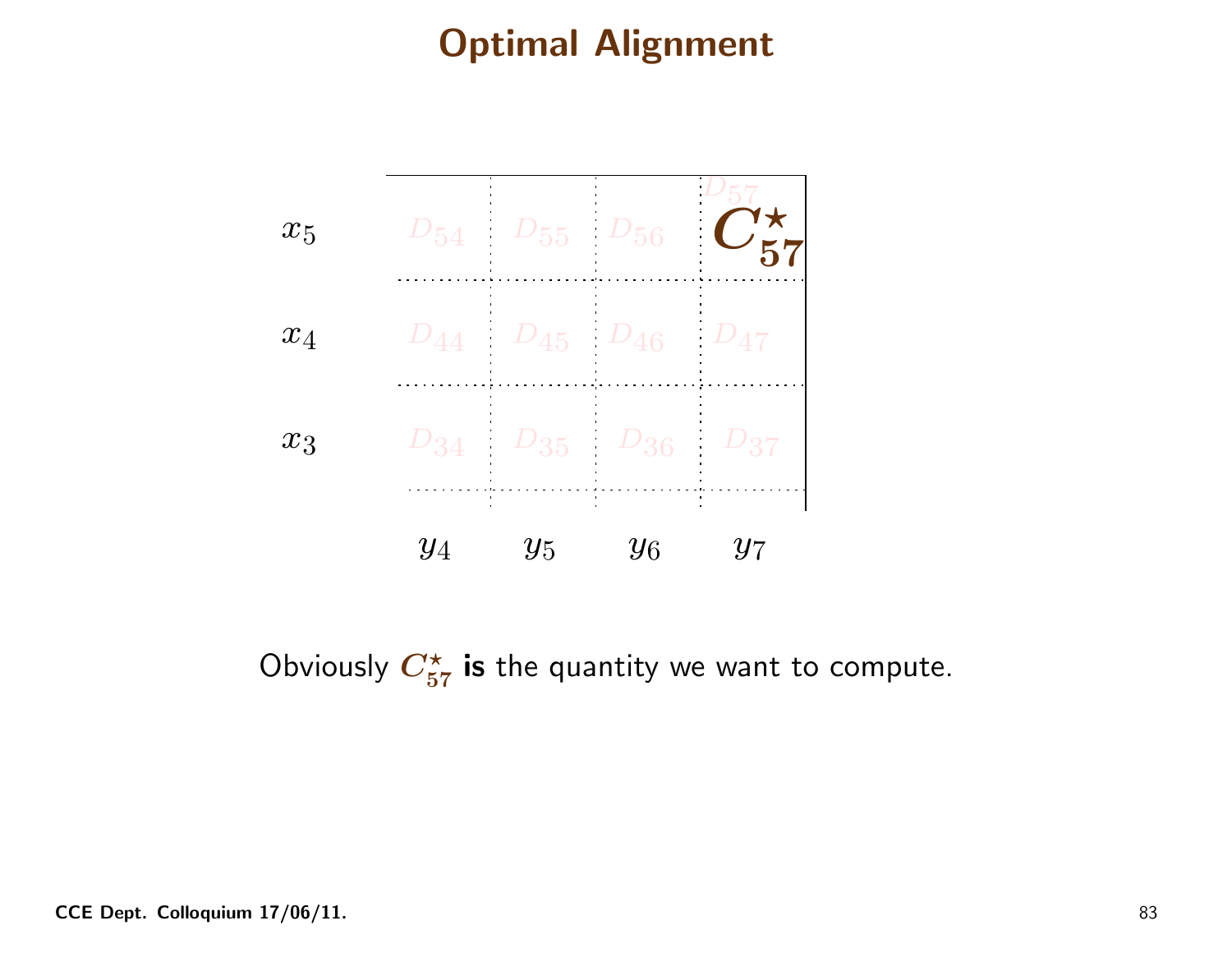

Relationship between  $C_{57}^{\star}$  its neighbours  $C_{56}^{\star}$ ,  $C_{46}^{\star}$ ,  $C_{47}^{\star}$ ?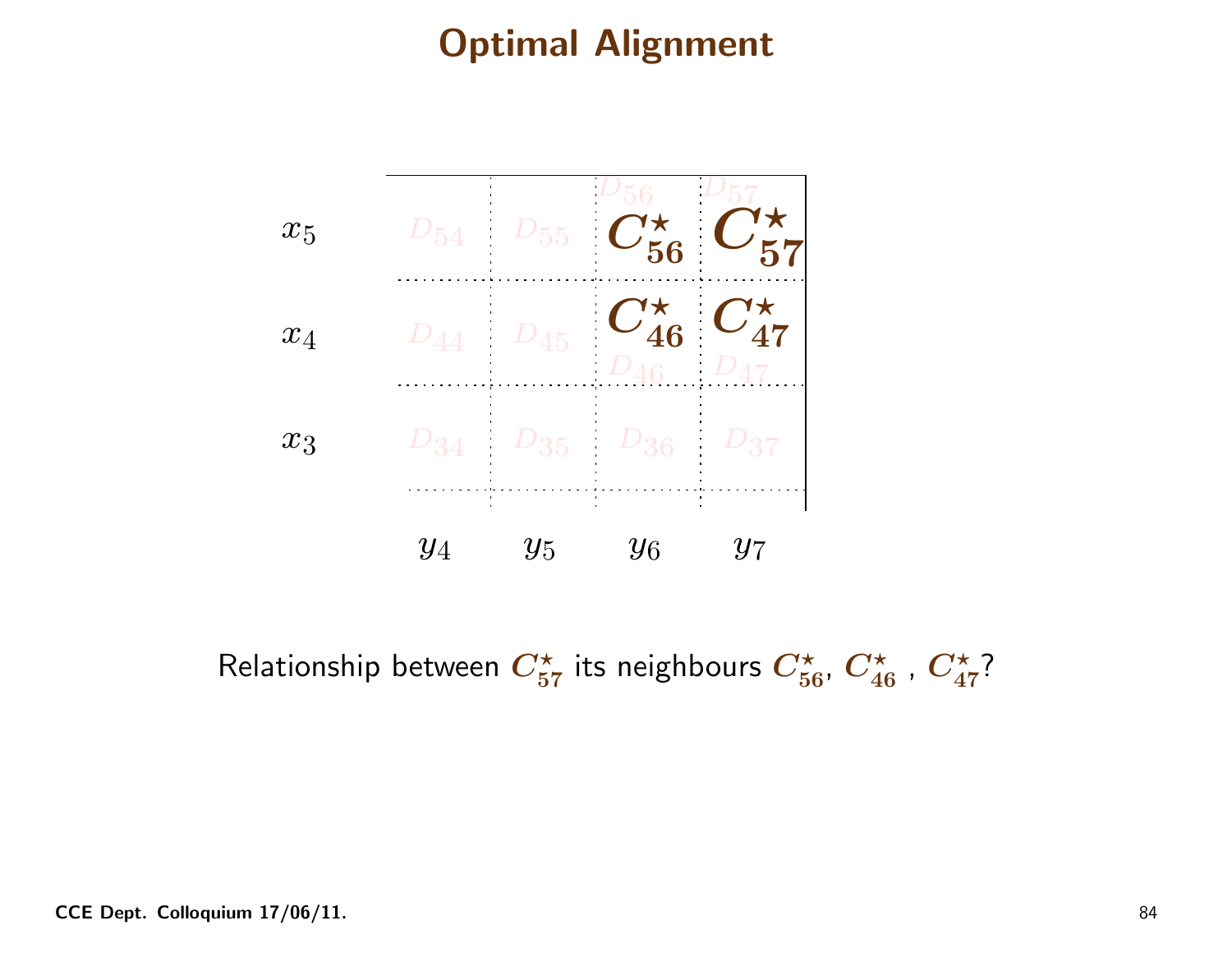| $x_5$ | $\nu_{54}$ | $\nu_{55}$     | $\perp$<br>56<br>56                 | $\n  -157\n$<br>57                 |
|-------|------------|----------------|-------------------------------------|------------------------------------|
| $x_4$ | $D_{44}$   | $\rm \nu_{45}$ | $C_{46}^{\star}$<br>$\overline{AB}$ | $C_{47}^{\star}$<br>$D_{47}$<br>÷, |
| $x_3$ | $\nu_{34}$ | $\nu_{35}$     | '36                                 | 37                                 |
|       | $y_4$      | $y_5$          | $\mathbf{r}$<br>$y_6$               | $y_7$                              |

 $C_{57}^{\star} = \min(C_{56}^{\star}, C_{46}^{\star}, C_{47}^{\star}) + D_{57}$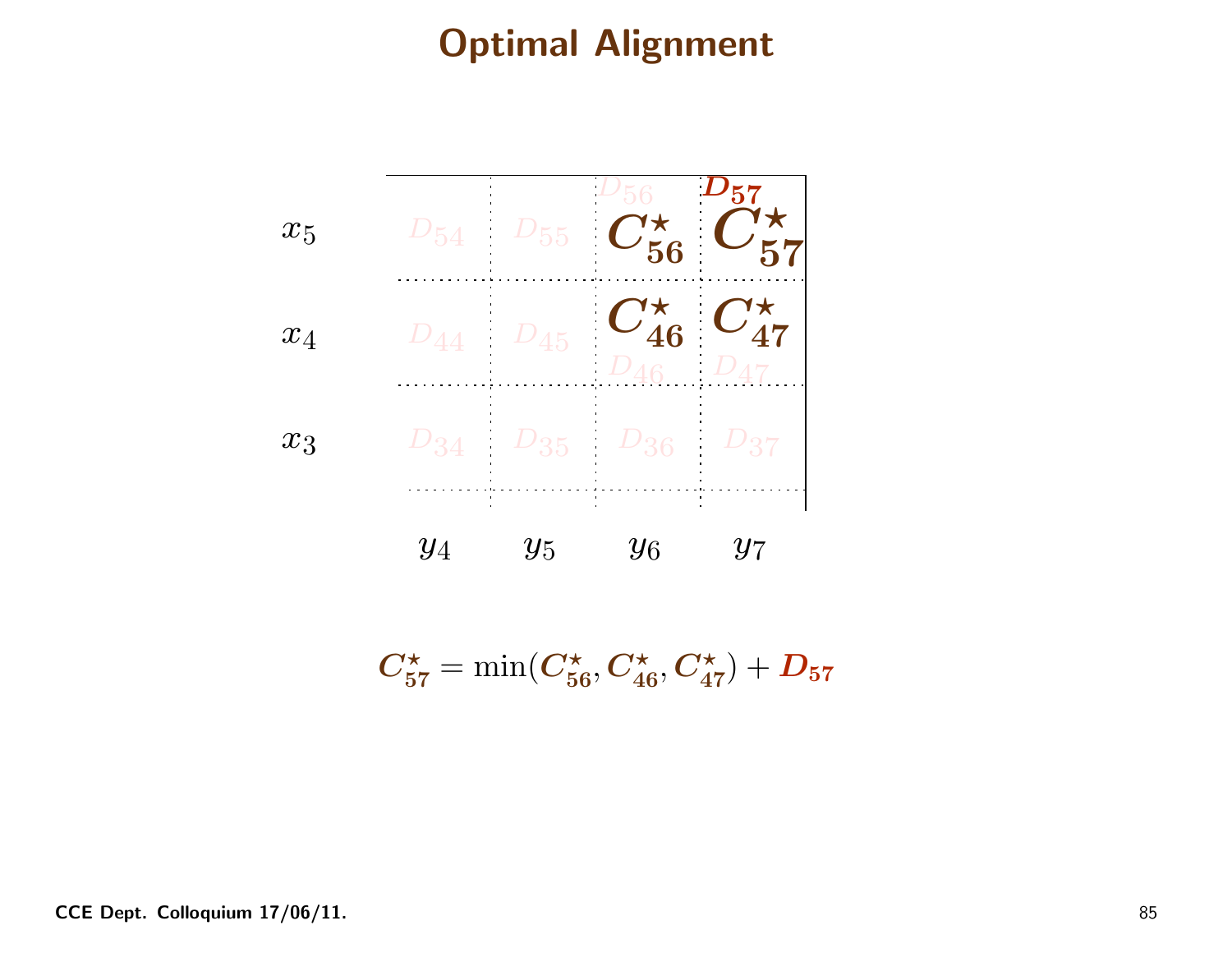

More generally, for all  $i\leq n-1, j\leq m-1$ ,

 $C_{\boldsymbol{i}+1,\boldsymbol{j}+1}^{\star} = \min(C_{\boldsymbol{i}+1,\boldsymbol{j}}^{\star}, C_{\boldsymbol{i}\boldsymbol{j}}^{\star}, C_{\boldsymbol{i},\boldsymbol{j}+1}^{\star}) + D_{\boldsymbol{i}+1,\boldsymbol{j}+1}$ 

CCE Dept. Colloquium 17/06/11. 86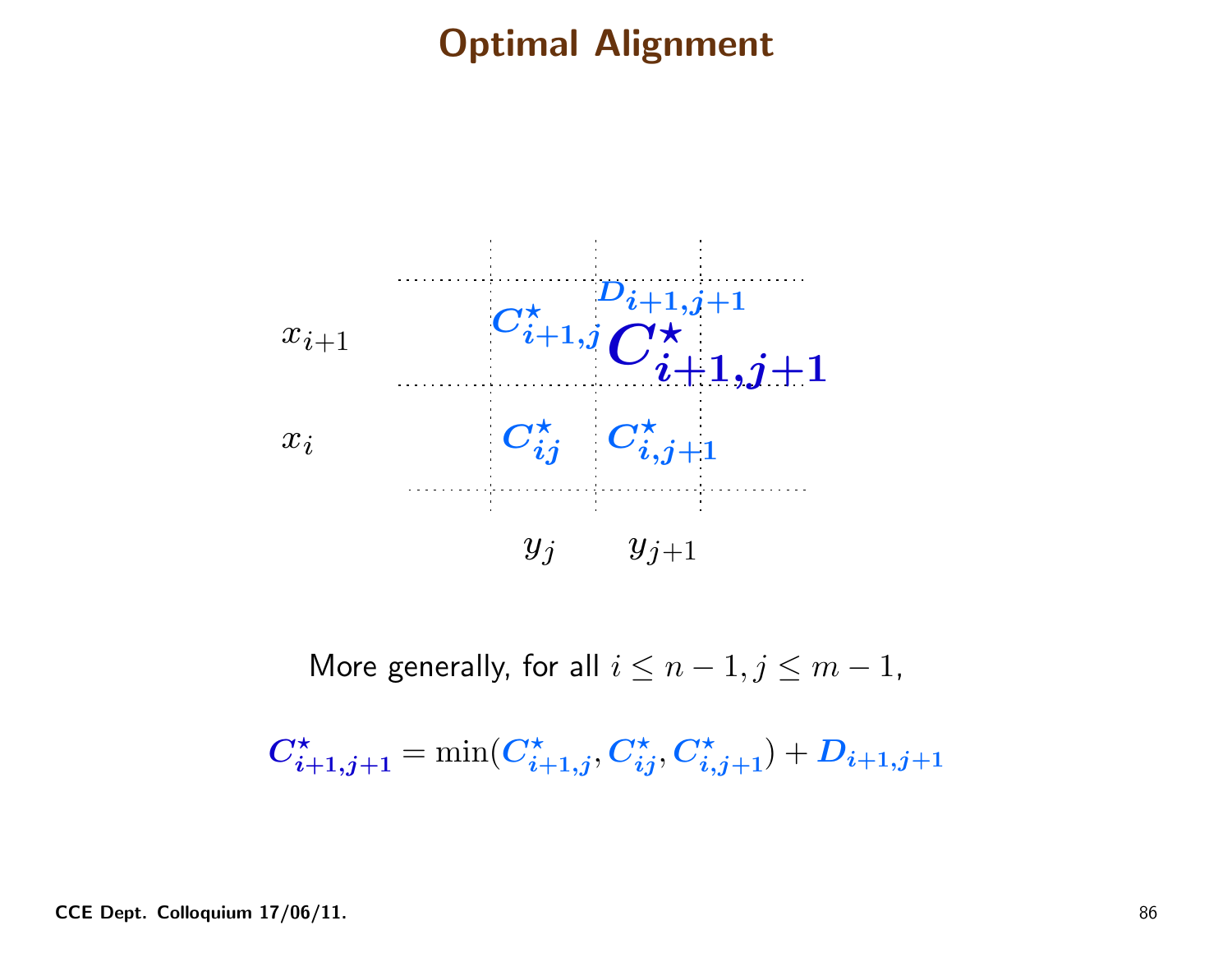

We first compute  $C_{1,1}^{\star}$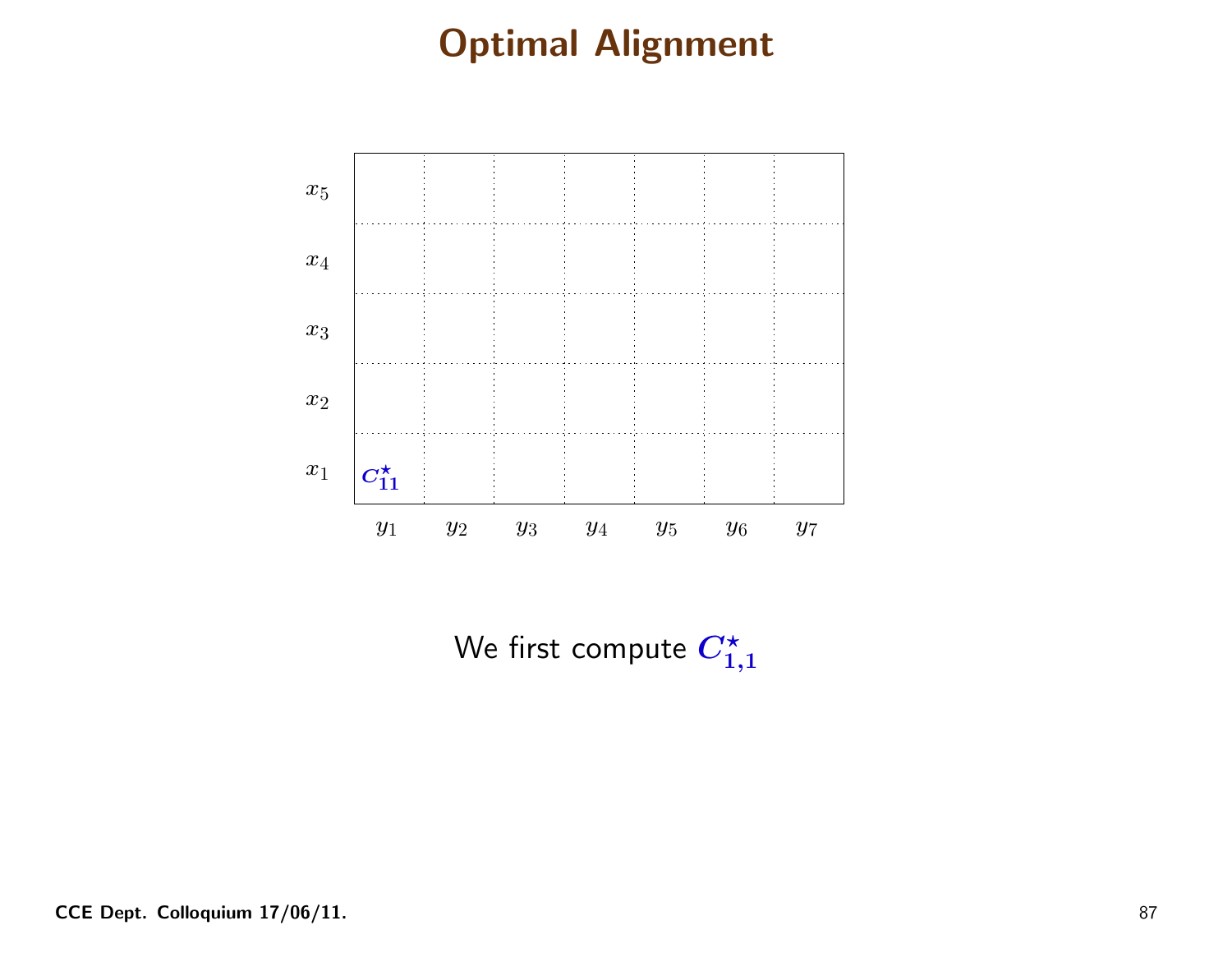

Easy, since  $C_{1,1}^{\star} = D_{1,1}$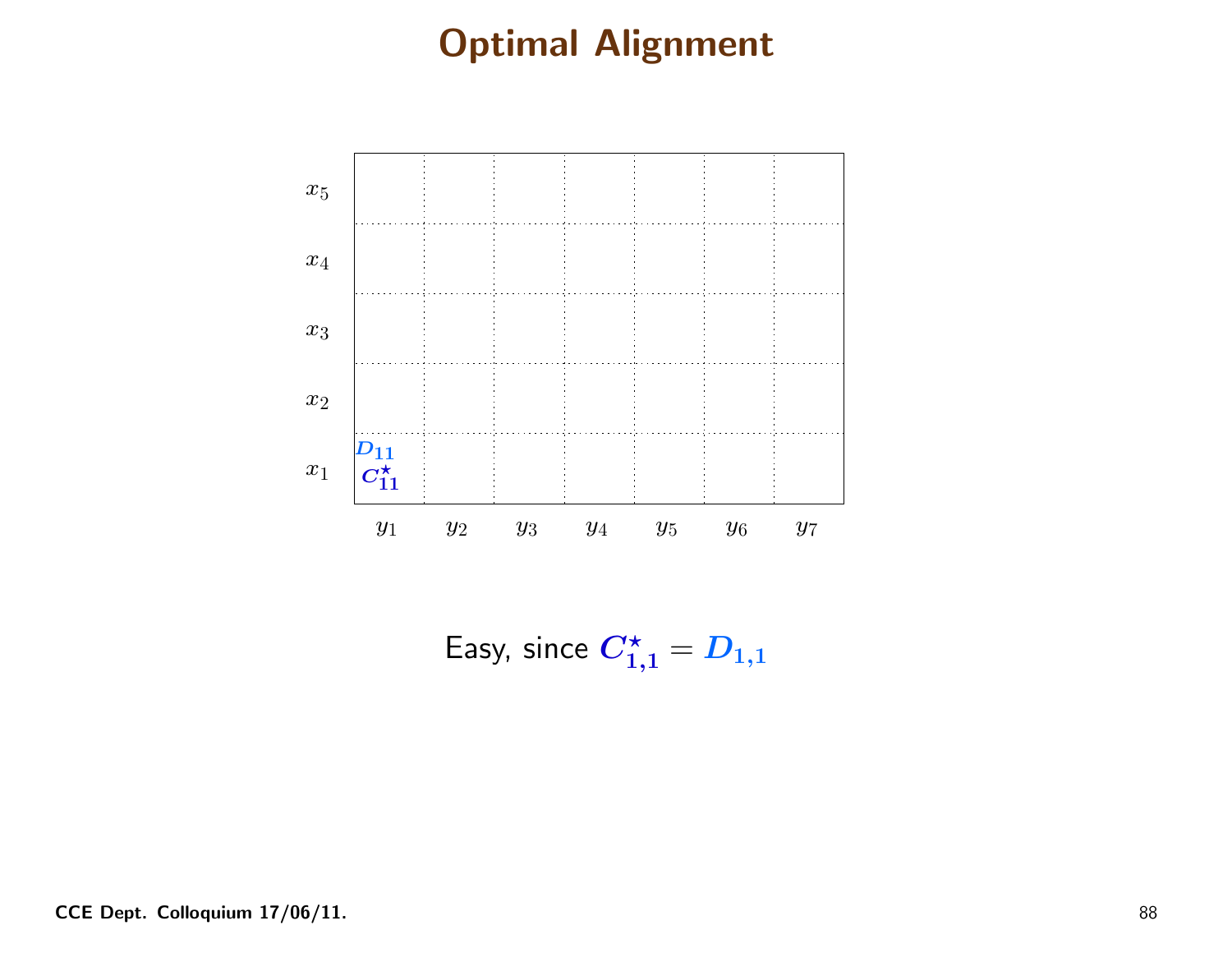

We now compute  $C_{2,1}^{\star}=C_{1,1}^{\star}+D_{2,1}$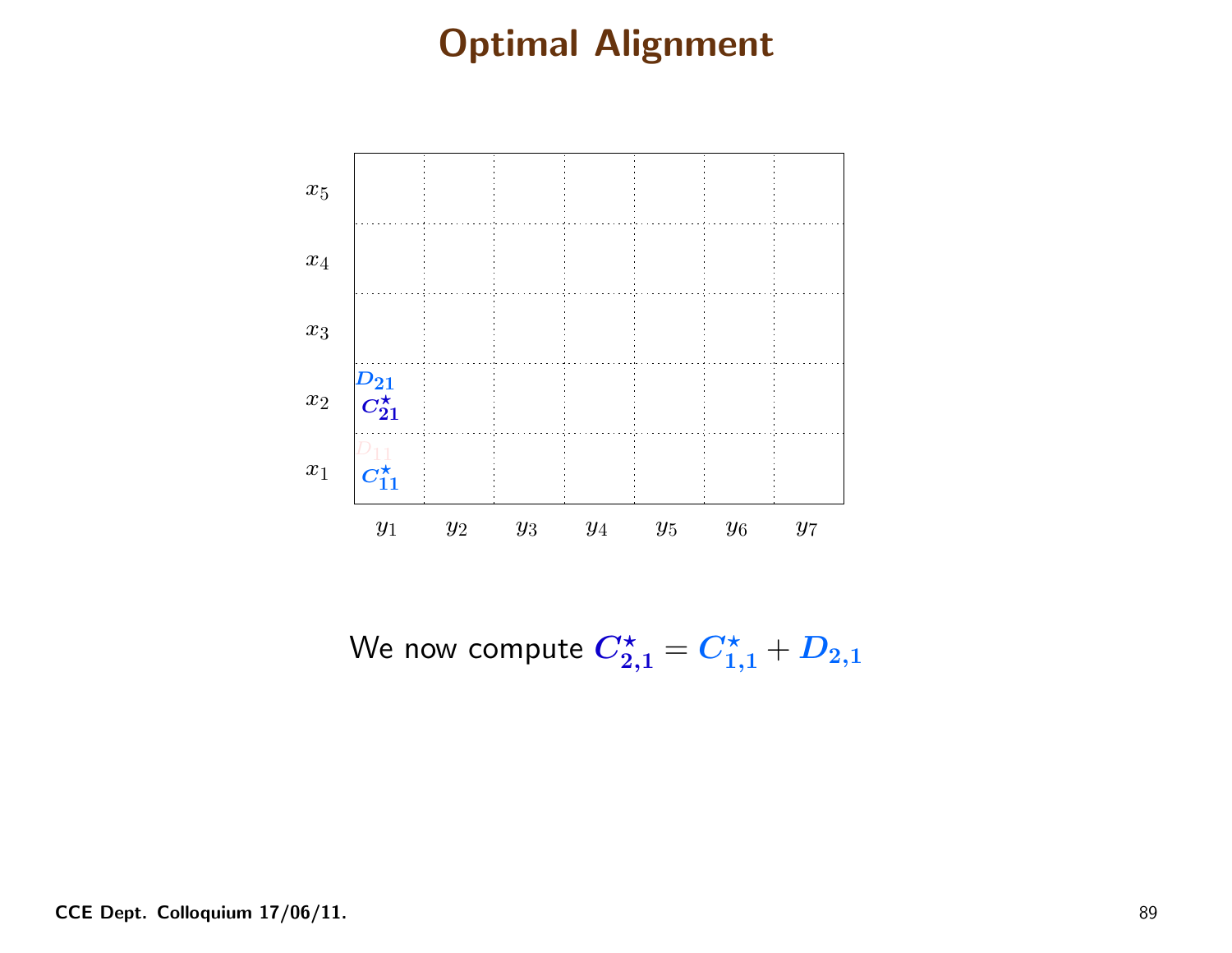

Same for  $C_{3,1}^{\star}...$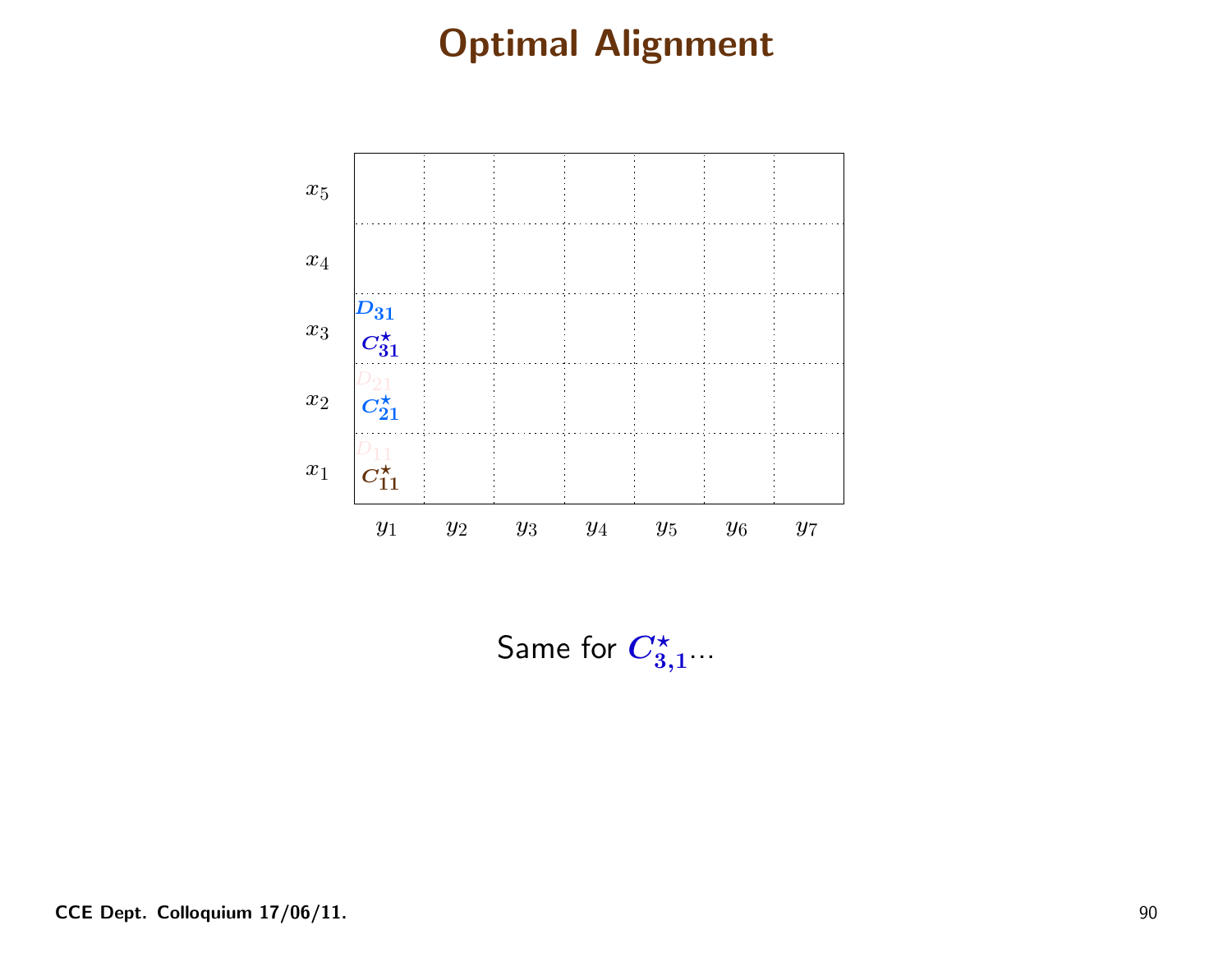

 $C_{4,1}^{\star}$  .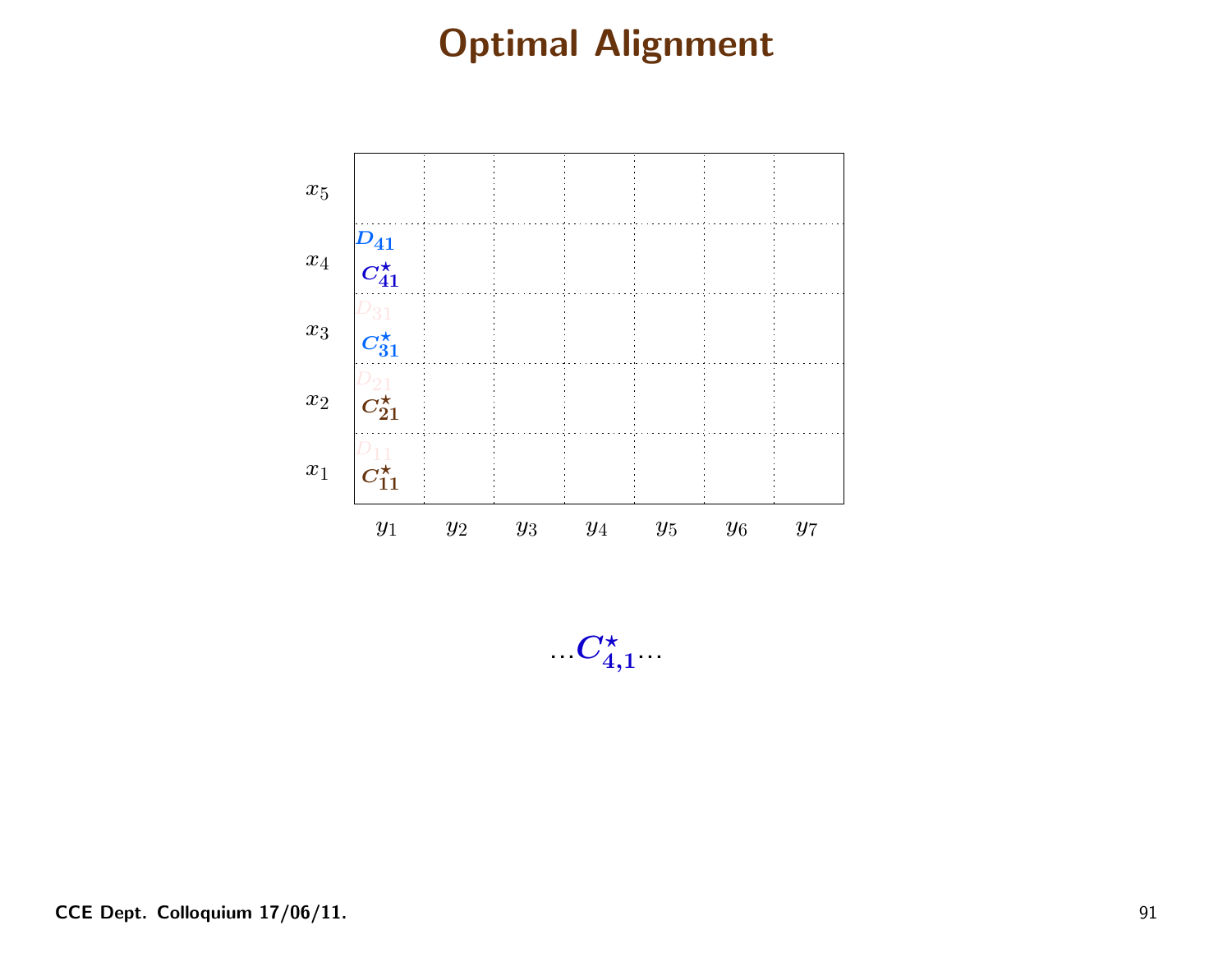

 $\ldots$  and  $C_{5,1}^\star \ldots$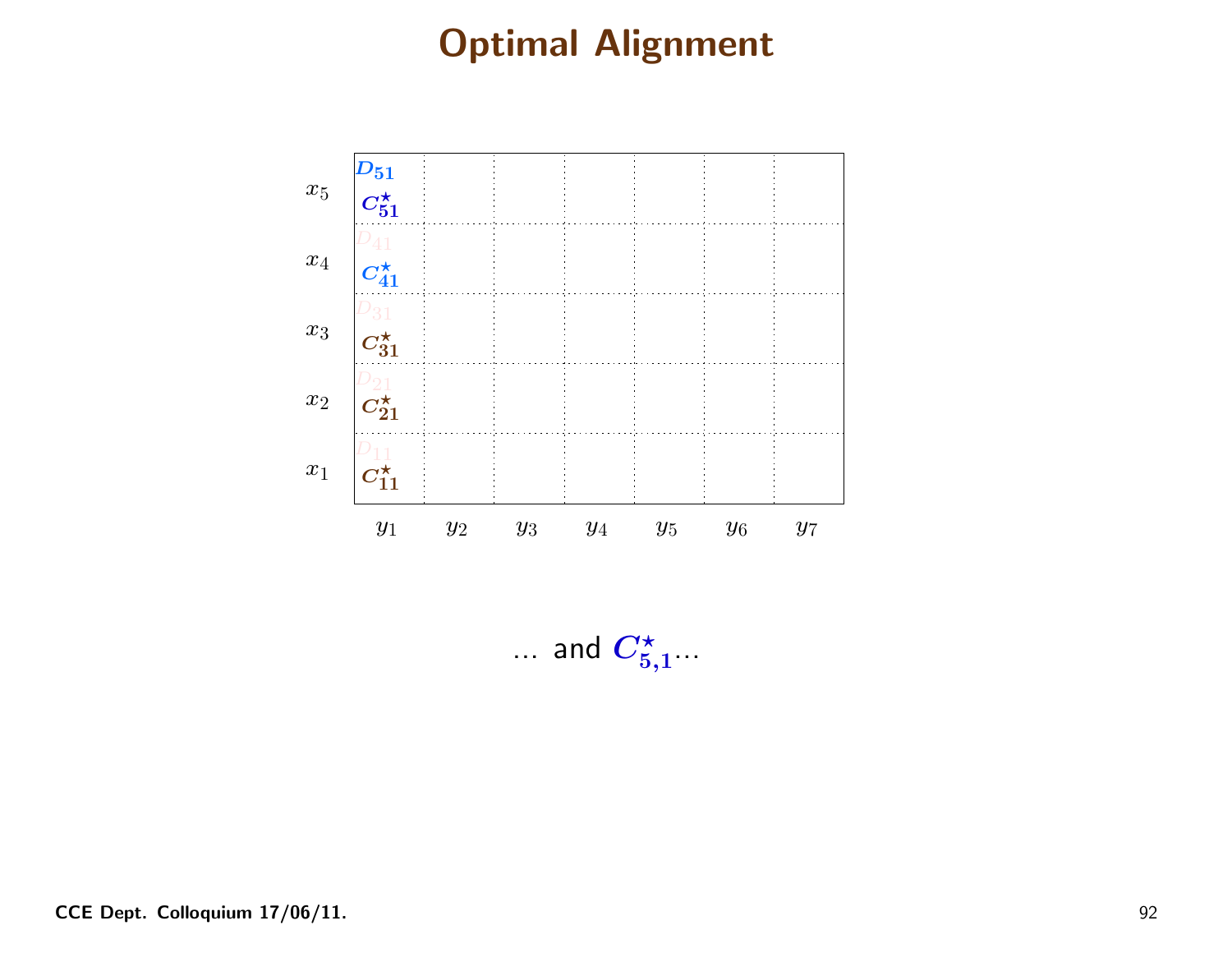

 $C_{1,2}^{\star}$  depends only on  $C_{1,1}^{\star}$  and  $D_{1,2}$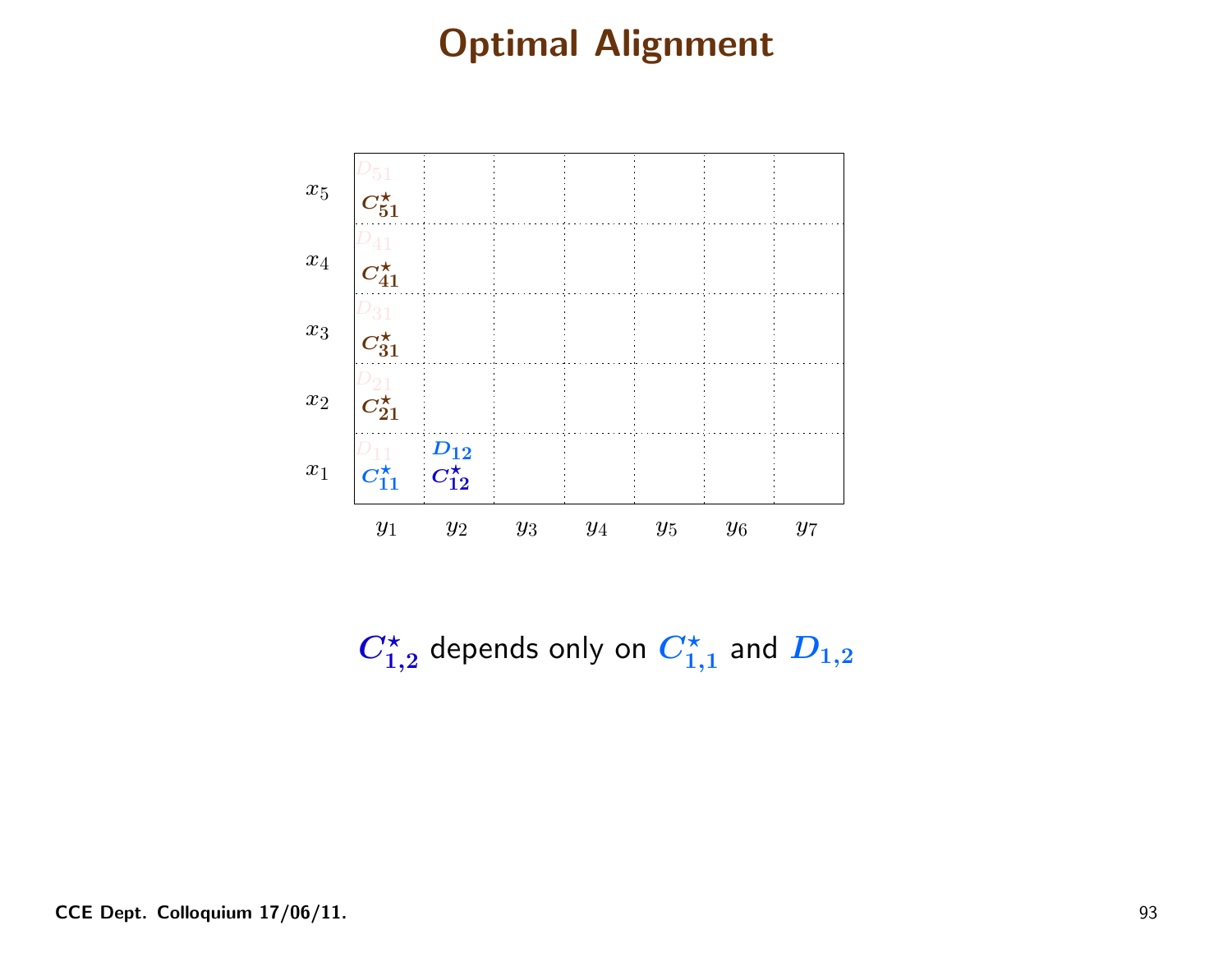

We now apply Bellmans recurrence for the first time:

 $C_{22}^{\star} = \min(C_{21}^{\star}, C_{11}^{\star}, C_{12}^{\star}) + D_{22}$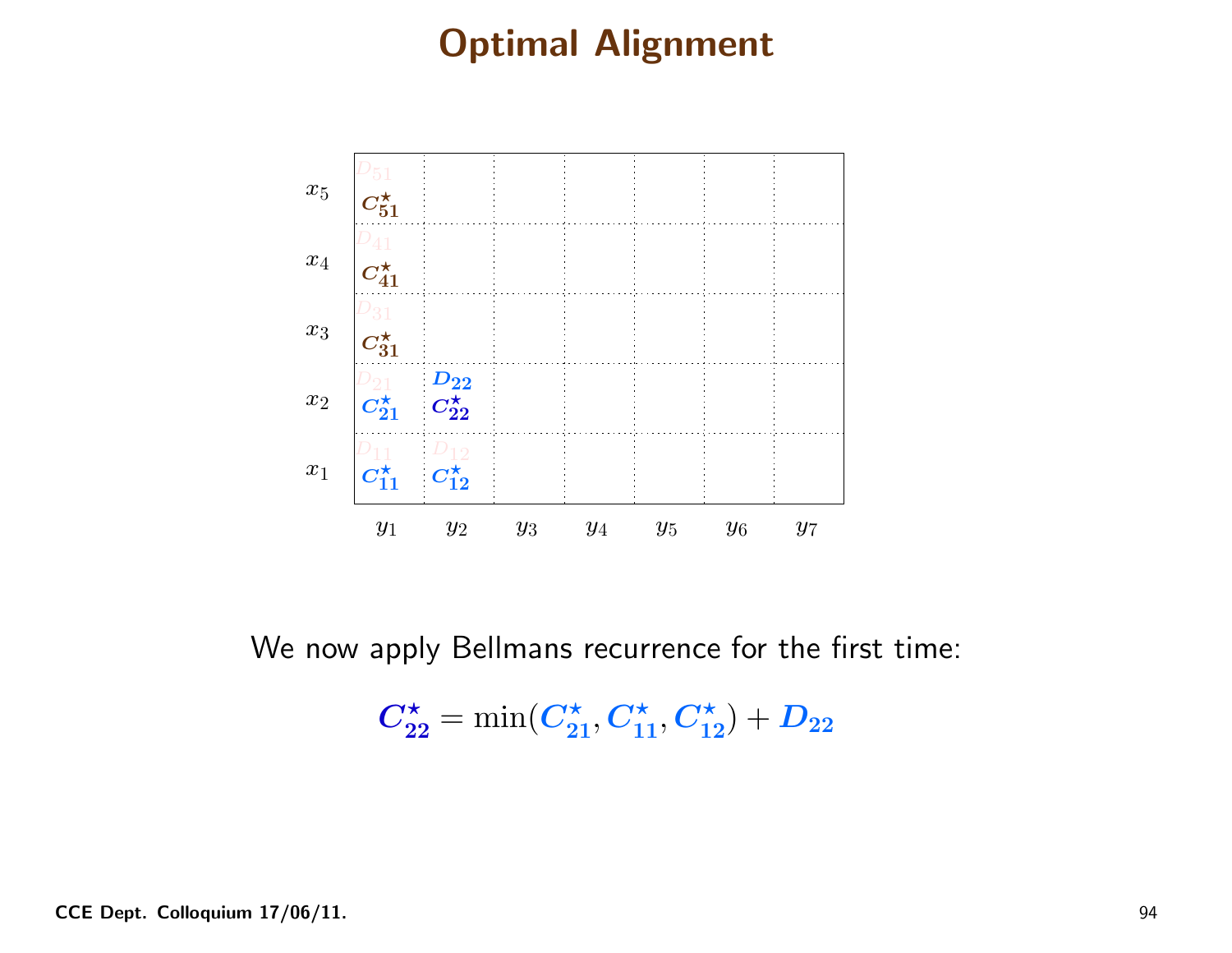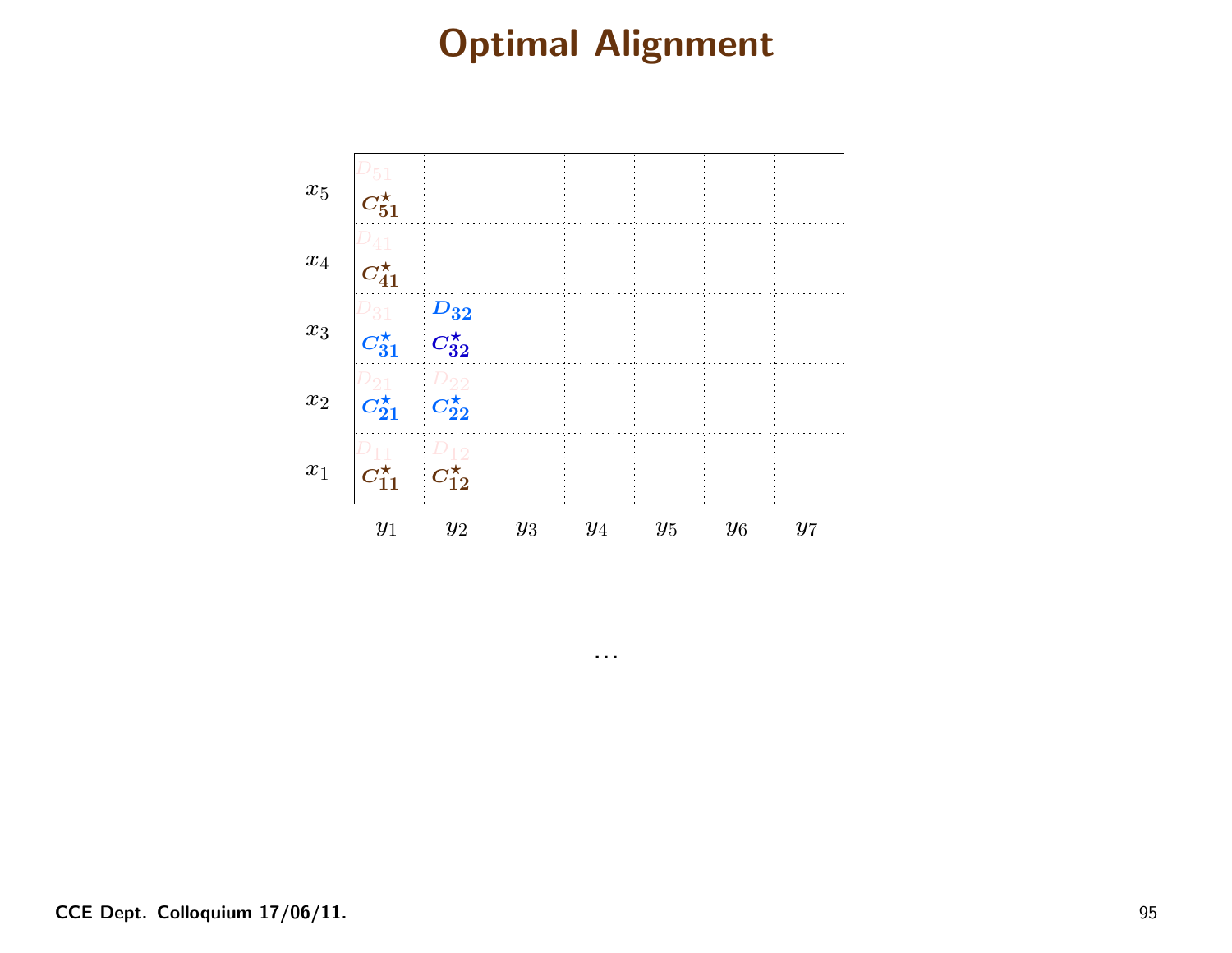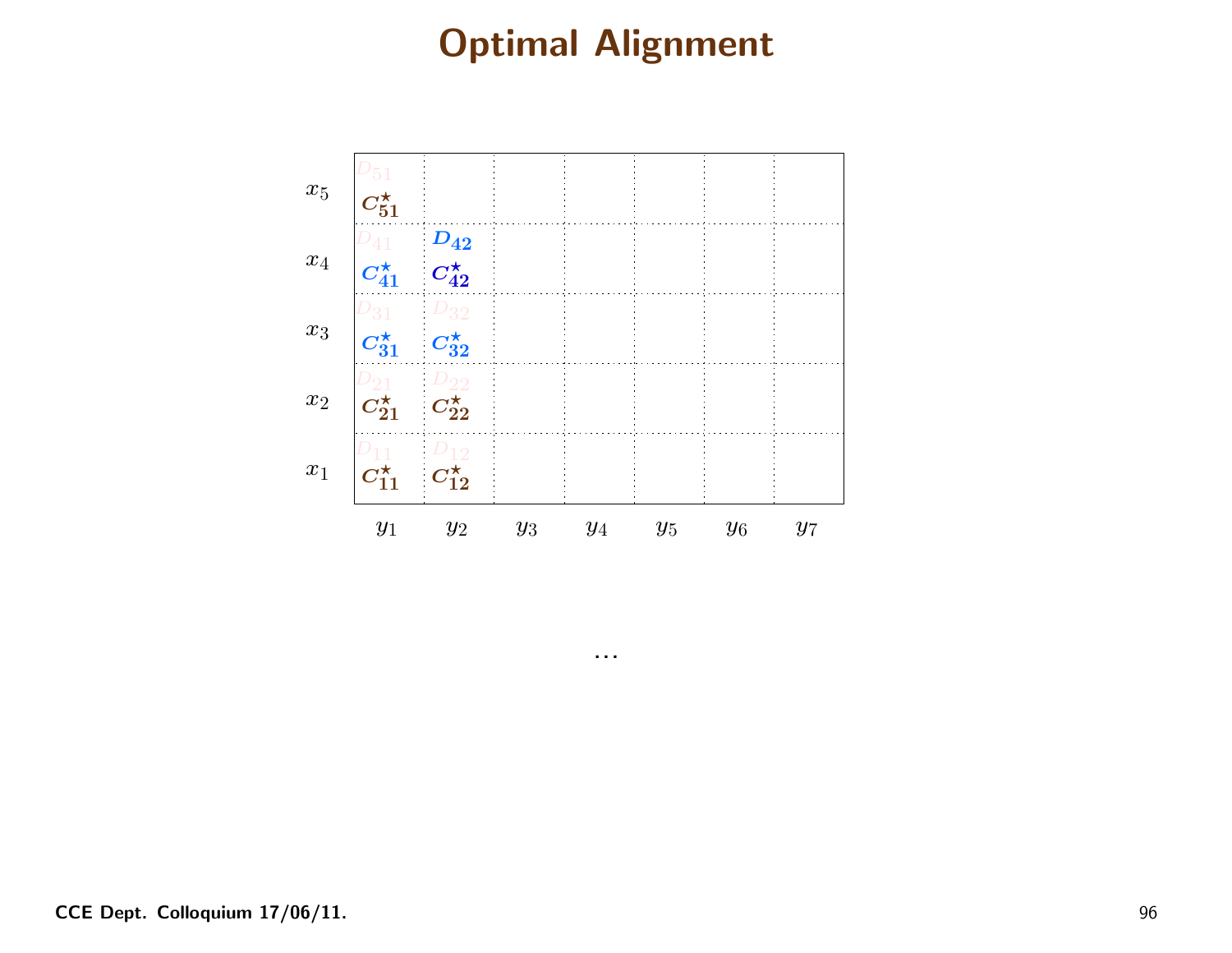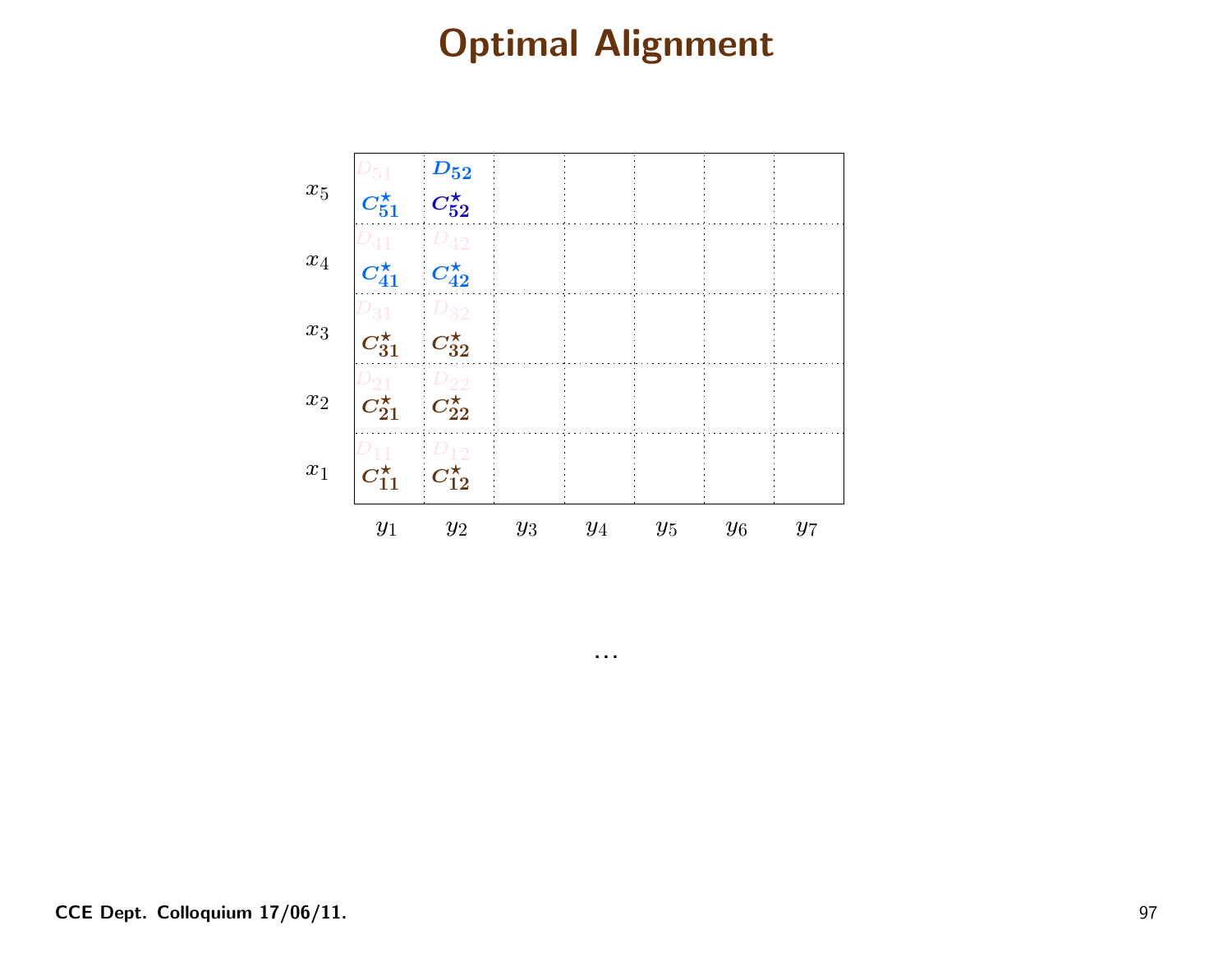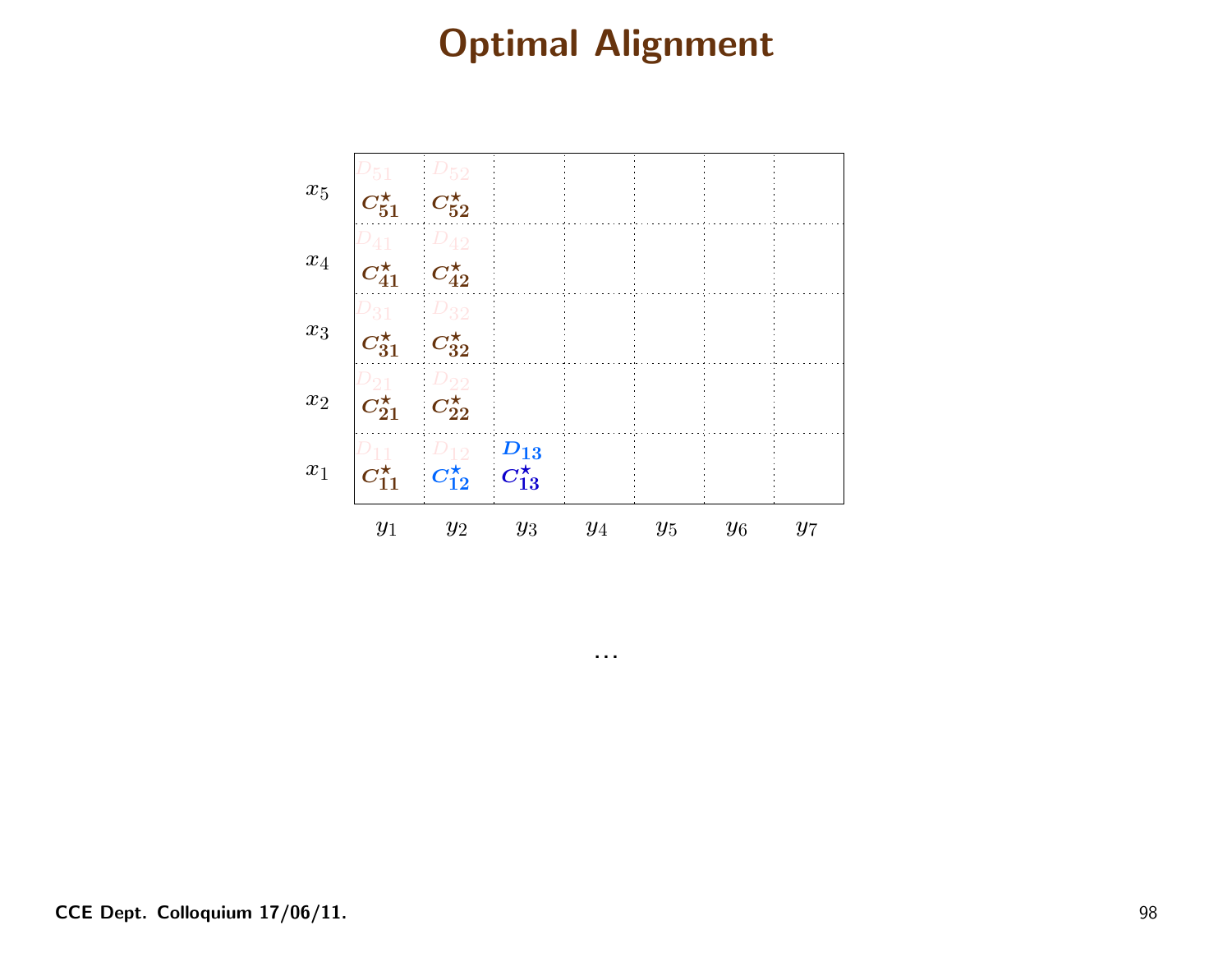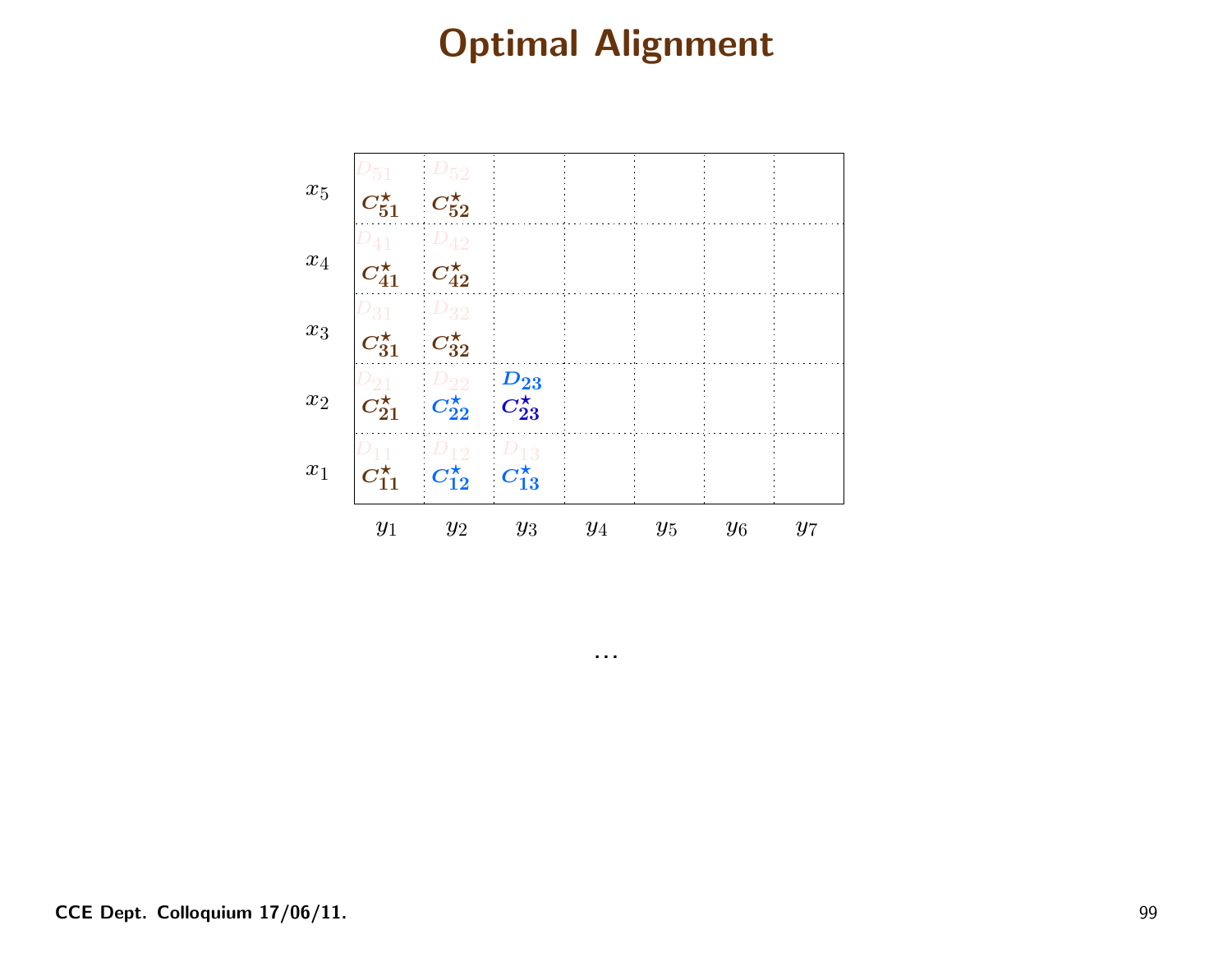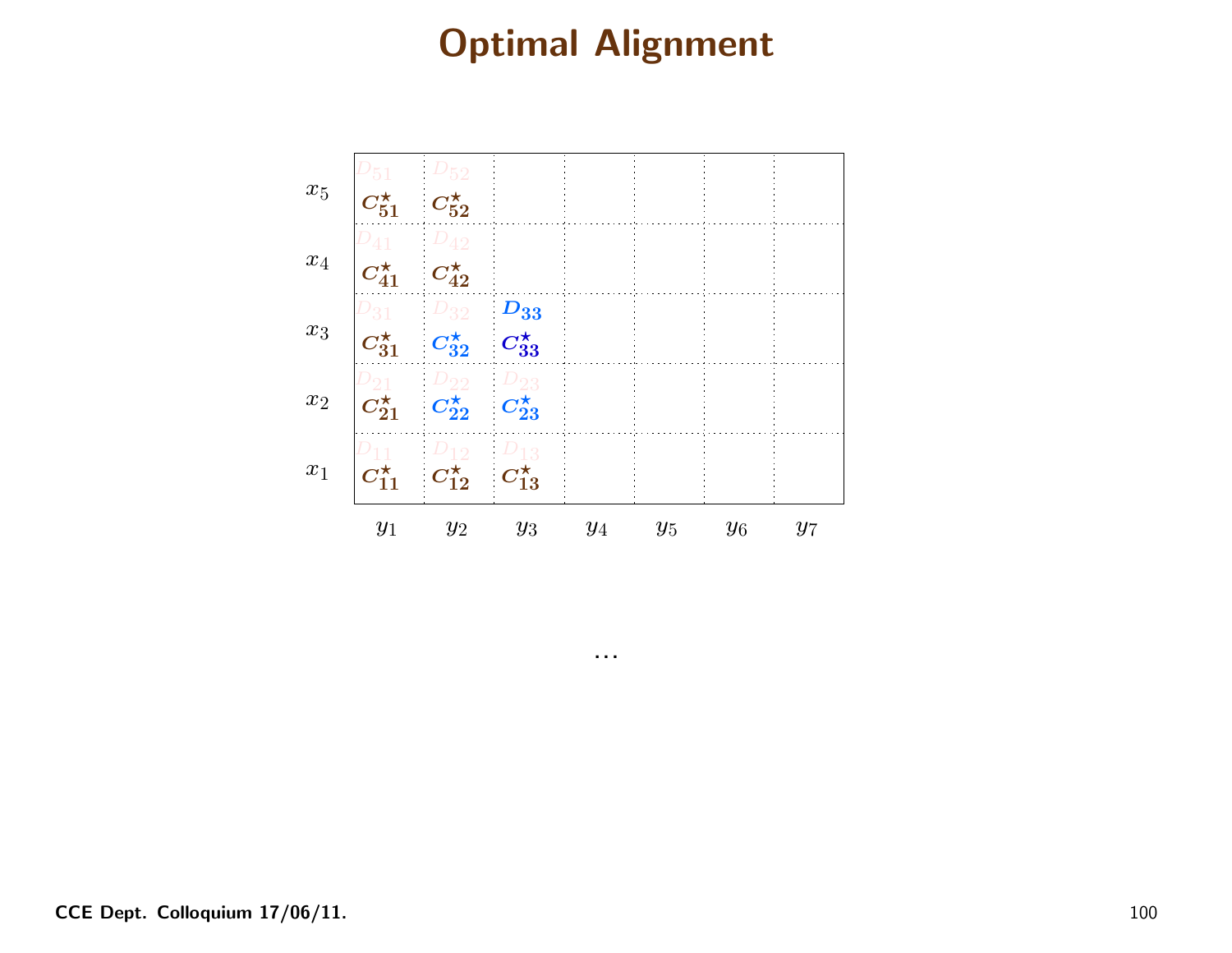

until we recover the final value  $C_{57}^{\star}$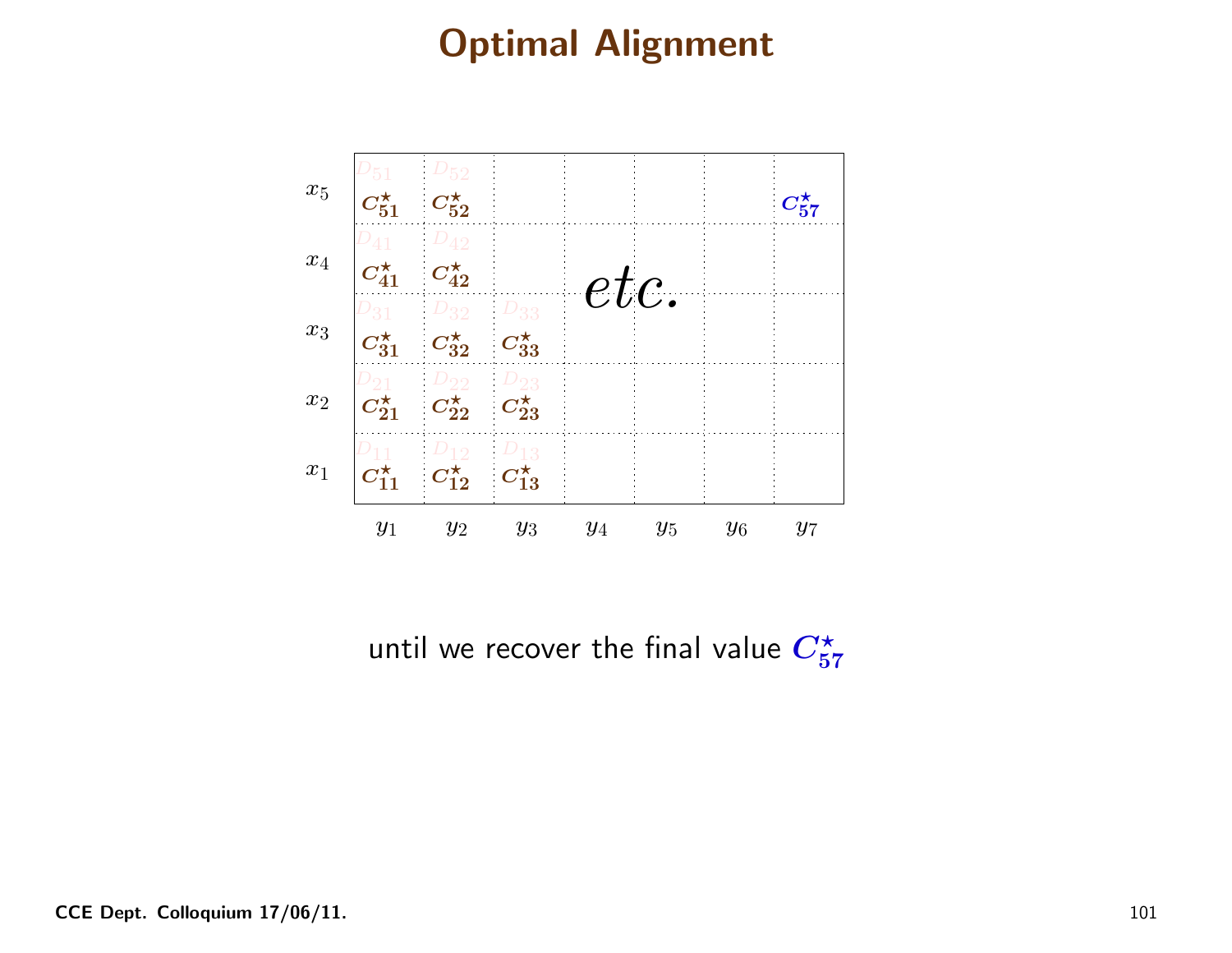

Complexity: nm **operations**<br>wement over Delanney(n m  $\ldots$  substantial improvement over  $Delannoy(n,m)\times$  cost per path  $\ldots$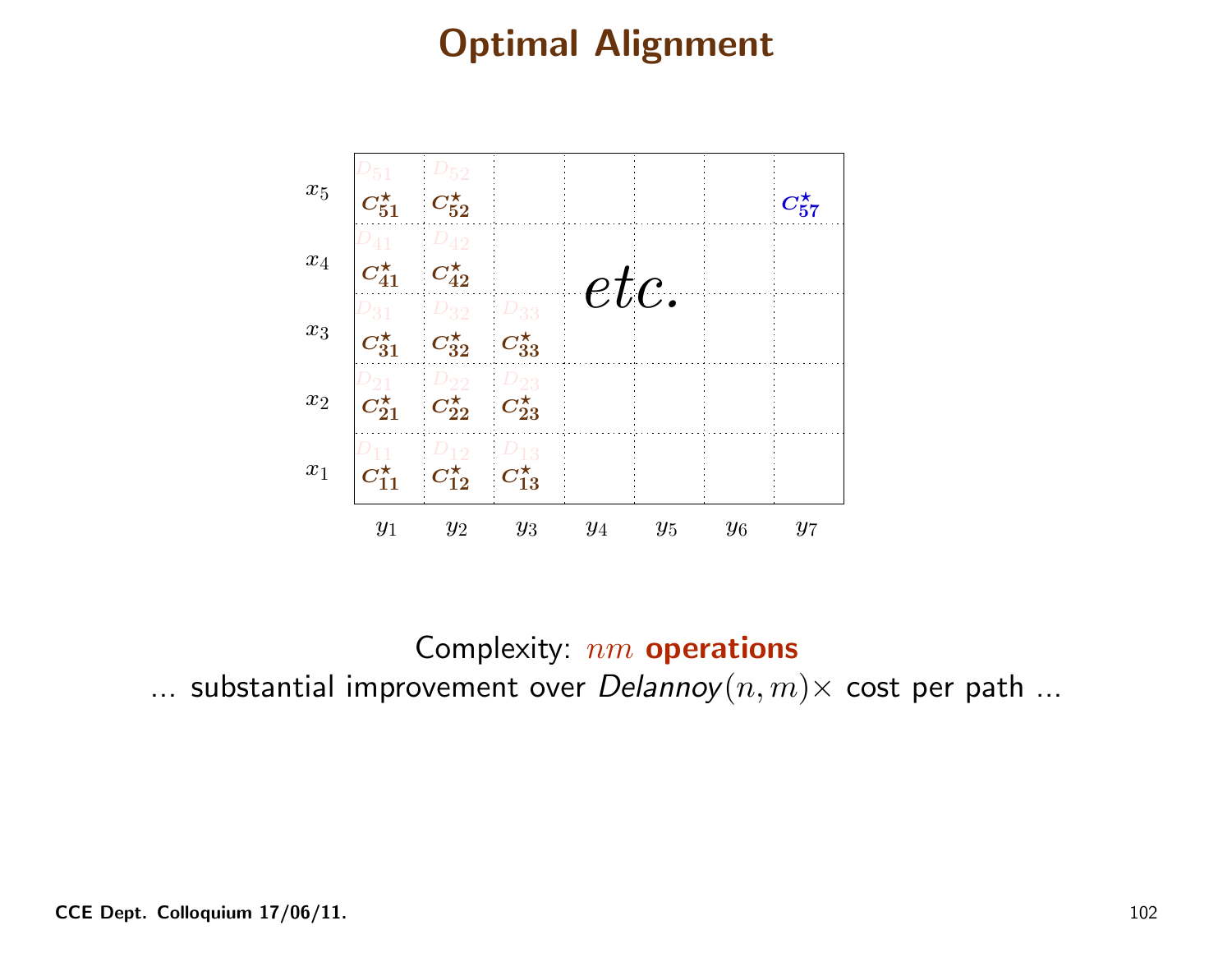#### DTW distance

#### To recapitulate

• Sakoe & Chiba defined the distance

$$
d_{\text{DTW}}(\mathbf{x}, \mathbf{y}) = \min_{\pi \in \mathcal{A}(|\mathbf{x}|, |\mathbf{y}|)} \sum_{i=1} d\left(x_{\pi_1(i)}, y_{\pi_2(i)}\right),
$$

where 
$$
d(x, y)
$$
 is usually  $d(x, y) = ||x - y||$ .

- $\bullet\,$  Can be computed in  $O(nm)$  iterations.
- $\bullet$  Can be proved to be a distance (triangular inequality, etc...)

#### What are the strengths & weaknesses of the DTW?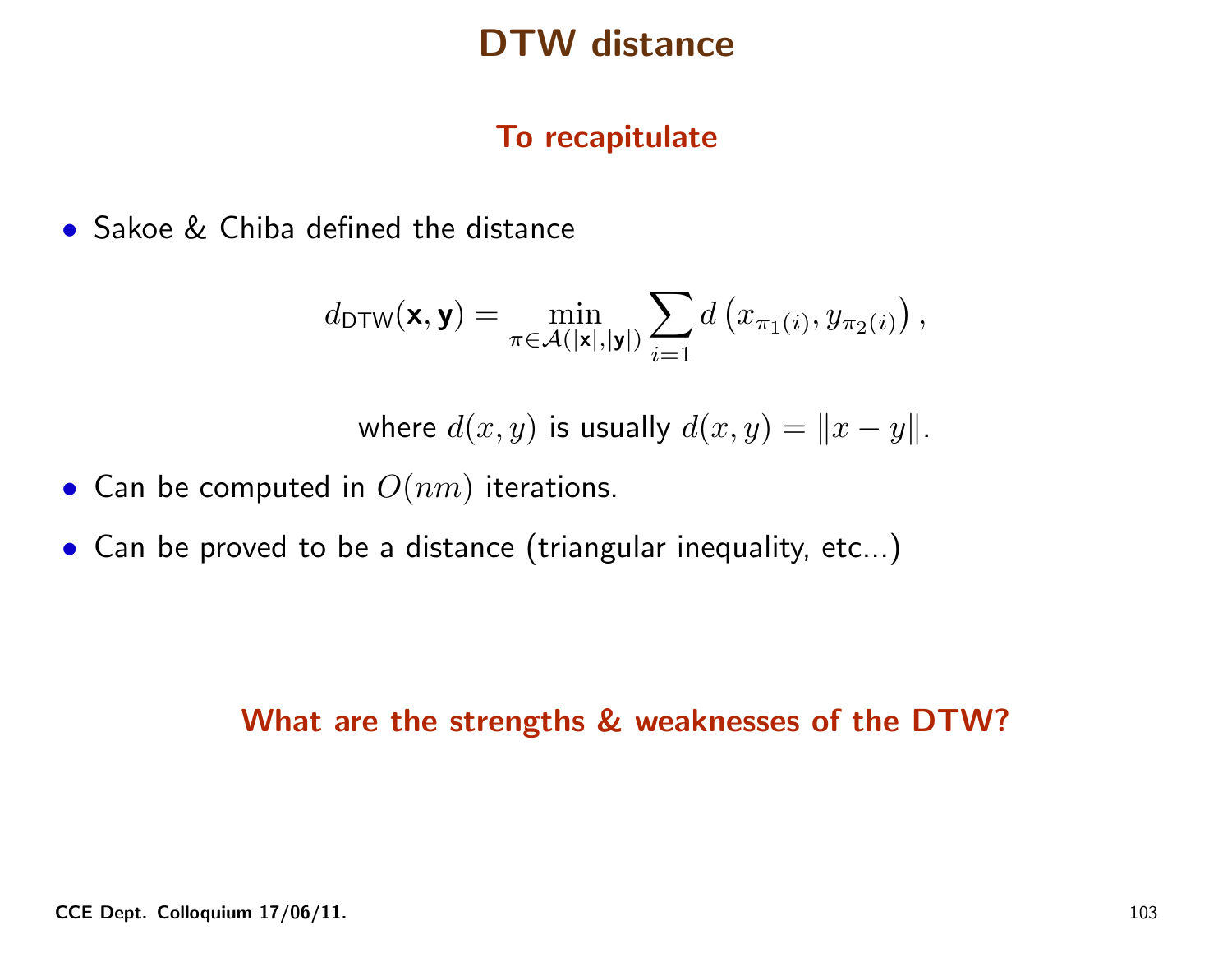# Strengths of the DTW distance

• Intuitive, works well for simple examples in practice.



- $\bullet$  Can be easily generalized to time-series in **metric spaces** just need  $d(x_i,y_j)$
- $\bullet$ **•** Used extensively in *information retrieval / nearest neighbour* search:
	- $\circ$  Given **x**, scan in a large database and return its closest matches
	- $\circ$  Clever approaches to speed up these searches  $\circ$

Image taken from http://www.eng.chula.ac.th/ (Chulalongkorn University)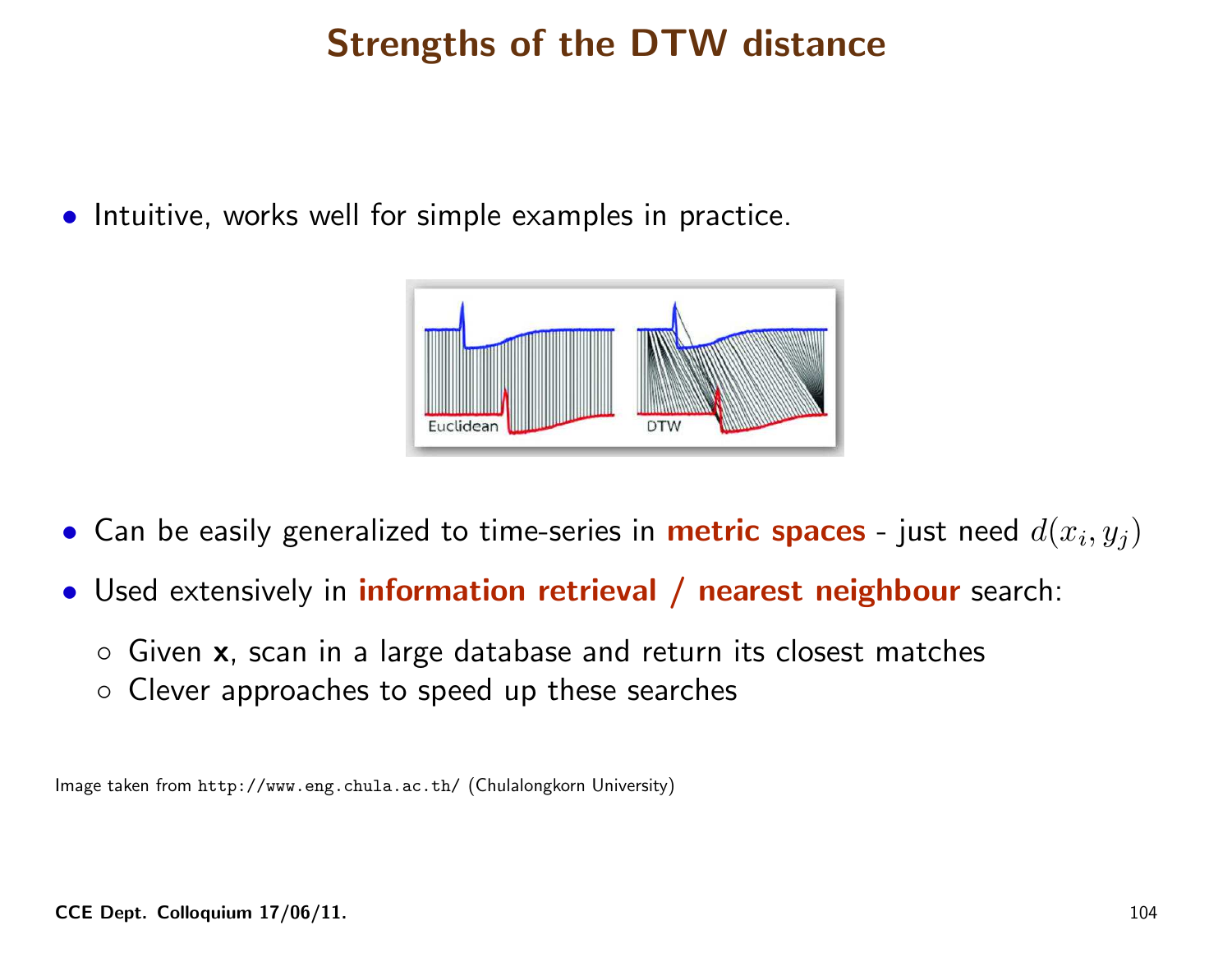#### Weaknesses of the DTW distance

• The distance DTW is NOT a negative definite kernel. The similarity

$$
k_{\mathsf{DTW}}(\mathbf{x},\mathbf{y})=e^{-d_{\mathsf{DTW}(\mathbf{x},\mathbf{y})}},
$$

is  $\mathbf{NOT}$  positive-definite in general.

- You can use it with a SVM… but you have to <mark>tweak</mark> it or be lucky
- More worryingly, DTW is <sup>a</sup> very arbitrary choice:

Given  ${\mathsf x}$  and  ${\mathsf y}$ , DTW quantifies their similarity by looking at the set of all costs  $\{C_{\mathbf{x},\mathbf{y}}(\pi), \pi \in \mathcal{A}(|\mathbf{x}|,|\mathbf{y}|)\}$ oply concidors but only considers its <mark>minimum</mark>!.

 $\circ$  $\circ$  This leads to  ${\sf unexpected}$  and  ${\sf counter-intuitive}$  behavior in some cases: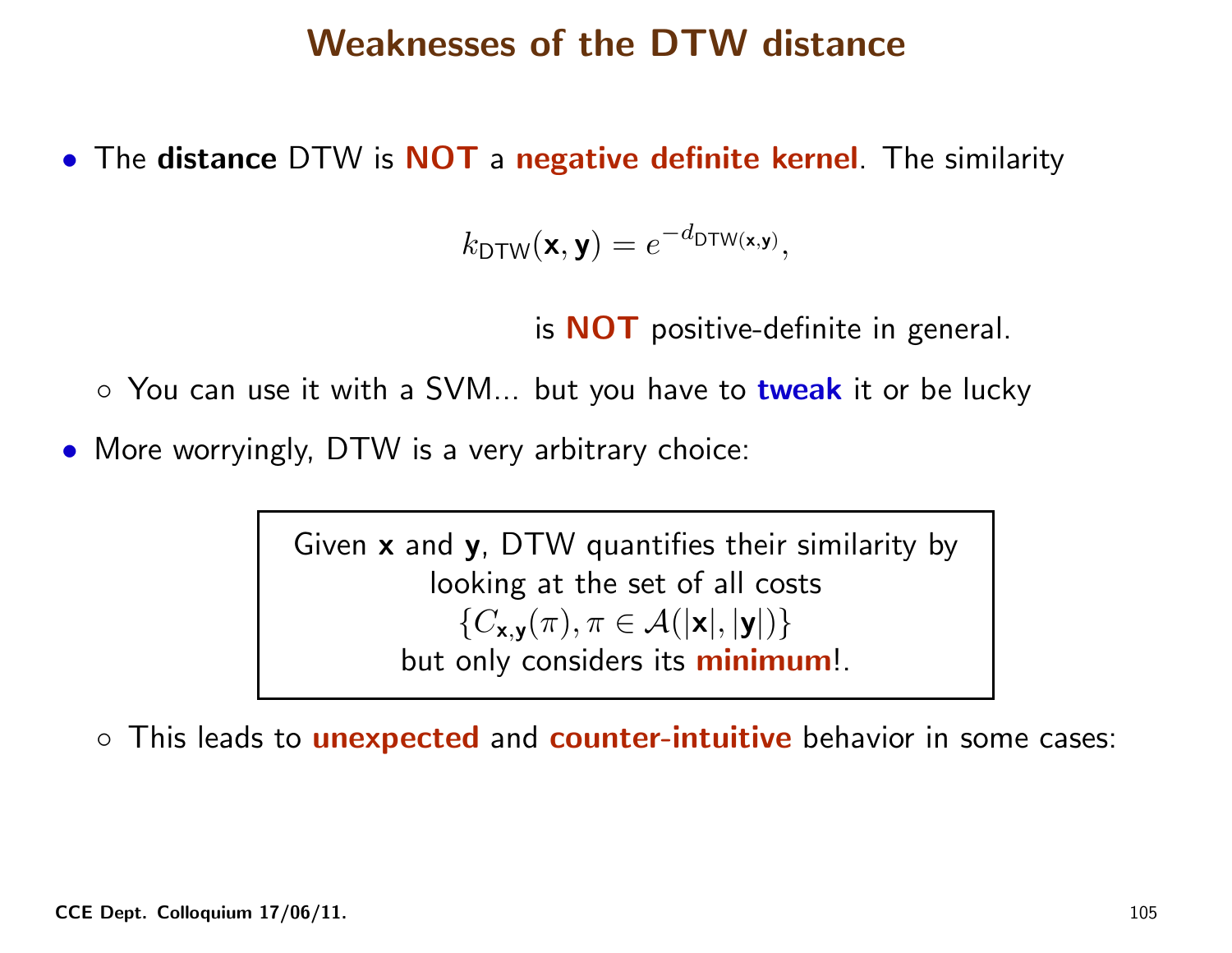#### Weaknesses of the DTW distance

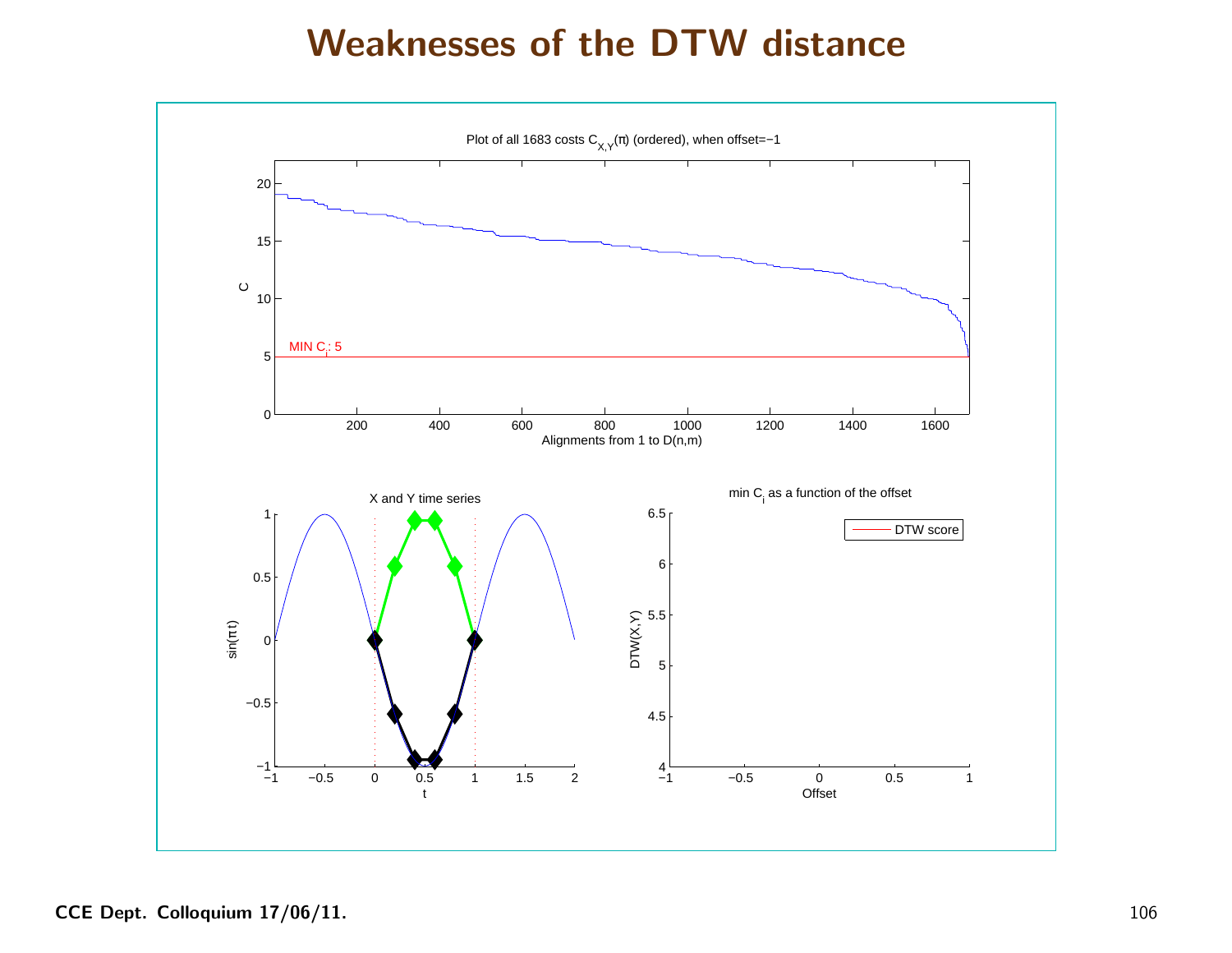#### <sup>A</sup> different idea, more robust

 $\bullet$  Rather than the minimum, consider the consider the  $\mathsf{soft}\text{-}\mathsf{minimum}$  of  $C_{\mathsf{x},\mathsf{y}}$ :

$$
\text{soft-minimum}(C_{\mathbf{x},\mathbf{y}}) = -\log \sum_{\pi \in \mathcal{A}(|\mathbf{x}|,|\mathbf{y}|)} e^{-C_{\mathbf{x},\mathbf{y}}(\pi)}
$$

• Since we need a similarity, we consider  $\exp(-\textbf{soft-minimum})$ ,

$$
k_{\mathsf{GA}} = \sum_{\pi \in \mathcal{A}(|\mathbf{x}|, |\mathbf{y}|)} e^{-C_{\mathbf{x}, \mathbf{y}}(\pi)}
$$

- **First proposed here!** J.P. Vert, H. Saigo & Prof. Akutsu in a 2004 paper
- Also considered on trees currently (joint work with K.Shin & T. Kuboyama)
- Let's compare  $k_{\mathsf{DTW}}=e^{-\mathsf{DTW}}$  and  $k_{\mathsf{GA}}$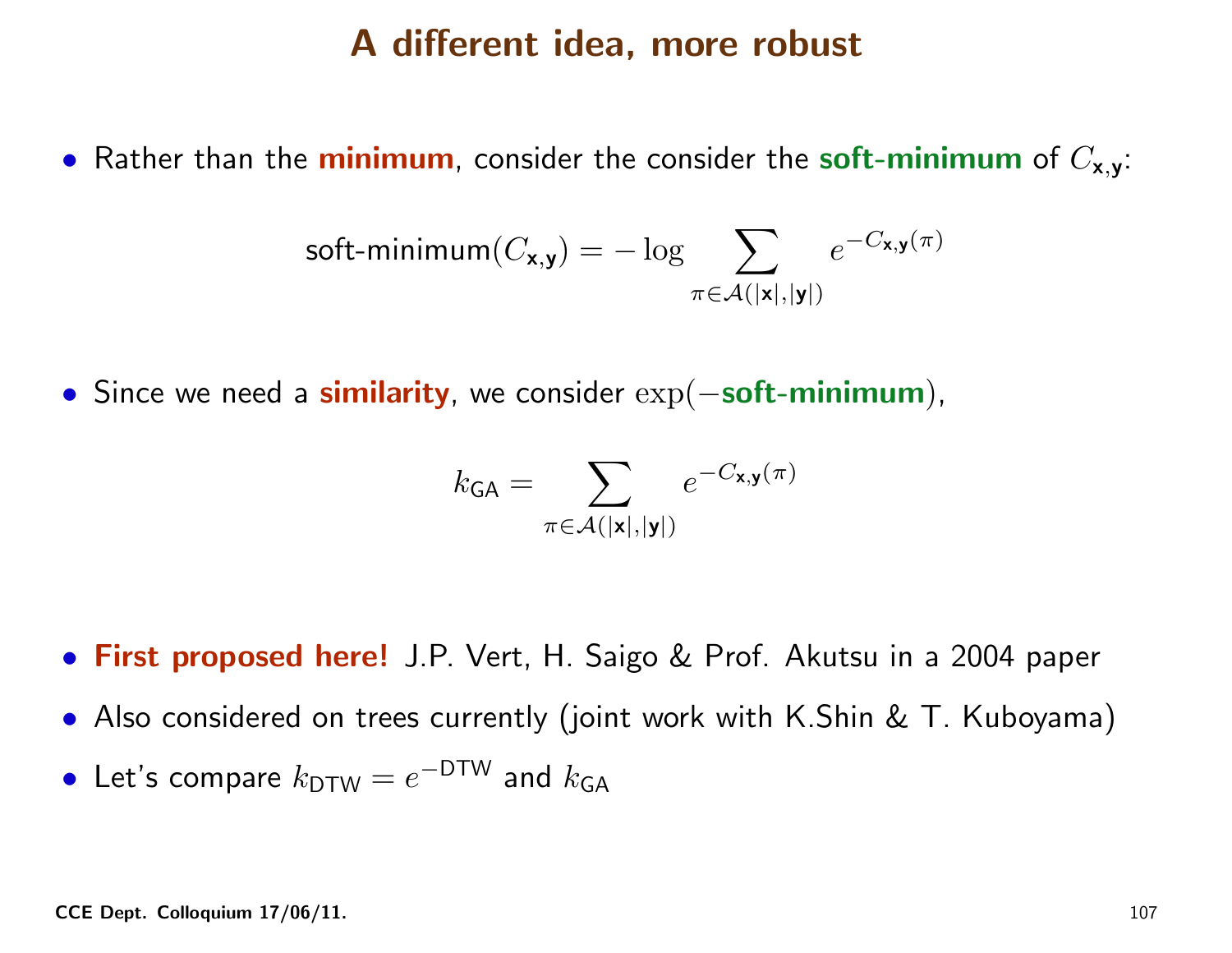$$
e^{-\min C(\pi)} \text{ vs } e^{-\textbf{soft-min}C(\pi)} = \sum e^{-C_i}
$$



CCE Dept. Colloquium 17/06/11. 108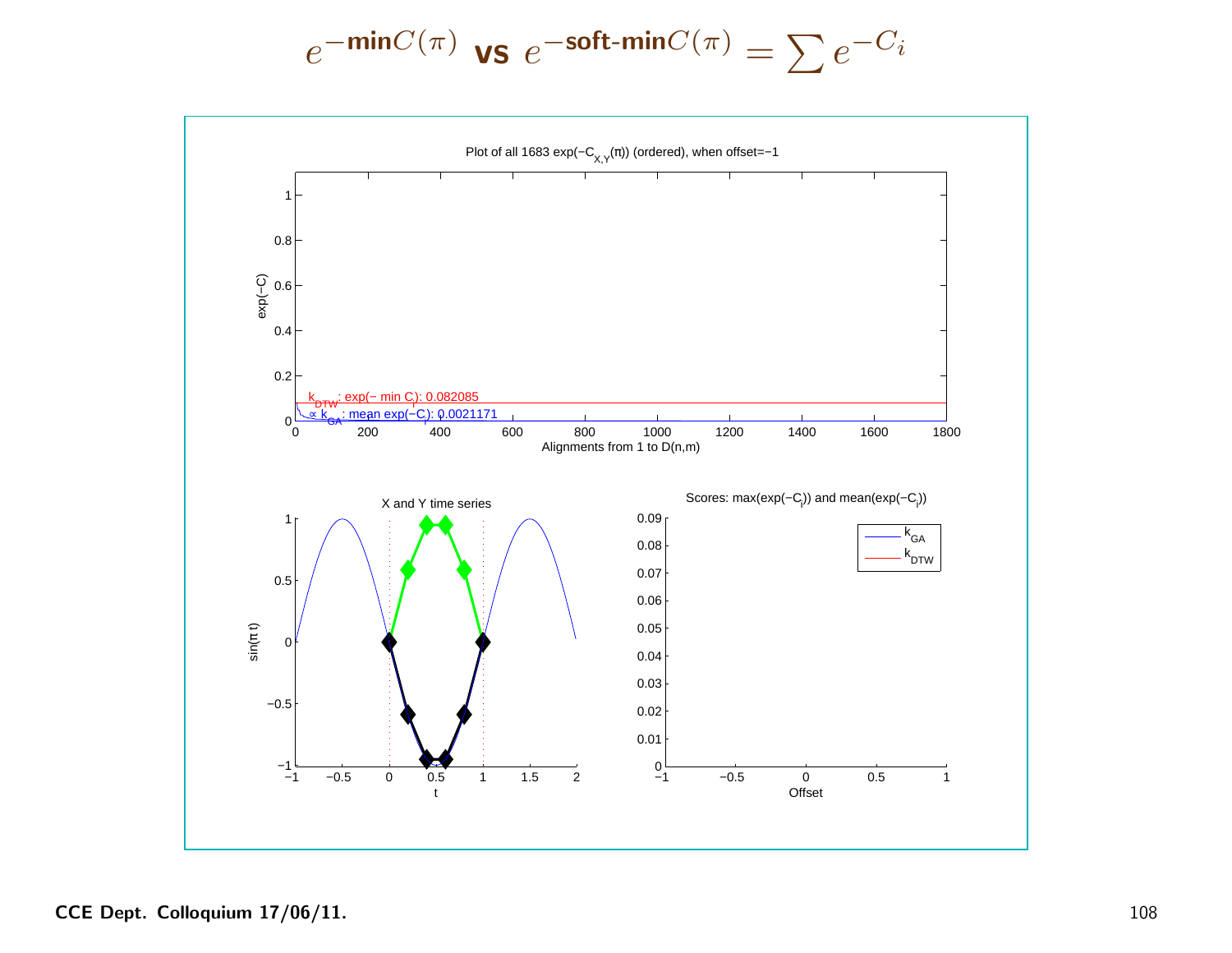### Minimal-cost alignment vs. all alignments

• Soft-minimum is intuitively more appealing than minimum.

Yet, not enough... two important issues remain:

- $\bullet\,$  Do we have to sum over  $\mathop{\rm all}\nolimits\, A(|{\mathbf x}|,|{\mathbf y}|)$  alignments to compute  $k_{\mathsf{GA}}?$
- • $k_{\mathsf{DTW}}$  is  $\boldsymbol{NOT}$  positive definite, what about  $k_{\mathsf{GA}}$ ?

These two questions were answered in our ICASSP <sup>2007</sup> paper: <sup>A</sup> kernel for Time-Series based on Global Alignments, M.C, J.-P. Vert, O. Birkenes, T. Matsui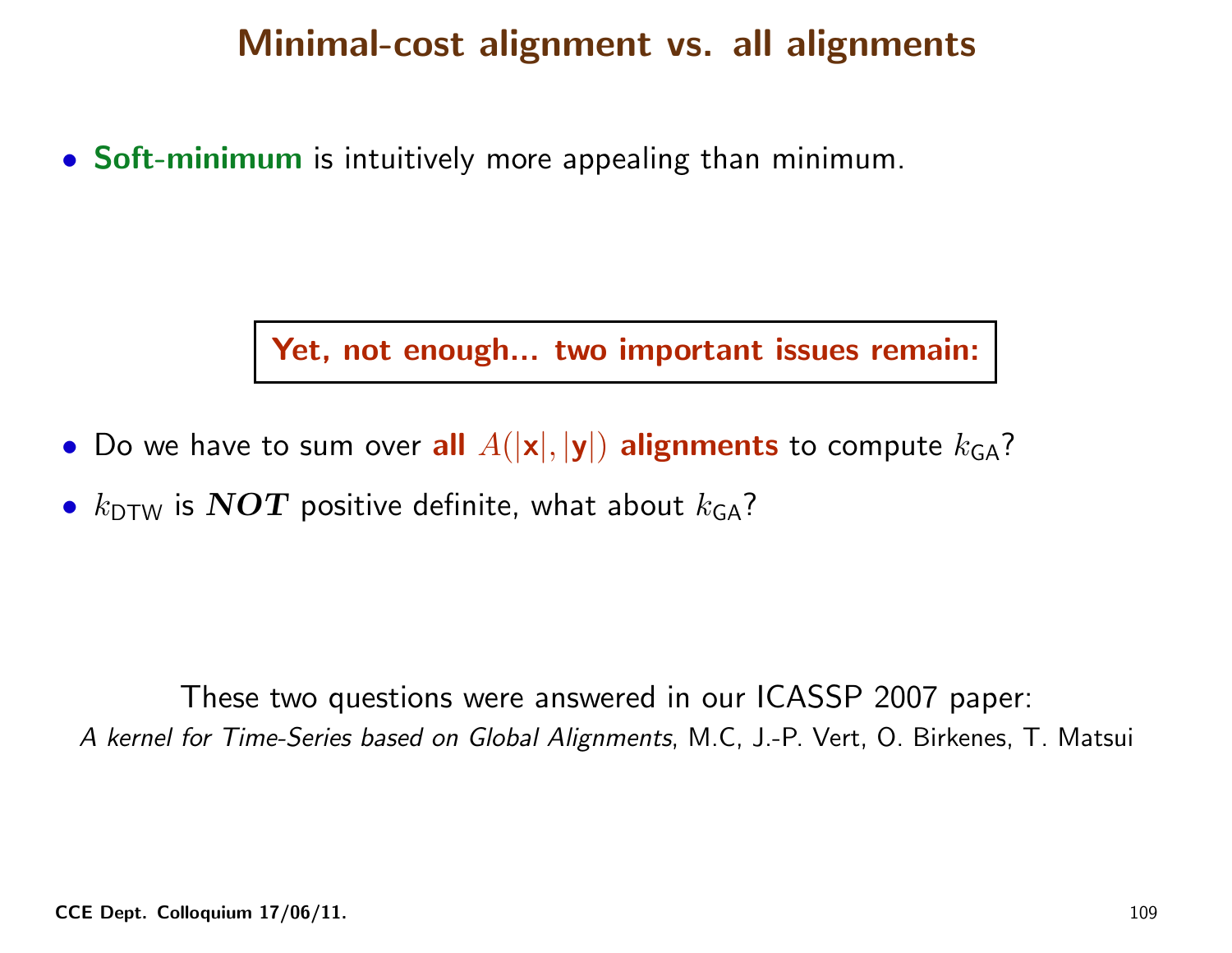#### All alignments: cheap to compute

- $\bullet$  Do we have to sum over all  $A(|\mathsf{x}|,|\mathsf{y}|)$  alignments to compute  $k_{\mathsf{GA}}?$  NO
	- $\circ$  Computing  $k_{\mathsf{GA}}$  has the same complexity than DTW:  $\bm{O}(nm)$ .
	- $\circ$  Change Bellman recursion  $\bm{C}^\star_{i+1, j+1} = \min(\bm{C}^\star_{i+1, j}, \bm{C}^\star_{i j}, \bm{C}^\star_{i, j+1})$  $\vec{i}_{i+1,j+1} = \min(C^{\star}_{i})$  $_{i+1,j}^\star, C_{i,j}^\star$  $_{ij}^\star, C_{i,}^\star$  $\hat{i,j+1})+\boldsymbol{D_{i+1,j+1}}$



to 
$$
K_{i+1,j+1} = (K_{i+1,j} + K_{ij} + K_{i,j+1})e^{-D_{i+1,j+1}}
$$

 $\circ~$  Recover kernel value as  $k_{\mathsf{GA}(\mathbf{x}, \mathbf{y})} = \boldsymbol{K}_{|\mathbf{x}|,|\mathbf{y}|}.$ 

◦ Similar to the work of Vert-Saigo-Akutsu.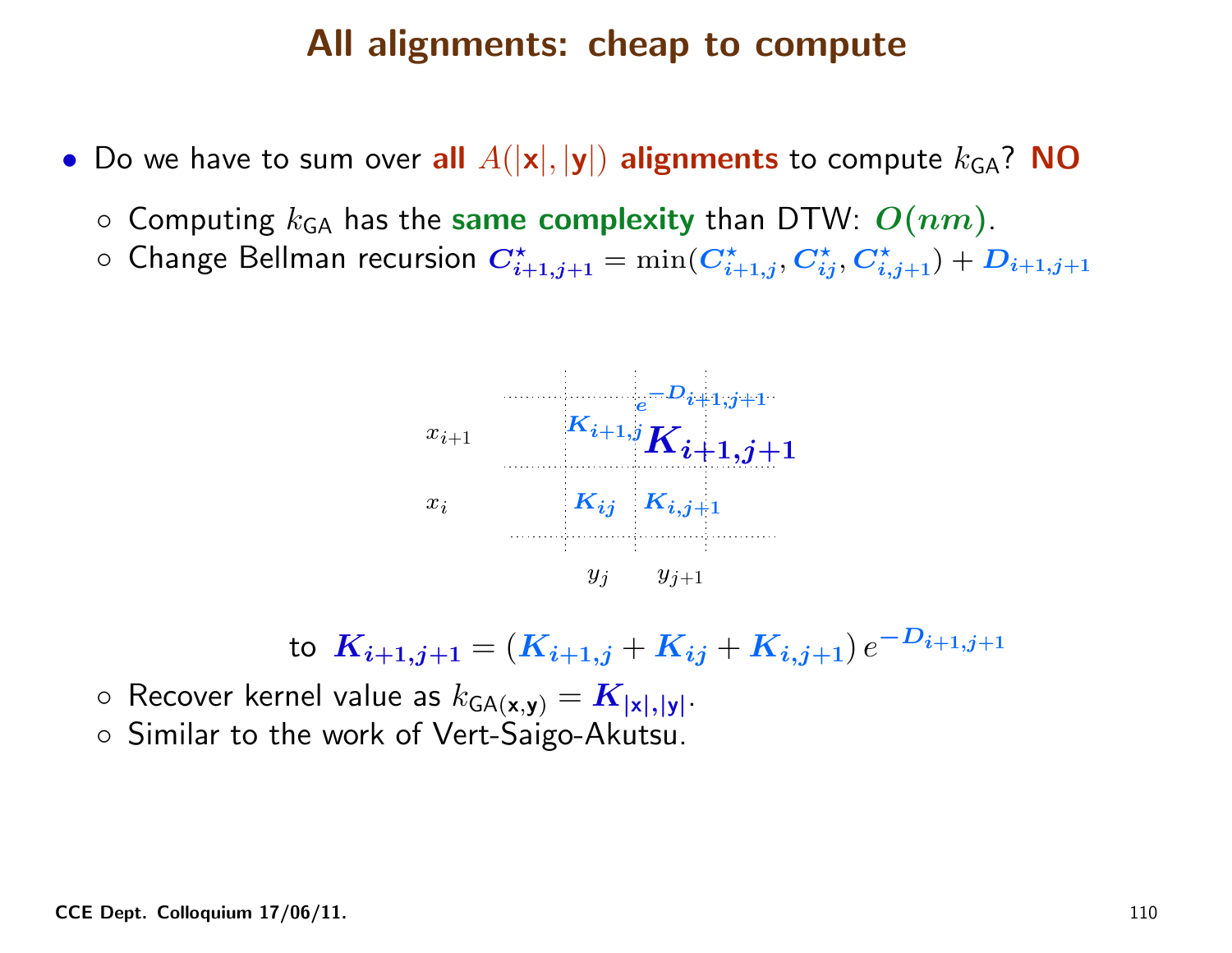#### All alignments: Positive Definite

• $k_{\mathsf{DTW}}$  is  $\boldsymbol{NOT}$  positive definite, what about  $k_{\mathsf{GA}} ?$   $\boldsymbol{\mathsf{YES}},$   $\boldsymbol{\mathsf{BUT}}...$ 

 $\circ \; k_{\mathsf{GA}}$  is positive definite if the function  $f(x,y) \,{\stackrel{\mathrm{def}}{=}\,} e^{-d(x,y)}$  is such that

$$
\frac{f}{1+f}
$$

#### is <sup>a</sup> positive definite kernel.

 $\circ$  Simple trick to define functions  $f$ : take a p.d. kernel  $\kappa < 1$ , define

$$
f \stackrel{\text{def}}{=} \frac{\kappa}{1-\kappa}.
$$

◦ in such <sup>a</sup> case,

$$
\frac{f}{1+f} = \frac{\frac{\kappa}{1-\kappa}}{1+\frac{\kappa}{1-\kappa}} = \kappa
$$

which is positive definite.

◦ Very different proof, quite involved... please check the paper.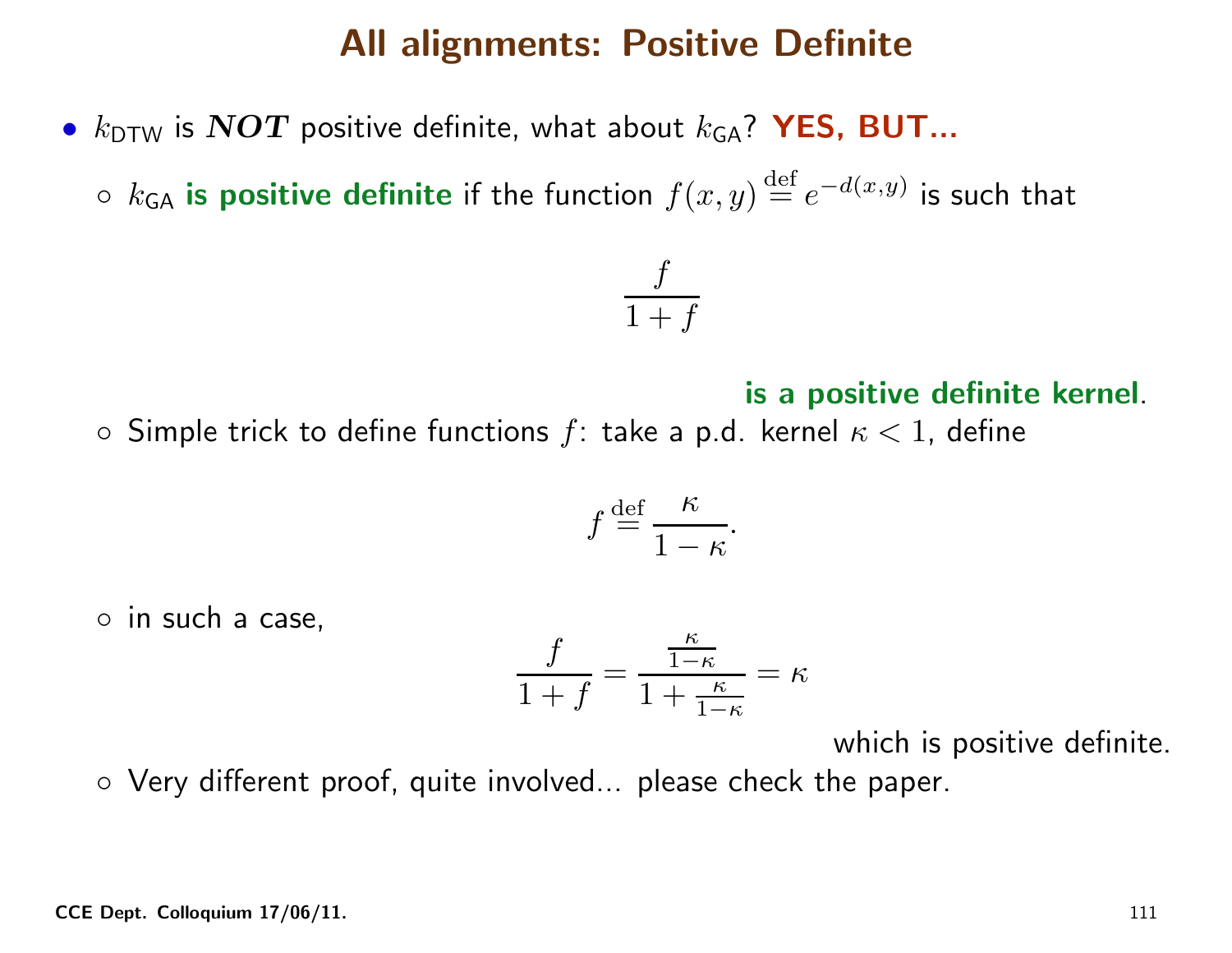### Still... <sup>a</sup> few challenges

The global alignment kernel  $k_\mathsf{GA}$  is  $\mathsf{\mathbf{not}}$  without  $\mathsf{\mathbf{problems}}$ 

- $k_{\mathsf{GA}}$  can be diagonally dominant:  $k_{\mathsf{GA}}(\mathbf{x},\mathbf{x}) \gg 1$  but  $k_{\mathsf{GA}}(\mathbf{x},\mathbf{y}) \approx 0$ .
- the condition  $f/(1 + f)$  is positive definite is not well-understood.
- $\bullet\,$  the quadratic  $O(nm)$  complexity is still too high for large-scale applications.

### **In more recent work I l**ook at these 3 different problems.

Cuturi, Fast Global [Alignment](http://www.icml-2011.org/papers/489_icmlpaper.pdf) Kernels (ICML 2011)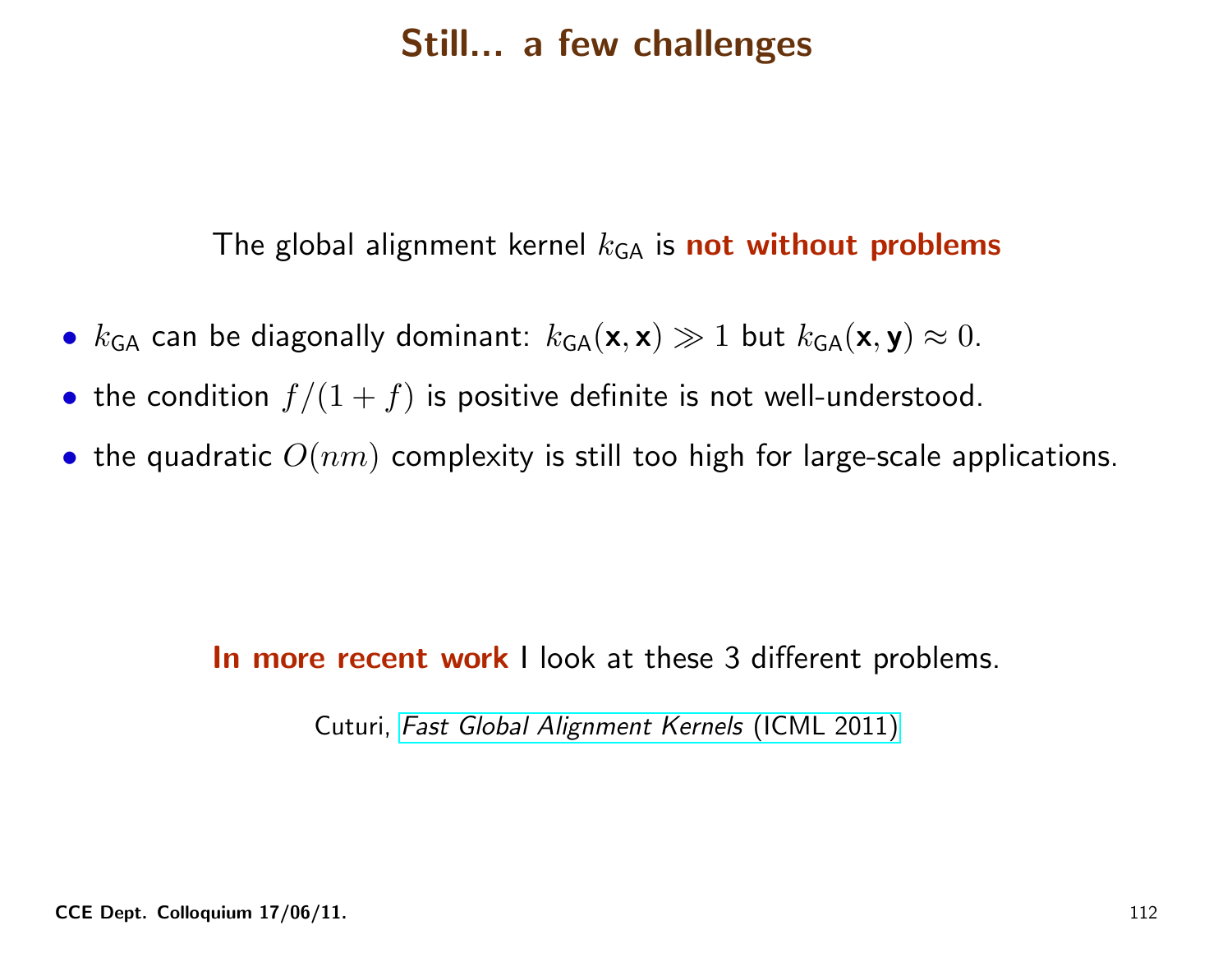#### 1. Diagonal Dominance

**Problem**: sometimes  $k_{\textsf{GA}}(\mathbf{x},\mathbf{x}) \gg 1$  but  $k_{\textsf{GA}}(\mathbf{x},\mathbf{y}) \approx 0$ .

• Solution: use a negative definite distance  $d$   $(\Leftrightarrow$  infinitely divisible kernel  $\kappa$ ),

 $i.e.$ such that  $\kappa(x,y) \,{\stackrel{\mathrm{def}}{=}\,} e^{-\lambda d(x,y)}$  is positive definite  $\forall \lambda > 0$ 

• When  $d$  is scaled by  $\boldsymbol{\lambda} \to \infty$ ,

$$
k_{\mathsf{GA}}(\mathbf{x},\mathbf{y}) = \sum_{\pi \in \mathcal{A}(|\mathbf{x}|,|\mathbf{y}|)} e^{-\lambda C_{\mathbf{x},\mathbf{y}}(\pi)} = \mathbf{1}_{\{\mathbf{x} = \mathbf{y}\}}\operatorname{card} \mathcal{A}(|\mathbf{x}|,|\mathbf{x}|)) = \mathbf{1}_{\{\mathbf{x} = \mathbf{y}\}}\text{Delannoy}(|\mathbf{x}|)
$$

yet, when  $\boldsymbol{\lambda = 0}$ ,

$$
k_{\mathsf{GA}}(\mathbf{x}, \mathbf{y}) = \sum_{\pi \in \mathcal{A}(|\mathbf{x}|, |\mathbf{y}|)} e^{-0} = \text{card}\,\mathcal{A}(|\mathbf{x}|, |\mathbf{y}|)) = \text{Delannoy}(|\mathbf{x}|, |\mathbf{y}|)
$$

 $\bullet$  Given a database  $\textbf{x}_1, \cdots, \textbf{x}_N$ , the Gram matrix varies between

 $\circ\;\boldsymbol{\lambda}=\boldsymbol{0}$  : the matrix  $[\mathsf{Delannoy}(|\mathsf{x}_i|,|\mathsf{x}_j|)]$  $\circ$   $\lambda \to \infty$  : the Diagonal matrix  $\mathrm{diag}\left(\mathsf{Delannoy}(|\mathsf{x}_i|)\right)$ .

CCE Dept. Colloquium  $17/06/11$ . 113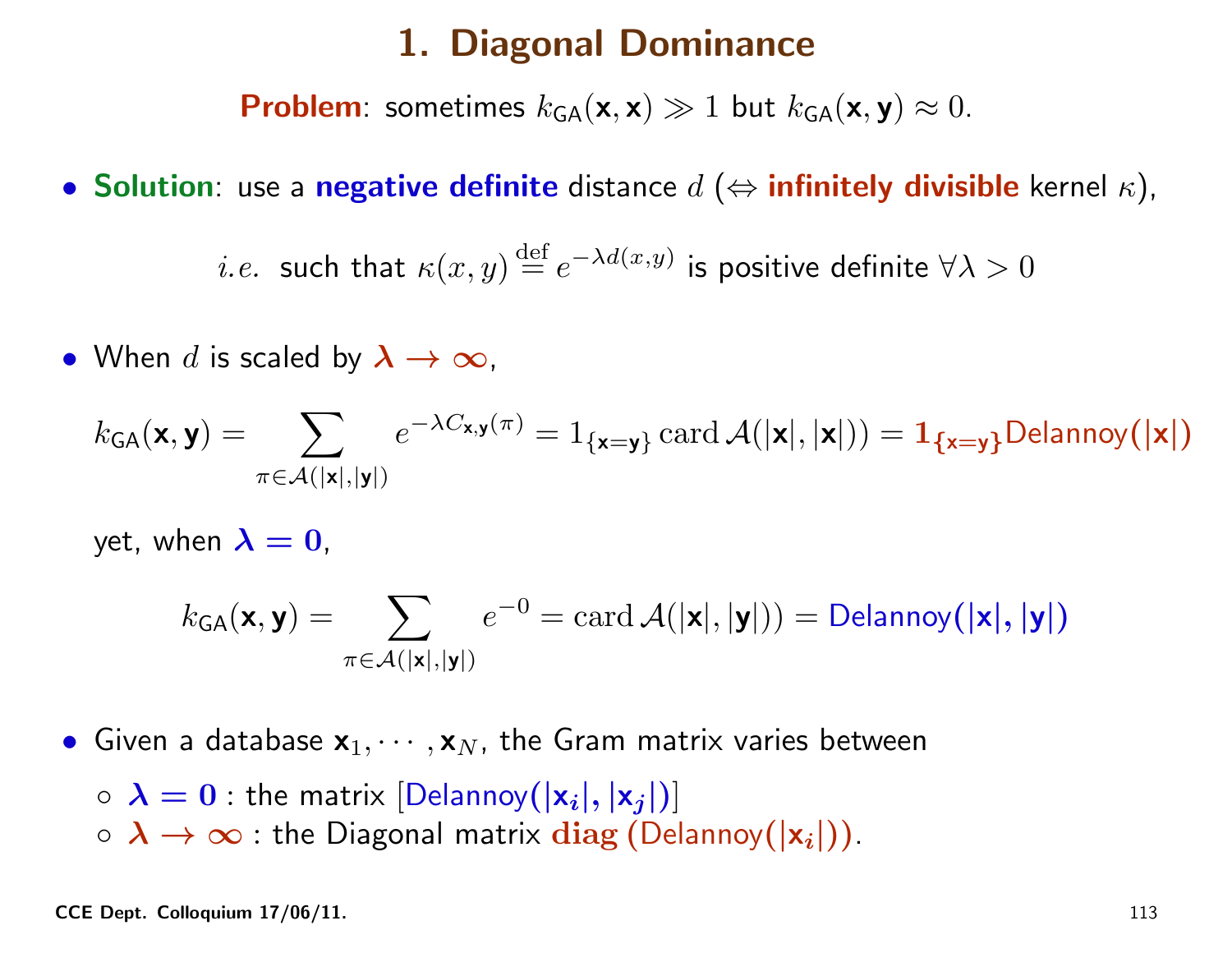### 1. Diagonal Dominance

- $\bullet$  if  $|\mathsf{x}_i|=|\mathsf{x}_j|$ , we can tune  $\lambda$  to solve diagonal dominance.
- if  $\mathsf{x}_i \neq \mathsf{x}_j$ ,
	- $\circ$  Can prove a bound on the spectrum of the Delannoy  $D(n,m)$  matrix,

**Lemma 1.** 
$$
\sum_{i,j=1, i\neq j}^{n} D(i,j) > \left(1 - \frac{n}{9n-1}\right) \sum_{i=1}^{n} D_i.
$$

 $\circ \; k_{\mathsf{GA}}(\mathbf{x},\mathbf{y})$  with  $\lambda=0$  is significantly different from  $0$  if  $\frac{1}{2}<\frac{|\mathbf{x}|}{|\mathbf{y}|}< 2.$ 



**Conclusion**: using a scaled n.d. distance  $\lambda d$ , diagonal dominance can be avoided when lengths are not too different.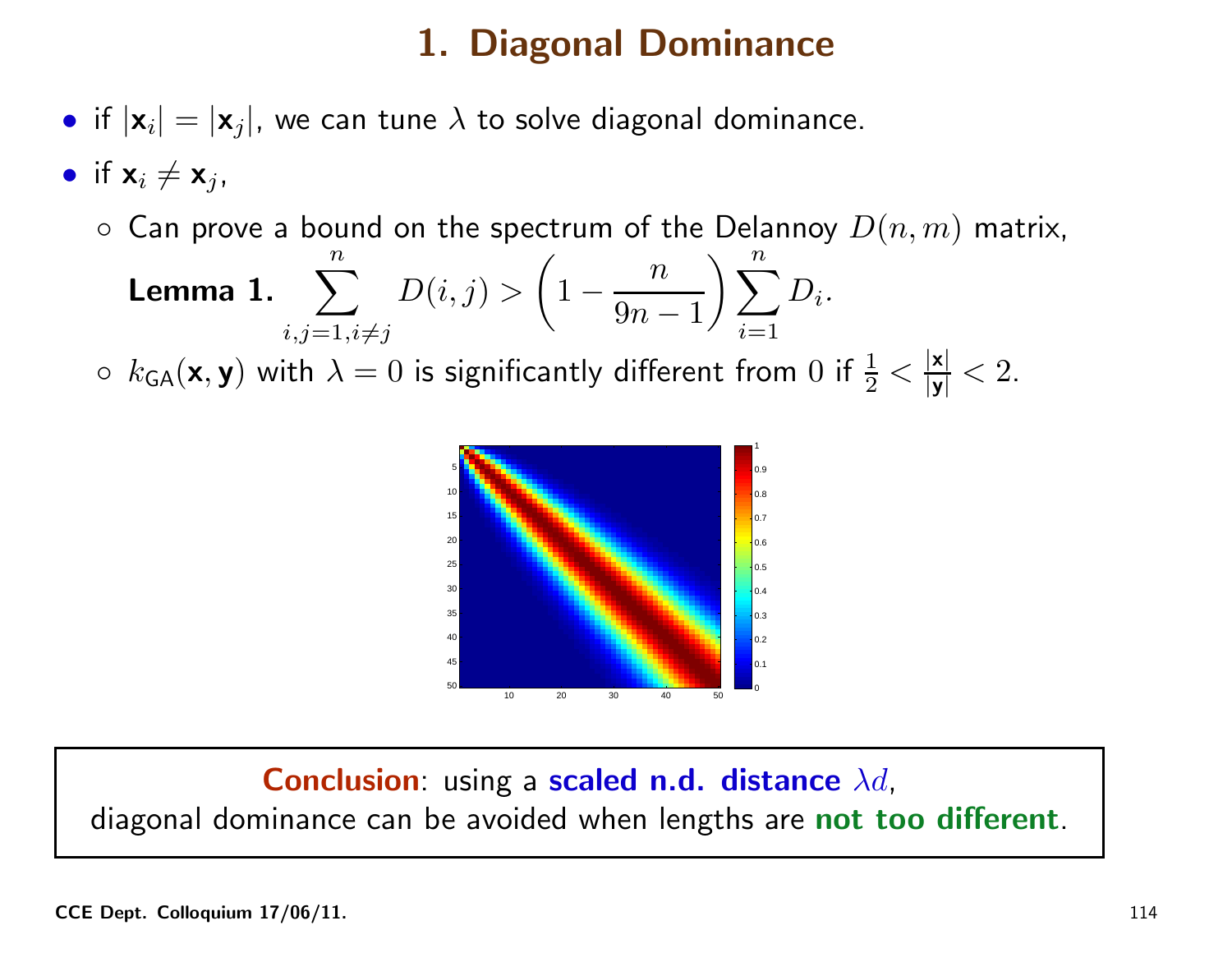#### 2. New results: Geometric Divisibility

**Definition 2** (Geometric Divisibility). Let  $f$  be a nonnegative valued function on  $\mathcal{X} \times \mathcal{X}$ . f is said to be geometrically divisible  $(g.d.)$  if  $f/(1 + f)$  is positive definite.

 ${\bf Remark\ 1.}$  If  $f$  is g.d. and  $\boldsymbol{\kappa}$ def $\stackrel{\text{def}}{=} f/(1+f)$  then  $f = \sum_{i=1}^{\infty}$  $\sum\limits_{i=1}^{\infty}\kappa^{i}$  is necessarily p.d.

**Lemma 2.** The Gaussian kernel  $\kappa_{\sigma}$  $\sigma$  is **not** geometrically divisible.

**Lemma 3.** For an **infinitely divisible** kernel  $\kappa$  such that  $0 < \kappa < 1,$  $\kappa/(1-\kappa)$  is both geometrically divisible and  $\textbf{infinitely~divisible}$  $\kappa)$  is both geometrically divisible and  ${\bf infinitely}$  divisible.

Motivated by these results, I propose to use the following distance in  $k_{\mathsf{GA}},$ 

$$
d(x,y) \stackrel{\text{def}}{=} \frac{1}{2\sigma^2} \|x - y\|^2 + \log \left(2 - e^{-\frac{\|x - y\|^2}{2\sigma^2}}\right)
$$

.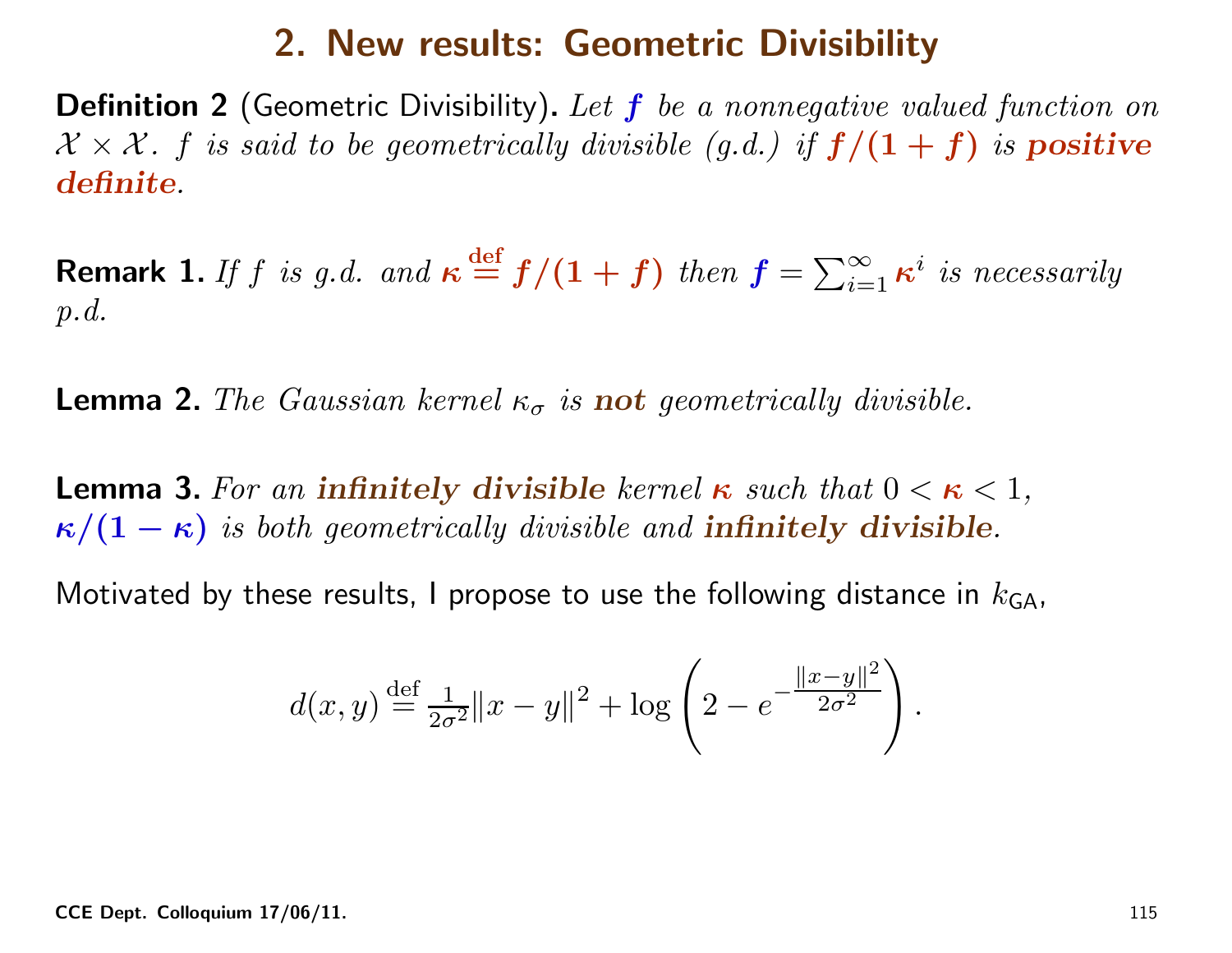

Itakura (75) and Sakoe-Chiba (78) propose to  ${\sf speed\; up}$  the DTW computation by  ${\sf ignoring\; zones}$  in the grid.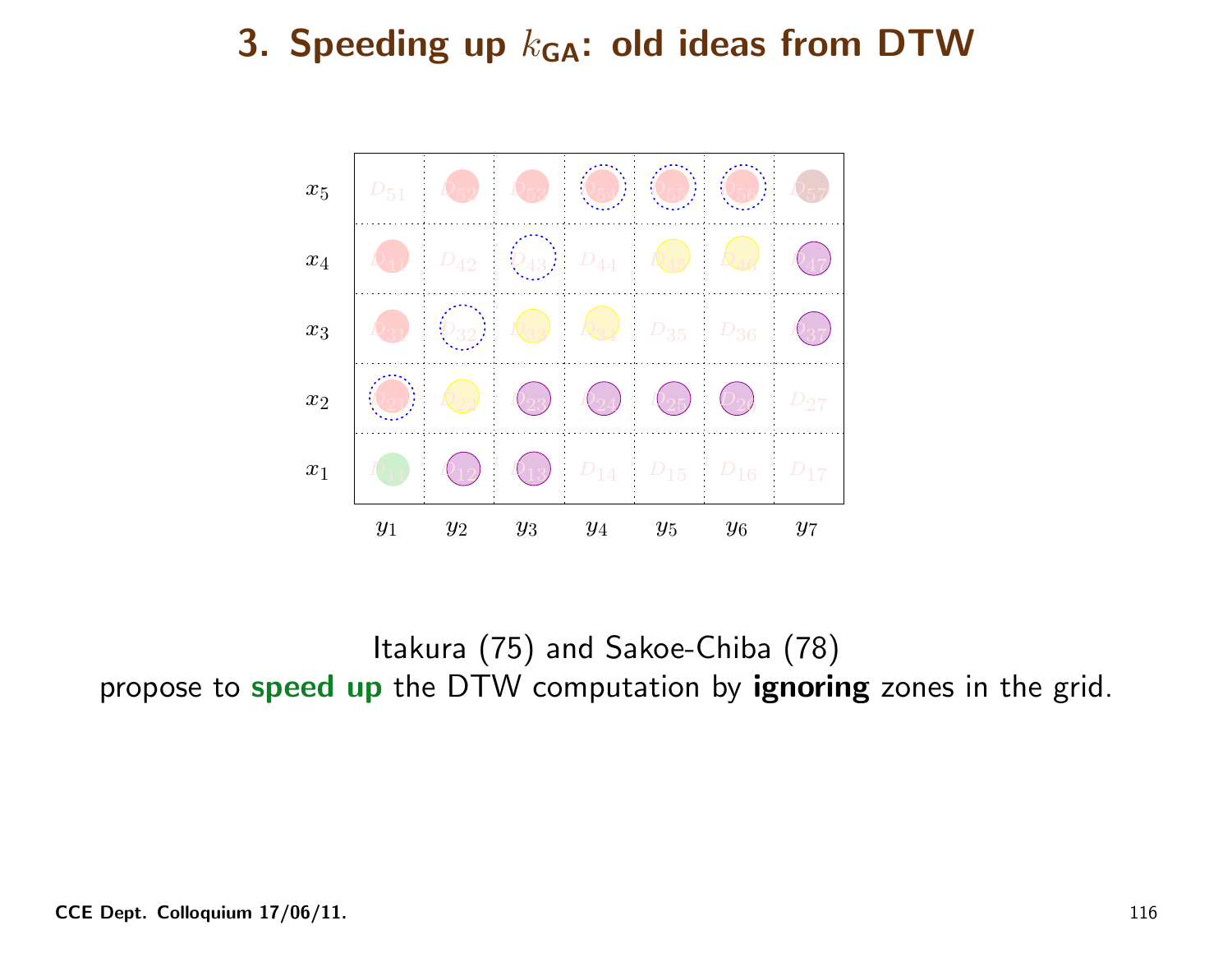

Decide a-priori that some paths are unlikely to be of interest.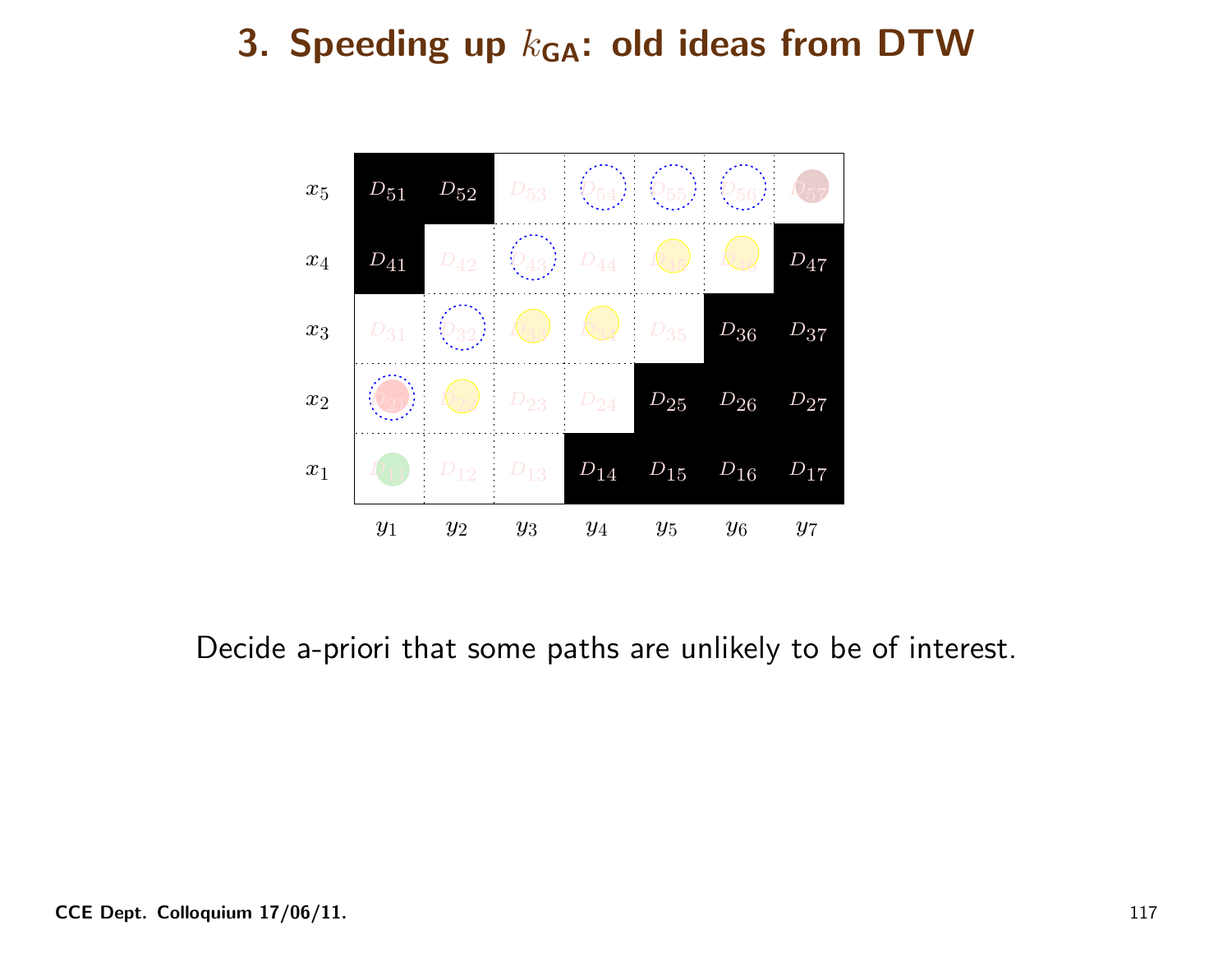

Easily done by setting distance  $D_{ij}=\infty$  when  $|i-j|>T$ .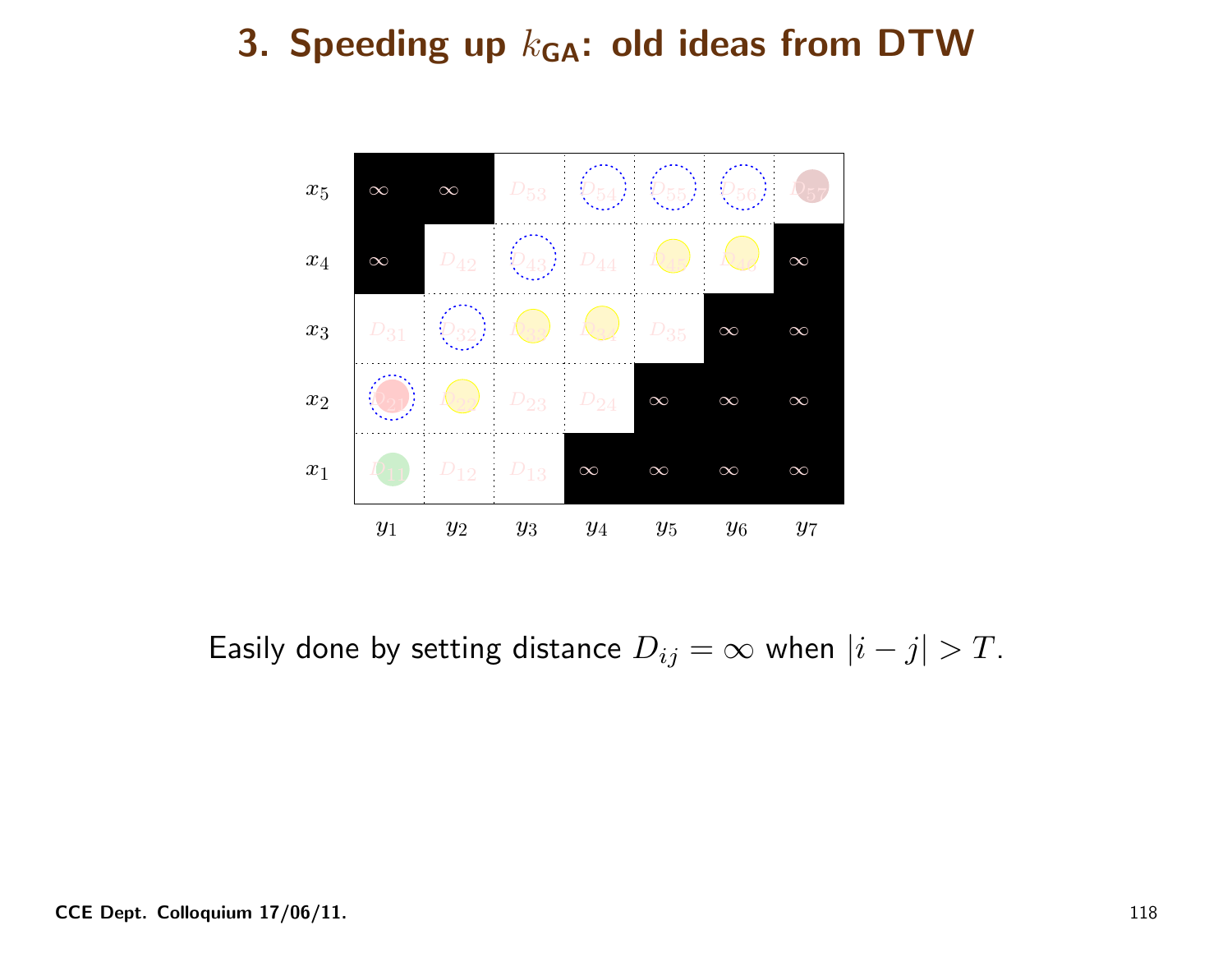

Speed up: from  $O(nm)$  to  $O(T \min(n, m))$ .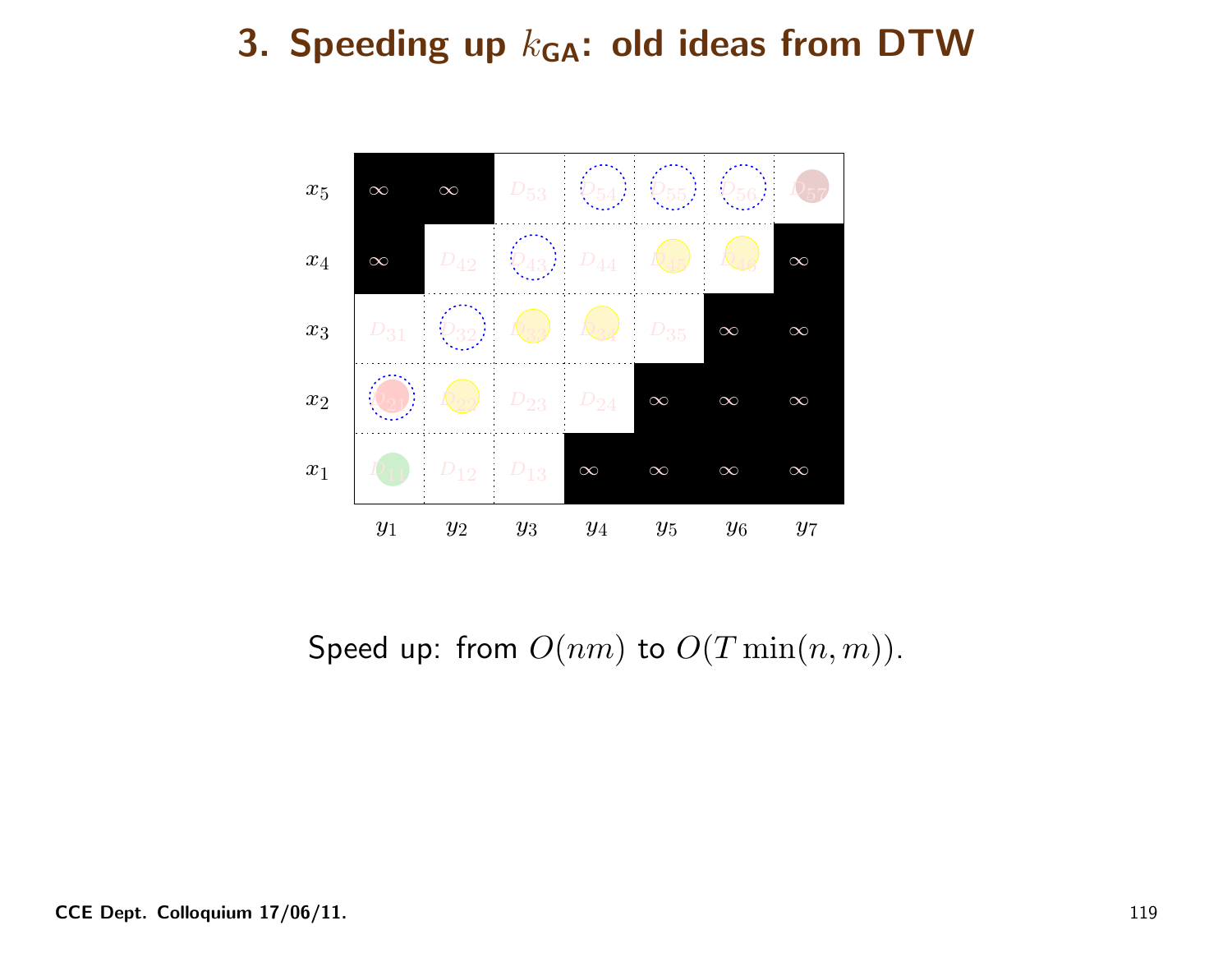

Yet, this can be **suboptimal**! Not guaranteed to find best path!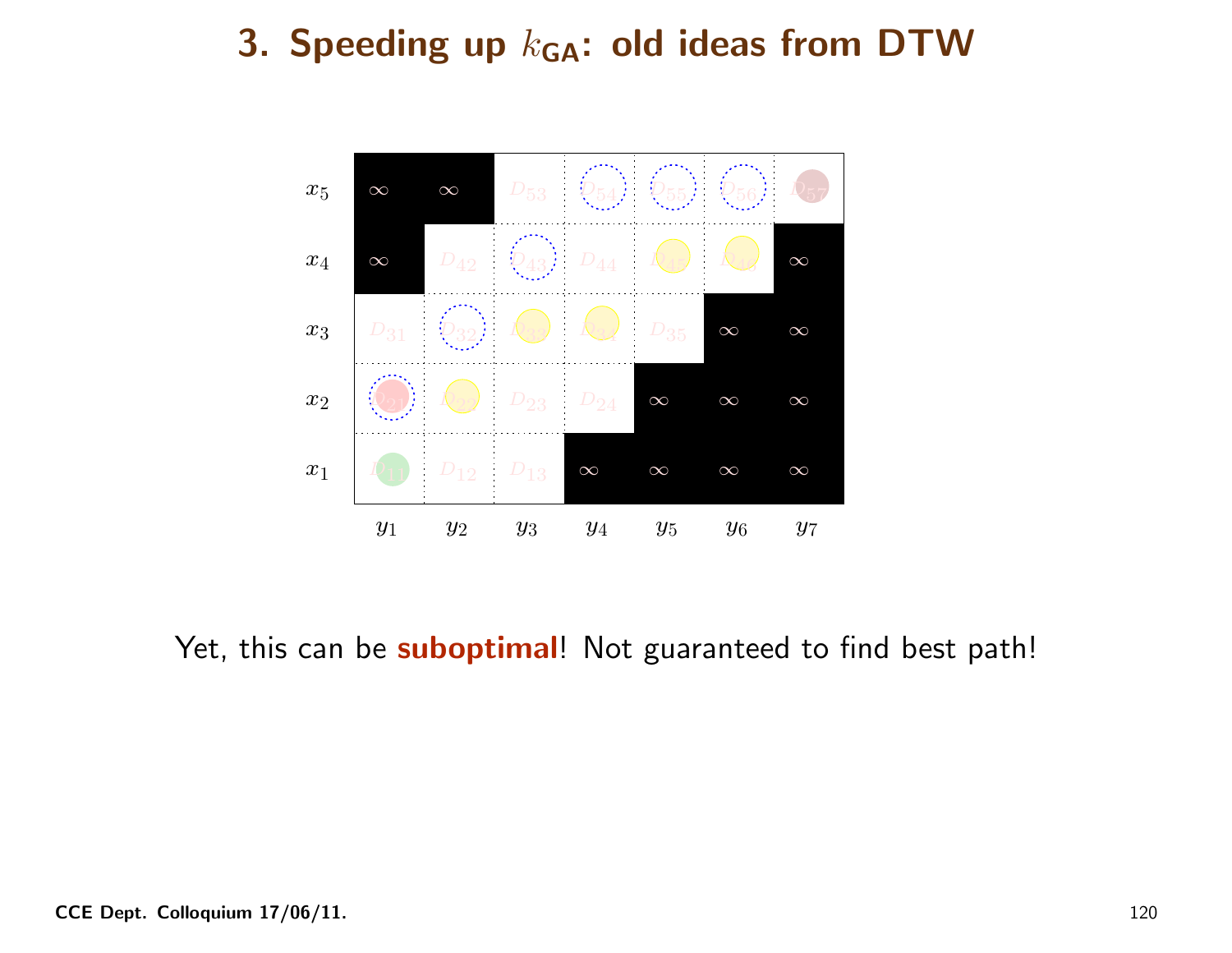# 3. Speeding up  $k_{\mathsf{GA}}$

- $\bullet\,$  In kernel methods, such weighting schemes need to preserve  $\,$  positive  $\,$ definiteness.
- Consider p.d. kernels  $\omega(i,j)$  that only depend on  $|i-j|$ ,

$$
\omega(i,j) = \psi(|i - j|),
$$

where  $\psi$  is a real-valued function on  $\mathbb N.$ 

• Such kernels on integers are also known as Toeplitz kernels.

**Definition 3.** A Toeplitz kernel  $\omega$  is compactly supported of order  $T \in \mathbb{N}$  if for  $q \ge T$ ,  $\psi(q) = 0$  and  $\psi(T - 1) \ne 0$ .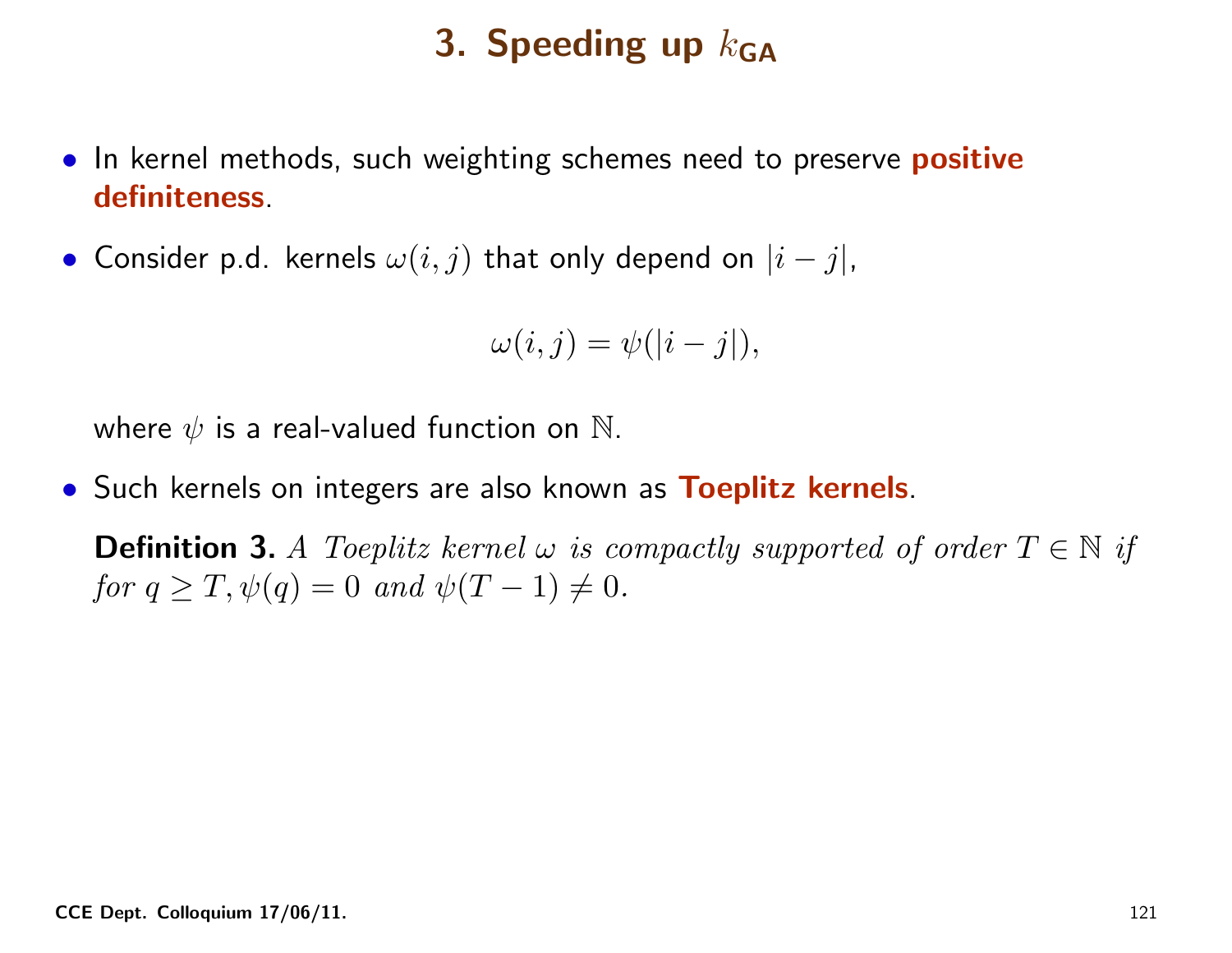# 3. Speeding up  $k_{\mathsf{GA}}$

• Using such <sup>a</sup> kernel within GA kernels has obvious advantages

**Theorem 2.** Let  $\kappa$  be a kernel on  $\mathcal{X} \times \mathcal{X}$  and  $\omega$  a compactly supported  $\kappa$ Toeplitz kernel of order T. Then using  $\frac{\omega \kappa}{1-\omega \kappa}$  as a local kernel,  $k_{GA}(\mathbf{x}, \mathbf{y})$  can<br>be accounted with  $O(T_{\text{min}}(\mathbf{x}, \mathbf{w}))$  executions. Furthermore,  $l_{\text{max}}$  (= =) is be computed with  $O(T \min(n, m))$  operations. Furthermore,  $k_{GA}(\mathbf{x}, \mathbf{y})$  is  $null \text{ when } |n-m| > T.$ 

• Example: Triangular Kernel

$$
\omega(i,j) = \left(1 - \frac{|i - j|}{T}\right)_+.
$$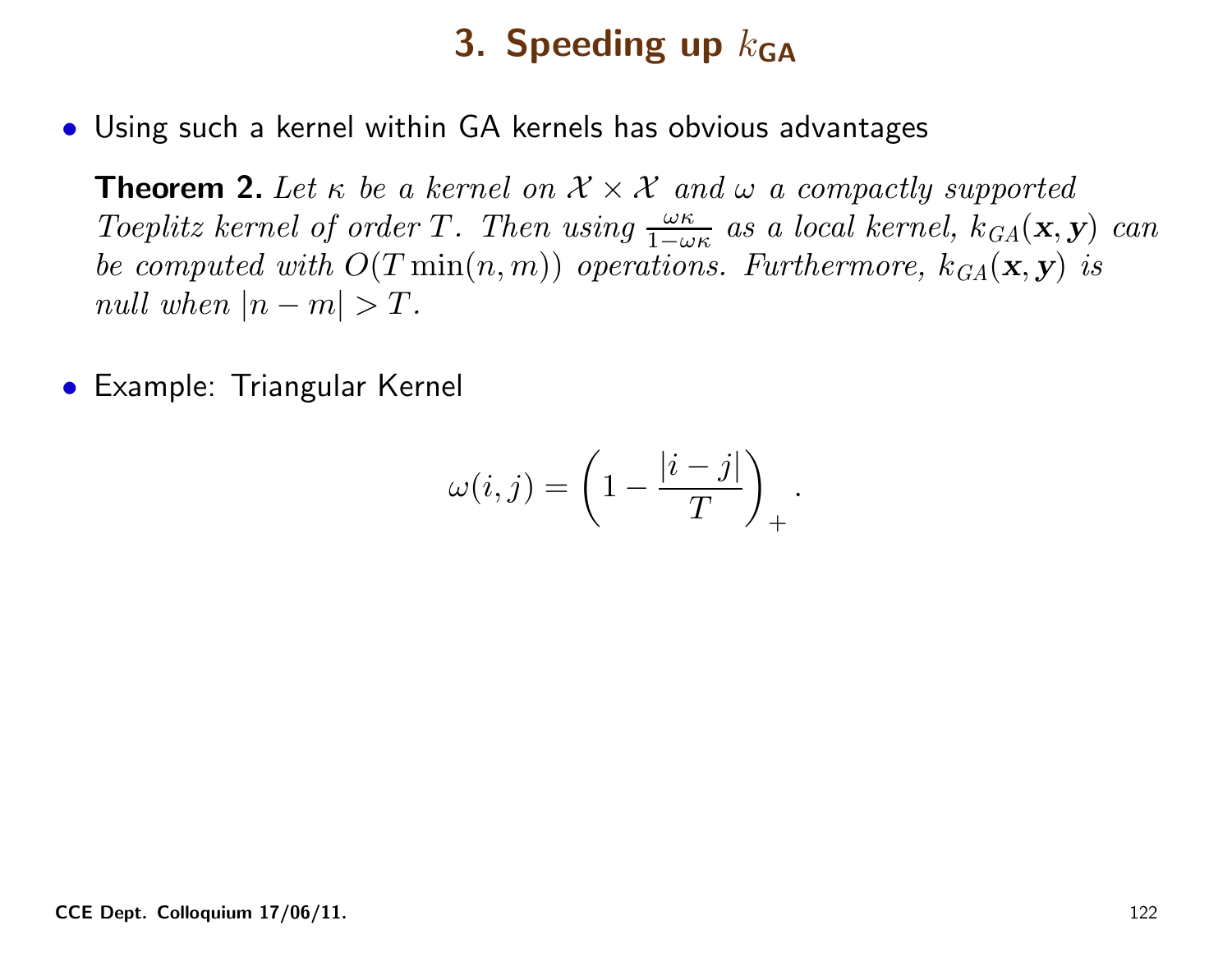### 3. Speeding up  $k_{\mathsf{GA}}$

Using a triangular kernel  $\omega$  and a kernel  $\kappa$ ,  $k_{\mathsf{GA}}$  is  $\mathsf{also}\ \mathsf{sped}\ \mathsf{up}\ \mathsf{to}$  $O(T\min(n,m))$ ...



Here  $K_{i,j}$  stands for  $(\frac{\cdot}{1-\cdot})$   $(\omega \otimes \kappa \left( \left( i, x_{i}\right),\left( j, y_{j}\right)\right) )$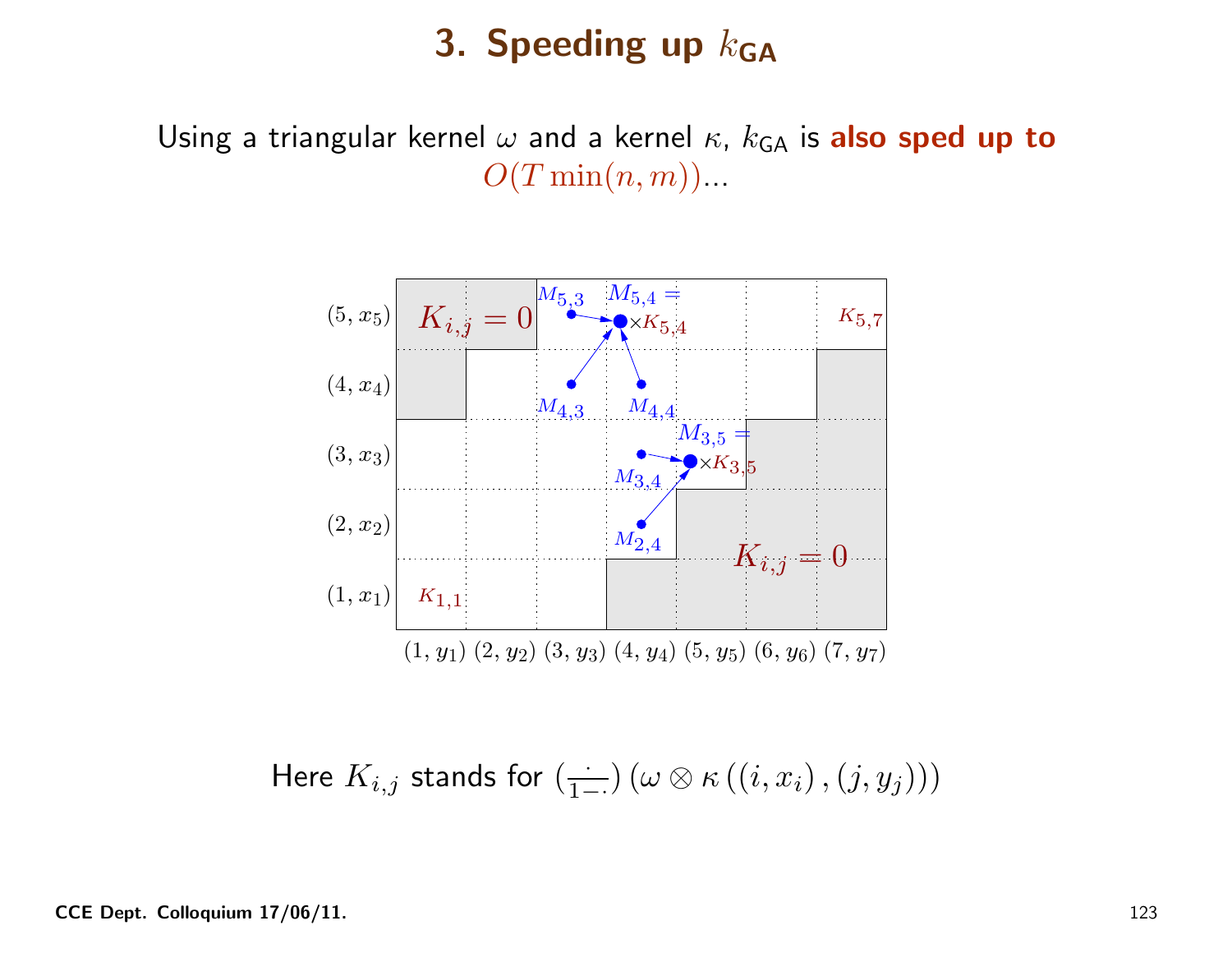### Experimental Results: Classifying Time Series

Benchmark Datasets (UCI repository)  $+$   ${\sf PEMS}$  database which we assembled

| <b>Database</b>               |     | $n. \mod(n)$ | classes | $#$ points |
|-------------------------------|-----|--------------|---------|------------|
| Japanese Vowels               | 12  | $7-29, 15$   |         | 640        |
| Libras                        |     | 45           | 15      | 945        |
| <b>Handwritten Characters</b> |     | 60-182, 122  | 20      | 2858       |
| <b>AUSLAN</b>                 | 22  | 45-136, 55   | 95      | 2465       |
| <b>PEMS</b>                   | 963 | 144          |         | 440        |

We consider the DTW kernel  $k_{\mathsf{DTW}}$  and a few more...

| Kernel             | <b>Parameters</b> | Parameter Values                                                                                                                                                         |
|--------------------|-------------------|--------------------------------------------------------------------------------------------------------------------------------------------------------------------------|
| $k_{\text{DTW}}$   |                   | $t \in \{0.2, 0.5, 1, 2, 5\} \cdot \text{med}(\text{DTW}(\mathbf{x}, \mathbf{x}))$                                                                                       |
| $k_{\mathsf{SC}}$  | t,T               | $t \in \{0.2, 0.5, 1, 2, 5\} \cdot \text{med}(\text{DTW}_{\text{SC}}(\mathbf{x}, \mathbf{y})), \quad T \in \{0.25, 0.5\} \cdot \text{med}( \mathbf{x} )$                 |
| $k$ DTAK           | $t,\sigma$        | $t \in \{0.2, 0.5, 1, 2, 5\} \cdot \text{med}(-\log k_{\text{DTAK}}(\mathbf{x}, \mathbf{y})), \quad \sigma \in \{0.2, 0.5, 1, 2\} \cdot \text{med}(\ x - y\ )$           |
| $k_{\mathsf{GA}}$  | $\sigma$          | $\sigma \in \{0.2, 0.5, 1, 2, 5\} \cdot \text{med}(\Vert x - y \Vert) \cdot \sqrt{\text{med}(\Vert x \Vert)}$                                                            |
| $k_{\mathsf{TGA}}$ | $\sigma, T$       | $\sigma \in \{0.2, 0.5, 1, 2, 5\} \cdot \text{med}(\Vert x - y \Vert) \cdot \sqrt{\text{med}(\Vert x \Vert)}, \quad T \in \{0.25, 0.5\} \cdot \text{med}(\Vert x \Vert)$ |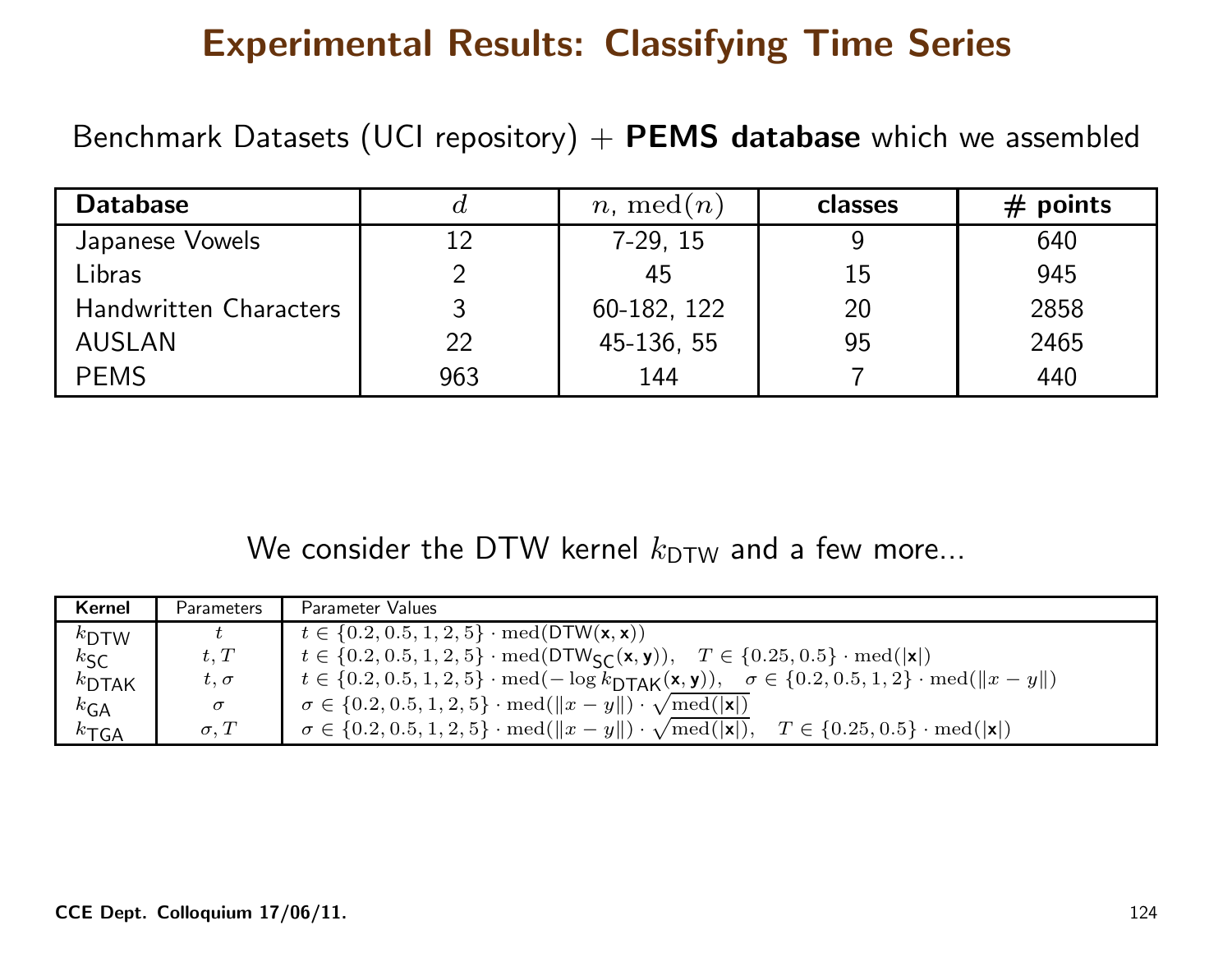#### Experimental Results



Results averaged on 3-fold 3-repeats cross validations. Parameters selected within training folds using 3-fold 2-repeats.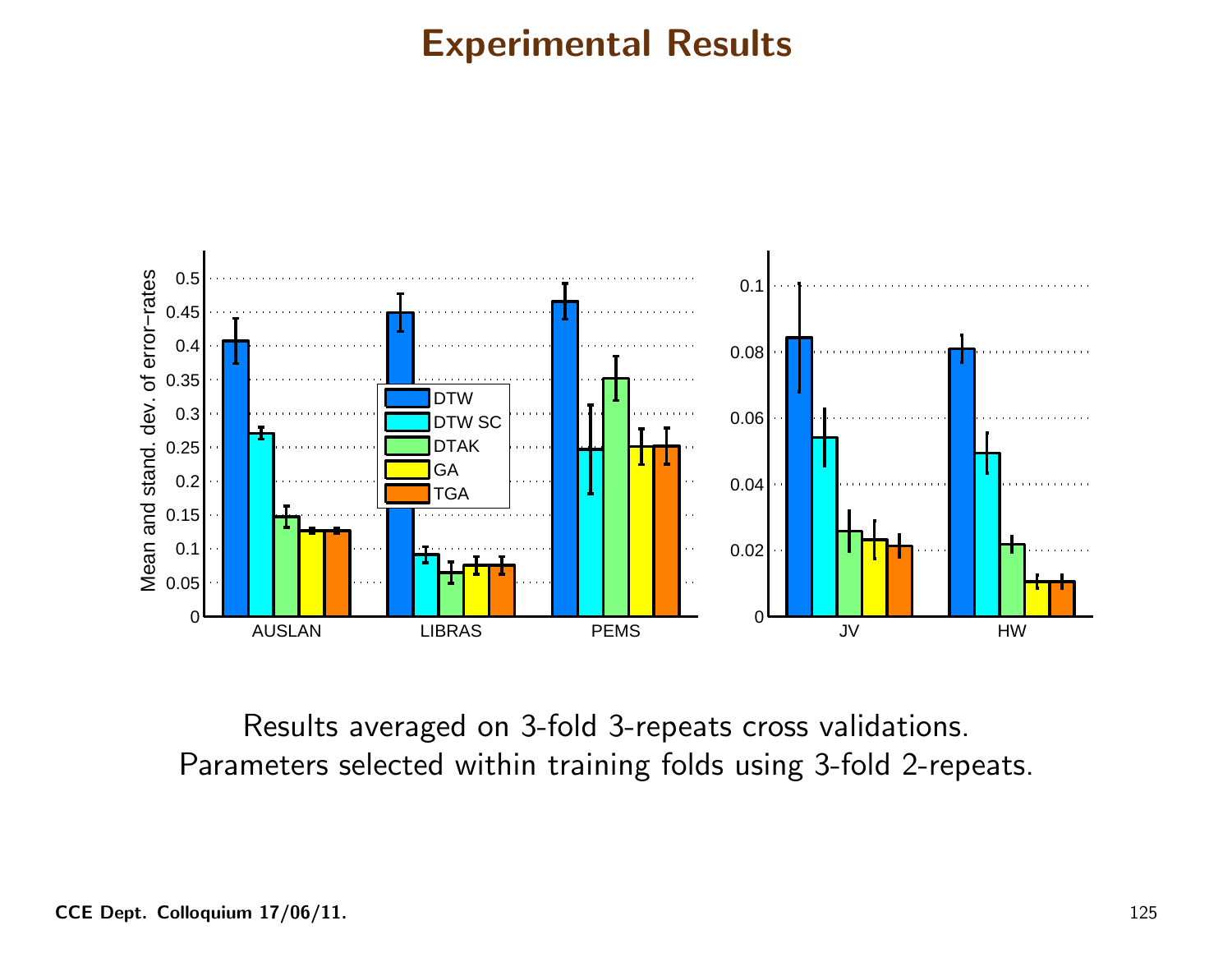### Experimental Results



Comparing the effect of  $T$  (as fraction of median length) on speed and classification performance.